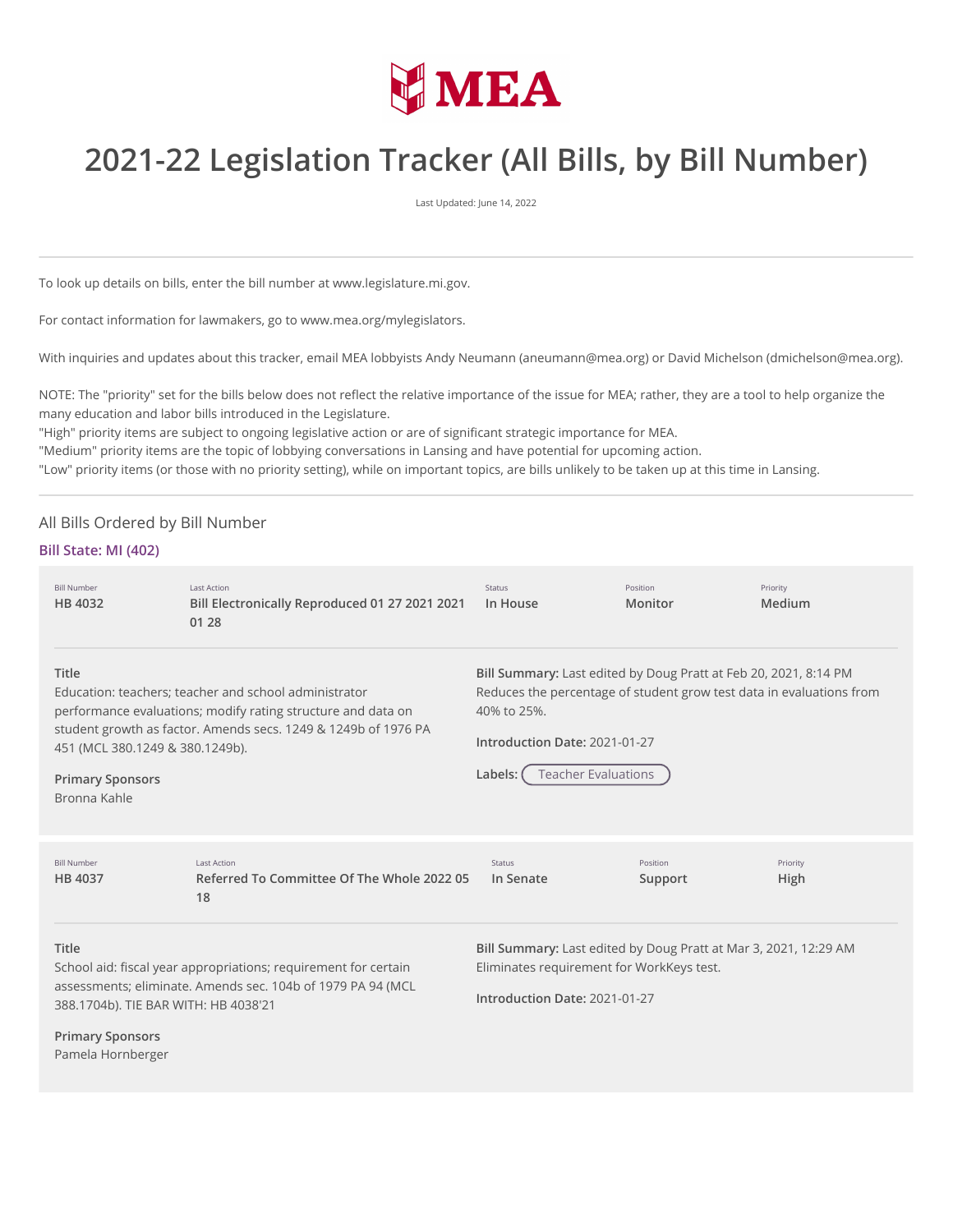| <b>Bill Number</b><br><b>HB 4038</b>                                                                                                                                                                                                                                              | <b>Last Action</b><br>Referred To Committee Of The Whole With<br>Substitute S 1 2022 05 18                                                                                                            | Status<br>In Senate                                                                                                                                                                      | Position<br>Support                                                                                                                                                                                                                                                         | Priority<br>High                                                                                                                                                                                               |  |
|-----------------------------------------------------------------------------------------------------------------------------------------------------------------------------------------------------------------------------------------------------------------------------------|-------------------------------------------------------------------------------------------------------------------------------------------------------------------------------------------------------|------------------------------------------------------------------------------------------------------------------------------------------------------------------------------------------|-----------------------------------------------------------------------------------------------------------------------------------------------------------------------------------------------------------------------------------------------------------------------------|----------------------------------------------------------------------------------------------------------------------------------------------------------------------------------------------------------------|--|
| Title<br>Education: examinations; administration of certain assessments;<br>prohibit certain state agencies from requiring. Amends sec. 1279g<br>of 1976 PA 451 (MCL 380.1279g) & adds sec. 1279i.<br><b>Primary Sponsors</b><br>John Reilly                                      |                                                                                                                                                                                                       | Bill Summary: Last edited by Doug Pratt at Mar 3, 2021, 12:30 AM<br>Eliminates WorkKeys, but makes it an optional test that the state would<br>pay for.<br>Introduction Date: 2021-01-27 |                                                                                                                                                                                                                                                                             |                                                                                                                                                                                                                |  |
| <b>Bill Number</b><br><b>HB 4040</b>                                                                                                                                                                                                                                              | <b>Last Action</b><br>Assigned Pa 3221 2021 06 24                                                                                                                                                     | <b>Status</b><br>Enacted                                                                                                                                                                 | Position<br>Monitor                                                                                                                                                                                                                                                         | Priority<br>High                                                                                                                                                                                               |  |
| <b>Title</b><br>PA 148 (MCL 395.101a).<br><b>Primary Sponsors</b><br><b>Ben Frederick</b>                                                                                                                                                                                         | Education: occupational schools; occupational school regulations;<br>exempt certain apprenticeship programs. Amends sec. 1a of 1943                                                                   | "proprietary school"<br>Introduction Date: 2021-01-27<br>Labels:<br>EDU                                                                                                                  | Bill Summary: Last edited by Doug Pratt at Mar 3, 2021, 12:35 AM                                                                                                                                                                                                            | Changes definition of registered apprenticeship programs to NOT be a                                                                                                                                           |  |
| <b>Bill Number</b><br>HB 4042                                                                                                                                                                                                                                                     | <b>Last Action</b><br>Bill Electronically Reproduced 01 27 2021 2021<br>01 28                                                                                                                         | Status<br>In House                                                                                                                                                                       | Position<br>Support                                                                                                                                                                                                                                                         | Priority<br>Medium                                                                                                                                                                                             |  |
| Title<br>Education: examinations; administration of Michigan student test<br>of educational progress (M-STEP) examination; suspend for the<br>2020-2021 school year. Amends sec. 104c of 1979 PA 94 (MCL<br>388.1704c) & adds sec. 104h.<br><b>Primary Sponsors</b><br>Lori Stone |                                                                                                                                                                                                       | Bill Summary: Last edited by Doug Pratt at Mar 3, 2021, 12:36 AM<br>Waive state assessments for 2020-21<br>Introduction Date: 2021-01-27                                                 |                                                                                                                                                                                                                                                                             |                                                                                                                                                                                                                |  |
| <b>Bill Number</b><br><b>HB 4048</b>                                                                                                                                                                                                                                              | <b>Last Action</b><br>Motion To Override Line Item S Failed Roll Call<br>37 Yeas 65 Nays 44 Excused 0 Not Voting 1<br>2021 03 09                                                                      | Status<br>Enacted                                                                                                                                                                        | Position<br>Oppose                                                                                                                                                                                                                                                          | Priority<br>None                                                                                                                                                                                               |  |
| <b>Title</b><br><b>Primary Sponsors</b><br><b>Brad Paquette</b>                                                                                                                                                                                                                   | School aid: supplemental; supplemental school funding; provide<br>for. Amends secs. 11, 21f, 31n & 167 of 1979 PA 94 (MCL 388.1611<br>et seq.) & adds secs. 11n, 11o, 11r, 23b, 23c, 23d, 23e & 104a. | Introduction Date: 2021-01-27                                                                                                                                                            | Bill Summary: Last edited by Doug Pratt at Mar 15, 2021, 3:22 PM<br>federal COVID relief funding for schools. MEA is opposed to this<br>about the bill signed into law, visit https://mea.org/federal-covid-<br>funding-approved-by-legislature-with-many-strings-attached/ | House GOP supplemental funding proposal, including distribution of<br>legislation - learn more at https://mea.org/house-gop-holds-funding-<br>hostage-in-power-grab-pushes-voucher-style-programs/ For details |  |

Labels: **Funding**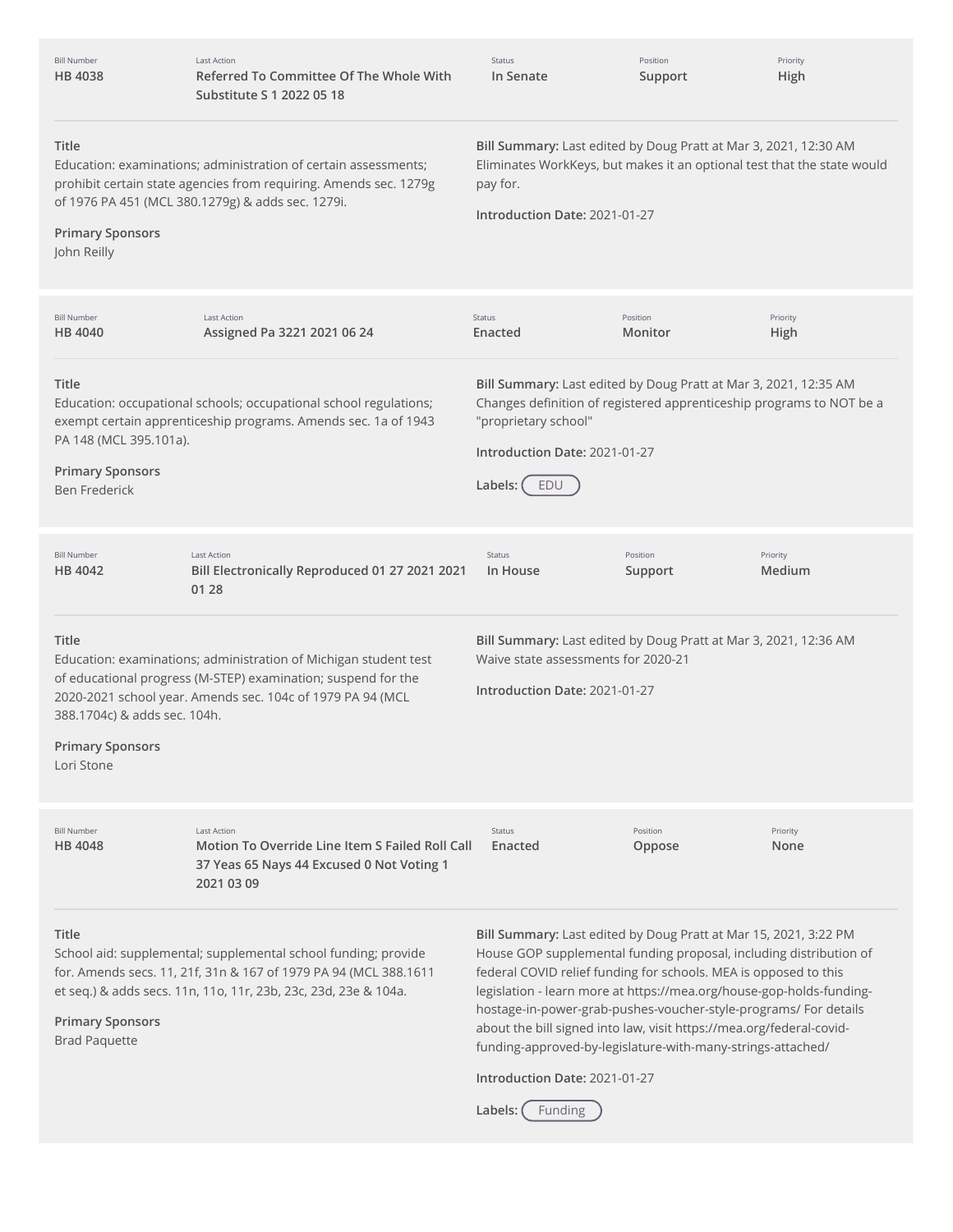| <b>Bill Number</b><br>HB 4049                                                                                                                                                                                                                                                                                                               | Last Action<br>Re Referred To Committee On Appropriations<br>2021 03 09                                                                                                                              | Status<br>Vetoed                                                                                                                                                                                                                                                                                                                                                                              | Position<br>Oppose  | Priority<br>Low  |
|---------------------------------------------------------------------------------------------------------------------------------------------------------------------------------------------------------------------------------------------------------------------------------------------------------------------------------------------|------------------------------------------------------------------------------------------------------------------------------------------------------------------------------------------------------|-----------------------------------------------------------------------------------------------------------------------------------------------------------------------------------------------------------------------------------------------------------------------------------------------------------------------------------------------------------------------------------------------|---------------------|------------------|
| Title<br>Health: diseases; authority to close certain schools to in-person<br>instruction and prohibit certain sporting events in emergency<br>orders issued in response to an epidemic; modify. Amends secs.<br>2253 & 2453 of 1978 PA 368 (MCL 333.2253 & 333.2453) & adds<br>sec. 2453a.<br><b>Primary Sponsors</b><br>Pamela Hornberger |                                                                                                                                                                                                      | Bill Summary: Last edited by Doug Pratt at Mar 15, 2021, 3:23 PM<br>Tie barred to supplemental budget (HB 4048) - strips administration of<br>important pandemic health protections. Vetoed - see<br>https://mea.org/federal-covid-funding-approved-by-legislature-with-<br>many-strings-attached/ for more information.<br>Introduction Date: 2021-01-27<br>Labels:<br>Funding<br><b>HCR</b> |                     |                  |
| <b>Bill Number</b><br>HB 4051                                                                                                                                                                                                                                                                                                               | <b>Last Action</b><br>Bill Electronically Reproduced 01 28 2021 2021<br>02 02                                                                                                                        | Status<br>In House                                                                                                                                                                                                                                                                                                                                                                            | Position<br>Monitor | Priority<br>High |
| Title<br>(MCL 38.2702 & 38.2703).<br><b>Primary Sponsors</b><br>Michele Hoitenga                                                                                                                                                                                                                                                            | Retirement: forfeiture; forfeiture of Michigan public school<br>employees' retirement benefits for individual convicted of criminal<br>sexual conduct; provide for. Amends secs. 2 & 3 of 1994 PA350 | Bill Summary: Last edited by Andy Neumann at Apr 13, 2021, 2:24 AM<br>This bill would mandate the forfeiture of any public school employees<br>retirement is convicted of criminal sexual conduct with a student.<br>Introduction Date: 2021-01-28<br>Labels:<br><b>RET</b>                                                                                                                   |                     |                  |
| <b>Bill Number</b><br>HB 4055                                                                                                                                                                                                                                                                                                               | <b>Last Action</b><br>Assigned Pa 4021 With Immediate Effect 2021<br>07 01                                                                                                                           | <b>Status</b><br>Enacted                                                                                                                                                                                                                                                                                                                                                                      | Position<br>Support | Priority<br>High |
| Title<br>390.974).<br><b>Primary Sponsors</b><br>Sarah Anthony                                                                                                                                                                                                                                                                              | Higher education: financial aid; state competitive scholarships;<br>modify. Amends secs. 3 & 4 of 1964 PA 208 (MCL 390.973 &                                                                         | Bill Summary: Last edited by Andy Neumann at Mar 9, 2021, 11:58 PM<br>This bill would allow scholastic achievement to be used as an alternative<br>to the SAT for purposes of scholarship eligibility for the 2020-2021 year.<br>Introduction Date: 2021-01-28<br>Labels: (<br><b>HEA</b>                                                                                                     |                     |                  |
| <b>Bill Number</b><br>HB 4056                                                                                                                                                                                                                                                                                                               | <b>Last Action</b><br>Assigned Pa 4121 With Immediate Effect 2021<br>07 01                                                                                                                           | <b>Status</b><br>Enacted                                                                                                                                                                                                                                                                                                                                                                      | Position<br>Support | Priority<br>High |
| Title<br>1966 PA 313 (MCL 390.993).<br><b>Primary Sponsors</b><br><b>Scott VanSingel</b>                                                                                                                                                                                                                                                    | Higher education: tuition; tuition grants; modify. Amends sec. 3 of                                                                                                                                  | Bill Summary: Last edited by Doug Pratt at Mar 3, 2021, 12:42 AM<br>Amend the Tuition Grant Act to allow undergraduate students enrolled<br>in private colleges and universities for the 2020 spring term and the<br>2020-21 academic year to have two extra semesters of eligibility for the<br>grant.<br>Introduction Date: 2021-01-28<br>Labels:<br><b>HEA</b>                             |                     |                  |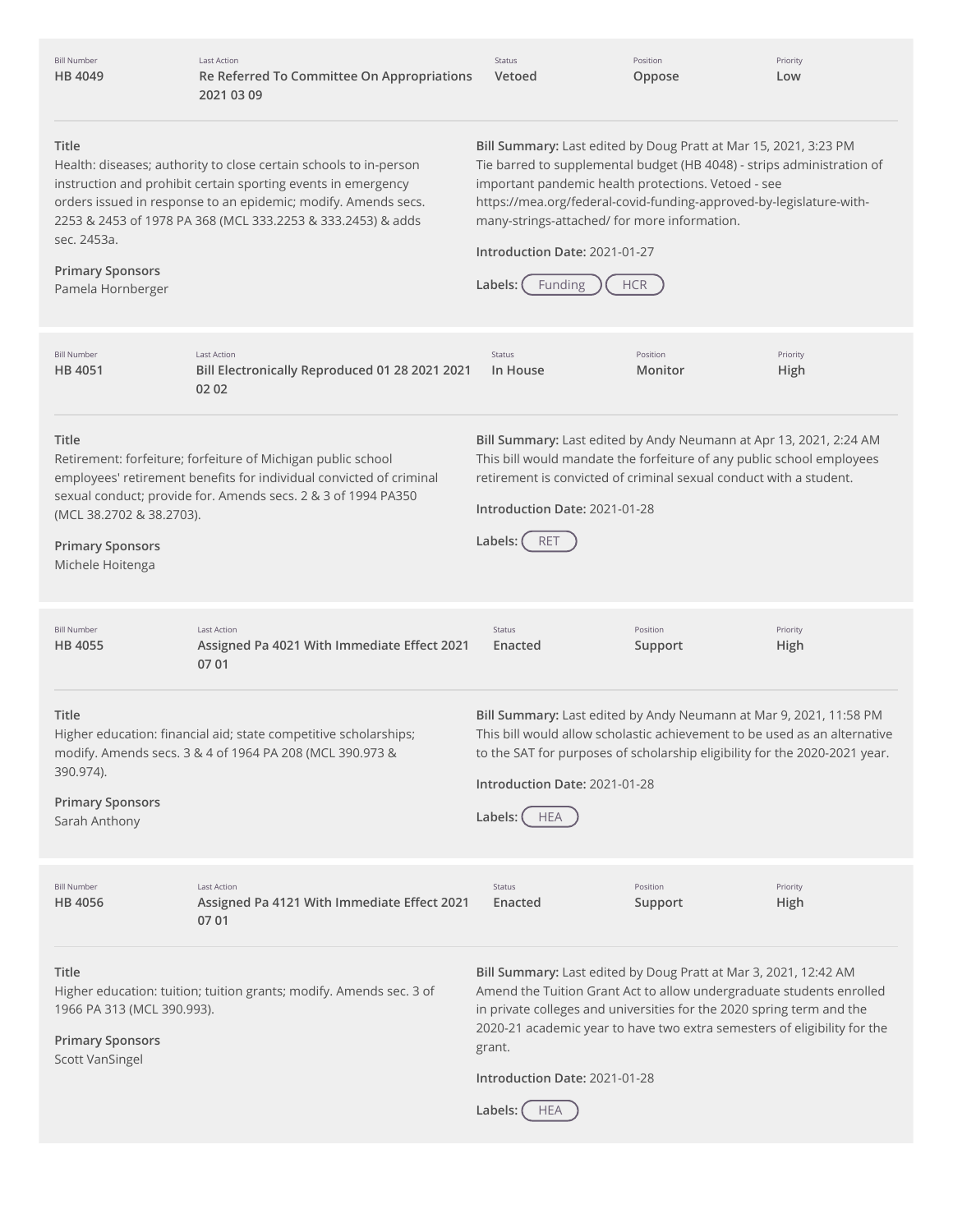| <b>Bill Number</b><br>HB 4063                                                          | <b>Last Action</b><br>Re Referred To Committee On Education 2021<br>09 21                                                                                                                              | Status<br>Vetoed                                                                      | Position<br>Monitor                                                                                                                                                                                            | Priority<br>Medium |
|----------------------------------------------------------------------------------------|--------------------------------------------------------------------------------------------------------------------------------------------------------------------------------------------------------|---------------------------------------------------------------------------------------|----------------------------------------------------------------------------------------------------------------------------------------------------------------------------------------------------------------|--------------------|
| Title<br><b>Primary Sponsors</b><br>John Reilly                                        | Labor: youth employment; parent or legal guardian of a minor<br>being educated at the minor's home; allow to issue a work permit<br>for the minor. Amends sec. 2 of 1978 PA 90 (MCL 409.102).          | Introduction Date: 2021-01-28<br>Labels:<br><b>LBR</b>                                | Bill Summary: Last edited by Andy Neumann at Mar 10, 2021, 12:01 AM<br>this bill would allow a parent or legal guardian of a minor being<br>educated at the minor's home to issue a work permit for the minor. |                    |
| <b>Bill Number</b><br>HB 4074                                                          | Last Action<br>Assigned Pa 5422 2022 03 24                                                                                                                                                             | Status<br>Enacted                                                                     | Position<br>Monitor                                                                                                                                                                                            | Priority<br>High   |
| Title<br>adding sec. 1166b.<br><b>Primary Sponsors</b><br>Tommy Brann                  | Education: curriculum; program of instruction in free enterprise<br>and entrepreneurship; encourage in school districts and public<br>school academies. Amends 1976 PA 451 (MCL 380.1 - 380.1852) by   | Introduction Date: 2021-02-02<br>Labels: (<br><b>MMC</b>                              | Bill Summary: Last edited by Andy Neumann at Mar 31, 2022, 7:05 PM<br>Encourage a program for an entrepreneurship class in schools.                                                                            |                    |
| <b>Bill Number</b><br>HB 4156                                                          | <b>Last Action</b><br>Bill Electronically Reproduced 02 04 2021 2021<br>02 09                                                                                                                          | Status<br>In House                                                                    | Position<br>Monitor                                                                                                                                                                                            | Priority<br>Low    |
| Title<br>- 380.1852) by adding sec. 1173.<br><b>Primary Sponsors</b><br>Felicia Brabec | Education: counseling; minimum number of school counselors to<br>be employed by a school district, intermediate school district, or<br>public school academy; establish. Amends 1976 PA 451 (MCL 380.1 | Max student-counselor ratio 450:1<br>Introduction Date: 2021-02-04<br>Labels: $($ EDU | Bill Summary: Last edited by Doug Pratt at Mar 3, 2021, 12:45 AM                                                                                                                                               |                    |
| <b>Bill Number</b><br>HB 4167                                                          | <b>Last Action</b><br>Referred To Committee On Rules And<br>Competitiveness 2021 05 27                                                                                                                 | Status<br>In House                                                                    | Position<br>Monitor                                                                                                                                                                                            | Priority<br>High   |
| Title<br><b>Primary Sponsors</b><br>Ryan Berman                                        | Education: safety; annual inspections of all public and nonpublic<br>schools for health and safety violations; require. Amends 1976 PA<br>451 (MCL 380.1 - 380.1852) by adding sec. 1263a.             | Introduction Date: 2021-02-09<br>EDU<br>Labels: (                                     | Bill Summary: Last edited by Andy Neumann at Mar 9, 2021, 6:33 PM<br>This bill would require an annual safety inspection of all schools.<br><b>School Safety</b>                                               |                    |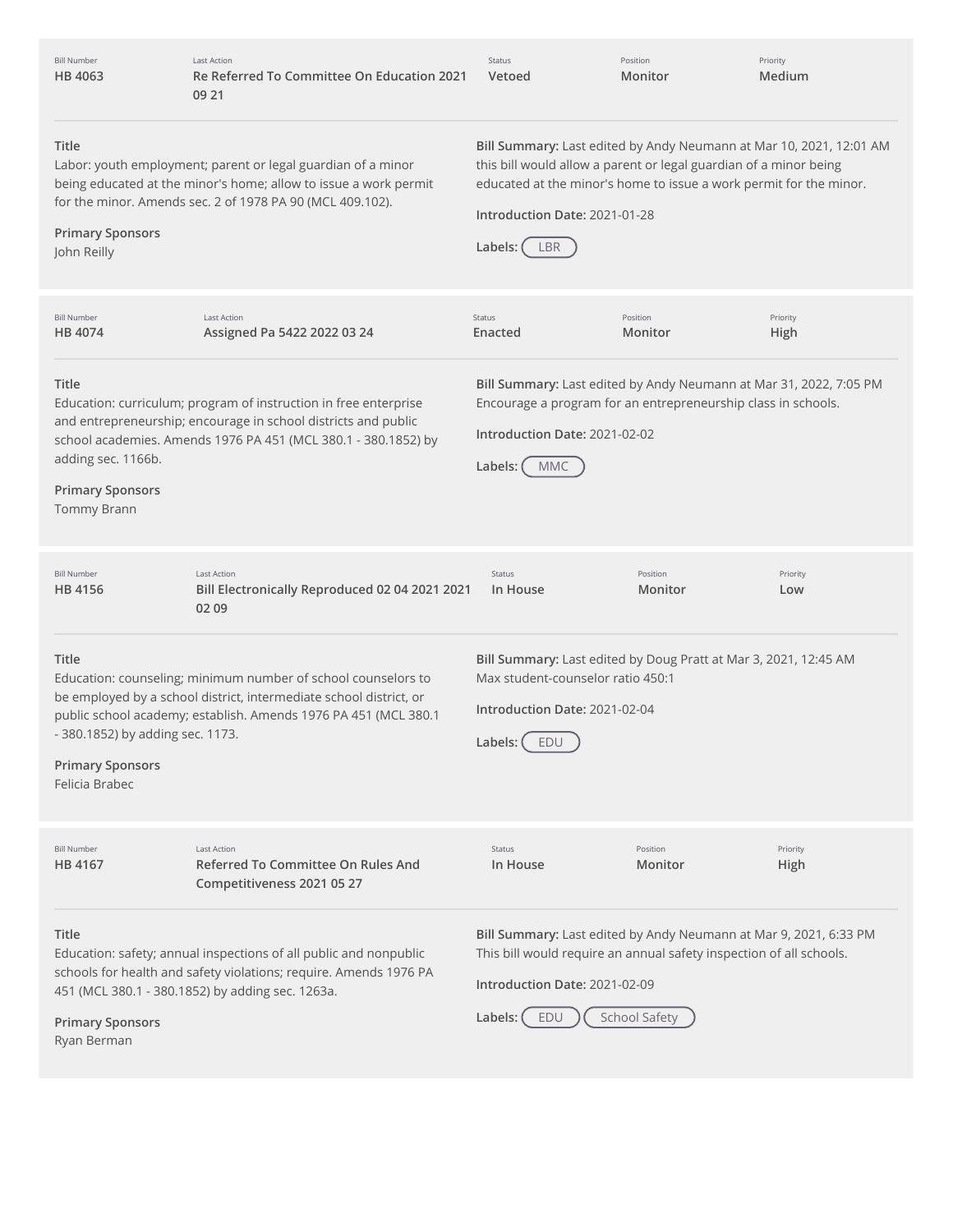| <b>Bill Number</b><br>HB 4175                                                           | <b>Last Action</b><br>Bill Electronically Reproduced 02 09 2021 2021<br>02 10                                                                                                                     | Status<br>In House                                                                                                                                                                              | Position<br>Support | Priority<br>Low    |
|-----------------------------------------------------------------------------------------|---------------------------------------------------------------------------------------------------------------------------------------------------------------------------------------------------|-------------------------------------------------------------------------------------------------------------------------------------------------------------------------------------------------|---------------------|--------------------|
| Title<br>PA 176 (MCL 423.1 et seq.).<br><b>Primary Sponsors</b><br>Darrin Camilleri     | Labor: collective bargaining; collective bargaining rights; revise to<br>restore former provisions. Amends secs. 1, 2, 8, 14, 17 & 22 of 1939                                                     | Bill Summary: Last edited by Doug Pratt at Mar 3, 2021, 12:48 AM<br>Right to Work repeal<br>Introduction Date: 2021-02-09<br>Labels: (<br>LBR                                                   |                     |                    |
| <b>Bill Number</b><br>HB 4176                                                           | <b>Last Action</b><br>Bill Electronically Reproduced 02 09 2021 2021<br>02 10                                                                                                                     | Status<br>In House                                                                                                                                                                              | Position<br>Support | Priority<br>Low    |
| Title<br>of 1947 PA 336 (MCL 423.209 et seq.).<br><b>Primary Sponsors</b><br>Terry Sabo | Labor: collective bargaining; requirement for agency fee for<br>nonunion members; allow in bargaining agreements and as<br>condition of employment in public sector. Amends secs. 9, 10 & 15      | Bill Summary: Last edited by Doug Pratt at Mar 3, 2021, 12:50 AM<br>Right to Work repeal.<br>Introduction Date: 2021-02-09<br>Labels: (<br>LBR                                                  |                     |                    |
| <b>Bill Number</b><br>HB 4188                                                           | <b>Last Action</b><br>Referred To Committee On Appropriations<br>2022 01 26                                                                                                                       | Status<br>In Senate                                                                                                                                                                             | Position<br>Monitor | Priority<br>Medium |
| Title<br>TIE BAR WITH: HB 4733'21<br><b>Primary Sponsors</b><br><b>Thomas Albert</b>    | Retirement: public school employees; certain employer<br>contributions to be paid from the state school aid fund; require.<br>Amends secs. 41, 59 & 84b of 1980 PA 300 (MCL 38.1341 et seq.).     | Bill Summary: Last edited by Andy Neumann at Mar 9, 2021, 6:29 PM<br>This bill would lower the rate of return limitations on MPSERS<br>Introduction Date: 2021-02-09<br>Labels: (<br><b>RET</b> |                     |                    |
| <b>Bill Number</b><br>HB 4191                                                           | Last Action<br>Bill Electronically Reproduced 02 10 2021 2021<br>02 11                                                                                                                            | Status<br>In House                                                                                                                                                                              | Position<br>Support | Priority<br>Medium |
| Title<br>of 1976 PA 451 (MCL 380.615).<br><b>Primary Sponsors</b><br>Pamela Hornberger  | Education: board members; popular election of intermediate<br>school board members; require. Amends sec. 611, 612, 614, 616,<br>617 & 703 of 1976 PA 451 (MCL 380.611 et seq.) & repeals sec. 615 | Bill Summary: Last edited by Andy Neumann at Mar 10, 2021, 1:03 AM<br>a Bill to require all ISD school board member to be elected in a popular<br>election.<br>Introduction Date: 2021-02-10    |                     |                    |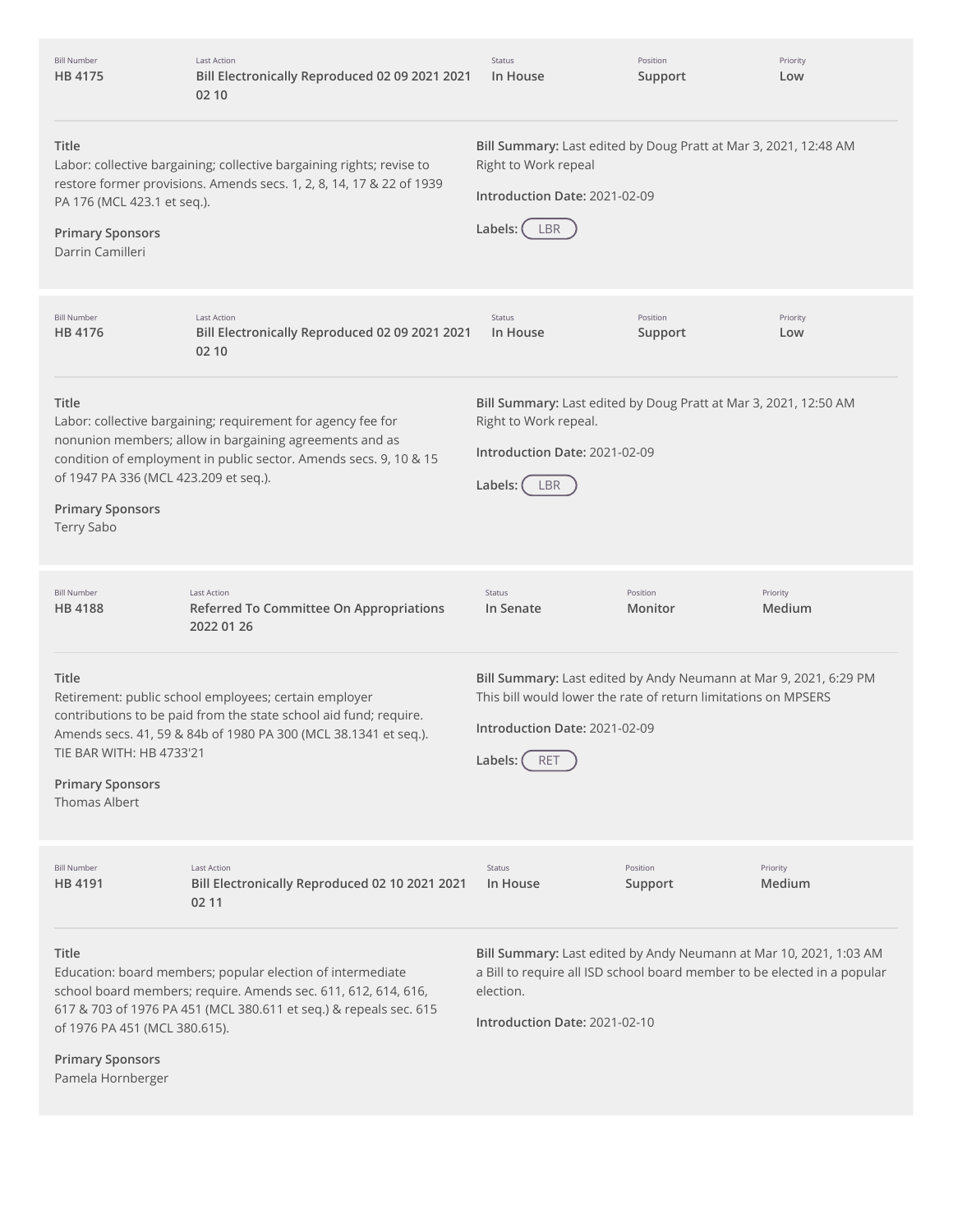| <b>Bill Number</b><br>HB 4198                                                                                                                                                                                                                                                             | <b>Last Action</b><br>Bill Electronically Reproduced 02 10 2021 2021<br>02 11                                                                                                                           | Status<br>In House                                                                                                                                                                                                                                                    | Position<br>Monitor  | Priority<br>Medium |
|-------------------------------------------------------------------------------------------------------------------------------------------------------------------------------------------------------------------------------------------------------------------------------------------|---------------------------------------------------------------------------------------------------------------------------------------------------------------------------------------------------------|-----------------------------------------------------------------------------------------------------------------------------------------------------------------------------------------------------------------------------------------------------------------------|----------------------|--------------------|
| Title<br>380.1852) by adding sec. 1176.<br><b>Primary Sponsors</b><br>Pamela Hornberger                                                                                                                                                                                                   | Education: reports; comprehensive eye and vision testing notice;<br>require for certain pupils. Amends 1976 PA 451 (MCL 380.1 -                                                                         | Bill Summary: Last edited by Andy Neumann at Mar 9, 2021, 6:23 PM<br>This bill would require vision testing for certain pupils that may be<br>struggling.<br>Introduction Date: 2021-02-10<br>Labels: (<br><b>HCR</b>                                                 |                      |                    |
| <b>Bill Number</b><br>HB 4199                                                                                                                                                                                                                                                             | <b>Last Action</b><br>Placed On Third Reading 2022 03 15                                                                                                                                                | Status<br>In House                                                                                                                                                                                                                                                    | Position<br>Support  | Priority<br>High   |
| Title<br>Education: calendar; restrictions on school start date; eliminate.<br>Amends sec. 1284a of 1976 PA 451 (MCL 380.1284a); repeals sec.<br>1284b of 1976 PA 451 (MCL 380.1284b) & repeals sec. 160 of 1979<br>PA 94 (MCL 388.1760).<br><b>Primary Sponsors</b><br>Pamela Hornberger |                                                                                                                                                                                                         | Bill Summary: Last edited by Doug Pratt at Mar 3, 2021, 12:54 AM<br>Eliminate Requirement to Start School After Labor Day<br>Introduction Date: 2021-02-10<br>Labels:<br>EDU                                                                                          |                      |                    |
| <b>Bill Number</b><br>HB 4201                                                                                                                                                                                                                                                             | <b>Last Action</b><br>Assigned Pa 4921 With Immediate Effect 2021<br>07 14                                                                                                                              | Status<br>Enacted                                                                                                                                                                                                                                                     | Position<br>Support  | Priority<br>Low    |
| Title<br>WITH: HB 4203'21<br><b>Primary Sponsors</b><br>Jack O'Malley                                                                                                                                                                                                                     | Transportation: school vehicles; penalties for entering a school bus<br>without authorization or impeding or obstructing a school bus;<br>create. Amends sec. 59 of 1990 PA 187 (MCL 257.1859). TIE BAR | Bill Summary: Last edited by Andy Neumann at Mar 9, 2021, 6:20 PM<br>This bill would create penalties for entering a school bus without<br>authorization, impeding school bus, or obstructing a school bus;<br>Introduction Date: 2021-02-10<br>Labels:<br><b>ESP</b> | School Safety        |                    |
| <b>Bill Number</b><br>HB 4202                                                                                                                                                                                                                                                             | <b>Last Action</b><br>Assigned Pa 5021 With Immediate Effect 2021<br>07 14                                                                                                                              | Status<br>Enacted                                                                                                                                                                                                                                                     | Position<br>Support  | Priority<br>Low    |
| Title<br>WITH: HB 4204'21<br><b>Primary Sponsors</b>                                                                                                                                                                                                                                      | Transportation: school vehicles; school bus stop-arm cameras;<br>allow. Amends sec. 682 of 1949 PA 300 (MCL 257.682). TIE BAR                                                                           | Bill Summary: Last edited by Andy Neumann at Mar 9, 2021, 6:17 PM<br>This bill allows school bus stop-arm cameras and provides civil sanctions<br>for violations for those who do not stop for a school bus.<br>Introduction Date: 2021-02-10                         |                      |                    |
| <b>Tyrone Carter</b>                                                                                                                                                                                                                                                                      |                                                                                                                                                                                                         | <b>ESP</b><br>Labels: (                                                                                                                                                                                                                                               | <b>School Safety</b> |                    |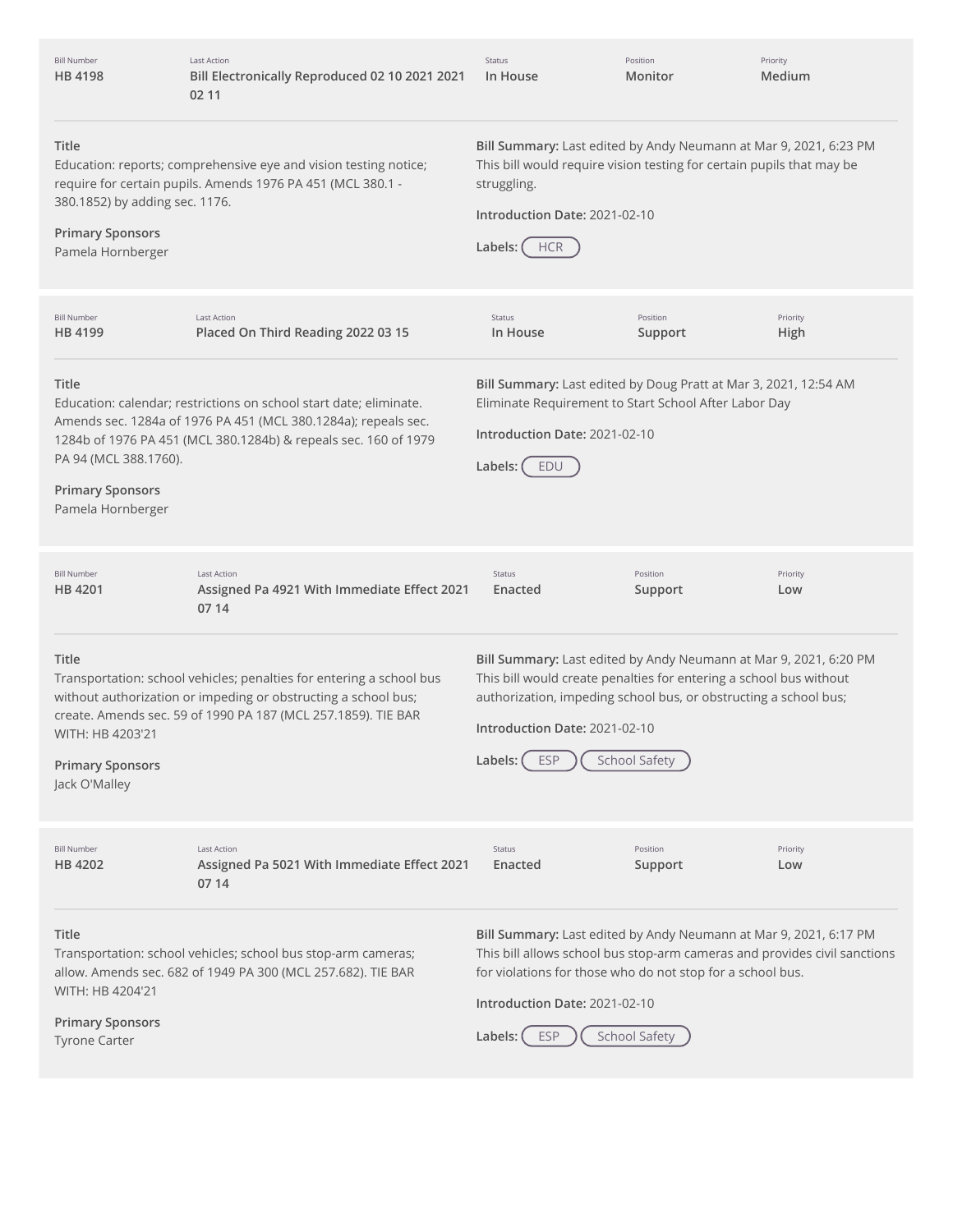| <b>Bill Number</b><br>HB 4203                                                               | <b>Last Action</b><br>Assigned Pa 5121 With Immediate Effect 2021<br>07 14                                                                                                                                | <b>Status</b><br>Enacted                                                                                                                                                                                                                                      | Position<br>Support  | Priority<br>Low    |
|---------------------------------------------------------------------------------------------|-----------------------------------------------------------------------------------------------------------------------------------------------------------------------------------------------------------|---------------------------------------------------------------------------------------------------------------------------------------------------------------------------------------------------------------------------------------------------------------|----------------------|--------------------|
| Title<br>WITH: HB 4201'21<br><b>Primary Sponsors</b><br>Jewell Jones                        | Transportation: school vehicles; allowable painting of school buses;<br>modify. Amends sec. 33 of 1990 PA 187 (MCL 257.1833). TIE BAR                                                                     | Bill Summary: Last edited by Andy Neumann at Apr 2, 2021, 7:42 PM<br>This bill would allow painting of school buses, notice as to who can enter<br>a bus.<br>Introduction Date: 2021-02-10<br><b>ESP</b><br>Labels:                                           | <b>School Safety</b> |                    |
| <b>Bill Number</b><br>HB 4204                                                               | <b>Last Action</b><br>Assigned Pa 5221 With Immediate Effect 2021<br>07 14                                                                                                                                | <b>Status</b><br>Enacted                                                                                                                                                                                                                                      | Position<br>Support  | Priority<br>Low    |
| Title<br>sec. 20. TIE BAR WITH: HB 4202'21<br><b>Primary Sponsors</b><br>Greg VanWoerkom    | Transportation: school vehicles; school bus stop-arm cameras;<br>allow. Amends 1990 PA 187 (MCL 257.1801 - 257.1877) by adding                                                                            | Bill Summary: Last edited by Andy Neumann at Mar 9, 2021, 6:12 PM<br>A bill to allow school bus stop-arm cameras.<br>Introduction Date: 2021-02-10<br><b>ESP</b><br>Labels:                                                                                   | <b>School Safety</b> |                    |
| <b>Bill Number</b><br>HB 4247                                                               | <b>Last Action</b><br>Assigned Pa 12721 With Immediate Effect 2021<br>12 15                                                                                                                               | <b>Status</b><br>Enacted                                                                                                                                                                                                                                      | Position<br>Monitor  | Priority<br>Low    |
| Title<br>1996 PA 195 (MCL 390.1242 & 390.1243).<br><b>Primary Sponsors</b><br>Matt Koleszar | Higher education: financial aid; tuition assistance benefits for<br>certain survivors of Michigan police officers and Michigan fire<br>fighters killed in the line of duty; modify. Amends secs. 2 & 3 of | Bill Summary: Last edited by Andy Neumann at Mar 9, 2021, 5:05 PM<br>This bill would amend the Police Officer's and Fire Fighter's Survivor<br>Tuition Grant Act to add a definition of gift aid,<br>Introduction Date: 2021-02-16<br>Labels: (<br><b>HEA</b> |                      |                    |
|                                                                                             |                                                                                                                                                                                                           |                                                                                                                                                                                                                                                               |                      |                    |
| <b>Bill Number</b><br>HB 4260                                                               | <b>Last Action</b><br>Placed On Order Of Third Reading With<br>Substitute S 1 As Amended 2021 06 30                                                                                                       | Status<br>In Senate                                                                                                                                                                                                                                           | Position<br>Monitor  | Priority<br>Medium |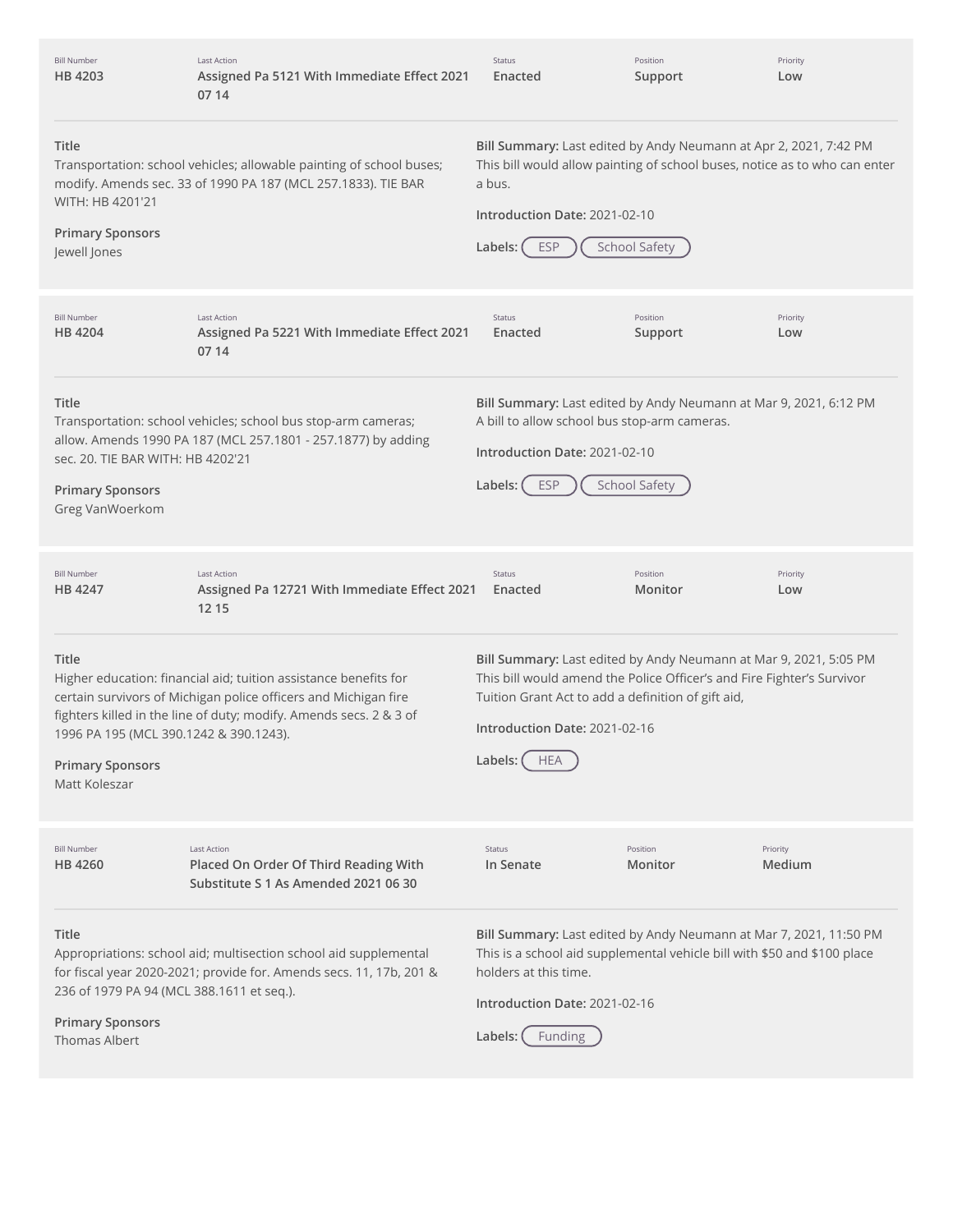| <b>Bill Number</b><br>HB 4261                                                                     | <b>Last Action</b><br>Bill Electronically Reproduced 02 16 2021 2021<br>02 17                                                                                                   | Status<br>In House                                                                                                                                                                                                                                                                                                                                                                              | Position<br>Monitor | Priority<br>Medium |
|---------------------------------------------------------------------------------------------------|---------------------------------------------------------------------------------------------------------------------------------------------------------------------------------|-------------------------------------------------------------------------------------------------------------------------------------------------------------------------------------------------------------------------------------------------------------------------------------------------------------------------------------------------------------------------------------------------|---------------------|--------------------|
| Title<br>sec. 41 of 1980 PA 300 (MCL 38.1341).<br><b>Primary Sponsors</b><br><b>Thomas Albert</b> | Retirement: public school employees; use of a level dollar method<br>for paying off unfunded actuarial accrued liability; modify. Amends                                        | Bill Summary: Last edited by Doug Pratt at Mar 3, 2021, 12:59 AM<br>Reduce payroll growth assumption rate for MPSERS<br>Introduction Date: 2021-02-16<br>Labels:<br><b>RET</b>                                                                                                                                                                                                                  |                     |                    |
| <b>Bill Number</b><br>HB 4262                                                                     | <b>Last Action</b><br>Bill Electronically Reproduced 02 17 2021 2021<br>02 18                                                                                                   | Status<br>In House                                                                                                                                                                                                                                                                                                                                                                              | Position<br>Oppose  | Priority<br>Medium |
| <b>Title</b><br>336 (MCL 423.215).<br><b>Primary Sponsors</b><br>Pamela Hornberger                | Labor: collective bargaining; calendar and schedule for school year;<br>make prohibited subjects of bargaining. Amends sec. 15 of 1947 PA                                       | Bill Summary: Last edited by Andy Neumann at Mar 9, 2021, 6:10 PM<br>A bill that would make school calendar and schedule prohibited subjects<br>of bargaining.<br>Introduction Date: 2021-02-17<br>Labels: (<br>LBR                                                                                                                                                                             |                     |                    |
| <b>Bill Number</b><br>HB 4263                                                                     | <b>Last Action</b><br>Referred To Committee Of The Whole With<br>Substitute S 1 2022 05 12                                                                                      | Status<br>In Senate                                                                                                                                                                                                                                                                                                                                                                             | Position<br>Monitor | Priority<br>High   |
| Title<br>1980 PA 300 (MCL 38.1341).<br><b>Primary Sponsors</b><br><b>Brad Paquette</b>            | Retirement: public school employees; calculation of unfunded<br>actuarial accrued liability contributions; modify. Amends sec. 41 of                                            | Bill Summary: Last edited by Andy Neumann at Mar 9, 2021, 6:04 PM<br>This bill would adopt layered amortization, reduce the time frame over<br>which a deficiency in the actuarially determined contribution must be<br>paid, and require that the most recent mortality tables provided by the<br>Actuarial Standards Board be used.<br>Introduction Date: 2021-02-18<br>Labels:<br><b>RET</b> |                     |                    |
| <b>Bill Number</b><br>HB 4274                                                                     | <b>Last Action</b><br>Bill Electronically Reproduced 02 18 2021 2021<br>02 23                                                                                                   | Status<br>In House                                                                                                                                                                                                                                                                                                                                                                              | Position<br>Support | Priority<br>Low    |
| Title<br><b>Primary Sponsors</b><br>Joe Tate                                                      | Appropriations: supplemental; supplemental school aid<br>appropriations for fiscal year 2020-2021; provide for. Amends sec.<br>11 of 1979 PA 94 (MCL 388.1611) & adds sec. 39b. | Bill Summary: Last edited by Andy Neumann at Mar 9, 2021, 6:07 PM<br>A supplemental bill for school aid appropriations for fiscal year 2020-<br>2021 that reflects the Governors recommendations.<br>Introduction Date: 2021-02-18<br>Labels:<br>Funding                                                                                                                                        |                     |                    |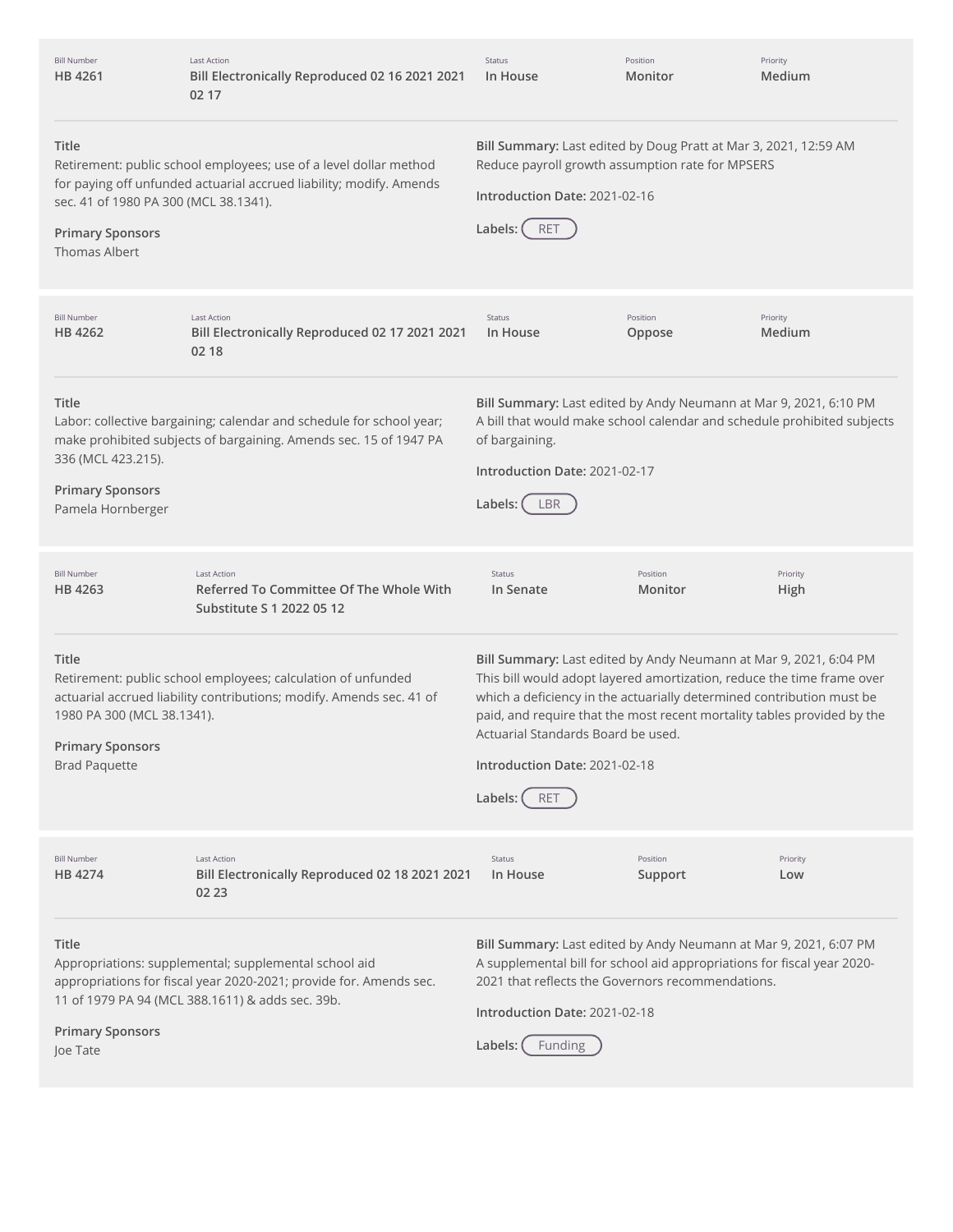| <b>Bill Number</b><br>HB 4293                                                                               | <b>Last Action</b><br><b>Referred To Committee On Education And</b><br>Career Readiness 2021 06 02                                                                                                 | Status<br>In Senate                                                                                                                                                                                                                                                | Position<br>Oppose  | Priority<br>High   |
|-------------------------------------------------------------------------------------------------------------|----------------------------------------------------------------------------------------------------------------------------------------------------------------------------------------------------|--------------------------------------------------------------------------------------------------------------------------------------------------------------------------------------------------------------------------------------------------------------------|---------------------|--------------------|
| <b>Title</b><br><b>Primary Sponsors</b><br>Ance Damoose                                                     | Education: teachers; exceptions to requirement to bargain<br>collectively by certain employers; modify. Amends sec. 15 of 1947<br>PA 336 (MCL 423.215). TIE BAR WITH: HB 4294'21                   | Bill Summary: Last edited by Andy Neumann at Mar 10, 2021, 1:20 AM<br>This bill would prohibit collective bargaining of substitute teachers.<br>Introduction Date: 2021-02-23<br><b>ESP</b><br>Labels: (<br>EDU                                                    | LBR                 |                    |
| <b>Bill Number</b><br>HB 4294                                                                               | <b>Last Action</b><br>Assigned Pa 14921 With Immediate Effect 2021<br>12 15                                                                                                                        | <b>Status</b><br>Enacted                                                                                                                                                                                                                                           | Position<br>Oppose  | Priority<br>High   |
| <b>Title</b><br>sec. 1233 of 1976 PA 451 (MCL 380.1233).<br><b>Primary Sponsors</b><br><b>Brad Paquette</b> | Education: teachers; exception for college credit requirements for<br>an individual to serve as a substitute teacher; provide for. Amends                                                          | Bill Summary: Last edited by Andy Neumann at Apr 2, 2021, 8:48 PM<br>Allow anyone who works at or works for a school to sub (tie-barred to<br>4293 collective bargaining prohib subj substitutes)<br>Introduction Date: 2021-02-23<br><b>ESP</b><br>Labels:<br>EDU | <b>LBR</b>          |                    |
| <b>Bill Number</b><br>HB 4296                                                                               | <b>Last Action</b><br>Bill Electronically Reproduced 02 23 2021 2021<br>02 24                                                                                                                      | Status<br>In House                                                                                                                                                                                                                                                 | Position<br>Oppose  | Priority<br>Medium |
| Title<br>(MCL 423.215).<br><b>Primary Sponsors</b><br>Ann Bollin                                            | Labor: collective bargaining; ending day of school year; make<br>prohibited subject of bargaining. Amends sec. 15 of 1947 PA 336                                                                   | Bill Summary: Last edited by Andy Neumann at Mar 9, 2021, 5:55 PM<br>A bill to make school calendar, the starting and ending day of school, a<br>prohibited subject of bargaining.<br>Introduction Date: 2021-02-23                                                |                     |                    |
| <b>Bill Number</b><br>HB 4310                                                                               | <b>Last Action</b><br>Bill Electronically Reproduced 02 23 2021 2021<br>02 24                                                                                                                      | Status<br>In House                                                                                                                                                                                                                                                 | Position<br>Support | Priority<br>Low    |
| Title<br>(MCL 388.1704b).<br><b>Primary Sponsors</b><br>Matt Koleszar                                       | Education: examinations; administration of the Michigan merit<br>examination as requirement for state school aid funding; suspend<br>for the 2020-2021 school year. Amends sec. 104b of 1979 PA 94 | Bill Summary: Last edited by Doug Pratt at Mar 3, 2021, 1:08 AM<br>Waive MME for 2020-21<br>Introduction Date: 2021-02-23                                                                                                                                          |                     |                    |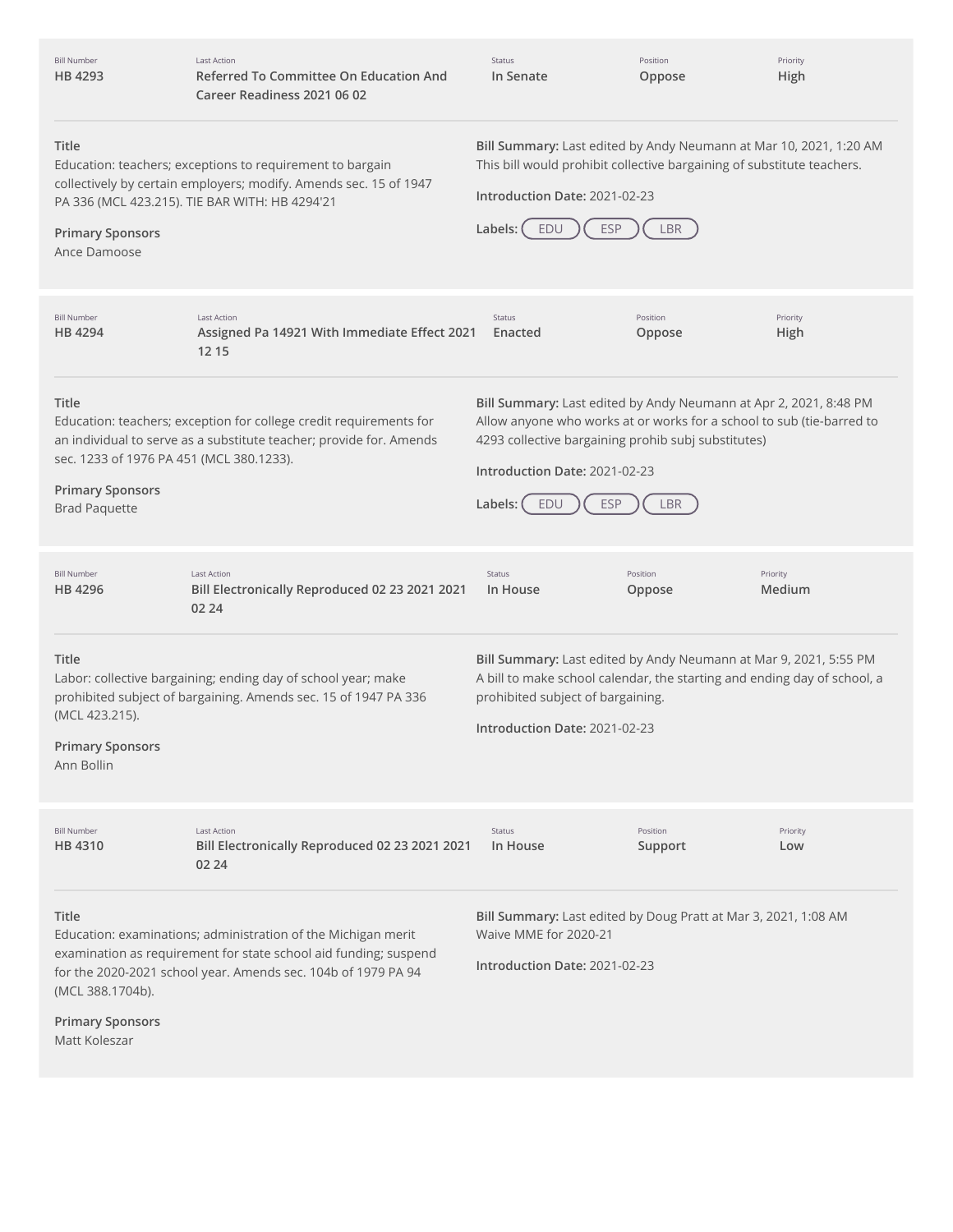| <b>Bill Number</b><br>HB 4311                                                                                                                                            | <b>Last Action</b><br>Bill Electronically Reproduced 02 23 2021 2021<br>02 24                                                   | <b>Status</b><br>In House                                                                                                                                                                   | Position<br>Support | Priority<br>None   |
|--------------------------------------------------------------------------------------------------------------------------------------------------------------------------|---------------------------------------------------------------------------------------------------------------------------------|---------------------------------------------------------------------------------------------------------------------------------------------------------------------------------------------|---------------------|--------------------|
| Title<br>(MCL 380.1279g) & adds sec. 1279i.<br><b>Primary Sponsors</b><br>Matt Koleszar                                                                                  | Education: examinations; Michigan merit examination; suspend for<br>the 2020-2021 school year. Amends sec. 1279g of 1976 PA 451 | Bill Summary: Last edited by Andy Neumann at Mar 9, 2021, 5:57 PM<br>This bill would suspend the Michigan Merit Exam for the 2020-2021<br>school year.<br>Introduction Date: 2021-02-23     |                     |                    |
| <b>Bill Number</b><br>HB 4326                                                                                                                                            | <b>Last Action</b><br>Placed On Order Of Third Reading With<br>Substitute S 1 2022 05 12                                        | <b>Status</b><br>In Senate                                                                                                                                                                  | Position<br>Oppose  | Priority<br>Medium |
| Title<br>Education: curriculum; merit curriculum requirement; modify.<br>Amends sec. 1278a of 1976 PA 451 (MCL 380.1278a).<br><b>Primary Sponsors</b><br>Greg VanWoerkom |                                                                                                                                 | Bill Summary: Last edited by Andy Neumann at Mar 9, 2021, 5:19 PM<br>A bill to allow computer coding as a Foreign Language.<br>Introduction Date: 2021-02-24<br>Merit Curriculum<br>Labels: |                     |                    |
| <b>Bill Number</b><br>HB 4333                                                                                                                                            | Last Action<br>Bill Electronically Reproduced 02 24 2021 2021<br>02 25                                                          | <b>Status</b><br>In House                                                                                                                                                                   | Position<br>Support | Priority<br>Low    |

## **Title**

Appropriations: school aid; executive recommendation; provide for omnibus appropriations for school aid, higher education, and community colleges. Amends secs. 4, 6, 6a, 11, 11a, 11j, 11k, 11m, 11s, 15, 18, 19, 20, 20d, 20f, 21f, 21h, 22a, 22b, 22d, 22m, 22p, 24, 24a, 25f, 25g, 26a, 26b, 26c, 28, 31a, 31d, 31f, 31j, 31m, 31n, 32d, 32p, 35a, 39, 39a, 41, 51a, 51c, 51d, 51f, 53a, 54, 54b, 54d, 56, 61a, 61b, 61d, 62, 65, 67, 74, 81, 94, 94a, 98, 99h, 99s, 101, 104, 104c, 105, 105c, 107, 147, 147a, 147b, 147c, 147e, 152a, 166b, 201, 206, 207a, 207b, 207c, 209, 209a, 222, 226e, 229a, 230, 236, 236b, 236c, 241, 245, 245a, 252, 256, m260, 263, 264, 265, 265a, 265b, 267, 268, 269, 270c, 275h, 276, 277, 278, 279, 280, 281, 282, 285 & 286 of 1979 PA 94 (MCL 388.1604 et seq.); adds secs. 26d, 29b, 35g, 201e, 231 & 236i & repeals secs. 11d, 11p, 11q, 25i, 25j, 29a, 31k, 35b, 35d, 35e, 35f, 55, 61c, 67a, 91a, 94b, 95b, 98a, 98d, 99i, 99t, 99u, 99w, 99x, 99z, 104d, 104f, 104g, 105b, 152b, 164g, 164h, 166, 208, 212, 220, 226b, 226d, 228, 259, 261, 265e, 270, 270b, 271a, 274, 275a, 275d, 175f, 275g, 275i & 291 of 1979 PA 94 (MCL 388.1611d et seq.).

**Primary Sponsors** Joe Tate

**Bill Summary:** Last edited by Andy Neumann at Mar 9, 2021, 5:23 PM An appropriations bill that reflects the Governors recommendations for school aid, higher education, and community colleges.

**Introduction Date:** 2021-02-24

**Labels:** Funding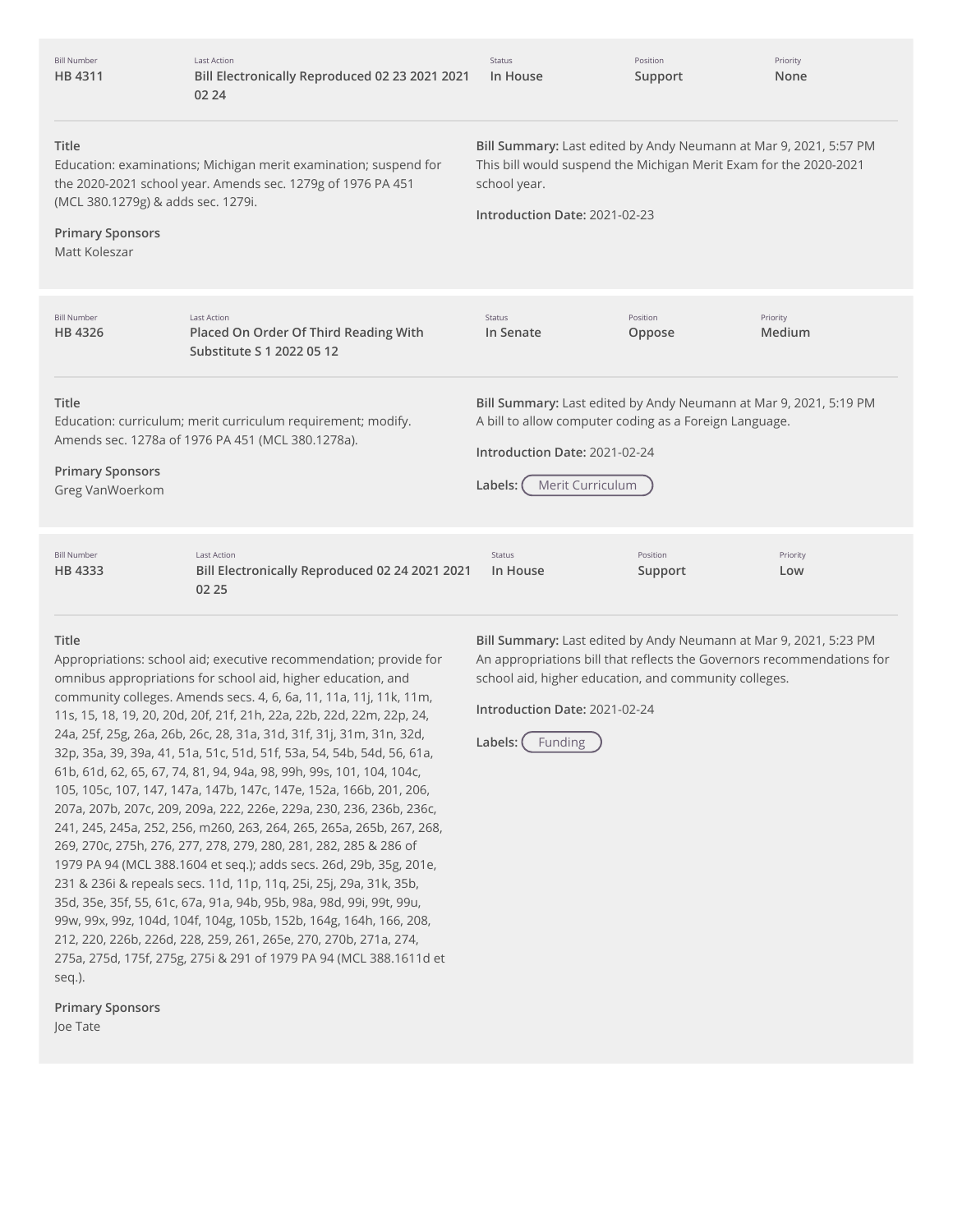| <b>Bill Number</b><br>HB 4340                                                           | <b>Last Action</b><br>Bill Electronically Reproduced 02 24 2021 2021<br>02 25                                                                                                                       | Status<br>In House                                                                                                                                                                                                                                             | Position<br>Monitor | Priority<br>Low  |
|-----------------------------------------------------------------------------------------|-----------------------------------------------------------------------------------------------------------------------------------------------------------------------------------------------------|----------------------------------------------------------------------------------------------------------------------------------------------------------------------------------------------------------------------------------------------------------------|---------------------|------------------|
| Title<br><b>Primary Sponsors</b><br>Amos O'Neal                                         | Employment security: benefits; low-wage school employees to<br>collect unemployment benefits during the summer months; allow.<br>Amends sec. 27 of 1936 (Ex Sess) PA 1 (MCL 421.27).                | Bill Summary: Last edited by Andy Neumann at Mar 9, 2021, 5:16 PM<br>A bill to allow low-wage school employees to collect unemployment<br>benefits during the summer months.<br>Introduction Date: 2021-02-24<br><b>ESP</b><br>Labels:                         |                     |                  |
| <b>Bill Number</b><br>HB 4343                                                           | <b>Last Action</b><br>Placed On Order Of Third Reading 2022 01 12                                                                                                                                   | Status<br>In Senate                                                                                                                                                                                                                                            | Position<br>Monitor | Priority<br>High |
| Title<br>380.1852) by adding sec. 1138a.<br><b>Primary Sponsors</b><br>Kevin Coleman    | Education: attendance; excused absence from public school for the<br>purpose of sounding "Taps" at a military honor funeral for a<br>deceased veteran; provide for. Amends 1976 PA 451 (MCL 380.1 - | Bill Summary: Last edited by Andy Neumann at Mar 9, 2021, 5:27 PM<br>This bill would allow an excused absence from public school for the<br>purpose of sounding "Taps" at a military honor funeral for a deceased<br>veteran.<br>Introduction Date: 2021-02-24 |                     |                  |
| <b>Bill Number</b><br>HB 4344                                                           | <b>Last Action</b><br>Bill Electronically Reproduced 02 24 2021 2021<br>02 25                                                                                                                       | Status<br>In House                                                                                                                                                                                                                                             | Position<br>Monitor | Priority<br>Low  |
| Title<br>education to file. Creates new act.<br><b>Primary Sponsors</b><br>Yousef Rabhi | Public employees and officers: ethics; financial disclosure report;<br>require individuals serving on and candidates for the state board of                                                         | Bill Summary: Last edited by Andy Neumann at Mar 9, 2021, 5:31 PM<br>A bill to require individuals serving on and candidates for the state board<br>of education to file a financial disclosure report.<br>Introduction Date: 2021-02-24                       |                     |                  |
| <b>Bill Number</b><br>HB 4368                                                           | <b>Last Action</b><br>Bill Electronically Reproduced 02 25 2021 2021<br>03 02                                                                                                                       | Status<br>In House                                                                                                                                                                                                                                             | Position<br>Support | Priority<br>Low  |
| Title<br><b>Primary Sponsors</b><br>Kevin Hertel                                        | Higher education: financial aid; paraprofessionals to teachers grant<br>program; create. Creates new act. TIE BAR WITH: HB 4369'21                                                                  | Bill Summary: Last edited by Andy Neumann at Mar 1, 2021, 9:56 PM<br>Paraprofessional to teacher training grant program.<br>Introduction Date: 2021-02-25<br>Labels:<br><b>ESP</b>                                                                             |                     |                  |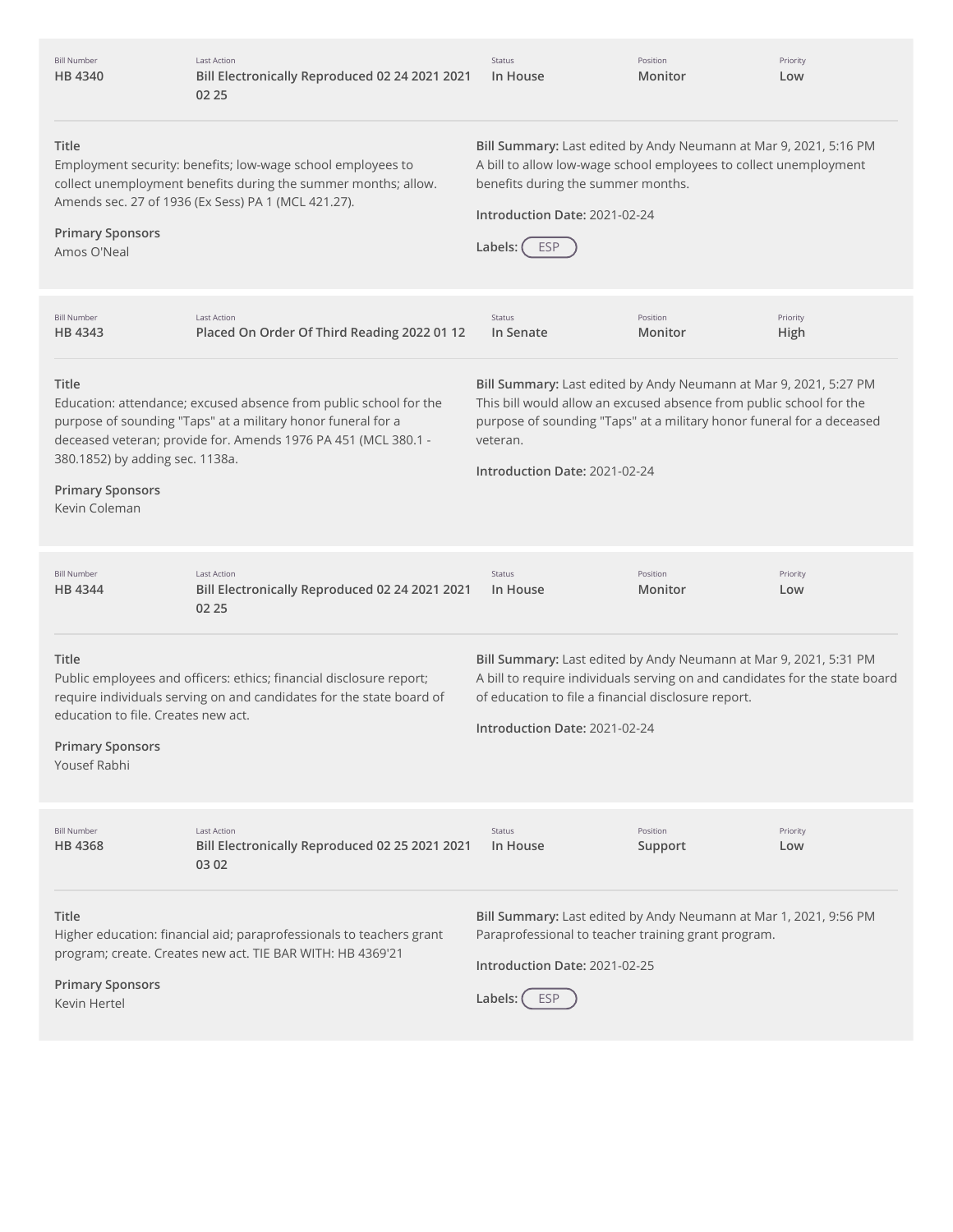| <b>Bill Number</b><br>HB 4369                                                       | <b>Last Action</b><br>Bill Electronically Reproduced 02 25 2021 2021<br>03 02                                                                                                                                                                                                                                                                   | Status<br>In House                                                                                                                                                                                                                                                                                                                        | Position<br>Support             | Priority<br>Low  |
|-------------------------------------------------------------------------------------|-------------------------------------------------------------------------------------------------------------------------------------------------------------------------------------------------------------------------------------------------------------------------------------------------------------------------------------------------|-------------------------------------------------------------------------------------------------------------------------------------------------------------------------------------------------------------------------------------------------------------------------------------------------------------------------------------------|---------------------------------|------------------|
| Title<br>BAR WITH: HB 4368'21<br><b>Primary Sponsors</b><br>Matt Koleszar           | Higher education: financial aid; fund for paraprofessional to<br>teacher pathways grant program; provide for. Creates new act. TIE                                                                                                                                                                                                              | Bill Summary: Last edited by Andy Neumann at Mar 10, 2021, 1:24 AM<br>This bill would provide a fund for paraprofessional to teacher pathways<br>grant program.<br>Introduction Date: 2021-02-25<br>Labels: (<br><b>ESP</b>                                                                                                               |                                 |                  |
| <b>Bill Number</b><br>HB 4375                                                       | <b>Last Action</b><br>Referred To Committee Of The Whole With<br>Substitute S 2 2022 05 18                                                                                                                                                                                                                                                      | Status<br>In Senate                                                                                                                                                                                                                                                                                                                       | Position<br>Oppose              | Priority<br>High |
| Title<br>of 1980 PA 300 (MCL 38.1361).<br><b>Primary Sponsors</b><br>Steven Johnson | Retirement: public school employees; requirement that reporting<br>unit pay unfunded actuarial accrued liability associated with<br>employment of a retired substitute teacher; eliminate, and extend<br>sunset for certain retirees reemployed by or at a reporting unit<br>without forfeiting his or her retirement allowance. Amends sec. 61 | Bill Summary: Last edited by Andy Neumann at Mar 9, 2021, 5:00 PM<br>This bill would eliminate the requirement to pay unfunded actuarial<br>accrued liability associated with employment of a retired substitute<br>teacher and extend sunset for certain retirees reemployed to 2031.<br>Introduction Date: 2021-02-25<br>Labels:<br>RET |                                 |                  |
| <b>Bill Number</b><br>HB 4393                                                       | <b>Last Action</b><br>Bill Electronically Reproduced 03 02 2021 2021<br>03 03                                                                                                                                                                                                                                                                   | Status<br>In House                                                                                                                                                                                                                                                                                                                        | Position<br>Support             | Priority<br>Low  |
| Title<br><b>Primary Sponsors</b><br>Amos O'Neal                                     | Retirement: public school employees; service credit for unworked<br>hours during temporary suspension of in-person instruction;<br>provide for. Amends sec. 68 of 1980 PA 300 (MCL 38.1368).                                                                                                                                                    | Bill Summary: Last edited by Doug Pratt at Mar 3, 2021, 2:29 PM<br>Ensuring retirement service credit is earned for time during pandemic<br>closures.<br>Introduction Date: 2021-03-02<br>Labels: (<br><b>RET</b>                                                                                                                         |                                 |                  |
| <b>Bill Number</b><br>HB 4400                                                       | <b>Last Action</b><br>Disapproved Line Item S Re Referred To<br>Committee On Appropriations 2021 09 29                                                                                                                                                                                                                                          | Status<br>Enacted                                                                                                                                                                                                                                                                                                                         | Position<br>Priority<br>Monitor | Medium           |
| Title<br>(See bill).<br><b>Primary Sponsors</b><br>Mark Huizenga                    | Appropriations: omnibus; higher education and community<br>colleges; provide for fiscal year 2021-2022. Amends, adds & repeals                                                                                                                                                                                                                  | Bill Summary: Last edited by Andy Neumann at Mar 8, 2021, 1:51 AM<br>At this time just a vehicle appropriation bill for higher ed.<br>Introduction Date: 2021-03-02<br>Labels:<br><b>Funding</b>                                                                                                                                          |                                 |                  |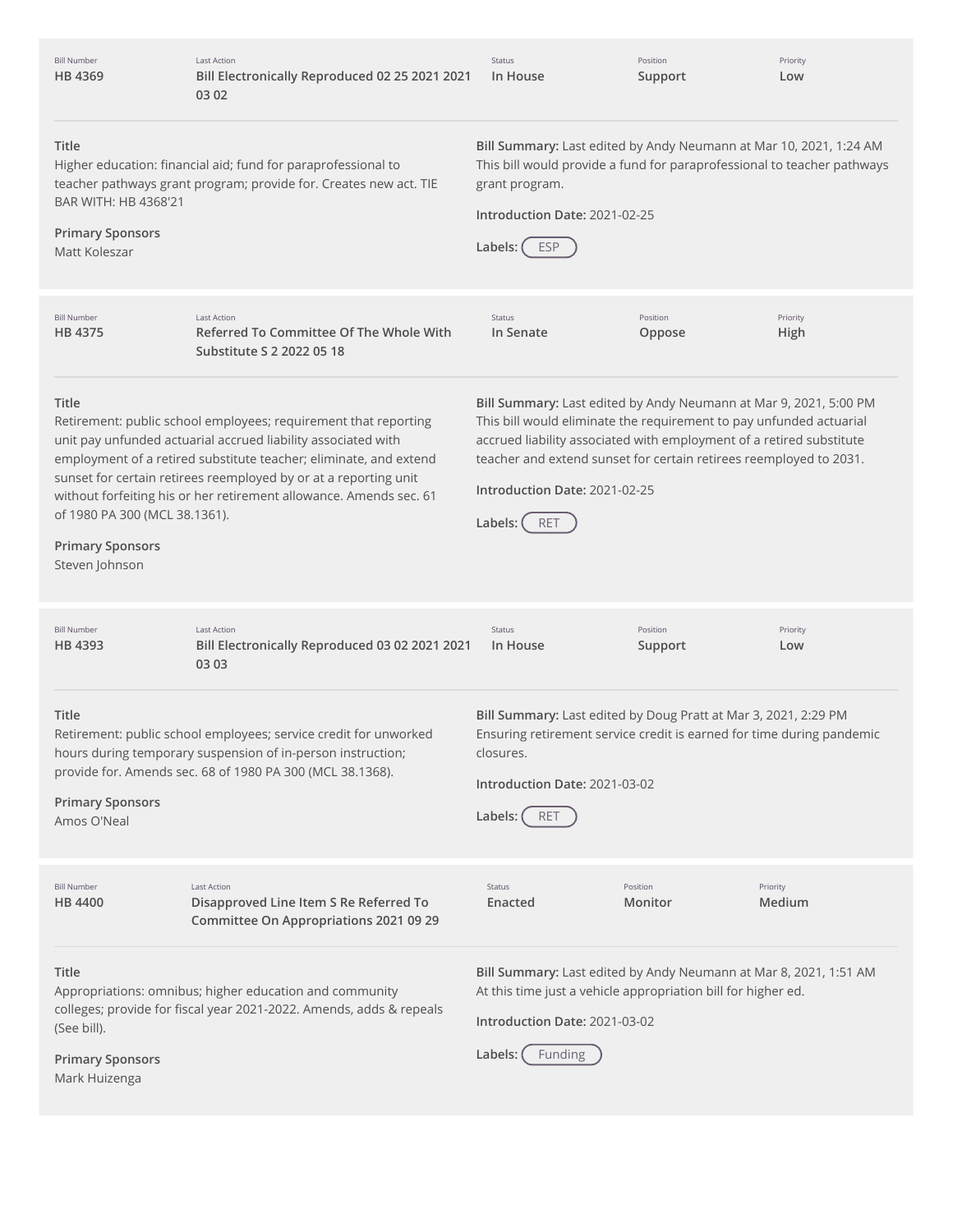| <b>Bill Number</b><br>HB 4401                                                                                                                                                                                                        | <b>Last Action</b><br>Rep Ben Frederick Replaced Rep Mark<br>Huizenga As Conferee 01 27 2022 2022 01 27                | <b>Status</b><br><b>Passed Senate</b>                                                                                                                                                                                                              | Position<br>Monitor | Priority<br>High   |
|--------------------------------------------------------------------------------------------------------------------------------------------------------------------------------------------------------------------------------------|------------------------------------------------------------------------------------------------------------------------|----------------------------------------------------------------------------------------------------------------------------------------------------------------------------------------------------------------------------------------------------|---------------------|--------------------|
| <b>Title</b><br>Appropriations: zero budget; community colleges appropriations;<br>provide for fiscal year 2021-2022. Amends secs. 201 & 206 of 1979<br>PA 94 (MCL 388.1801 & 388.1806).<br><b>Primary Sponsors</b><br>Mark Huizenga |                                                                                                                        | Bill Summary: Last edited by Andy Neumann at May 16, 2021, 7:32 PM<br>2021-2022 budget for community colleges. Contains a new funding<br>formula based on student enrollment.<br>Introduction Date: 2021-03-02<br><b>School Funding</b><br>Labels: |                     |                    |
| <b>Bill Number</b><br><b>HB 4407</b>                                                                                                                                                                                                 | <b>Last Action</b><br>Referred To Conference Committee 05 27 2021<br>2021 06 01                                        | Status<br><b>Passed Senate</b>                                                                                                                                                                                                                     | Position<br>Monitor | Priority<br>Medium |
| Title<br>Appropriations: zero budget; K-12 school aid appropriations;<br>provide for fiscal year 2021-2022. Amends secs. 11 & 17b of 1979<br>PA 94 (MCL 388.1611 & 388.1617b).<br><b>Primary Sponsors</b><br><b>Brad Paquette</b>    |                                                                                                                        | Bill Summary: Last edited by Andy Neumann at Apr 13, 2021, 2:06 AM<br>At this time this is a vehicle bill for the school aid budget, with only \$100<br>placeholders.<br>Introduction Date: 2021-03-02<br>Labels:<br>Funding                       |                     |                    |
| <b>Bill Number</b><br><b>HB4408</b>                                                                                                                                                                                                  | <b>Last Action</b><br>Referred To Conference Committee 05 27 2021<br>2021 06 01                                        | <b>Status</b><br><b>Passed Senate</b>                                                                                                                                                                                                              | Position<br>Monitor | Priority<br>Medium |
| Title<br><b>Primary Sponsors</b><br><b>Brad Paquette</b>                                                                                                                                                                             | Appropriations: zero budget; department of education; provide for<br>fiscal year 2021-2022. Creates appropriation act. | Bill Summary: Last edited by Andy Neumann at May 16, 2021, 7:16 PM<br>2021 - 2022 budget for MDE.<br>Introduction Date: 2021-03-02<br>Labels:<br>Funding                                                                                           |                     |                    |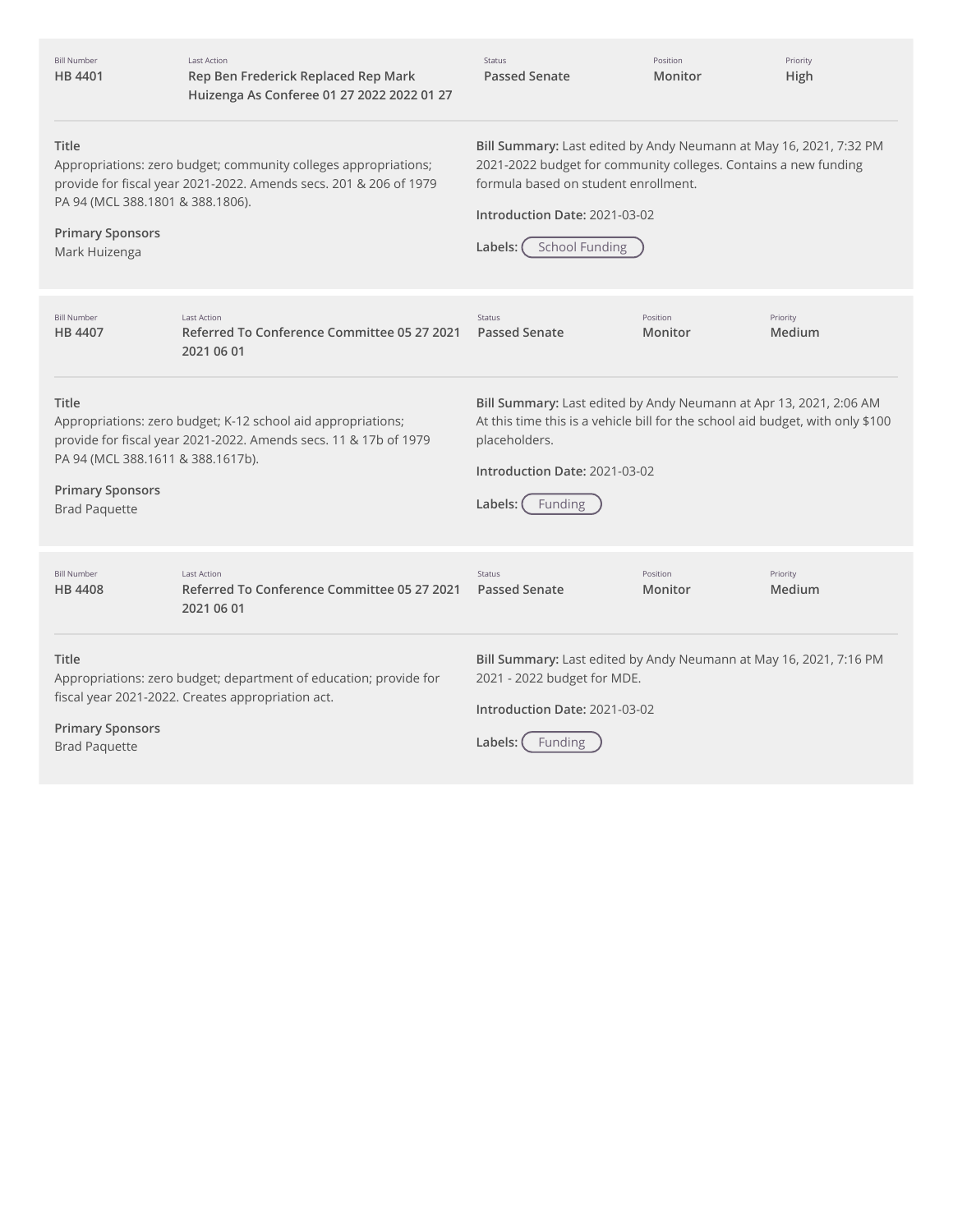Last Action **Disapproved Line Item S Re Referred To Committee On Appropriations 2021 07 21**

| <b>Status</b> | Position | Priority |
|---------------|----------|----------|
| Enacted       | Support  | High     |

At this time appropriations education vehicle bill

**Introduction Date:** 2021-03-02

**Labels:** Funding

**Bill Summary:** Last edited by Andy Neumann at Mar 8, 2021, 1:21 AM

#### **Title**

Appropriations: school aid; fiscal years 2020-2021 and 2021-2022; provide for. Amends secs. 4, 6, 6a, 11, 11a, 11j, 11k, 11m, 11n, 11s, 15, 18, 19, 20, 20d, 20f, 21f, 21h, 22a, 22b, 22d, 22m, 22p, 24, 24a, 25f, 25g, 25i, 26a, 26b, 26c, 28, 29a, 31a, 31d, 31f, 31j, 31m, 31n, 32d, 32p, 35a, 35b, 35d, 35e, 35f, 39, 39a, 41, 51a, 51c, 51d, 51f, 53a, 54, 54b, 54d, 55, 56, 61a, 61b, 61c, 61d, 62, 65, 67, 67a, 74, 81, 94, 94a, 95b, 98, 98d, 99h, 99i, 99s, 99t, 99u, 99w, 99x, 101, 104, 104a, 104c, 104f, 104g, 105, 105c, 107, 147, 147a, 147b, 147c, 147e, 152a & 152b of 1979 PA 94 (MCL 388.1604 et seq.); adds secs. 11t, 20m, 22c, 22g, 26d, 31o, 31p, 31y, 31z, 34a, 35g, 35h, 41a, 51g, 61g, 67b, 78, 94c, 94d, 97, 97a, 98b, 99aa, 99bb & 104h & repeals secs. 11d, 11p, 11q, 23b, 23c, 23e, 25j, 29a, 31k, 91a, 91c, 94b, 104d & 105b of 1979 PA 94 (MCL 388.1611d et seq.).

#### **Primary Sponsors**

Brad Paquette

**Title**

**Title**

Education: curriculum; requirement for schools to provide instruction on African-American history; provide for. Amends 1976 PA 451 (MCL 380.1 - 380.1852) by adding sec. 1164. **Primary Sponsors** Tenisha Yancey **Bill Summary:** Last edited by Andy Neumann at Mar 8, 2021, 1:17 AM This bill would require for K-12 age and grade appropriate instruction on African- American history. **Introduction Date:** 2021-03-02 Appropriations: school aid; multisection school aid supplemental **Bill Summary:** Last edited by Andy Neumann at Mar 8, 2021, 1:24 AM School aid multi-section school aid supplemental vehicle bill. Bill Number **HB [4412](http://app.fiscalnote.com/share/bill?url=e18d6f5caee910f1514db8ee3d038de8)** Last Action **Bill Electronically Reproduced 03 02 2021 2021 03 03** Status **In House** Position **Support** Priority **Low** Bill Number **HB [4421](http://app.fiscalnote.com/share/bill?url=693f5c00501819580fbca61d83646d68)** Last Action **Assigned Pa 4721 With Immediate Effect 2021 07 01** Status **Enacted** Position **Monitor** Priority **Medium**

for fiscal year 2021-2022; provide for. Amends secs. 11, 11n, 11r & 23b of 1979 PA 94 (MCL 388.1611 et seq.) & adds sec. 11o.

**Introduction Date:** 2021-03-02

**Labels:** Funding

**Primary Sponsors**

Brad Paquette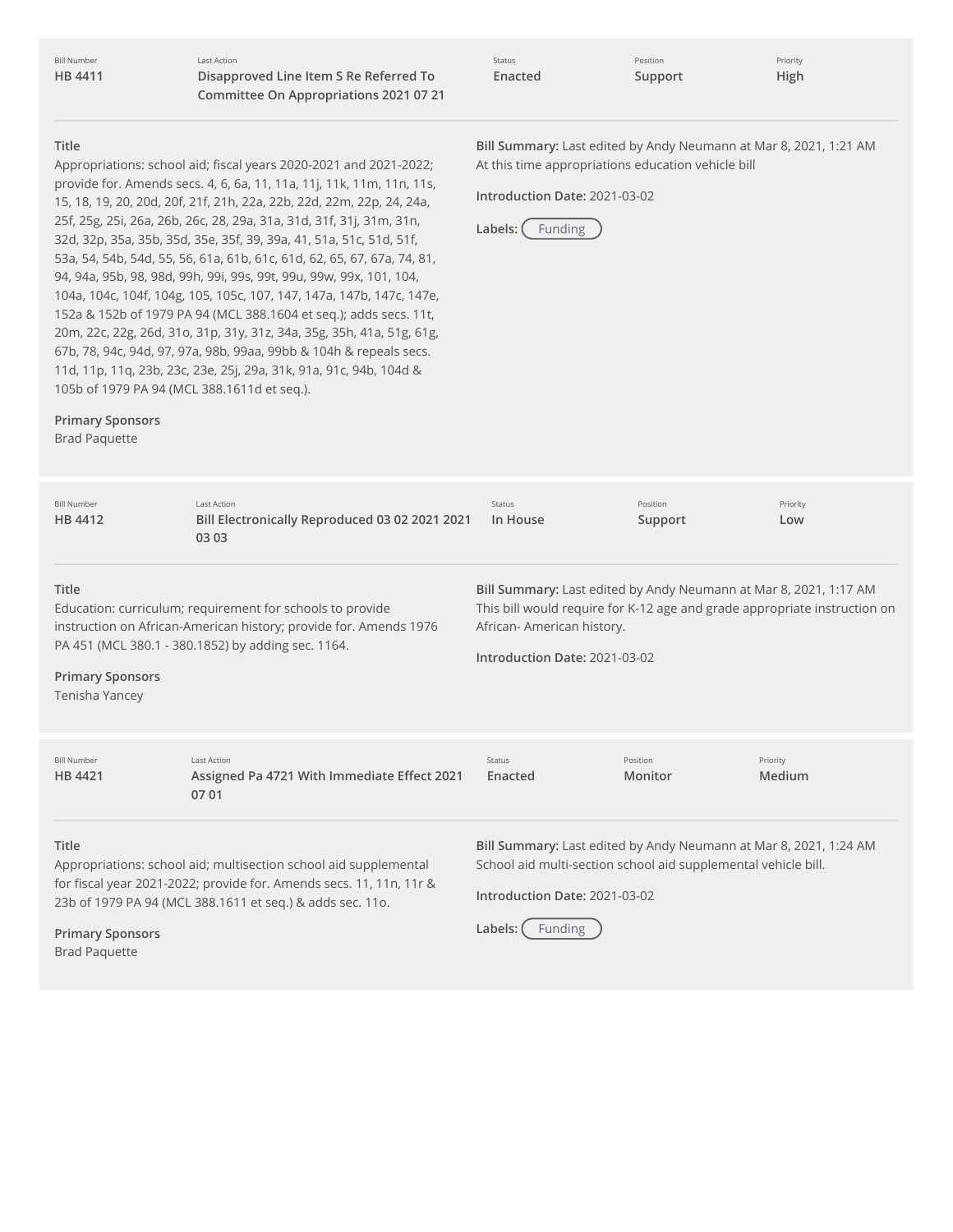| <b>Bill Number</b><br>HB 4471                                           | <b>Last Action</b><br>Referred To Committee On Workforce Trades<br>And Talent 2021 03 23                                                                                                                                                      | Status<br>In House                                                                                                                                                                                                                                                         | Position<br>Oppose  | Priority<br>High   |
|-------------------------------------------------------------------------|-----------------------------------------------------------------------------------------------------------------------------------------------------------------------------------------------------------------------------------------------|----------------------------------------------------------------------------------------------------------------------------------------------------------------------------------------------------------------------------------------------------------------------------|---------------------|--------------------|
| Title<br><b>Primary Sponsors</b><br>Sue Allor                           | Labor: fair employment practices; certain vaccinations as a<br>condition of employment; prohibit. Creates new act.                                                                                                                            | Bill Summary: Last edited by Andy Neumann at Sep 13, 2021, 3:27 PM<br>A bill to prohibit certain vaccinations as a condition of employment.<br>Introduction Date: 2021-03-09                                                                                               |                     |                    |
| <b>Bill Number</b><br><b>HB 4480</b>                                    | <b>Last Action</b><br>Bill Electronically Reproduced 03 09 2021 2021<br>03 10                                                                                                                                                                 | Status<br>In House                                                                                                                                                                                                                                                         | Position<br>Monitor | Priority<br>Low    |
| Title<br>appropriation act.<br><b>Primary Sponsors</b><br>Shri Thanedar | Appropriations: supplemental; supplemental appropriation for the<br>Detroit public schools community district; provide for. Creates                                                                                                           | Bill Summary: Last edited by Andy Neumann at Mar 12, 2021, 7:00 PM<br>This bill is a supplemental appropriation for the Detroit public schools<br>community district.<br>Introduction Date: 2021-03-09<br><b>School Funding</b><br>Labels:                                 |                     |                    |
| <b>Bill Number</b><br>HB 4519                                           | <b>Last Action</b><br>Bill Electronically Reproduced 03 16 2021 2021<br>03 17                                                                                                                                                                 | Status<br>In House                                                                                                                                                                                                                                                         | Position<br>Oppose  | Priority<br>Medium |
| Title<br><b>Primary Sponsors</b><br>Beth Griffin                        | Education: curriculum; 21st century skills credit requirements for<br>high school diploma; provide for. Amends secs. 1278a & 1278b of<br>1976 PA 451 (MCL 380.1278a & 380.1278b) & adds sec. 1278f.                                           | Bill Summary: Last edited by Andy Neumann at Mar 27, 2021, 4:29 PM<br>A bill to allow computer coding to be considered a foreign language.<br>Introduction Date: 2021-03-16<br>Merit Curriculum<br>Labels:                                                                 |                     |                    |
| <b>Bill Number</b><br>HB 4520                                           | <b>Last Action</b><br>Bill Electronically Reproduced 03 16 2021 2021<br>03 17                                                                                                                                                                 | Status<br>In House                                                                                                                                                                                                                                                         | Position<br>Monitor | Priority<br>Low    |
| Title<br>380.1278a).                                                    | Education: curriculum; occupational safety and health<br>administration (MIOSHA) training; allow as alternative to health<br>credit requirement for high school diploma under certain<br>circumstances. Amends sec. 1278a of 1976 PA 451 (MCL | Bill Summary: Last edited by Andy Neumann at Mar 17, 2021, 2:18 PM<br>This bill would allow occupational safety and health administration<br>(MIOSHA) training as an alternative to health credit requirement for high<br>school diploma.<br>Introduction Date: 2021-03-16 |                     |                    |
| <b>Primary Sponsors</b><br>David Martin                                 |                                                                                                                                                                                                                                               | Merit Curriculum<br>Labels: (                                                                                                                                                                                                                                              |                     |                    |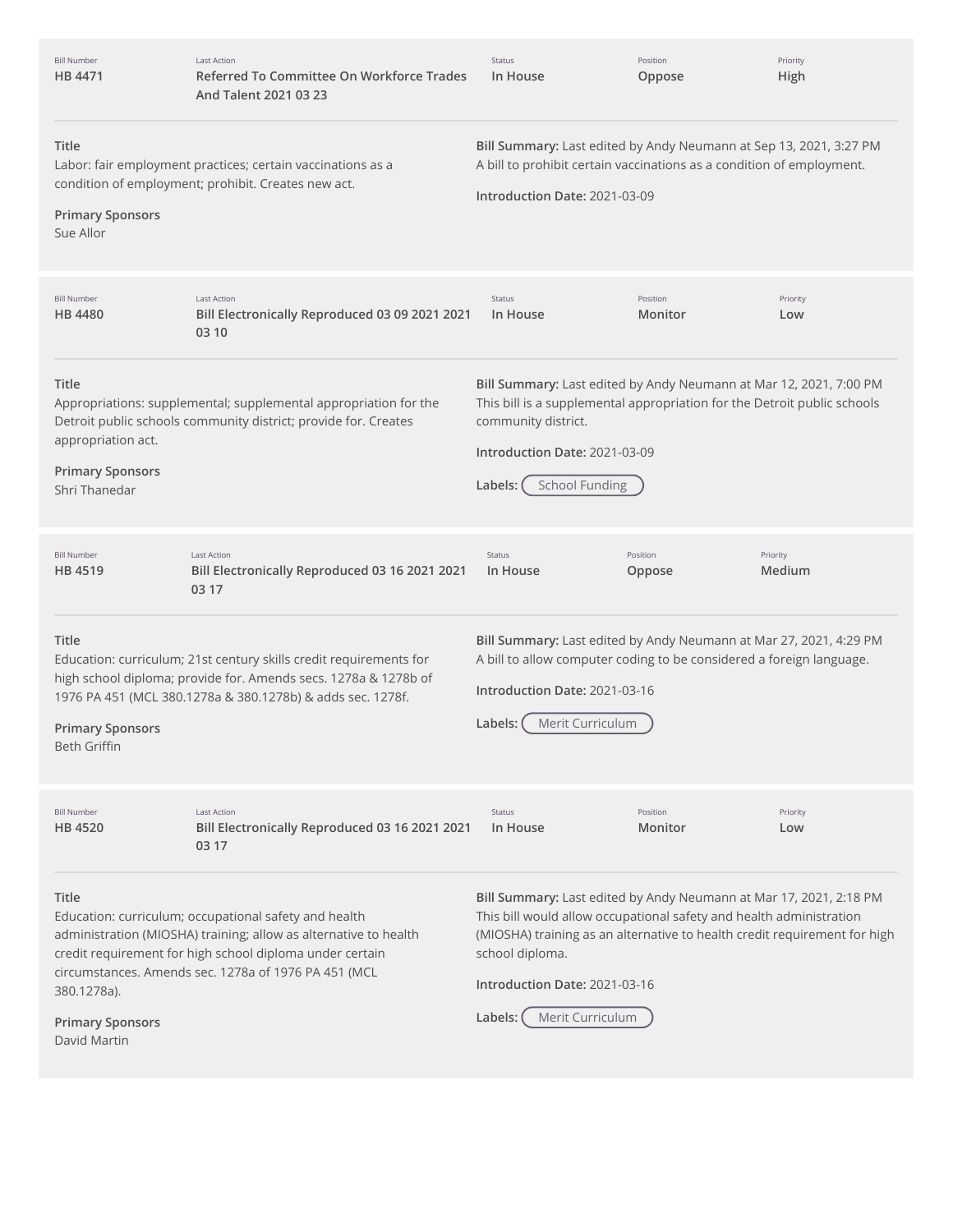| <b>Bill Number</b><br>HB 4526                                                        | Last Action<br>Bill Electronically Reproduced 03 16 2021 2021<br>03 17                                                                                                                                                                                                                                                                                        | Status<br>In House                                                                                                                                                                                                                                                                               | Position<br>Monitor | Priority<br>Low  |
|--------------------------------------------------------------------------------------|---------------------------------------------------------------------------------------------------------------------------------------------------------------------------------------------------------------------------------------------------------------------------------------------------------------------------------------------------------------|--------------------------------------------------------------------------------------------------------------------------------------------------------------------------------------------------------------------------------------------------------------------------------------------------|---------------------|------------------|
| Title<br>388.1836 & 388.1841).<br><b>Primary Sponsors</b><br>Ryan Berman             | Bill Summary: Last edited by Andy Neumann at Mar 17, 2021, 2:20 PM<br>At this time this bill is a vehicle appropriations bill for higher ed<br>Appropriations: higher education; funding formula for higher<br>education; establish. Amends secs. 236 & 241 of 1979 PA 94 (MCL<br>Introduction Date: 2021-03-16<br>Funding<br>Labels:                         |                                                                                                                                                                                                                                                                                                  |                     |                  |
| <b>Bill Number</b><br><b>HB 4530</b>                                                 | <b>Last Action</b><br>Referred To Committee On Elections 2021 04<br>28                                                                                                                                                                                                                                                                                        | Status<br>In Senate                                                                                                                                                                                                                                                                              | Position<br>Oppose  | Priority<br>High |
| Title<br>1954 PA 116 (MCL 168.3 et seq.).<br><b>Primary Sponsors</b><br>Julie Calley | Elections: scheduling; primary election to be held in June; provide<br>for, and eliminate May and August regular election dates. Amends<br>secs. 3, 52, 53, 92, 93, 132, 133, 162, 163, 192, 193, 253, 254, 322,<br>345, 349, 370, 409a, 412, 432, 433, 467a, 534, 535, 551, 559, 591,<br>592, 598, 611, 623a, 641, 642, 642a, 686a, 737a, 821, 963 & 970e of | Bill Summary: Last edited by Andy Neumann at Apr 18, 2021, 8:23 PM<br>Cancels May and August elections and make a June primary.<br>Introduction Date: 2021-03-17                                                                                                                                 |                     |                  |
| <b>Bill Number</b><br>HB 4538                                                        | <b>Last Action</b><br>Referred To Committee Of The Whole With<br>Substitute S 2 2022 05 18                                                                                                                                                                                                                                                                    | Status<br>In Senate                                                                                                                                                                                                                                                                              | Position<br>Support | Priority<br>High |
| Title<br><b>Primary Sponsors</b><br>Darrin Camilleri                                 | Education: examinations; WorkKeys examinations; allow as an opt-<br>in option for school districts. Amends sec. 104 of 1979 PA 94 (MCL<br>388.1704) & adds sec. 11b. TIE BAR WITH: HB 4037'21                                                                                                                                                                 | Bill Summary: Last edited by Andy Neumann at Mar 23, 2021, 1:58 PM<br>A bill to create a fund from money not used to hold WorkKeys testing,<br>that would be used to reimburse districts that do administer the<br>WorkKeys assessment or a similar assessment.<br>Introduction Date: 2021-03-18 |                     |                  |
| <b>Bill Number</b><br>HB 4548                                                        | <b>Last Action</b><br>Bill Electronically Reproduced 03 23 2021 2021<br>03 24                                                                                                                                                                                                                                                                                 | Status<br>In House                                                                                                                                                                                                                                                                               | Position<br>Monitor | Priority<br>None |
| Title<br>sec. 310.<br><b>Primary Sponsors</b><br>Alex Garza                          | Education: counseling; school counselor corps grant program;<br>create. Amends 1979 PA 94 (MCL 388.1601 - 388.1897l) by adding                                                                                                                                                                                                                                | Bill Summary: Last edited by Andy Neumann at Mar 27, 2021, 4:14 PM<br>This bill would appropriate \$5 million for grants to certain school<br>districts to assist them in funding to hire additional counselors.<br>Introduction Date: 2021-03-23                                                |                     |                  |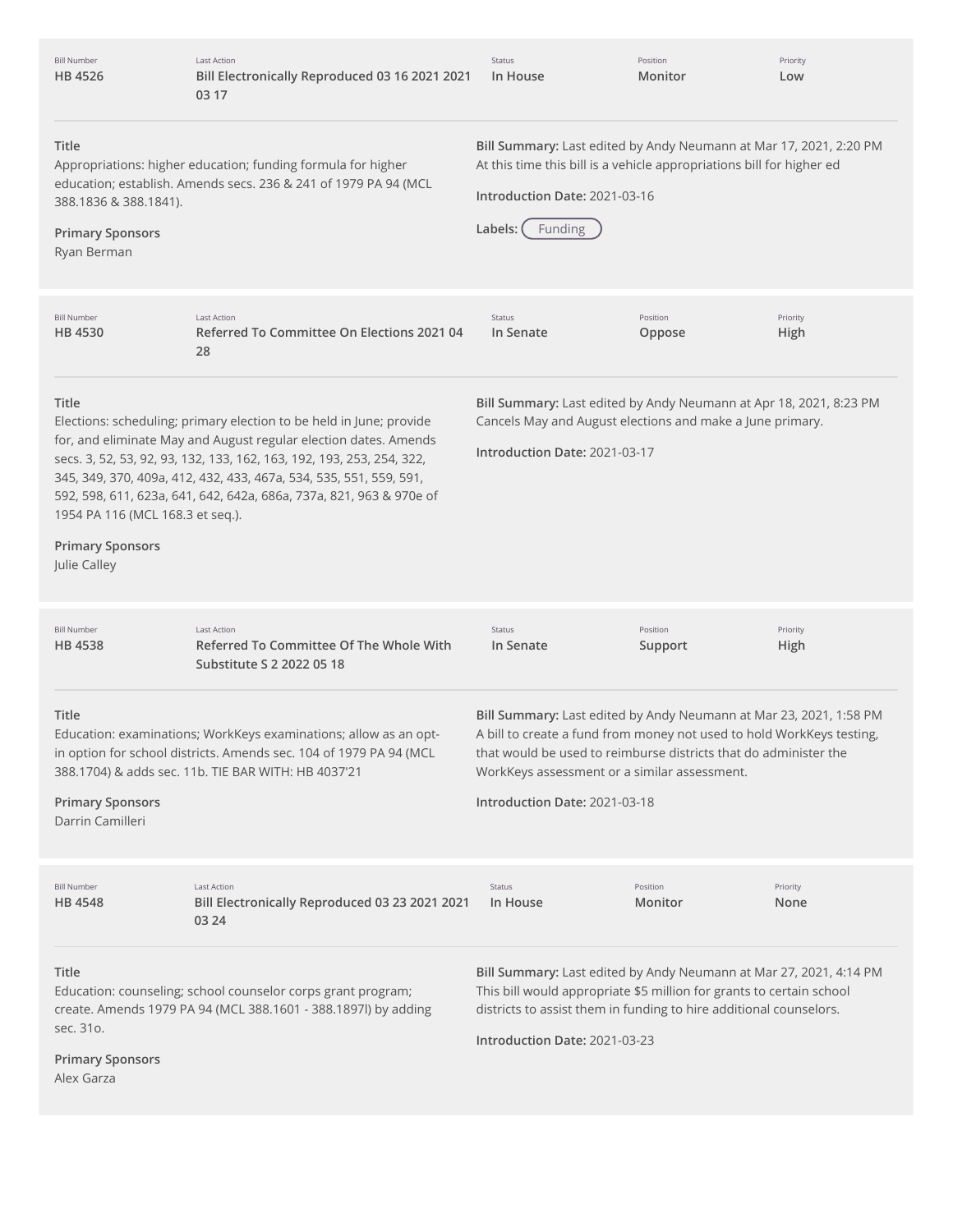| <b>Bill Number</b><br>HB 4570                                                                         | <b>Last Action</b><br>Bill Electronically Reproduced 03 23 2021 2021<br>03 24                                                               | Status<br>In House                                                                                                                                                                                                                                    | Position<br>Support | Priority<br>None   |
|-------------------------------------------------------------------------------------------------------|---------------------------------------------------------------------------------------------------------------------------------------------|-------------------------------------------------------------------------------------------------------------------------------------------------------------------------------------------------------------------------------------------------------|---------------------|--------------------|
| Title<br>1979 PA 94 (MCL 388.1611r).<br><b>Primary Sponsors</b><br>Regina Weiss                       | Appropriations: school aid; appropriation of certain federal COVID<br>relief dollars for schools districts; provide for. Amends sec. 11r of | Bill Summary: Last edited by Andy Neumann at Mar 27, 2021, 4:17 PM<br>This bill would appropriate the remaining Federal CARES Act II dollars<br>with no additional requirements.<br>Introduction Date: 2021-03-23<br><b>School Funding</b><br>Labels: |                     |                    |
| <b>Bill Number</b><br>HB 4574                                                                         | <b>Last Action</b><br>Bill Electronically Reproduced 03 24 2021 2021<br>03 25                                                               | <b>Status</b><br>In House                                                                                                                                                                                                                             | Position<br>Support | Priority<br>Low    |
| <b>Title</b><br>sec. 1280f of 1976 PA 451 (MCL 380.1280f).<br><b>Primary Sponsors</b><br>Nate Shannon | Education: elementary; third grade reading law; amend. Amends                                                                               | Bill Summary: Last edited by Andy Neumann at Mar 27, 2021, 4:09 PM<br>A bill to eliminate the student retention in the third grade reading bill.<br>Introduction Date: 2021-03-24                                                                     |                     |                    |
| <b>Bill Number</b><br>HB 4590                                                                         | <b>Last Action</b><br>Bill Electronically Reproduced 03 25 2021 2021<br>04 13                                                               | Status<br>In House                                                                                                                                                                                                                                    | Position<br>Support | Priority<br>Medium |
| <b>Title</b><br>451 (MCL 380.1278a & 380.1278b).<br><b>Primary Sponsors</b><br>Gary Howell            | Education: curriculum; mathematics requirement for Michigan<br>merit curriculum; revise. Amends secs. 1278a & 1278b of 1976 PA              | Bill Summary: Last edited by Andy Neumann at Mar 27, 2021, 2:10 AM<br>This bill would eliminate the requirement of Algebra II as a graduation<br>requirement.<br>Introduction Date: 2021-03-25<br>Labels: (Merit Curriculum                           |                     |                    |
| <b>Bill Number</b><br>HB 4595                                                                         | <b>Last Action</b><br>Bill Electronically Reproduced 03 25 2021 2021<br>04 13                                                               | <b>Status</b><br>In House                                                                                                                                                                                                                             | Position<br>Support | Priority<br>Low    |
| Title<br><b>Primary Sponsors</b><br>Julie Rogers                                                      | Education: curriculum; algebra II requirement; eliminate. Amends<br>secs. 1278a & 1278b of 1976 PA 451 (MCL 380.1278a & 380.1278b).         | Bill Summary: Last edited by Andy Neumann at Mar 27, 2021, 3:40 PM<br>A bill to eliminate the requirement of algebra II for graduation.<br>Introduction Date: 2021-03-25<br>Labels:<br>Merit Curriculum                                               |                     |                    |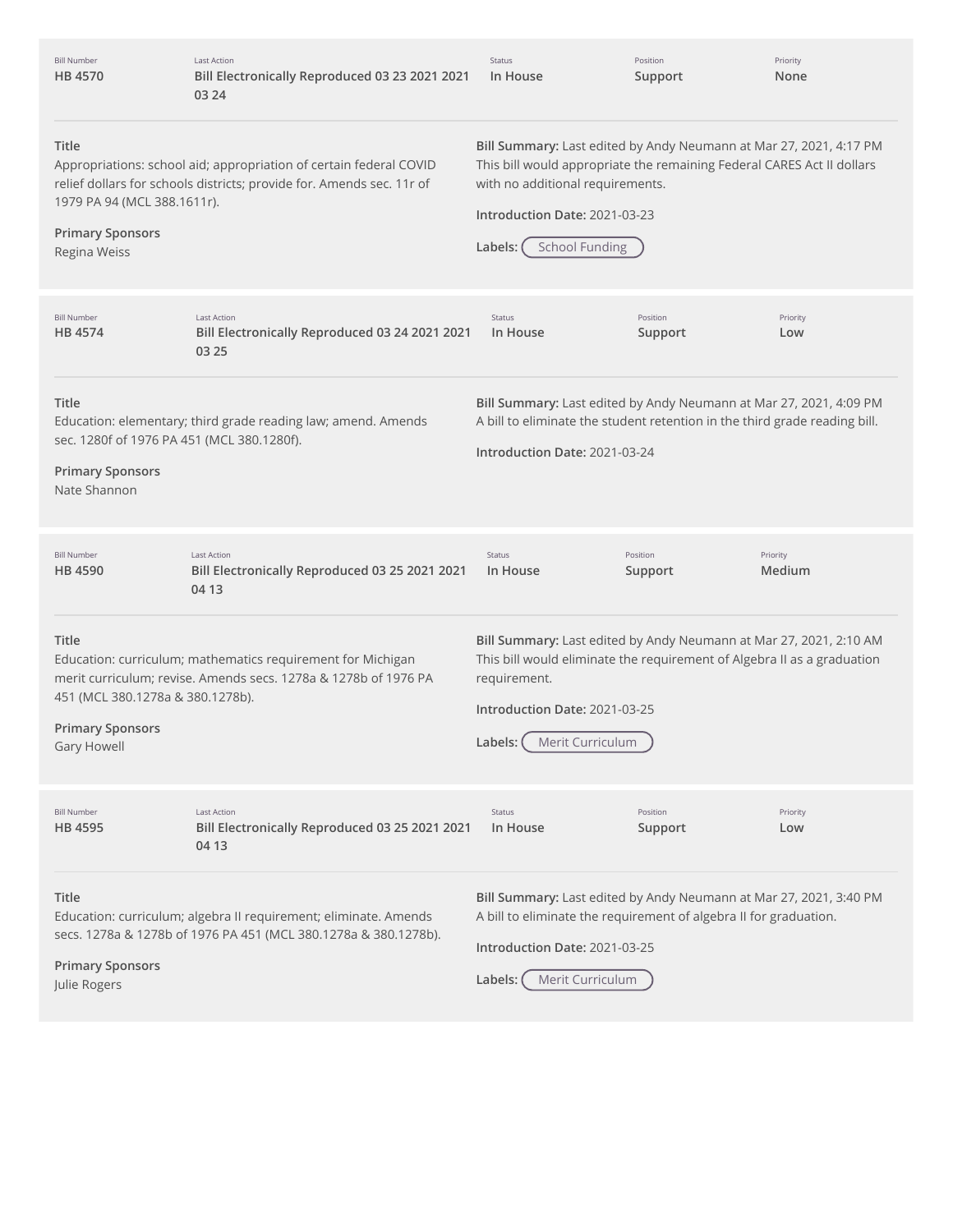| <b>Bill Number</b><br>HB 4733                                                                                                                                                                                                                                                                                                                                                                                                                                                                                                                                                           | <b>Last Action</b><br>Referred To Committee On Appropriations<br>2021 06 10                                                                                                                          | <b>Status</b><br>In Senate                                                                                                                                                                                                              | Position<br>Monitor | Priority<br>High   |
|-----------------------------------------------------------------------------------------------------------------------------------------------------------------------------------------------------------------------------------------------------------------------------------------------------------------------------------------------------------------------------------------------------------------------------------------------------------------------------------------------------------------------------------------------------------------------------------------|------------------------------------------------------------------------------------------------------------------------------------------------------------------------------------------------------|-----------------------------------------------------------------------------------------------------------------------------------------------------------------------------------------------------------------------------------------|---------------------|--------------------|
| Title<br>Bill Summary: Last edited by Andy Neumann at May 10, 2021, 4:42 PM<br>A bill to allow a rating of annuity options.<br>Retirement: state employees; annuity option; provide for. Amends<br>sec. 58 of 1943 PA 240 (MCL 38.58). TIE BAR WITH: HB 4734'21<br>Introduction Date: 2021-04-29<br><b>Primary Sponsors</b><br><b>Terry Sabo</b>                                                                                                                                                                                                                                        |                                                                                                                                                                                                      |                                                                                                                                                                                                                                         |                     |                    |
| <b>Bill Number</b><br>HB 4734                                                                                                                                                                                                                                                                                                                                                                                                                                                                                                                                                           | <b>Last Action</b><br><b>Referred To Committee On Appropriations</b><br>2021 06 10                                                                                                                   | Status<br>In Senate                                                                                                                                                                                                                     | Position<br>Monitor | Priority<br>High   |
| Title<br>4733'21<br><b>Primary Sponsors</b><br>Steve Marino                                                                                                                                                                                                                                                                                                                                                                                                                                                                                                                             | Retirement: public school employees; annuity option; expand.<br>Amends sec. 17 of 1980 PA 300 (MCL 38.1427). TIE BAR WITH: HB                                                                        | Bill Summary: Last edited by Andy Neumann at May 3, 2021, 12:24 PM<br>A bill to expand annuity options.<br>Introduction Date: 2021-04-29                                                                                                |                     |                    |
| <b>Bill Number</b><br>HB 4796                                                                                                                                                                                                                                                                                                                                                                                                                                                                                                                                                           | Last Action<br>Bill Electronically Reproduced 05 06 2021 2021<br>05 11                                                                                                                               | Status<br>In House                                                                                                                                                                                                                      | Position<br>Monitor | Priority<br>Low    |
| <b>Title</b><br>4797'21<br><b>Primary Sponsors</b><br>Alex Garza                                                                                                                                                                                                                                                                                                                                                                                                                                                                                                                        | Education: other; students to be treated with marihuana-infused<br>products and CBD products during school; allow. Amends 1976 PA<br>451 (MCL 380.1 - 3801852) by adding sec. 1182. TIE BAR WITH: HB | Bill Summary: Last edited by Andy Neumann at May 10, 2021, 4:26 PM<br>Certain requirements storage handling of marijuana-infused products<br>and CBD products students are treated with during school.<br>Introduction Date: 2021-05-06 |                     |                    |
| <b>Bill Number</b><br>HB 4810                                                                                                                                                                                                                                                                                                                                                                                                                                                                                                                                                           | <b>Last Action</b><br>Referred To Committee Of The Whole With<br>Substitute S 2 2022 05 18                                                                                                           | Status<br>In Senate                                                                                                                                                                                                                     | Position<br>Monitor | Priority<br>Medium |
| Title<br>Bill Summary: Last edited by Andy Neumann at Feb 6, 2022, 5:44 PM<br>A bill that would require a students transcript to include the number of<br>Education: examinations; certain requirements concerning the<br>days a pupil was in attendance at school each school year during high<br>Michigan merit examination; modify. Amends sec. 1279g of 1976<br>school. Also would eliminate the writing component of the Michigan<br>PA 451 (MCL 380.1279g).<br>Merit Exam.<br><b>Primary Sponsors</b><br>David Martin<br>Introduction Date: 2021-05-06<br>Labels: (<br><b>MMC</b> |                                                                                                                                                                                                      |                                                                                                                                                                                                                                         |                     |                    |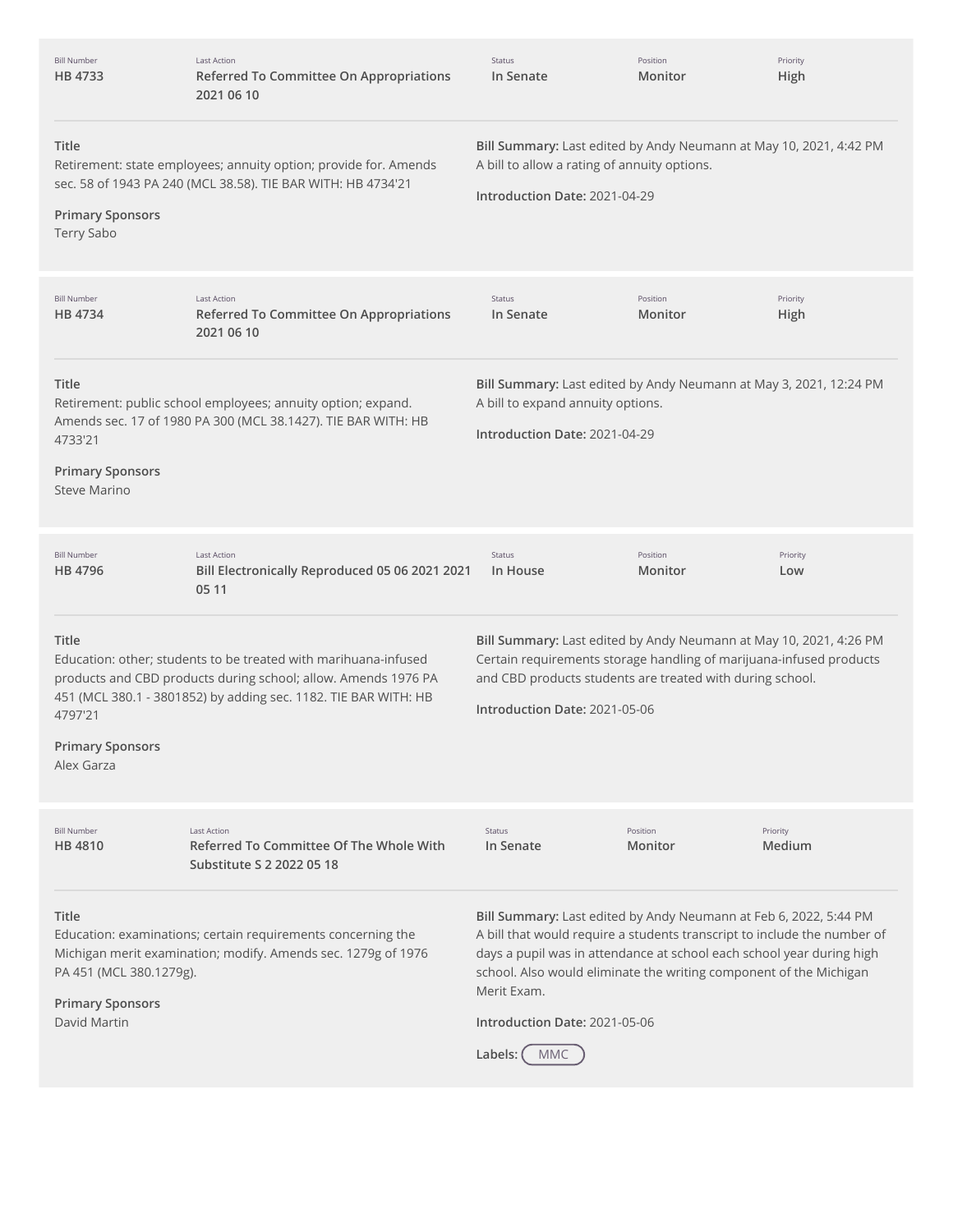| <b>Bill Number</b><br>HB 4811                                                                                                                                                                                      | <b>Last Action</b><br>Referred To Committee Of The Whole 2022 05<br>18                                                                                                                     | Status<br>In Senate                                                                                                                                                                                                                                                                | Position<br>Monitor | Priority<br>Low  |
|--------------------------------------------------------------------------------------------------------------------------------------------------------------------------------------------------------------------|--------------------------------------------------------------------------------------------------------------------------------------------------------------------------------------------|------------------------------------------------------------------------------------------------------------------------------------------------------------------------------------------------------------------------------------------------------------------------------------|---------------------|------------------|
| Title<br>Education: examinations; certain requirements concerning the<br>Michigan merit examination; modify. Amends sec. 104b of 1979 PA<br>94 (MCL 388.1704b).<br><b>Primary Sponsors</b><br><b>Brad Paquette</b> |                                                                                                                                                                                            | Bill Summary: Last edited by Andy Neumann at Feb 6, 2022, 5:51 PM<br>A bill that would include the number of days a pupil was in attendance at<br>school each school year during high school in the Michigan Merit Exam.<br>Introduction Date: 2021-05-06<br>Labels:<br><b>MMC</b> |                     |                  |
| <b>Bill Number</b><br>HB 4861                                                                                                                                                                                      | <b>Last Action</b><br>Assigned Pa 13121 With Immediate Effect 2021<br>12 15                                                                                                                | Status<br>Enacted                                                                                                                                                                                                                                                                  | Position<br>Monitor | Priority<br>Low  |
| Title<br><b>Primary Sponsors</b><br>Jack O'Malley                                                                                                                                                                  | Transportation: school vehicles; provision related to school bus<br>drivers; update. Amends sec. 53 of 1990 PA 187 (MCL 257.1853).                                                         | Bill Summary: Last edited by Andy Neumann at May 24, 2021, 4:21 PM<br>Left certain restrictions on bus drivers related to health issues.<br>Introduction Date: 2021-05-18                                                                                                          |                     |                  |
| <b>Bill Number</b><br><b>HB 4910</b>                                                                                                                                                                               | <b>Last Action</b><br>Bill Electronically Reproduced 05 25 2021 2021<br>05 26                                                                                                              | Status<br>In House                                                                                                                                                                                                                                                                 | Position<br>Oppose  | Priority<br>High |
| Title<br><b>Primary Sponsors</b><br><b>Brad Paquette</b>                                                                                                                                                           | School aid: membership; exemption from day and hour<br>requirement for public innovative districts; provide for. Amends<br>sec. 101 of 1979 PA 94 (MCL 388.1701). TIE BAR WITH: HB 4911'21 | Bill Summary: Last edited by Andy Neumann at Jun 2, 2021, 1:32 PM<br>An exemption from day and hour requirement for public innovative<br>districts.<br>Introduction Date: 2021-05-25                                                                                               |                     |                  |
| <b>Bill Number</b><br>HB 4911                                                                                                                                                                                      | Last Action<br>Bill Electronically Reproduced 05 25 2021 2021<br>05 26                                                                                                                     | Status<br>In House                                                                                                                                                                                                                                                                 | Position<br>Oppose  | Priority<br>High |
| Title<br>1173 & 1173a. TIE BAR WITH: HB 4910'21<br><b>Primary Sponsors</b><br><b>Brad Paquette</b>                                                                                                                 | Education: school districts; public innovative districts; create.<br>Amends sec. 1284b of 1976 PA 451 (MCL 380.1284b) & adds secs.                                                         | Bill Summary: Last edited by Andy Neumann at Jun 2, 2021, 1:02 PM<br>A bill to allow school districts; to become innovative districts.<br>Introduction Date: 2021-05-25                                                                                                            |                     |                  |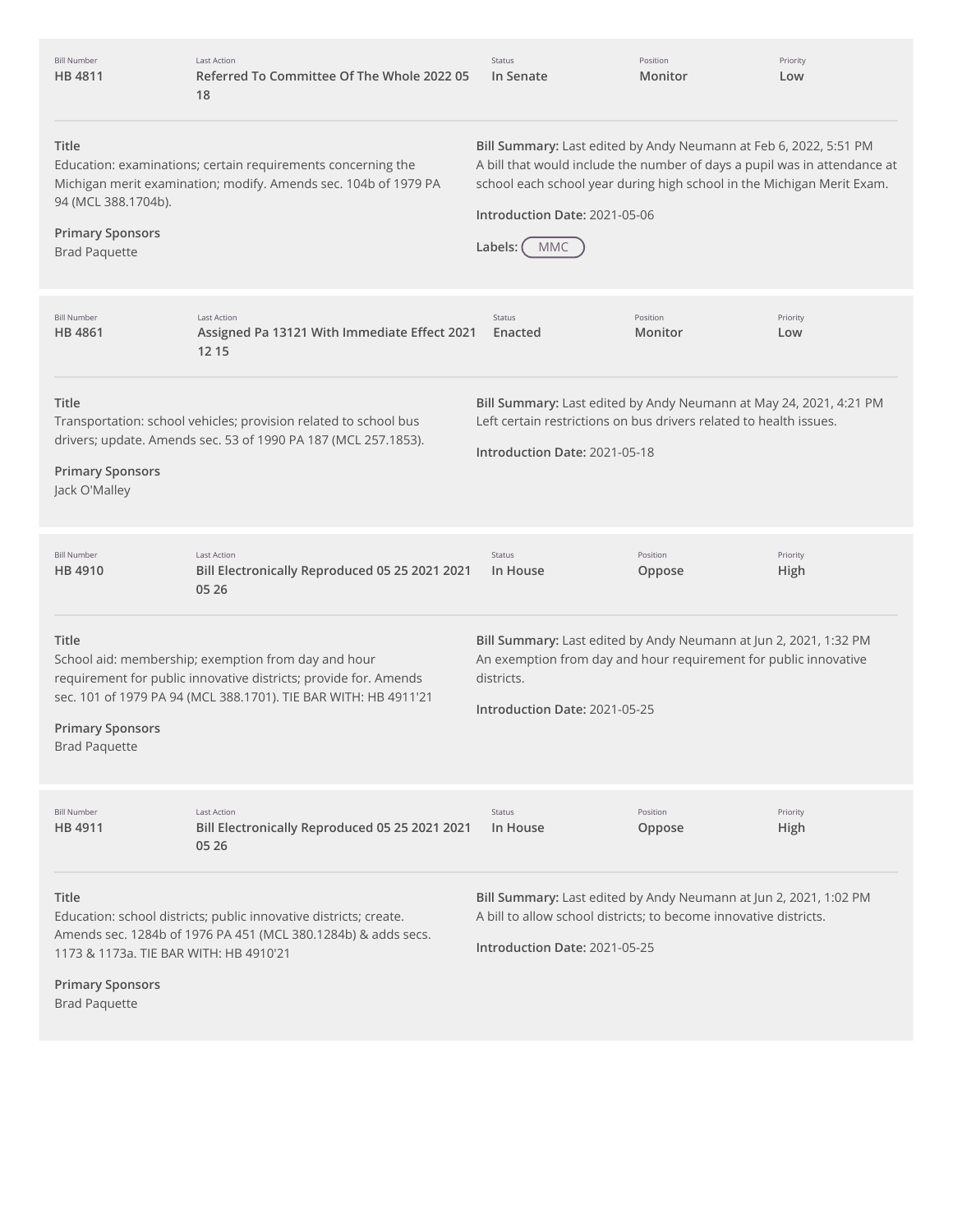| <b>Bill Number</b><br>HB 4913                                                                                                                                                                                                       | <b>Last Action</b><br>Bill Electronically Reproduced 05 25 2021 2021<br>05 26                                                                                                          | Status<br>In House                                                                                                                                                                                                                    | Position<br>Oppose  | Priority<br>High |
|-------------------------------------------------------------------------------------------------------------------------------------------------------------------------------------------------------------------------------------|----------------------------------------------------------------------------------------------------------------------------------------------------------------------------------------|---------------------------------------------------------------------------------------------------------------------------------------------------------------------------------------------------------------------------------------|---------------------|------------------|
| Title<br>Education: teachers; requirements for professional teaching<br>certificate; revise for certain qualified military veterans. Amends<br>sec. 1531 of 1976 PA 451 (MCL 380.1531).<br><b>Primary Sponsors</b><br>Andrew Beeler |                                                                                                                                                                                        | Bill Summary: Last edited by Andy Neumann at Jun 2, 2021, 1:40 PM<br>Allows for a teaching certificate for certain military veterans.<br>Introduction Date: 2021-05-25<br><b>Teacher Certification</b><br>Labels:                     |                     |                  |
| <b>Bill Number</b><br>HB 4930                                                                                                                                                                                                       | <b>Last Action</b><br>Bill Electronically Reproduced 05 27 2021 2021<br>06 01                                                                                                          | Status<br>In House                                                                                                                                                                                                                    | Position<br>Monitor | Priority<br>Low  |
| Title<br><b>Primary Sponsors</b><br><b>Beth Griffin</b>                                                                                                                                                                             | Education: curriculum; credit requirements for high school<br>diploma; modify. Amends 1976 PA 451 (MCL 380.1 - 380.1852) by<br>adding sec. 1278f. TIE BAR WITH: HB 4931'21, HB 4932'21 | Bill Summary: Last edited by Andy Neumann at Jun 2, 2021, 12:43 PM<br>This bill would allow a modification of up to two credits of core subject<br>matter of the MMC.<br>Introduction Date: 2021-05-27<br>Labels:<br><b>MMC</b>       |                     |                  |
| <b>Bill Number</b><br>HB 4931                                                                                                                                                                                                       | <b>Last Action</b><br>Bill Electronically Reproduced 05 27 2021 2021<br>06 01                                                                                                          | Status<br>In House                                                                                                                                                                                                                    | Position<br>Monitor | Priority<br>Low  |
| Title<br>4932'21<br><b>Primary Sponsors</b><br>Gary Howell                                                                                                                                                                          | Education: curriculum; credit requirements for high school<br>diploma; modify. Amends secs. 1278b & 1278c of 1976 PA 451<br>(MCL 380.1278b & 380.1278c). TIE BAR WITH: HB 4930'21, HB  | Bill Summary: Last edited by Andy Neumann at Jun 2, 2021, 12:35 PM<br>This bill allows the MMC to be modified.<br>Introduction Date: 2021-05-27<br>Labels: (MMC                                                                       |                     |                  |
| <b>Bill Number</b><br>HB 4932                                                                                                                                                                                                       | <b>Last Action</b><br>Bill Electronically Reproduced 05 27 2021 2021<br>06 01                                                                                                          | Status<br>In House                                                                                                                                                                                                                    | Position<br>Monitor | Priority<br>Low  |
| Title<br><b>Primary Sponsors</b><br>Shri Thanedar                                                                                                                                                                                   | Education: curriculum; credit requirements for high school<br>diploma; modify. Amends sec. 1278a of 1976 PA 451 (MCL<br>380.1278a). TIE BAR WITH: HB 4930'21, HB 4931'21               | Bill Summary: Last edited by Andy Neumann at Jun 2, 2021, 12:46 PM<br>This bill would modify the Michigan Merit Curriculum; credit<br>requirements for high school diploma.<br>Introduction Date: 2021-05-27<br>Labels:<br><b>MMC</b> |                     |                  |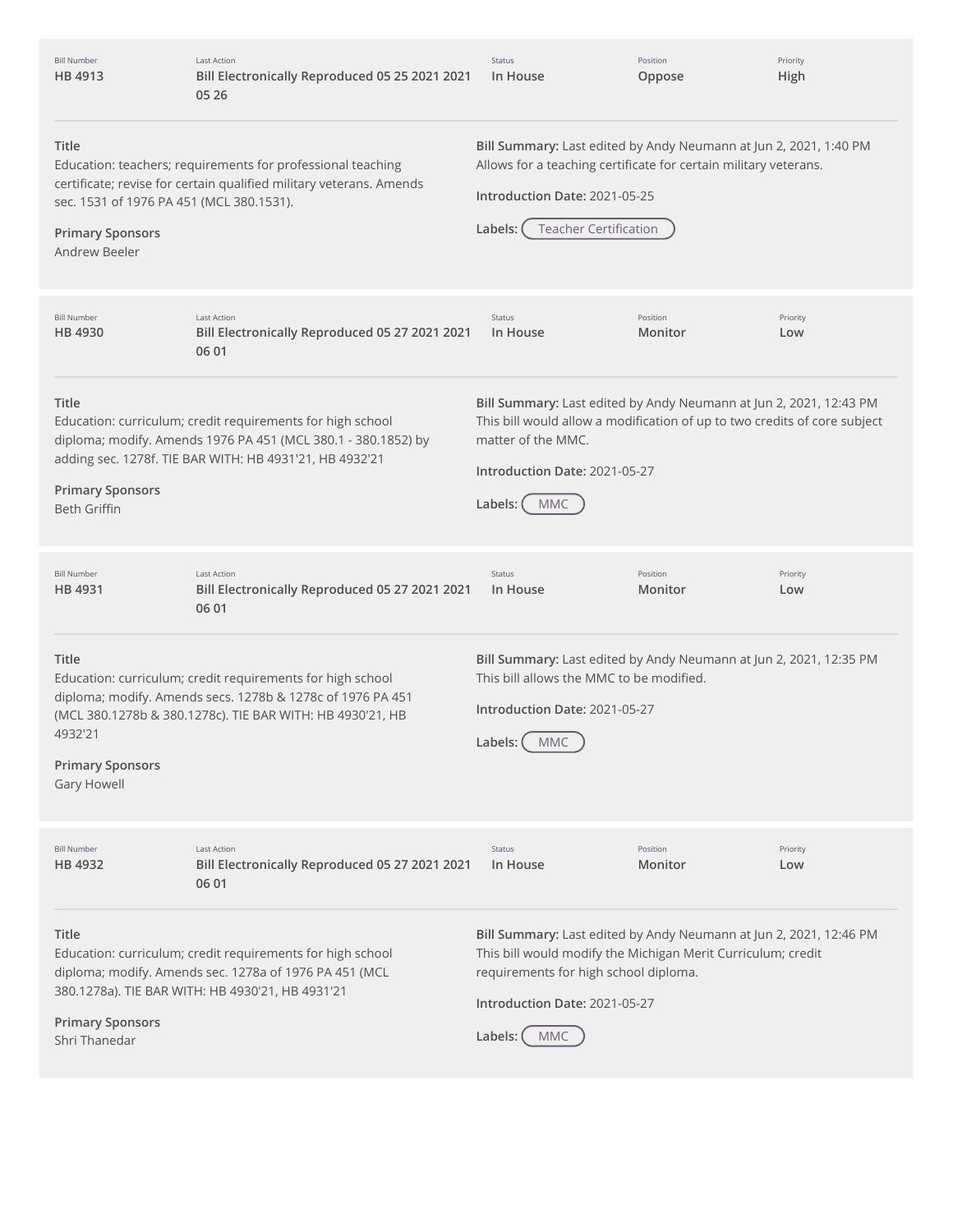| <b>Bill Number</b><br><b>HB4940</b>                                                                                                                                                                                                                                  | <b>Last Action</b><br>Referred To Committee Of The Whole With<br>Substitute S 2 2022 02 17                                               | Status<br>In Senate                                                                                                                                                                                                                                                    | Position<br>Monitor | Priority<br>Low |  |
|----------------------------------------------------------------------------------------------------------------------------------------------------------------------------------------------------------------------------------------------------------------------|------------------------------------------------------------------------------------------------------------------------------------------|------------------------------------------------------------------------------------------------------------------------------------------------------------------------------------------------------------------------------------------------------------------------|---------------------|-----------------|--|
| Title<br>Use tax: collections; use tax on rebates offered by manufacturers<br>and dealers on vehicle sales; eliminate, and hold the school aid<br>fund harmless. Amends secs. 2 & 21 of 1937 PA 94 (MCL 205.92 &<br>205.111).<br><b>Primary Sponsors</b><br>Joe Tate |                                                                                                                                          | Bill Summary: Last edited by Andy Neumann at Jun 2, 2021, 12:54 PM<br>Allows rebates on use tax offered by manufacturers and dealers on<br>vehicles and holds the school aid fund harmless.<br>Introduction Date: 2021-05-27<br>School Tax<br>Labels: (                |                     |                 |  |
| <b>Bill Number</b><br>HB 4942                                                                                                                                                                                                                                        | <b>Last Action</b><br>Bill Electronically Reproduced 05 27 2021 2021<br>06 01                                                            | Status<br>In House                                                                                                                                                                                                                                                     | Position<br>Support | Priority<br>Low |  |
| Title<br>provide for. Creates new act.<br><b>Primary Sponsors</b><br>Sarah Anthony                                                                                                                                                                                   | Higher education: financial aid; Michigan opportunity initiative;                                                                        | Bill Summary: Last edited by Andy Neumann at Jun 2, 2021, 12:51 PM<br>A bill to create the Michigan Opportunity Scholarship. Student would be<br>eligible for free community college or reduced tuition at a four year<br>university.<br>Introduction Date: 2021-05-27 |                     |                 |  |
| <b>Bill Number</b><br>HB 4943                                                                                                                                                                                                                                        | Last Action<br>Bill Electronically Reproduced 05 27 2021 2021<br>06 01                                                                   | <b>Status</b><br>In House                                                                                                                                                                                                                                              | Position<br>Support | Priority<br>Low |  |
| Title<br>Amends sec. 30 of 1967 PA 281 (MCL 206.30).<br><b>Primary Sponsors</b><br>Sarah Anthony                                                                                                                                                                     | Individual income tax: income; income attributable to the discharge<br>or cancelation of student loan debt; exclude from taxable income. | Bill Summary: Last edited by Andy Neumann at Jun 2, 2021, 12:58 PM<br>This bill would exclude from taxable income the income attributable to<br>the discharge or cancellation of student loan deb.<br>Introduction Date: 2021-05-27                                    |                     |                 |  |
| <b>Bill Number</b><br><b>HB 4945</b>                                                                                                                                                                                                                                 | <b>Last Action</b><br>Re Referred To Committee On Education 2021<br>07 21                                                                | Status<br>Vetoed                                                                                                                                                                                                                                                       | Position<br>Oppose  | Priority<br>Low |  |
| Title<br>380.1311b & 380.1311d).<br><b>Primary Sponsors</b><br>Pamela Hornberger                                                                                                                                                                                     | Education: alternative; operation of a strict discipline academy;<br>modify. Amends secs. 1311b & 1311d of 1976 PA 451 (MCL              | Bill Summary: Last edited by Andy Neumann at Jun 2, 2021, 12:24 PM<br>This would allow school districts that don't have K-12 to have strict<br>discipline academies.<br>Introduction Date: 2021-06-01                                                                  |                     |                 |  |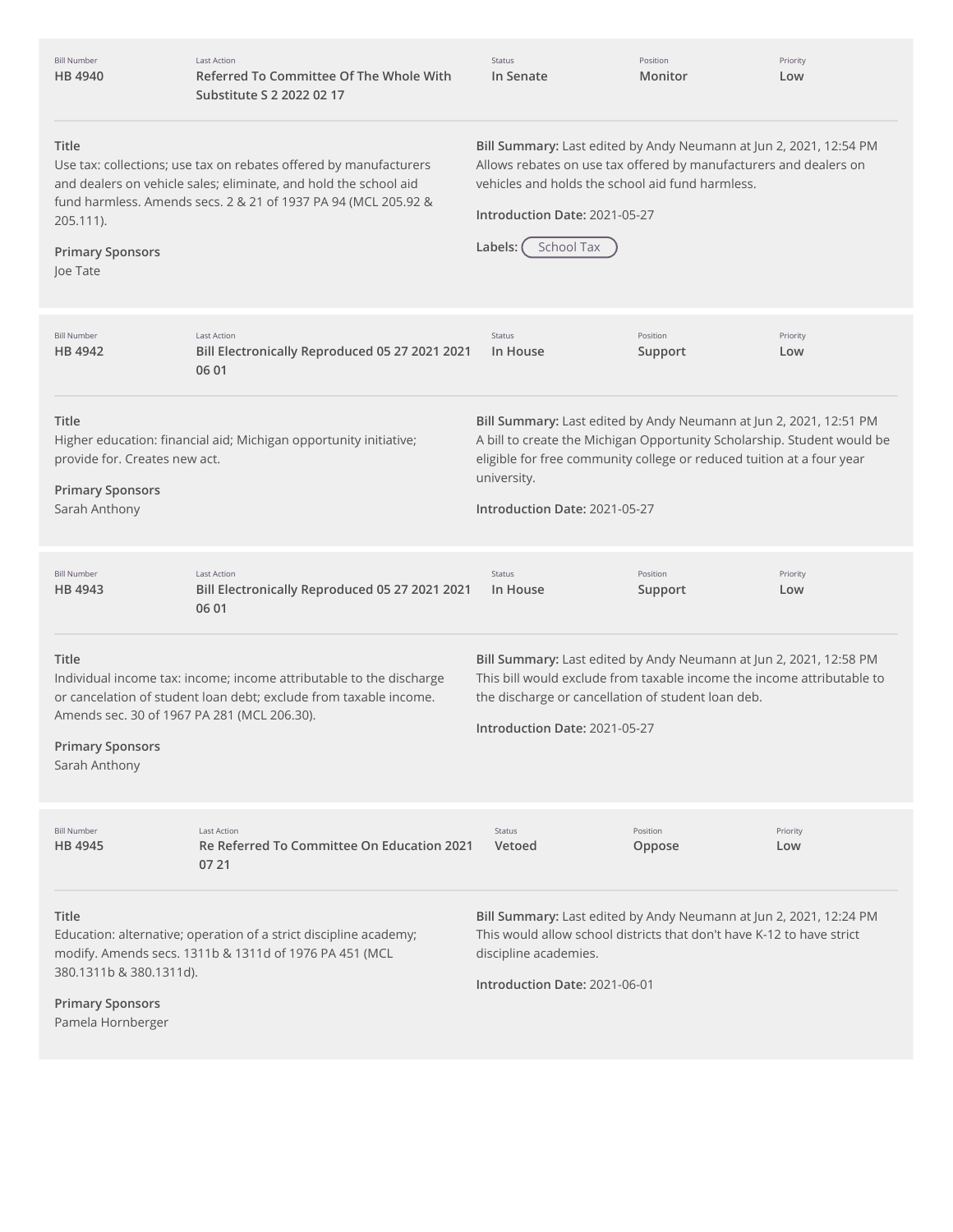| <b>Bill Number</b><br>HB 4953                                                                                                                                                                                                                                                                                                                                                                                                                                                                                                                                                                                                                                                                                                                                                    | <b>Last Action</b><br>Assigned Pa 8822 2022 05 26                                                                                         | Status<br>Enacted                                                                                                                                                                                                  | Position<br>Monitor                                                                                                                                                                                      | Priority<br>High |
|----------------------------------------------------------------------------------------------------------------------------------------------------------------------------------------------------------------------------------------------------------------------------------------------------------------------------------------------------------------------------------------------------------------------------------------------------------------------------------------------------------------------------------------------------------------------------------------------------------------------------------------------------------------------------------------------------------------------------------------------------------------------------------|-------------------------------------------------------------------------------------------------------------------------------------------|--------------------------------------------------------------------------------------------------------------------------------------------------------------------------------------------------------------------|----------------------------------------------------------------------------------------------------------------------------------------------------------------------------------------------------------|------------------|
| Title<br>Bill Summary: Last edited by Andy Neumann at Jun 2, 2021, 12:21 PM<br>This bill would require the department of education to develop and<br>Education: other; informational packet including certain<br>information regarding postsecondary education; require the<br>update and provide to school districts, intermediate school districts, and<br>department of education to develop and update and provide to<br>public school academies a packet on certain information regarding post<br>school districts, intermediate school districts, public school<br>secondary education.<br>academies, and nonpublic schools. Amends 1976 PA 451 (MCL<br>Introduction Date: 2021-06-01<br>380.1 - 380.1852) by adding sec. 1293.<br><b>Primary Sponsors</b><br>David Martin |                                                                                                                                           |                                                                                                                                                                                                                    |                                                                                                                                                                                                          |                  |
| <b>Bill Number</b><br>HB 4968                                                                                                                                                                                                                                                                                                                                                                                                                                                                                                                                                                                                                                                                                                                                                    | <b>Last Action</b><br>Bill Electronically Reproduced 06 08 2021 2021<br>06 09                                                             | Status<br>In House                                                                                                                                                                                                 | Position<br>Monitor                                                                                                                                                                                      | Priority<br>Low  |
| Title<br><b>Primary Sponsors</b><br><b>Thomas Albert</b>                                                                                                                                                                                                                                                                                                                                                                                                                                                                                                                                                                                                                                                                                                                         | Retirement: pension oversight; creation of the retirement system<br>auditor within the legislative council; provide for. Creates new act. | Bill Summary: Last edited by Andy Neumann at Jun 14, 2021, 3:09 PM<br>This bill would create a retirement system auditor within the legislative<br>council for pension oversight.<br>Introduction Date: 2021-06-08 |                                                                                                                                                                                                          |                  |
| <b>Bill Number</b><br>HB 4970                                                                                                                                                                                                                                                                                                                                                                                                                                                                                                                                                                                                                                                                                                                                                    | <b>Last Action</b><br>Referred To Committee On Education And<br>Career Readiness 2022 01 12                                               | Status<br>In Senate                                                                                                                                                                                                | Position<br>Monitor                                                                                                                                                                                      | Priority<br>Low  |
| Title<br>380.1852) by adding sec. 1179c.<br><b>Primary Sponsors</b><br>Jack O'Malley                                                                                                                                                                                                                                                                                                                                                                                                                                                                                                                                                                                                                                                                                             | Education: employees; certain requirements related to seizure<br>awareness; provide for. Amends 1976 PA 451 (MCL 380.1 -                  | Introduction Date: 2021-06-08<br>Seizure Recognition<br>Labels:                                                                                                                                                    | Bill Summary: Last edited by Andy Neumann at Jun 14, 2021, 3:02 PM<br>School employees would be required to complete seizure recognition<br>and seizure first-aid response training on a biennial bases. |                  |
| <b>Bill Number</b><br>HB 5049                                                                                                                                                                                                                                                                                                                                                                                                                                                                                                                                                                                                                                                                                                                                                    | <b>Last Action</b><br>Bill Electronically Reproduced 06 16 2021 2021<br>06 17                                                             | Status<br>In House                                                                                                                                                                                                 | Position<br>Support                                                                                                                                                                                      | Priority<br>Low  |
| Title<br>380.1280f).<br><b>Primary Sponsors</b><br>Lori Stone                                                                                                                                                                                                                                                                                                                                                                                                                                                                                                                                                                                                                                                                                                                    | Education: elementary; third grade reading law; suspend for the<br>2020-2021 school year. Amends sec. 1280f of 1976 PA 451 (MCL           | Introduction Date: 2021-06-16                                                                                                                                                                                      | Bill Summary: Last edited by Andy Neumann at Jun 21, 2021, 3:45 PM<br>Suspends the third grade reading law for the 2020-2021 school year.                                                                |                  |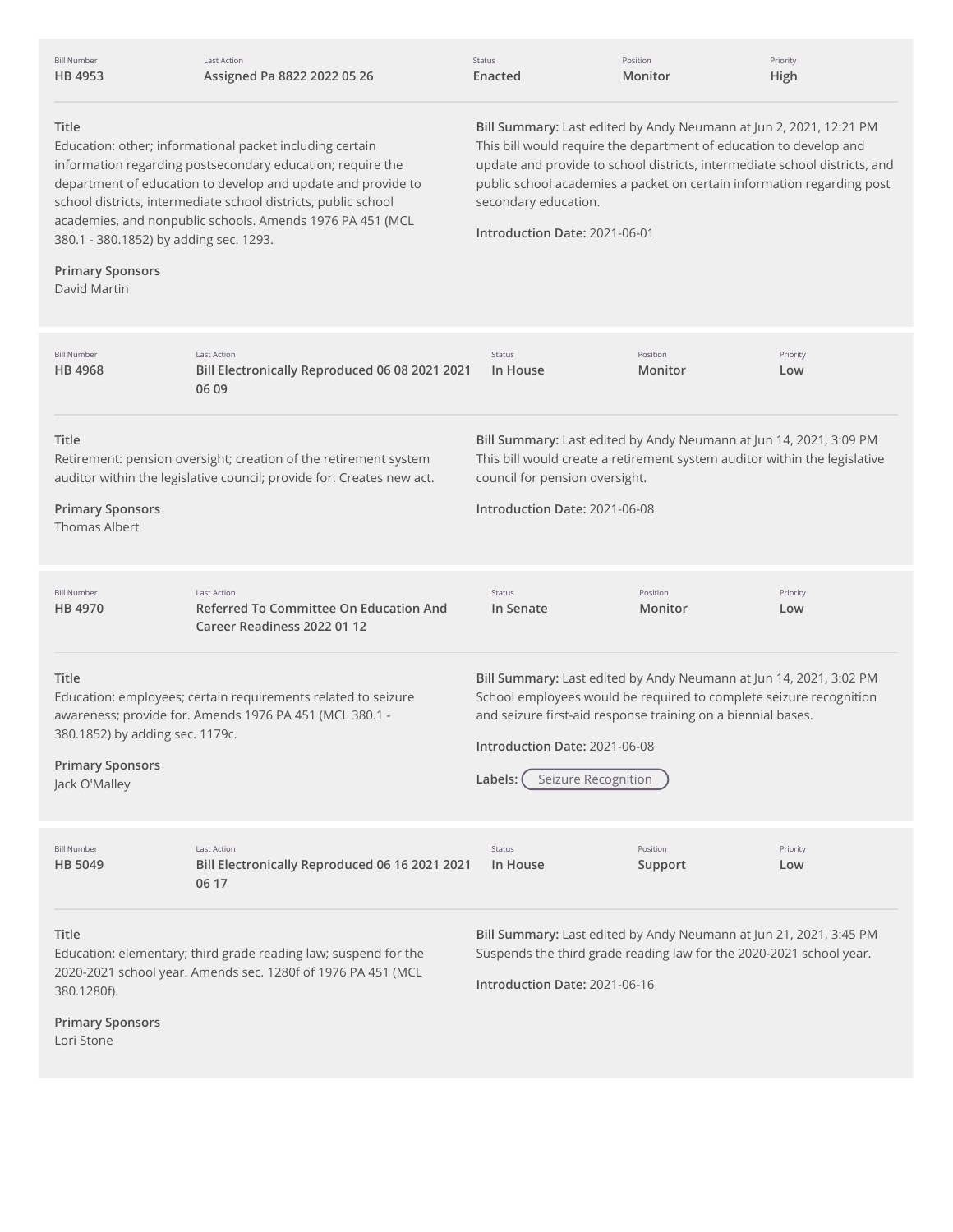| <b>Bill Number</b><br><b>HB 5050</b>                                                                                                                                                                                                                        | <b>Last Action</b><br>Bill Electronically Reproduced 06 16 2021 2021<br>06 17                                                      | Status<br>In House                                                                                                                                                                                                                                                                                                                                              | Position<br>Support | Priority<br>Low |
|-------------------------------------------------------------------------------------------------------------------------------------------------------------------------------------------------------------------------------------------------------------|------------------------------------------------------------------------------------------------------------------------------------|-----------------------------------------------------------------------------------------------------------------------------------------------------------------------------------------------------------------------------------------------------------------------------------------------------------------------------------------------------------------|---------------------|-----------------|
| Title<br>Education: school districts; certain accountability measurements<br>for public schools; suspend in 2020, 2021, and 2022. Amends sec.<br>1280g of 1976 PA 451 (MCL 380.1280g) & adds sec. 1280h.<br><b>Primary Sponsors</b><br><b>Brenda Carter</b> |                                                                                                                                    | Bill Summary: Last edited by Andy Neumann at Jun 21, 2021, 3:43 PM<br>For the years 2020, 2021, and 2022, the department shall not assign a<br>letter grade for each of the indicators used to grade a public school and<br>the department shall not assign a ranking for a public school.<br>Introduction Date: 2021-06-16<br><b>School Ranking</b><br>Labels: |                     |                 |
| <b>Bill Number</b><br><b>HB 5051</b>                                                                                                                                                                                                                        | <b>Last Action</b><br>Bill Electronically Reproduced 06 16 2021 2021<br>06 17                                                      | Status<br>In House                                                                                                                                                                                                                                                                                                                                              | Position<br>Support | Priority<br>Low |
| Title<br>HB 5052'21<br><b>Primary Sponsors</b><br>Regina Weiss                                                                                                                                                                                              | Education: teachers; teacher performance evaluations; modify.<br>Amends sec. 1249 of 1976 PA 451 (MCL 380.1249). TIE BAR WITH:     | Bill Summary: Last edited by Andy Neumann at Jun 21, 2021, 3:34 PM<br>For the 2020-2021 school year, the annual year-end evaluation must not<br>be based on student growth and assessment data.<br>Introduction Date: 2021-06-16<br><b>Teacher Evaluations</b><br>Labels:                                                                                       |                     |                 |
| <b>Bill Number</b><br><b>HB 5052</b>                                                                                                                                                                                                                        | <b>Last Action</b><br>Bill Electronically Reproduced 06 16 2021 2021<br>06 17                                                      | Status<br>In House                                                                                                                                                                                                                                                                                                                                              | Position<br>Support | Priority<br>Low |
| Title<br>380.1249b). TIE BAR WITH: HB 5051'21<br><b>Primary Sponsors</b><br><b>Brenda Carter</b>                                                                                                                                                            | Education: employees; performance evaluation systems for school<br>administrators; modify. Amends sec. 1249b of 1976 PA 451 (MCL   | Bill Summary: Last edited by Andy Neumann at Jun 21, 2021, 3:36 PM<br>For the 2020-2021 school year, the annual year-end evaluation must not<br>be based on student growth and assessment data.<br>Introduction Date: 2021-06-16                                                                                                                                |                     |                 |
| <b>Bill Number</b><br>HB 5056                                                                                                                                                                                                                               | <b>Last Action</b><br>Bill Electronically Reproduced 06 17 2021 2021<br>06 22                                                      | Status<br>In House                                                                                                                                                                                                                                                                                                                                              | Position<br>Monitor | Priority<br>Low |
| Title<br>et seq.).<br><b>Primary Sponsors</b><br>Bryan Posthumus                                                                                                                                                                                            | Education: teachers; teacher licensing examination; provide for.<br>Amends secs. 1233b, 1531 & 1531i of 1976 PA 451 (MCL 380.1233b | Bill Summary: Last edited by Andy Neumann at Jun 21, 2021, 3:31 PM<br>Non certified individuals can become teacher is they can pass the<br>nationally adopted teacher licensing examination.<br>Introduction Date: 2021-06-17<br><b>Teacher Certification</b><br>Labels:                                                                                        |                     |                 |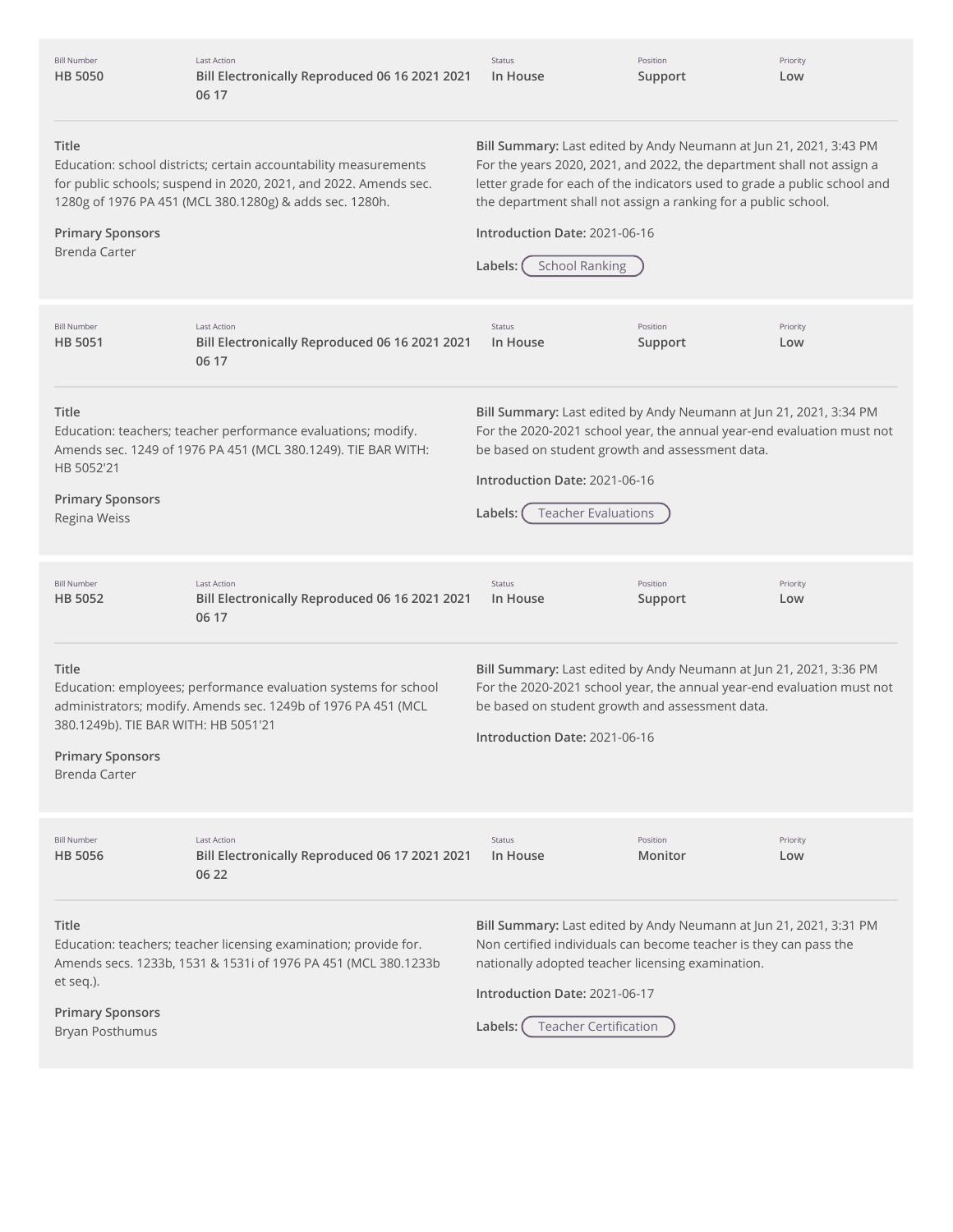| <b>Bill Number</b><br><b>HB 5097</b>                                                                                                                                                                                            | <b>Last Action</b><br>Referred To Committee Of The Whole 2022 06<br>08                                                                                                                          | Status<br>In Senate                                                                                                                                                                                                                                                                                                                                                                         | Position<br>Oppose  | Priority<br>High |
|---------------------------------------------------------------------------------------------------------------------------------------------------------------------------------------------------------------------------------|-------------------------------------------------------------------------------------------------------------------------------------------------------------------------------------------------|---------------------------------------------------------------------------------------------------------------------------------------------------------------------------------------------------------------------------------------------------------------------------------------------------------------------------------------------------------------------------------------------|---------------------|------------------|
| Title<br>Education: curriculum; state board model core academic<br>curriculum content standards; modify requirements concerning.<br>Amends sec. 1278 of 1976 PA 451 (MCL 380.1278).<br><b>Primary Sponsors</b><br>Andrew Beeler |                                                                                                                                                                                                 | Bill Summary: Last edited by Andy Neumann at Sep 28, 2021, 1:43 PM<br>This bill would bar teaching about race, ethnic groups and gender.<br>Introduction Date: 2021-06-23                                                                                                                                                                                                                   |                     |                  |
| <b>Bill Number</b><br>HB 5099                                                                                                                                                                                                   | <b>Last Action</b><br>Bill Electronically Reproduced 06 23 2021 2021<br>06 24                                                                                                                   | Status<br>In House                                                                                                                                                                                                                                                                                                                                                                          | Position<br>Support | Priority<br>Low  |
| Title<br>for teachers; create. Creates new act.<br><b>Primary Sponsors</b><br>Darrin Camilleri                                                                                                                                  | Higher education: financial aid; student loan forgiveness program                                                                                                                               | Bill Summary: Last edited by Andy Neumann at Jun 27, 2021, 4:01 PM<br>a bill to establish a student loan forgiveness program for certain<br>teachers in public schools.<br>Introduction Date: 2021-06-23                                                                                                                                                                                    |                     |                  |
| <b>Bill Number</b><br><b>HB 5100</b>                                                                                                                                                                                            | <b>Last Action</b><br>Bill Electronically Reproduced 06 23 2021 2021<br>06 24                                                                                                                   | <b>Status</b><br>In House                                                                                                                                                                                                                                                                                                                                                                   | Position<br>Support | Priority<br>Low  |
| Title<br><b>Primary Sponsors</b><br>Brenda Carter                                                                                                                                                                               | Individual income tax: deductions; grants received under the<br>teachers student loan forgiveness program; provide for. Amends<br>sec. 30 of 1967 PA 281 (MCL 206.30). TIE BAR WITH: HB 5099'21 | Bill Summary: Last edited by Andy Neumann at Jun 27, 2021, 4:31 PM<br>Creates a teachers student loan forgiveness program.<br>Introduction Date: 2021-06-23                                                                                                                                                                                                                                 |                     |                  |
| <b>Bill Number</b><br>HB 5101                                                                                                                                                                                                   | <b>Last Action</b><br>Bill Electronically Reproduced 06 23 2021 2021<br>06 24                                                                                                                   | Status<br>In House                                                                                                                                                                                                                                                                                                                                                                          | Position<br>Support | Priority<br>Low  |
| Title<br><b>Primary Sponsors</b><br>Cara Clemente                                                                                                                                                                               | Education: students; reading improvement plan; expand<br>implementation under certain circumstances. Amends sec. 1280f of<br>1976 PA 451 (MCL 380.1280f) & adds sec. 1280h.                     | Bill Summary: Last edited by Andy Neumann at Jun 27, 2021, 4:29 PM<br>To provide an individual reading improvement plan to any pupil who has<br>been identified by a teacher as exhibiting an indication of a reading<br>difficulty, deficiency, or disability at any time during an observation or<br>other assessment.<br>Introduction Date: 2021-06-23<br>Reading Improvement<br>Labels: |                     |                  |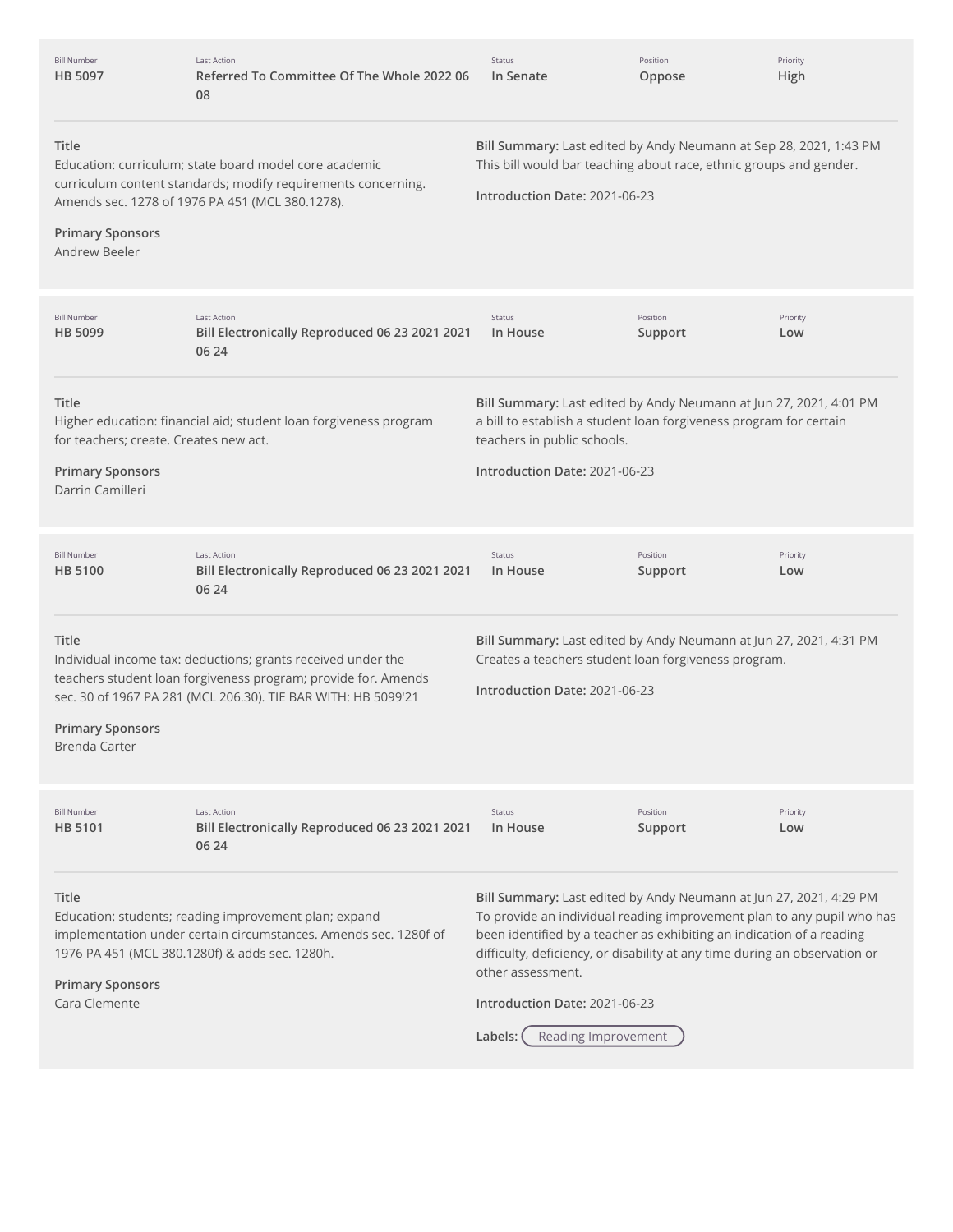| <b>Bill Number</b><br>HB 5103                                                                                                                                                                                                                                             | Last Action<br>Bill Electronically Reproduced 06 23 2021 2021<br>06 24                                                                                                                                                                                                                                           | Status<br>In House                                                                                                                                                                                                                       | Position<br>Support | Priority<br>Low |
|---------------------------------------------------------------------------------------------------------------------------------------------------------------------------------------------------------------------------------------------------------------------------|------------------------------------------------------------------------------------------------------------------------------------------------------------------------------------------------------------------------------------------------------------------------------------------------------------------|------------------------------------------------------------------------------------------------------------------------------------------------------------------------------------------------------------------------------------------|---------------------|-----------------|
| Title<br><b>Primary Sponsors</b><br>Angela Witwer                                                                                                                                                                                                                         | Individual income tax: forms; voluntary contributions to local<br>teacher supply reimbursement fund; provide for, and allow<br>deduction. Amends secs. 30, 435, 623, 693 & 695 of 1967 PA 281<br>(MCL 206.30 et seq.). TIE BAR WITH: HB 5102'21                                                                  | Bill Summary: Last edited by Andy Neumann at Jun 27, 2021, 4:14 PM<br>Allows for a deduction on Individual income tax forms for voluntary<br>contributions to local teacher supply reimbursement fund.<br>Introduction Date: 2021-06-23  |                     |                 |
| <b>Bill Number</b><br>HB 5104                                                                                                                                                                                                                                             | <b>Last Action</b><br>Bill Electronically Reproduced 06 23 2021 2021<br>06 24                                                                                                                                                                                                                                    | Status<br>In House                                                                                                                                                                                                                       | Position<br>Support | Priority<br>Low |
| Title<br><b>Primary Sponsors</b><br>Lori Stone                                                                                                                                                                                                                            | Education: teachers; teacher and school administrator<br>performance evaluations; modify rating structure and remove<br>student growth and assessment data as factor in. Amends secs.<br>1248, 1249, 1249a, 1249b, 1250, 1280f, 1531j & 1531k of 1976 PA<br>451 (MCL 380.1248 et seq.). TIE BAR WITH: HB 5105'21 | Bill Summary: Last edited by Andy Neumann at Jun 28, 2021, 6:17 PM<br>Modify teacher evaluation to a two tier non punitive and not based on<br>student growth.<br>Introduction Date: 2021-06-23<br><b>Teacher Evaluations</b><br>Labels: |                     |                 |
| <b>Bill Number</b><br><b>HB 5105</b>                                                                                                                                                                                                                                      | Last Action<br>Bill Electronically Reproduced 06 23 2021 2021<br>06 24                                                                                                                                                                                                                                           | Status<br>In House                                                                                                                                                                                                                       | Position<br>Support | Priority<br>Low |
| Title<br>Education: teachers; ratings related to performance evaluations for<br>teachers; modify. Amends secs. 2a & 3b, art. II & sec. 3, art. III of<br>1937 (Ex Sess) PA 4 (MCL 38.82a et seq.). TIE BAR WITH: HB 5104'21<br><b>Primary Sponsors</b><br>Laurie Pohutsky |                                                                                                                                                                                                                                                                                                                  | Bill Summary: Last edited by Andy Neumann at Jun 28, 2021, 6:16 PM<br>Modify teacher evaluation to a two tier non punitive and not based on<br>student growth.<br>Introduction Date: 2021-06-23<br>Labels:<br><b>Teacher Evaluations</b> |                     |                 |
| <b>Bill Number</b><br><b>HB 5106</b>                                                                                                                                                                                                                                      | Last Action<br>Bill Electronically Reproduced 06 23 2021 2021<br>06 24                                                                                                                                                                                                                                           | Status<br>In House                                                                                                                                                                                                                       | Position<br>Support | Priority<br>Low |
| Title<br>Public employees and officers: compensation and benefits; medical<br>benefit plan contributions; modify for public school employers.<br>Amends title & secs. 2, 3 & 4 of 2011 PA 152 (MCL 15.562 et seq.).                                                       |                                                                                                                                                                                                                                                                                                                  | Bill Summary: Last edited by Andy Neumann at Jun 28, 2021, 6:12 PM<br>Require school districts to offer a 90/10 cost split on health insurance.<br>Introduction Date: 2021-06-23                                                         |                     |                 |

**Primary Sponsors**

Mari Manoogian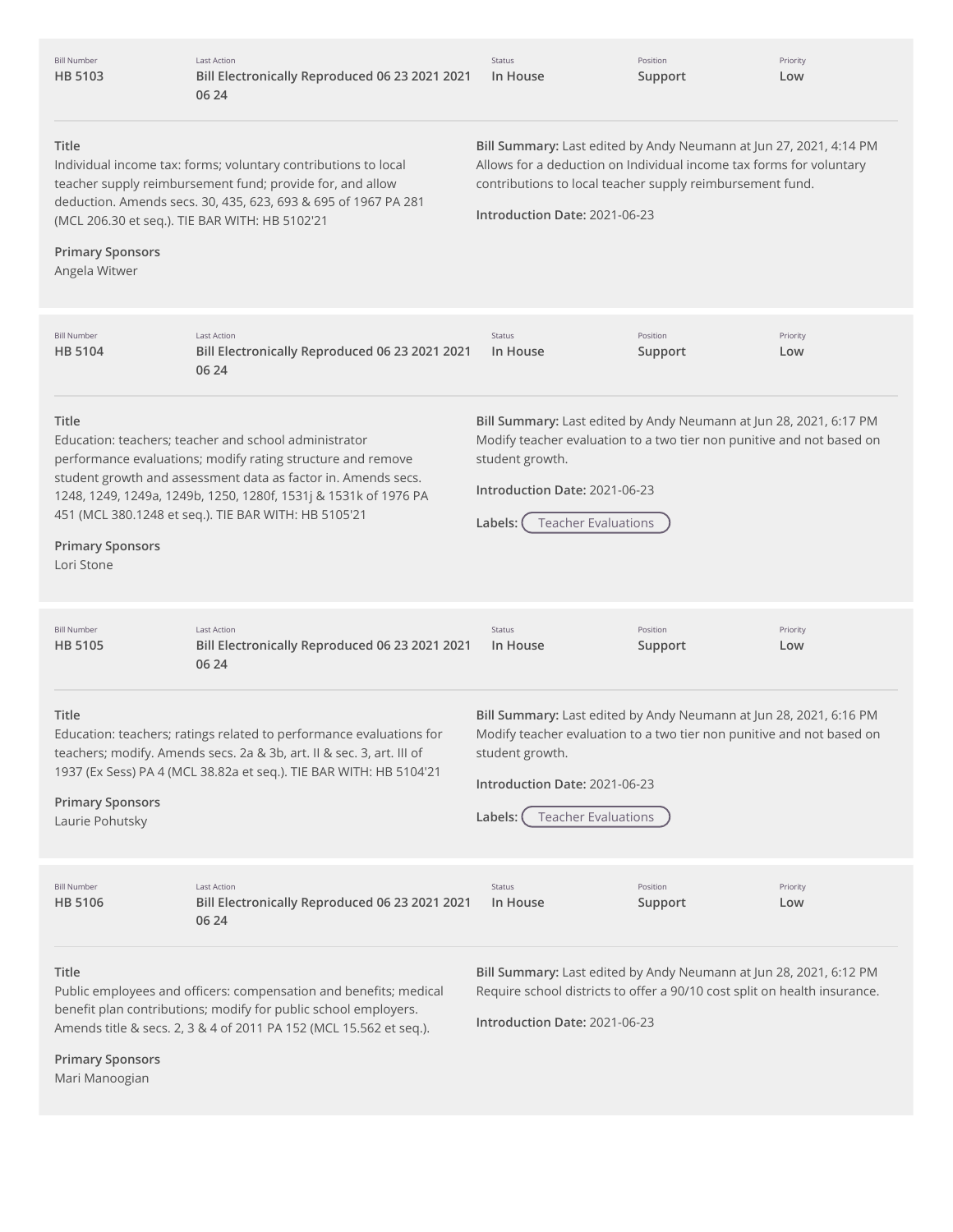| <b>Bill Number</b><br><b>HB 5107</b>                                            | <b>Last Action</b><br>Bill Electronically Reproduced 06 23 2021 2021<br>06 24                                                                                                                     | Status<br>In House                                                                                                                                                                                                                                            | Position<br>Support | Priority<br>Low |
|---------------------------------------------------------------------------------|---------------------------------------------------------------------------------------------------------------------------------------------------------------------------------------------------|---------------------------------------------------------------------------------------------------------------------------------------------------------------------------------------------------------------------------------------------------------------|---------------------|-----------------|
| Title<br><b>Primary Sponsors</b><br>Sarah Anthony                               | Education: school districts; teacher-cadet program; create. Amends<br>1976 PA 451 (MCL 380.1 - 380.1852) by adding sec. 1531l.                                                                    | Bill Summary: Last edited by Andy Neumann at Jun 28, 2021, 6:08 PM<br>The state board shall develop or adopt a model teacher-cadet program.<br>Introduction Date: 2021-06-23                                                                                  |                     |                 |
| <b>Bill Number</b><br><b>HB 5108</b>                                            | <b>Last Action</b><br>Bill Electronically Reproduced 06 23 2021 2021<br>06 24                                                                                                                     | Status<br>In House                                                                                                                                                                                                                                            | Position<br>Support | Priority<br>Low |
| Title<br>of 1976 PA 451 (MCL 380.1277).<br><b>Primary Sponsors</b><br>Kara Hope | Education: school districts; school improvement plan; require to<br>include certain professional development plans. Amends sec. 1277                                                              | Bill Summary: Last edited by Andy Neumann at Jun 27, 2021, 4:09 PM<br>Require school districts to include certain professional development<br>plans in their school improvement plan.<br>Introduction Date: 2021-06-23<br>Professional Development<br>Labels: |                     |                 |
| <b>Bill Number</b><br><b>HB 5109</b>                                            | Last Action<br>Bill Electronically Reproduced 06 23 2021 2021<br>06 24                                                                                                                            | Status<br>In House                                                                                                                                                                                                                                            | Position<br>Support | Priority<br>Low |
| Title<br><b>Primary Sponsors</b><br>Kelly Breen                                 | School aid: foundation allowance; funding per membership pupil<br>for certain districts based on teacher salaries; provide for. Amends<br>1979 PA 94 (MCL 388.1601 - 388.1896) by adding sec. 34. | Bill Summary: Last edited by Andy Neumann at Jun 27, 2021, 4:05 PM<br>Creates a three tiered best practice bonus system.<br>Introduction Date: 2021-06-23                                                                                                     |                     |                 |
| <b>Bill Number</b><br><b>HB 5110</b>                                            | Last Action<br>Bill Electronically Reproduced 06 23 2021 2021<br>06 24                                                                                                                            | <b>Status</b><br>In House                                                                                                                                                                                                                                     | Position<br>Support | Priority<br>Low |
| Title<br><b>Primary Sponsors</b><br><b>Christine Morse</b>                      | State agencies (existing): education; certain certification and<br>licensing fees in the revised school code; modify. Amends secs.<br>1531h & 1538 of 1976 PA 451 (MCL 380.1531h & 380.1538).     | Bill Summary: Last edited by Andy Neumann at Jun 28, 2021, 6:20 PM<br>Require the state to pay for teacher certification and re-certification fees.<br>Introduction Date: 2021-06-23                                                                          |                     |                 |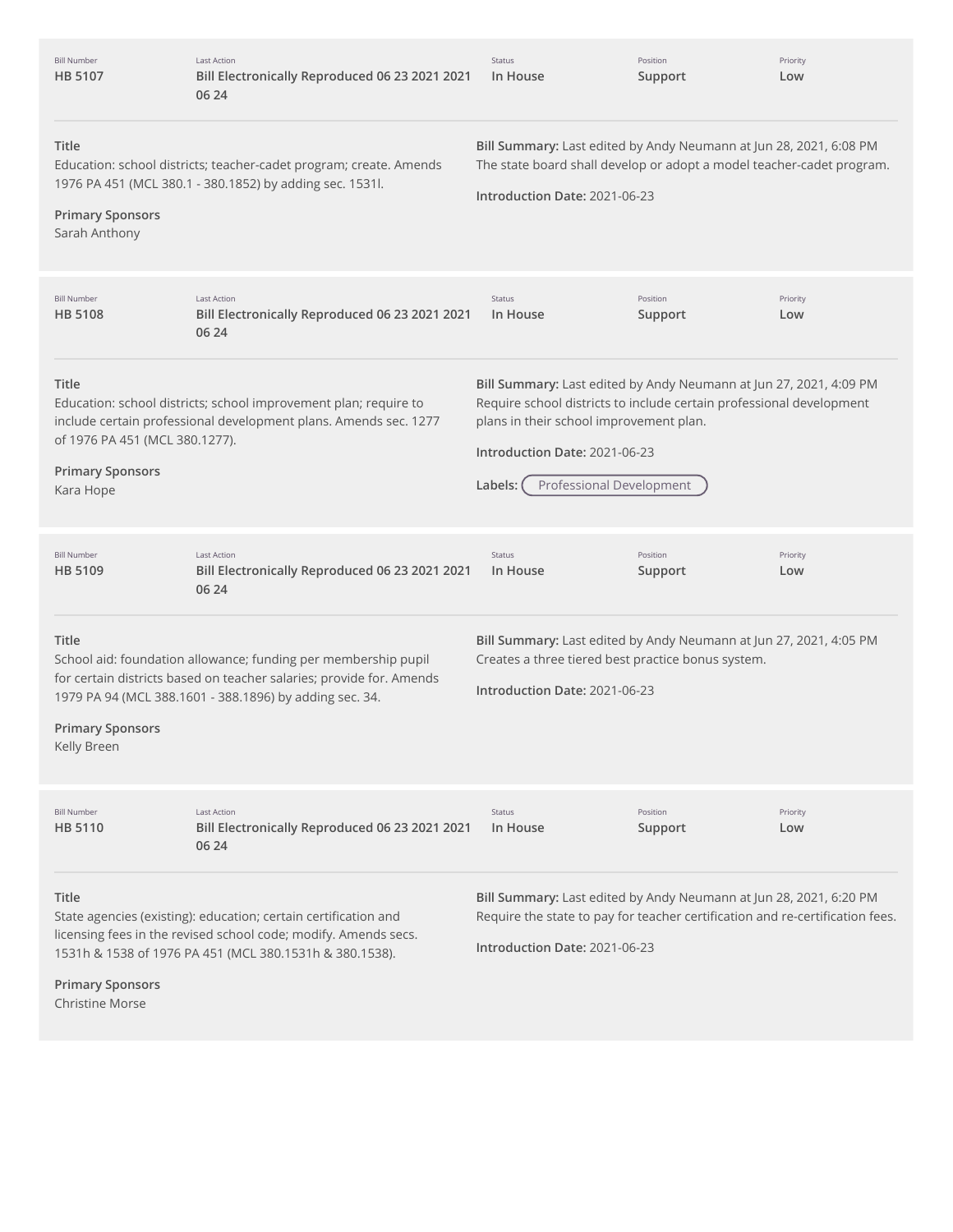| <b>Bill Number</b><br>HB 5112                                                                                                                                                                                       | Last Action<br>Bill Electronically Reproduced 06 23 2021 2021<br>06 24                                                               | <b>Status</b><br>In House                                                                                                                                                                                                                   | Position<br>Support | Priority<br>Low  |
|---------------------------------------------------------------------------------------------------------------------------------------------------------------------------------------------------------------------|--------------------------------------------------------------------------------------------------------------------------------------|---------------------------------------------------------------------------------------------------------------------------------------------------------------------------------------------------------------------------------------------|---------------------|------------------|
| Title<br>Education: teachers; classroom management training; require for<br>teaching certification. Amends sec. 1538a of 1976 PA 451 (MCL<br>380.1538a) & adds sec. 1538b.<br><b>Primary Sponsors</b><br>Lori Stone |                                                                                                                                      | Bill Summary: Last edited by Andy Neumann at Jun 28, 2021, 6:23 PM<br>Require a classroom management course for teacher prep.<br>Introduction Date: 2021-06-23                                                                              |                     |                  |
| <b>Bill Number</b><br>HB 5113                                                                                                                                                                                       | <b>Last Action</b><br>Bill Electronically Reproduced 06 23 2021 2021<br>06 24                                                        | <b>Status</b><br>In House                                                                                                                                                                                                                   | Position<br>Support | Priority<br>Low  |
| Title<br>380.1233).<br><b>Primary Sponsors</b><br>Regina Weiss                                                                                                                                                      | Education: teachers; classroom management training for substitute<br>teachers; require. Amends sec. 1233 of 1976 PA 451 (MCL         | Bill Summary: Last edited by Andy Neumann at Jun 28, 2021, 6:25 PM<br>Require a classroom management course for substituent teacher.<br>Introduction Date: 2021-06-23                                                                       |                     |                  |
| <b>Bill Number</b><br>HB 5190                                                                                                                                                                                       | <b>Last Action</b><br>Presented To The Governor 06 09 2022 12 47<br>Pm 2022 06 09                                                    | Status<br><b>Passed Senate</b>                                                                                                                                                                                                              | Position<br>Monitor | Priority<br>High |
| Title<br>(MCL 380.1278a & 380.1278b).<br><b>Primary Sponsors</b><br>Diana Farrington                                                                                                                                | Education: curriculum; requirements for Michigan merit<br>curriculum; modify. Amends secs. 1278a & 1278b of 1976 PA 451              | Bill Summary: Last edited by Andy Neumann at Jul 15, 2021, 8:42 PM<br>This bill would add one credit of a CTE class to the Michigan Merit<br>Curriculum.<br>Introduction Date: 2021-07-01<br>Merit Curriculum<br>Labels:                    |                     |                  |
| <b>Bill Number</b><br><b>HB 5270</b>                                                                                                                                                                                | <b>Last Action</b><br>Bill Electronically Reproduced 08 18 2021 2021<br>08 19                                                        | Status<br>In House                                                                                                                                                                                                                          | Position<br>Support | Priority<br>Low  |
| Title<br>1979 PA 94 (MCL 388.1611) & adds sec. 29b.<br><b>Primary Sponsors</b><br>Regina Weiss                                                                                                                      | Appropriations: supplemental; funding for certain districts that<br>experienced declining enrollment; provide for. Amends sec. 11 of | Bill Summary: Last edited by Andy Neumann at Sep 8, 2021, 2:50 PM<br>A supplemental to provide funding for certain districts that experienced<br>declining enrollment.<br>Introduction Date: 2021-08-18<br><b>School Funding</b><br>Labels: |                     |                  |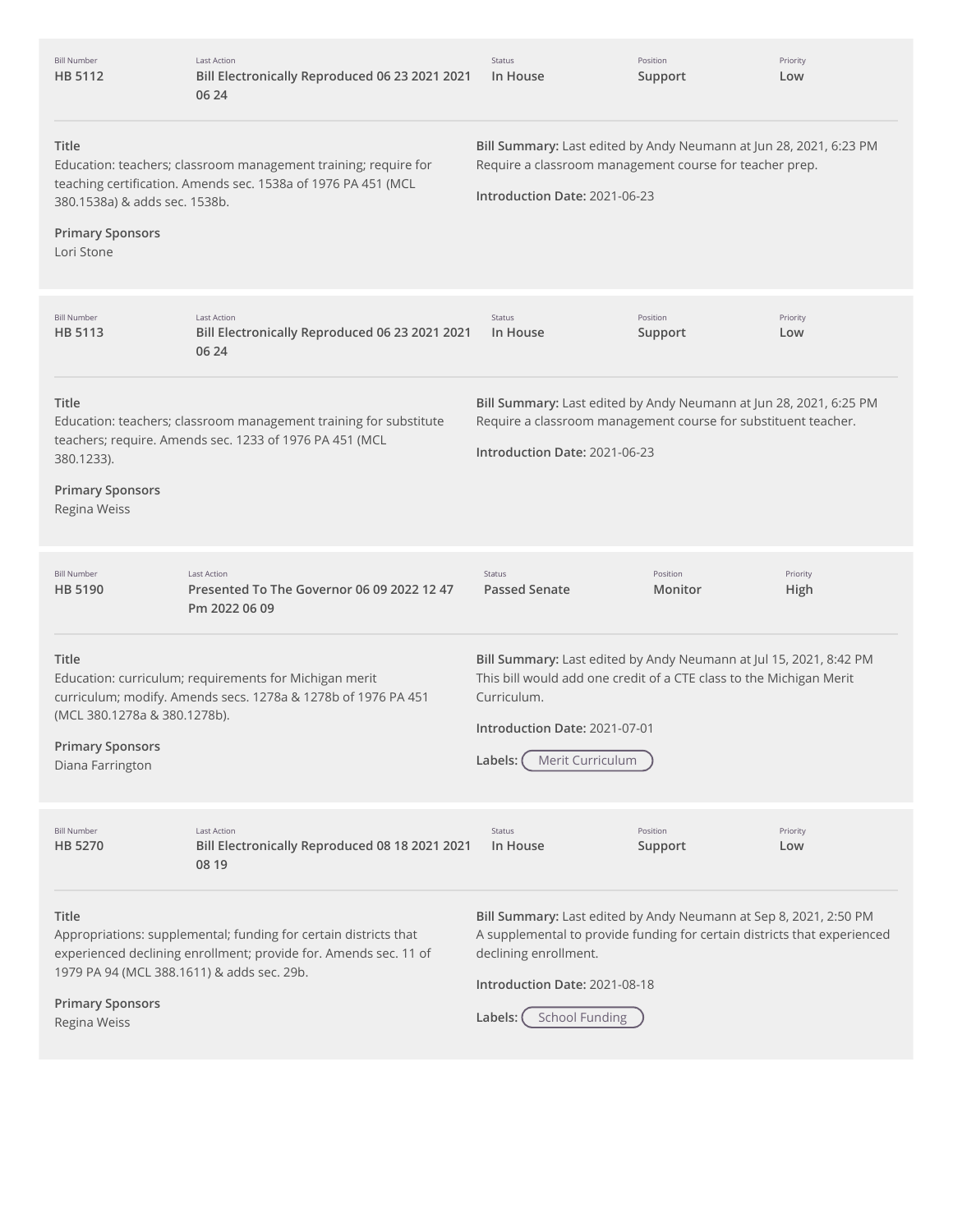| <b>Bill Number</b><br>HB 5283                                                                                                                                                                                                                                                      | <b>Last Action</b><br>Bill Electronically Reproduced 08 18 2021 2021<br>08 19                                                                                                                      | <b>Status</b><br>In House                                                                                                                                                                                                           | Position<br>Monitor | Priority<br>Low |
|------------------------------------------------------------------------------------------------------------------------------------------------------------------------------------------------------------------------------------------------------------------------------------|----------------------------------------------------------------------------------------------------------------------------------------------------------------------------------------------------|-------------------------------------------------------------------------------------------------------------------------------------------------------------------------------------------------------------------------------------|---------------------|-----------------|
| Title<br>Education: curriculum; environmental literacy task force to develop<br>environmental literacy model curriculum and report on the<br>curriculum; provide for. Amends 1976 PA 451 (MCL 380.1 -<br>380.1852) by adding sec. 1158.<br><b>Primary Sponsors</b><br>Julie Rogers |                                                                                                                                                                                                    | Bill Summary: Last edited by Andy Neumann at Sep 8, 2021, 2:55 PM<br>A bill to modify the Michigan Merit Curriculum to include environmental<br>literacy as part of it.<br>Introduction Date: 2021-08-18<br><b>MMC</b><br>Labels: ( |                     |                 |
| <b>Bill Number</b><br>HB 5297                                                                                                                                                                                                                                                      | <b>Last Action</b><br>Bill Electronically Reproduced 09 14 2021 2021<br>09 14                                                                                                                      | Status<br>In House                                                                                                                                                                                                                  | Position<br>Monitor | Priority<br>Low |
| Title<br>TIE BAR WITH: HB 5298'21, HB 5299'21<br><b>Primary Sponsors</b><br>Felicia Brabec                                                                                                                                                                                         | Education: discipline; school disciplinary proceedings; modify.<br>Amends 1976 PA 451 (MCL 380.1 - 380.1852) by adding sec. 1310e.                                                                 | Bill Summary: Last edited by Andy Neumann at Sep 28, 2021, 1:30 PM<br>This bill would modify school disciplinary proceedings for students.<br>Introduction Date: 2021-09-14<br><b>Student Discipline</b><br>Labels:                 |                     |                 |
| <b>Bill Number</b><br>HB 5298                                                                                                                                                                                                                                                      | <b>Last Action</b><br>Bill Electronically Reproduced 09 14 2021 2021<br>09 14                                                                                                                      | Status<br>In House                                                                                                                                                                                                                  | Position<br>Monitor | Priority<br>Low |
| Title<br>5299'21<br><b>Primary Sponsors</b><br>Felicia Brabec                                                                                                                                                                                                                      | Education: discipline; school disciplinary proceedings; modify.<br>Amends secs. 1310, 1310a, 1311 & 1311a of 1976 PA 451 (MCL<br>380.1310 et seq.) & adds sec. 1310f. TIE BAR WITH: HB 5297'21, HB | Bill Summary: Last edited by Andy Neumann at Sep 28, 2021, 1:33 PM<br>This bill would modify school disciplinary proceeding reports for<br>students.<br>Introduction Date: 2021-09-14<br><b>Student Discipline</b><br>Labels: (     |                     |                 |
| <b>Bill Number</b><br>HB 5299                                                                                                                                                                                                                                                      | <b>Last Action</b><br>Bill Electronically Reproduced 09 14 2021 2021<br>09 14                                                                                                                      | <b>Status</b><br>In House                                                                                                                                                                                                           | Position<br>Monitor | Priority<br>Low |
| Title<br>HB 5297'21<br><b>Primary Sponsors</b><br>Felicia Brabec                                                                                                                                                                                                                   | Education: discipline; school disciplinary proceedings; modify.<br>Amends sec. 1310d of 1976 PA 451 (MCL 380.1310d). TIE BAR WITH:                                                                 | Bill Summary: Last edited by Andy Neumann at Sep 28, 2021, 1:35 PM<br>This bill would modify school disciplinary proceedings for students.<br>Introduction Date: 2021-09-14<br><b>Student Discipline</b><br>Labels:                 |                     |                 |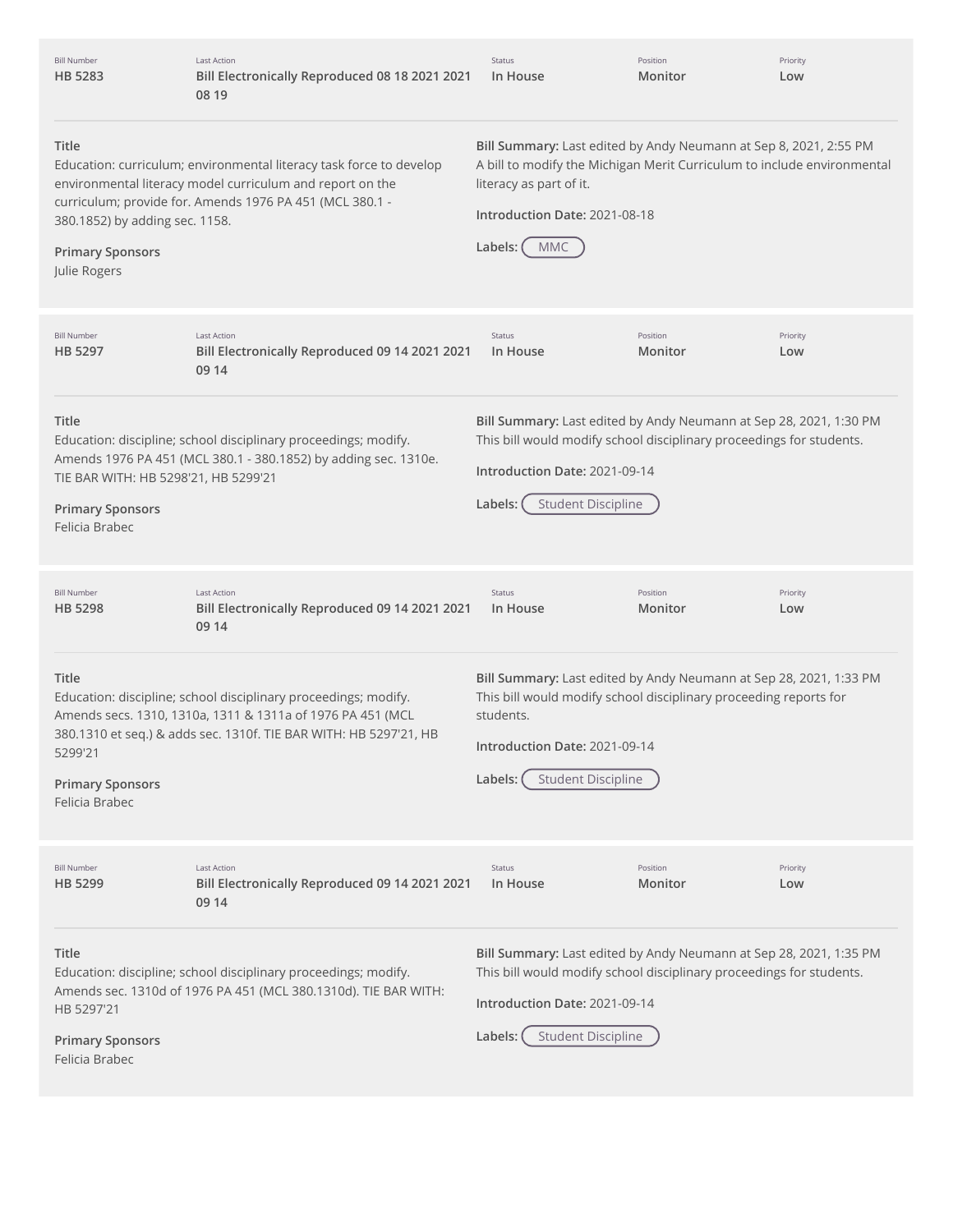| <b>Bill Number</b><br>HB 5317                                                                                                                                                                                                       | <b>Last Action</b><br>Bill Electronically Reproduced 09 21 2021 2021<br>09 22                                                                                               | Status<br>In House                                                                                                                                                                                                                                                                                                                                                                        | Position<br>Support | Priority<br>Low  |
|-------------------------------------------------------------------------------------------------------------------------------------------------------------------------------------------------------------------------------------|-----------------------------------------------------------------------------------------------------------------------------------------------------------------------------|-------------------------------------------------------------------------------------------------------------------------------------------------------------------------------------------------------------------------------------------------------------------------------------------------------------------------------------------------------------------------------------------|---------------------|------------------|
| Title<br><b>Primary Sponsors</b><br>Padma Kuppa                                                                                                                                                                                     | School aid: other; certain disclosure requirements for public<br>schools; modify. Amends sec. 18 of 1979 PA 94 (MCL 388.1618).                                              | Bill Summary: Last edited by Andy Neumann at Sep 28, 2021, 1:47 PM<br>A bill to require disclosure of all contracts for public schools.<br>Introduction Date: 2021-09-21<br>Labels:<br><b>Funding</b>                                                                                                                                                                                     |                     |                  |
| <b>Bill Number</b><br>HB 5364                                                                                                                                                                                                       | <b>Last Action</b><br>Notice Given To Discharge Committee 2022 06<br>07                                                                                                     | Status<br>In House                                                                                                                                                                                                                                                                                                                                                                        | Position<br>Oppose  | Priority<br>High |
| Title<br>777.11b).<br><b>Primary Sponsors</b><br>Andrew Beeler                                                                                                                                                                      | Criminal procedure: sentencing guidelines; reference in sentencing<br>guidelines; update. Amends sec. 11b, ch. XVII of 1927 PA 175 (MCL                                     | Bill Summary: Last edited by Andy Neumann at Nov 2, 2021, 1:58 PM<br>A bill to allow individuals that have a concealed weapons permit to carry<br>a concealed weapon in an area that is now designated as a pistol free<br>zones, including a school or school property, and a dormitory or<br>classroom of a community college, college, or university.<br>Introduction Date: 2021-10-05 |                     |                  |
| <b>Bill Number</b><br>HB 5365                                                                                                                                                                                                       | <b>Last Action</b><br>Notice Given To Discharge Committee 2022 06<br>07                                                                                                     | Status<br>In House                                                                                                                                                                                                                                                                                                                                                                        | Position<br>Oppose  | Priority<br>High |
| Title<br><b>Primary Sponsors</b><br>Greg Markkanen                                                                                                                                                                                  | Weapons: concealed; natural resources and environmental<br>protection act; update references. Amends sec. 43510 of 1994 PA<br>451 (MCL 324.43510). TIE BAR WITH: HB 5367'21 | Bill Summary: Last edited by Andy Neumann at Nov 2, 2021, 1:57 PM<br>A bill to allow individuals that have a concealed weapons permit to carry<br>a concealed weapon in an area that is now designated as a pistol free<br>zones, including a school or school property, and a dormitory or<br>classroom of a community college, college, or university.<br>Introduction Date: 2021-10-05 |                     |                  |
| <b>Bill Number</b><br><b>HB 5366</b>                                                                                                                                                                                                | <b>Last Action</b><br>Motion To Discharge Committee Rejected 2022<br>06 08                                                                                                  | Status<br>In House                                                                                                                                                                                                                                                                                                                                                                        | Position<br>Oppose  | Priority<br>High |
| Title<br>Crimes: weapons; prohibition on carrying a concealed pistol;<br>eliminate. Amends secs. 227 & 230 of 1931 PA 328 (MCL 750.227 &<br>750.230) & repeals sec. 231a of 1931 PA 328 (MCL 750.231a). TIE<br>BAR WITH: HB 5367'21 |                                                                                                                                                                             | Bill Summary: Last edited by Andy Neumann at Nov 2, 2021, 1:57 PM<br>A bill to allow individuals that have a concealed weapons permit to carry<br>a concealed weapon in an area that is now designated as a pistol free<br>zones, including a school or school property, and a dormitory or<br>classroom of a community college, college, or university.                                  |                     |                  |
| <b>Primary Sponsors</b><br>Beau LaFave                                                                                                                                                                                              |                                                                                                                                                                             | Introduction Date: 2021-10-05                                                                                                                                                                                                                                                                                                                                                             |                     |                  |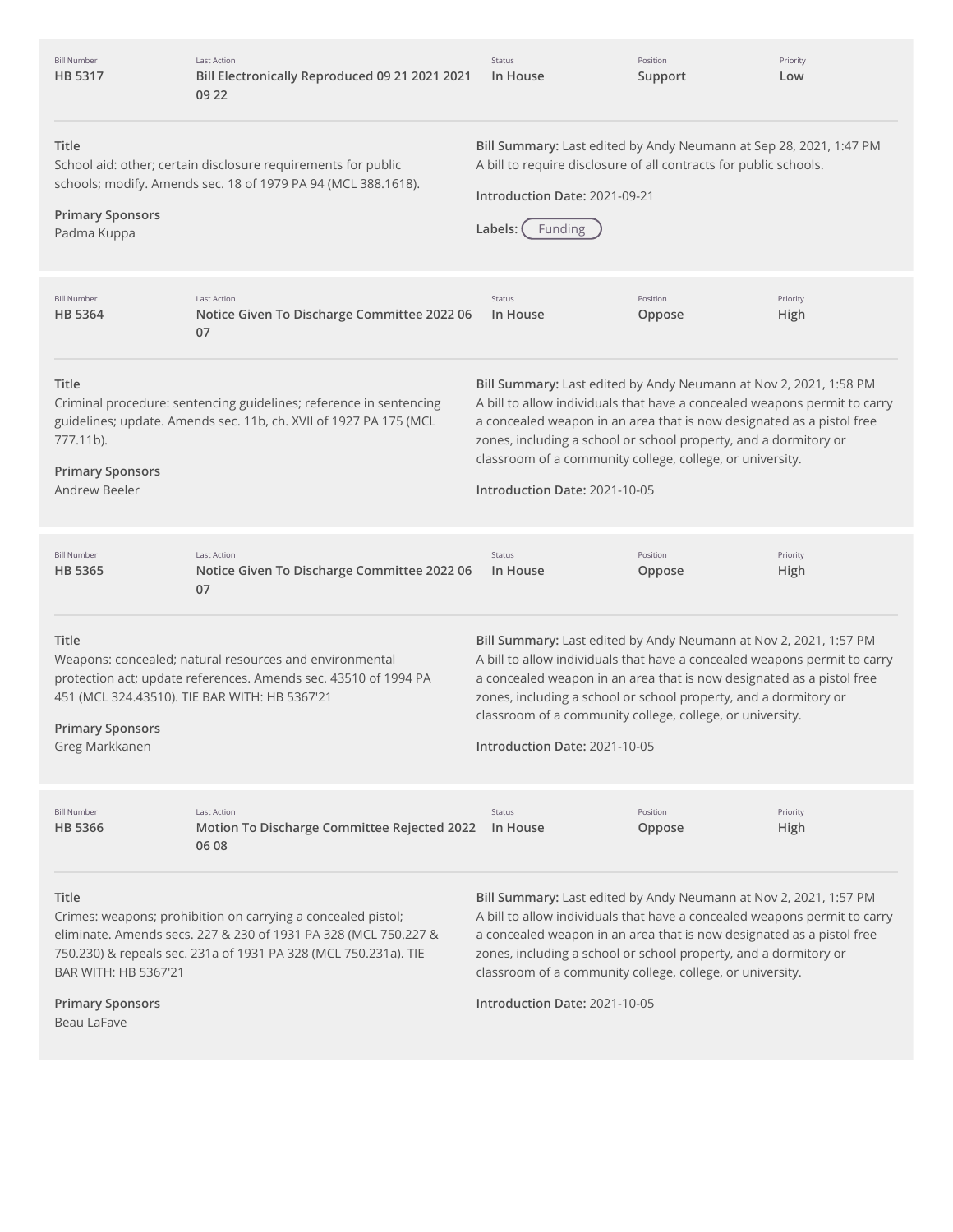| <b>Bill Number</b><br><b>HB 5367</b>                                                                                                                                                                                                                                                                                        | <b>Last Action</b><br>Notice Given To Discharge Committee 2022 06<br>07                                                             | <b>Status</b><br>In House                                                                                                                                                                                                                                                                                                                                                                 | Position<br>Oppose                                                | Priority<br>High                                                                                                                                  |  |
|-----------------------------------------------------------------------------------------------------------------------------------------------------------------------------------------------------------------------------------------------------------------------------------------------------------------------------|-------------------------------------------------------------------------------------------------------------------------------------|-------------------------------------------------------------------------------------------------------------------------------------------------------------------------------------------------------------------------------------------------------------------------------------------------------------------------------------------------------------------------------------------|-------------------------------------------------------------------|---------------------------------------------------------------------------------------------------------------------------------------------------|--|
| Title<br>Weapons: concealed; concealed pistol license for individuals to<br>carry concealed pistols in pistol-free zones; require. Amends secs.<br>5a, 5b, 5c, 5f, 5o, 12, 12a & 15 of 1927 PA 372 (MCL 28.425a et seq.).<br><b>Primary Sponsors</b><br>Beau LaFave                                                         |                                                                                                                                     | Bill Summary: Last edited by Andy Neumann at Nov 2, 2021, 1:56 PM<br>A bill to allow individuals that have a concealed weapons permit to carry<br>a concealed weapon in an area that is now designated as a pistol free<br>zones, including a school or school property, and a dormitory or<br>classroom of a community college, college, or university.<br>Introduction Date: 2021-10-05 |                                                                   |                                                                                                                                                   |  |
| <b>Bill Number</b><br>HB 5384                                                                                                                                                                                                                                                                                               | <b>Last Action</b><br><b>Referred To Committee On Education And</b><br>Career Readiness 2022 03 24                                  | Status<br>In Senate                                                                                                                                                                                                                                                                                                                                                                       | Position<br>Monitor                                               | Priority<br>Low                                                                                                                                   |  |
| Title<br>PA 451 (MCL 380.1278a).<br><b>Primary Sponsors</b><br>Steven Johnson                                                                                                                                                                                                                                               | Education: graduation requirements; requirements pertaining to<br>certain specialty high schools; modify. Amends sec. 1278a of 1976 | Bill Summary: Last edited by Andy Neumann at Oct 11, 2021, 7:28 PM<br>A bill to modify the MMC for students serving in the Armed Forces.<br>Introduction Date: 2021-10-07<br>Merit Curriculum<br>Labels:                                                                                                                                                                                  |                                                                   |                                                                                                                                                   |  |
| <b>Bill Number</b><br><b>HB 5404</b>                                                                                                                                                                                                                                                                                        | <b>Last Action</b><br>Re Referred To Committee On Education 2021<br>11 09                                                           | Status<br>Vetoed                                                                                                                                                                                                                                                                                                                                                                          | Position<br>Oppose                                                | Priority<br>High                                                                                                                                  |  |
| Title<br>Creates new act.<br><b>Primary Sponsors</b><br>Bryan Posthumus                                                                                                                                                                                                                                                     | Education: other; student opportunity scholarship accounts; create.                                                                 | Bill Summary: Last edited by Andy Neumann at Oct 20, 2021, 4:21 PM<br>A bill that creates a scholarship accounts for non-public schools, which is<br>a voucher like program using tax dollar for private and parochial<br>schools<br>Introduction Date: 2021-10-14                                                                                                                        |                                                                   |                                                                                                                                                   |  |
| <b>Bill Number</b><br>HB 5405                                                                                                                                                                                                                                                                                               | <b>Last Action</b><br>Re Referred To Committee On Education 2021<br>11 09                                                           | Status<br>Vetoed                                                                                                                                                                                                                                                                                                                                                                          | Position<br>Oppose                                                | Priority<br>High                                                                                                                                  |  |
| Title<br>Individual income tax: credit; credit for contributions to<br>scholarship-granting organizations and deduction of funds<br>distributed to student opportunity scholarship accounts; provide<br>for. Amends sec. 30 of 1967 PA 281 (MCL 206.30) & adds secs. 279<br>& 679.<br><b>Primary Sponsors</b><br>Phil Green |                                                                                                                                     | schools<br>Introduction Date: 2021-10-14                                                                                                                                                                                                                                                                                                                                                  | a voucher like program using tax dollar for private and parochial | Bill Summary: Last edited by Andy Neumann at Oct 20, 2021, 4:22 PM<br>A bill that creates a scholarship accounts for non-public schools, which is |  |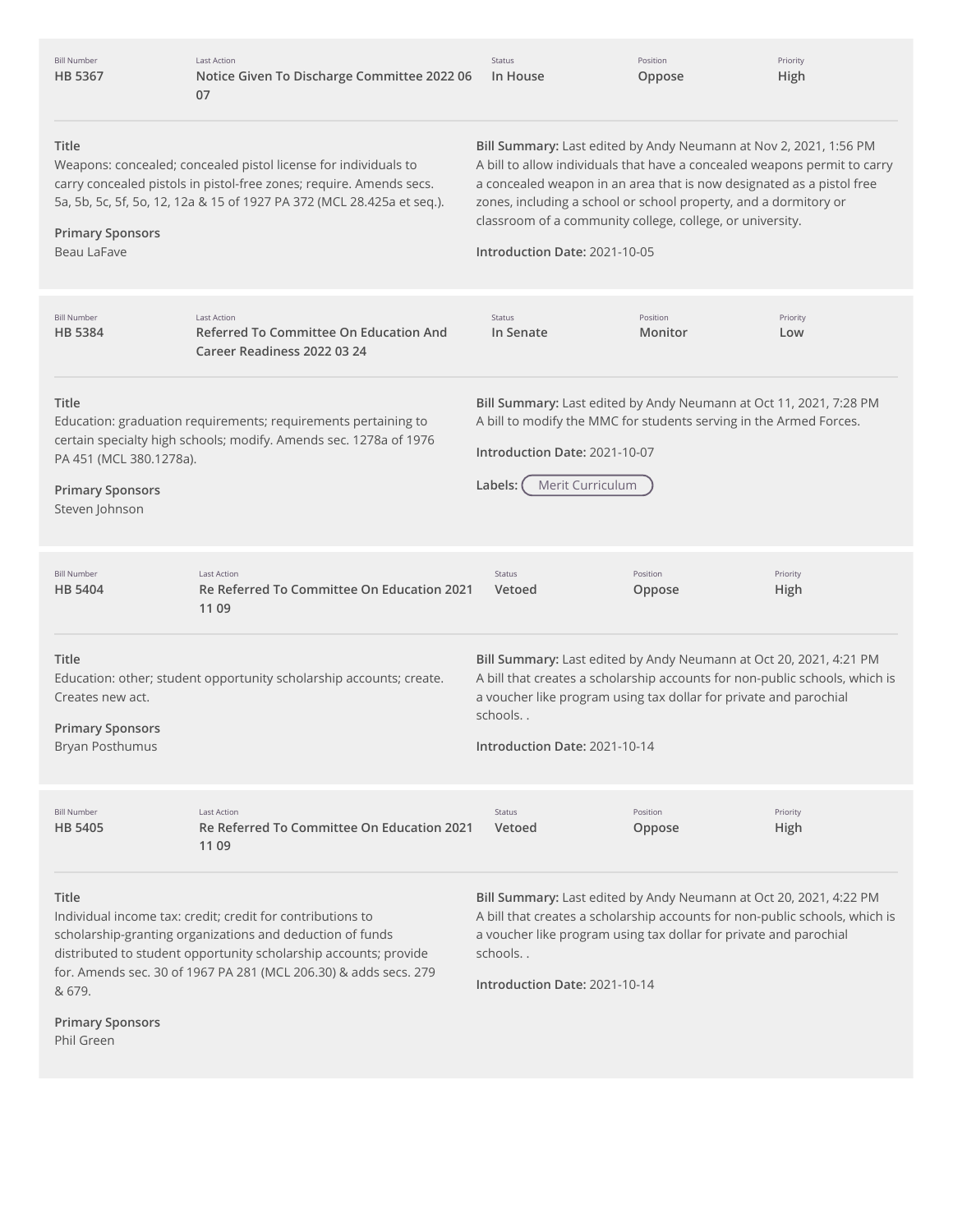| <b>Bill Number</b><br><b>HB 5424</b>                                                                                                                                                                                                                                                     | <b>Last Action</b><br>Bill Electronically Reproduced 10 19 2021 2021<br>10 20                                                                                                                                                                                               | Status<br>In House                                                                                                                                                                                                                                                                                        | Position<br>Oppose  | Priority<br>High   |  |
|------------------------------------------------------------------------------------------------------------------------------------------------------------------------------------------------------------------------------------------------------------------------------------------|-----------------------------------------------------------------------------------------------------------------------------------------------------------------------------------------------------------------------------------------------------------------------------|-----------------------------------------------------------------------------------------------------------------------------------------------------------------------------------------------------------------------------------------------------------------------------------------------------------|---------------------|--------------------|--|
| <b>Title</b><br>Education: other; revenue from certain levied taxes or state or<br>federal appropriations; prohibit use of for the payment of certain<br>memberships. Amends 1976 PA 451 (MCL 380.1 - 380.1852) by<br>adding sec. 1254a.<br><b>Primary Sponsors</b><br>Pamela Hornberger |                                                                                                                                                                                                                                                                             | Bill Summary: Last edited by Andy Neumann at Nov 2, 2021, 1:35 PM<br>A bill to prohibit the use of revenue from certain levied taxes or state or<br>federal appropriations to be used for the payment of certain<br>memberships.<br>Introduction Date: 2021-10-19                                         |                     |                    |  |
|                                                                                                                                                                                                                                                                                          |                                                                                                                                                                                                                                                                             |                                                                                                                                                                                                                                                                                                           |                     |                    |  |
| <b>Bill Number</b><br><b>HB 5475</b>                                                                                                                                                                                                                                                     | <b>Last Action</b><br>Bill Electronically Reproduced 10 21 2021 2021<br>10 26                                                                                                                                                                                               | Status<br>In House                                                                                                                                                                                                                                                                                        | Position<br>Support | Priority<br>Low    |  |
| Title<br><b>Primary Sponsors</b><br>Rachel Hood                                                                                                                                                                                                                                          | Education: curriculum; age-appropriate, medically accurate, and<br>objective sexuality education; provide for. Amends secs. 1169, 1507<br>& 1507b of 1976 PA 451 (MCL 380.1169 et seq.).                                                                                    | Bill Summary: Last edited by Andy Neumann at Nov 2, 2021, 1:27 PM<br>To amend to sex education curriculum to be age-appropriate, medically<br>accurate, and objective sexuality education.<br>Introduction Date: 2021-10-21                                                                               |                     |                    |  |
| <b>Bill Number</b><br><b>HB 5476</b>                                                                                                                                                                                                                                                     | <b>Last Action</b><br>Bill Electronically Reproduced 10 21 2021 2021<br>10 26                                                                                                                                                                                               | Status<br>In House                                                                                                                                                                                                                                                                                        | Position<br>Support | Priority<br>Low    |  |
| Title<br>1507c.<br><b>Primary Sponsors</b><br>Regina Weiss                                                                                                                                                                                                                               | Education: curriculum; instruction in sex education; modify to<br>include instruction on affirmative consent, sexual assault, dating<br>violence, and the prevention of sexual assault and dating violence.<br>Amends sec. 1507b of 1976 PA 451 (MCL 380.1507b) & adds sec. | Bill Summary: Last edited by Andy Neumann at Nov 2, 2021, 1:30 PM<br>A bill to amend sex education curriculum to include to include<br>instruction on affirmative consent, sexual assault, dating violence, and<br>the prevention of sexual assault and dating violence.<br>Introduction Date: 2021-10-21 |                     |                    |  |
| <b>Bill Number</b><br><b>HB 5501</b>                                                                                                                                                                                                                                                     | <b>Last Action</b><br>Referred To Second Reading 2022 05 10                                                                                                                                                                                                                 | Status<br>In House                                                                                                                                                                                                                                                                                        | Position<br>Support | Priority<br>Medium |  |
| Title<br><b>Primary Sponsors</b><br>T.C. Clements                                                                                                                                                                                                                                        | Transportation: school vehicles; school bus stop-arm cameras;<br>allow. Amends secs. 5 & 20 of 1990 PA 187 (MCL 257.1805 &<br>257.1820). TIE BAR WITH: HB 5508'21, HB 5509'21                                                                                               | Bill Summary: Last edited by Andy Neumann at Nov 9, 2021, 3:04 AM<br>A bill to amend school bus stop-arm cameras.<br>Introduction Date: 2021-11-02<br>Labels:<br><b>School Safety</b>                                                                                                                     |                     |                    |  |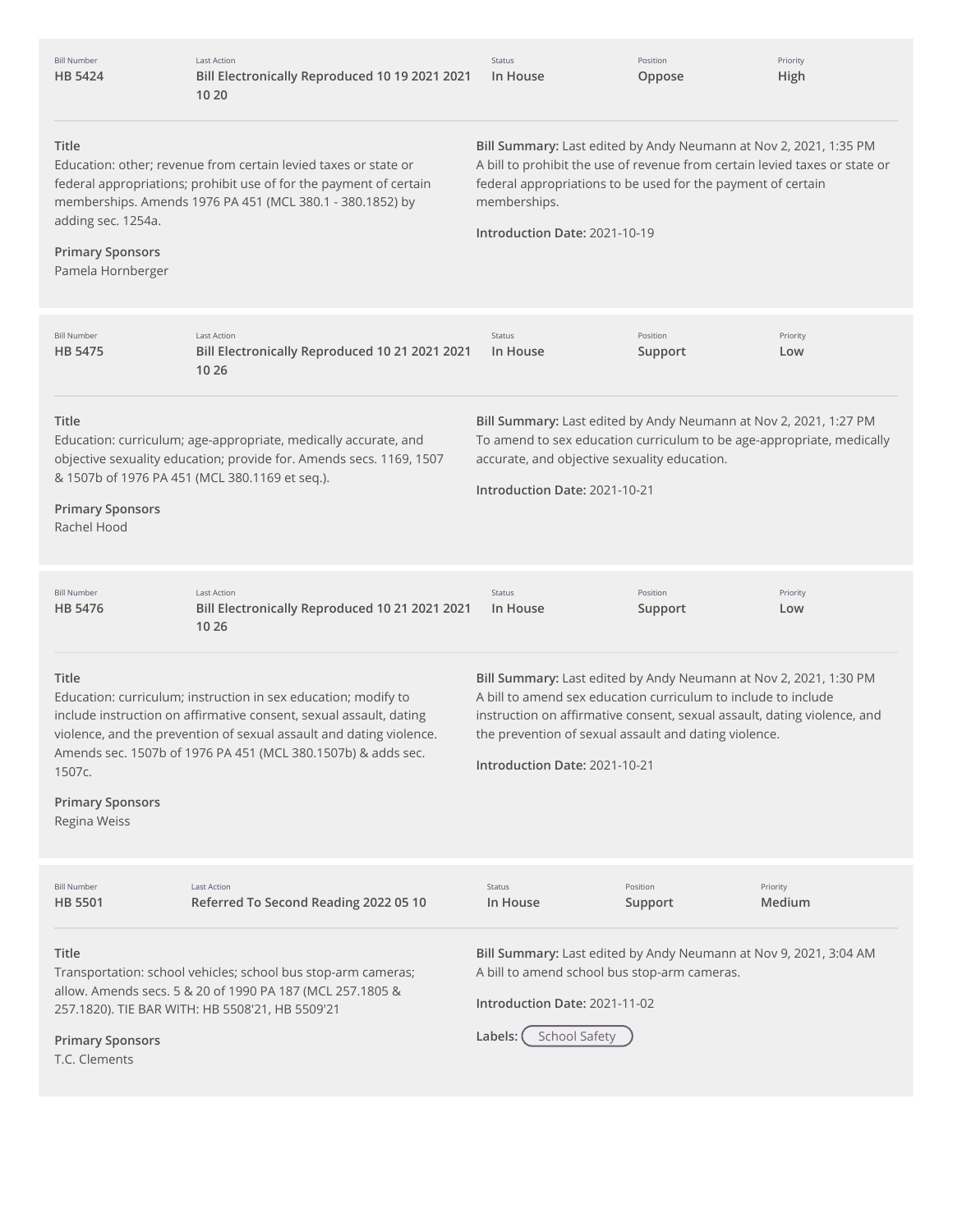| <b>Bill Number</b><br>HB 5515                                                       | <b>Last Action</b><br>Bill Electronically Reproduced 11 03 2021 2021<br>11 04                                                                                                                                                                                                                                                       | Status<br>In House                                                                                                                                                                                                                                                                            | Position<br>Monitor | Priority<br>Low    |
|-------------------------------------------------------------------------------------|-------------------------------------------------------------------------------------------------------------------------------------------------------------------------------------------------------------------------------------------------------------------------------------------------------------------------------------|-----------------------------------------------------------------------------------------------------------------------------------------------------------------------------------------------------------------------------------------------------------------------------------------------|---------------------|--------------------|
| Title<br><b>Primary Sponsors</b><br><b>Tyrone Carter</b>                            | Elections: absent voters; prepaid postage on absent voter ballot<br>application return envelopes and absent voter ballot return<br>envelopes; require, and require the state to reimburse cities and<br>townships for prepaid postage. Amends secs. 761 & 764a of 1954<br>PA 116 (MCL 168.761 & 168.764a) & adds secs. 759e & 764e. | Bill Summary: Last edited by Andy Neumann at Nov 9, 2021, 2:48 AM<br>This bill would allow prepaid postage on absent voter ballot application<br>return envelopes and absent voter ballot return envelopes.<br>Introduction Date: 2021-11-03                                                  |                     |                    |
| <b>Bill Number</b><br>HB 5516                                                       | <b>Last Action</b><br>Bill Electronically Reproduced 11 03 2021 2021<br>11 04                                                                                                                                                                                                                                                       | Status<br>In House                                                                                                                                                                                                                                                                            | Position<br>Monitor | Priority<br>Low    |
| Title<br>of 1954 PA 116 (MCL 168.931).<br><b>Primary Sponsors</b><br>Karen Whitsett | Elections: offenses; provision related to the employ of<br>transportation assistance to the polls; eliminate. Amends sec. 931                                                                                                                                                                                                       | Bill Summary: Last edited by Andy Neumann at Nov 9, 2021, 2:58 AM<br>A bill that would amend provision related to the employ of<br>transportation assistance to the polls.<br>Introduction Date: 2021-11-03                                                                                   |                     |                    |
| <b>Bill Number</b><br><b>HB 5522</b>                                                | <b>Last Action</b><br>Referred To Committee On Appropriations<br>2021 12 07                                                                                                                                                                                                                                                         | <b>Status</b><br>In Senate                                                                                                                                                                                                                                                                    | Position<br>None    | Priority<br>None   |
| Title<br>Creates appropriation act.<br><b>Primary Sponsors</b><br>Mike Mueller      | Appropriations: supplemental; general; provide for 2021-2022.                                                                                                                                                                                                                                                                       | Introduction Date: 2021-11-03                                                                                                                                                                                                                                                                 |                     |                    |
| <b>Bill Number</b><br>HB 5523                                                       | <b>Last Action</b><br>Assigned Pa 922 With Immediate Effect 2022<br>02 16                                                                                                                                                                                                                                                           | Status<br>Enacted                                                                                                                                                                                                                                                                             | Position<br>Monitor | Priority<br>Medium |
| Title<br>Creates appropriation act.<br><b>Primary Sponsors</b><br>Julie Calley      | Appropriations: supplemental; general; provide for 2021-2022.                                                                                                                                                                                                                                                                       | Bill Summary: Last edited by Andy Neumann at Jan 18, 2022, 6:13 PM<br>An appropriation supplemental for provide funding for a corona-virus<br>health fund that would include \$150 million for covid testing in schools.<br>Introduction Date: 2021-11-03<br><b>School Funding</b><br>Labels: |                     |                    |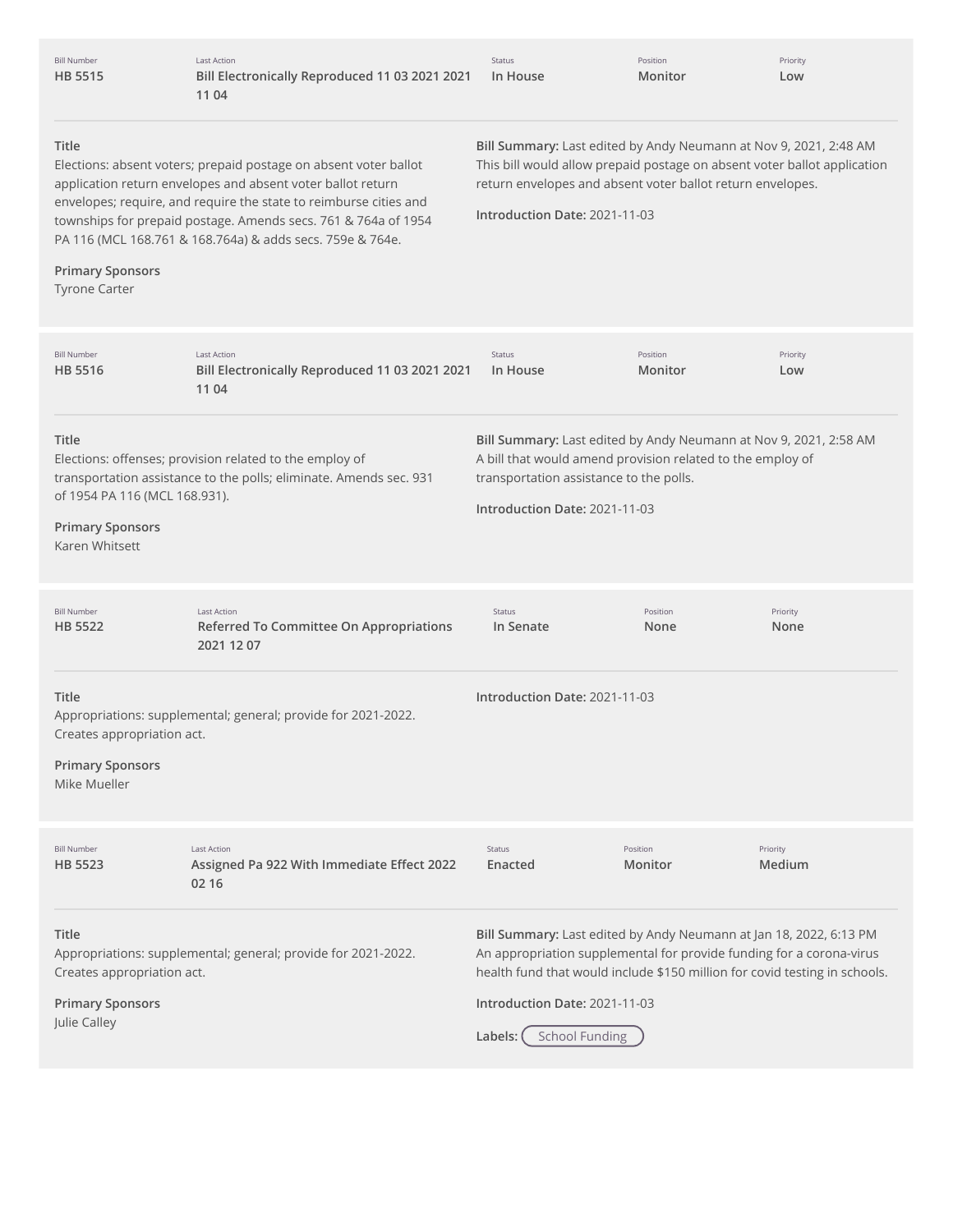| <b>Bill Number</b><br><b>HB 5526</b>                                                                                                                                                                          | Last Action<br>Bill Electronically Reproduced 11 03 2021 2021<br>11 04                                                             | Status<br>In House                                                                                                                                                                                                             | Position<br>Monitor | Priority<br>Low |
|---------------------------------------------------------------------------------------------------------------------------------------------------------------------------------------------------------------|------------------------------------------------------------------------------------------------------------------------------------|--------------------------------------------------------------------------------------------------------------------------------------------------------------------------------------------------------------------------------|---------------------|-----------------|
| Title<br>Appropriations: supplemental; school aid act; provide for 2021-<br>2022. Amends secs. 11, 17b, 201 & 236 of 1979 PA 94 (MCL<br>388.1611 et seq.).<br><b>Primary Sponsors</b><br><b>Brad Paquette</b> |                                                                                                                                    | Bill Summary: Last edited by Andy Neumann at Nov 9, 2021, 3:01 AM<br>An appropriations for the supplemental to the budget of school aid for<br>2021-2022.<br>Introduction Date: 2021-11-03<br><b>School Funding</b><br>Labels: |                     |                 |
| <b>Bill Number</b><br><b>HB 5548</b>                                                                                                                                                                          | <b>Last Action</b><br>Bill Electronically Reproduced 11 10 2021 2021<br>11 30                                                      | Status<br>In House                                                                                                                                                                                                             | Position<br>Monitor | Priority<br>Low |
| <b>Title</b><br>388.1606). TIE BAR WITH: HB 5542'21<br><b>Primary Sponsors</b><br><b>Christine Morse</b>                                                                                                      | School aid: other; the state school aid act of 1979; modify to reflect<br>repealed abortion laws. Amends sec. 6 of 1979 PA 94 (MCL | Bill Summary: Last edited by Andy Neumann at Nov 13, 2021, 4:06 PM<br>School aid: other; the state school aid act to reflect repealed abortion<br>laws.<br>Introduction Date: 2021-11-10<br><b>Student Count</b><br>Labels:    |                     |                 |
| <b>Bill Number</b><br><b>HB 5556</b>                                                                                                                                                                          | <b>Last Action</b><br>Referred To Second Reading 2021 12 07                                                                        | Status<br>In House                                                                                                                                                                                                             | Position<br>Monitor | Priority<br>Low |
| <b>Title</b><br>(MCL 389.121). TIE BAR WITH: HB 5557'21<br><b>Primary Sponsors</b><br>JR Roth                                                                                                                 | Higher education: community colleges; granting of bachelor of<br>science degrees in nursing; allow. Amends sec. 121 of 1966 PA 331 | Bill Summary: Last edited by Andy Neumann at Nov 13, 2021, 4:09 PM<br>This bill would allow community colleges to grant a bachelor of science<br>degrees in nursing.<br>Introduction Date: 2021-11-10                          |                     |                 |
| <b>Bill Number</b><br><b>HB 5557</b>                                                                                                                                                                          | <b>Last Action</b><br>Referred To Second Reading 2021 12 07                                                                        | Status<br>In House                                                                                                                                                                                                             | Position<br>Monitor | Priority<br>Low |
| Title<br>(MCL 389.105). TIE BAR WITH: HB 5556'21<br><b>Primary Sponsors</b>                                                                                                                                   | Higher education: community colleges; granting of bachelor of<br>science degrees in nursing; allow. Amends sec. 105 of 1966 PA 331 | Bill Summary: Last edited by Andy Neumann at Nov 13, 2021, 4:10 PM<br>This bill would allow community colleges to grant a bachelor of science<br>degrees in nursing.<br>Introduction Date: 2021-11-10                          |                     |                 |

Ance Damoose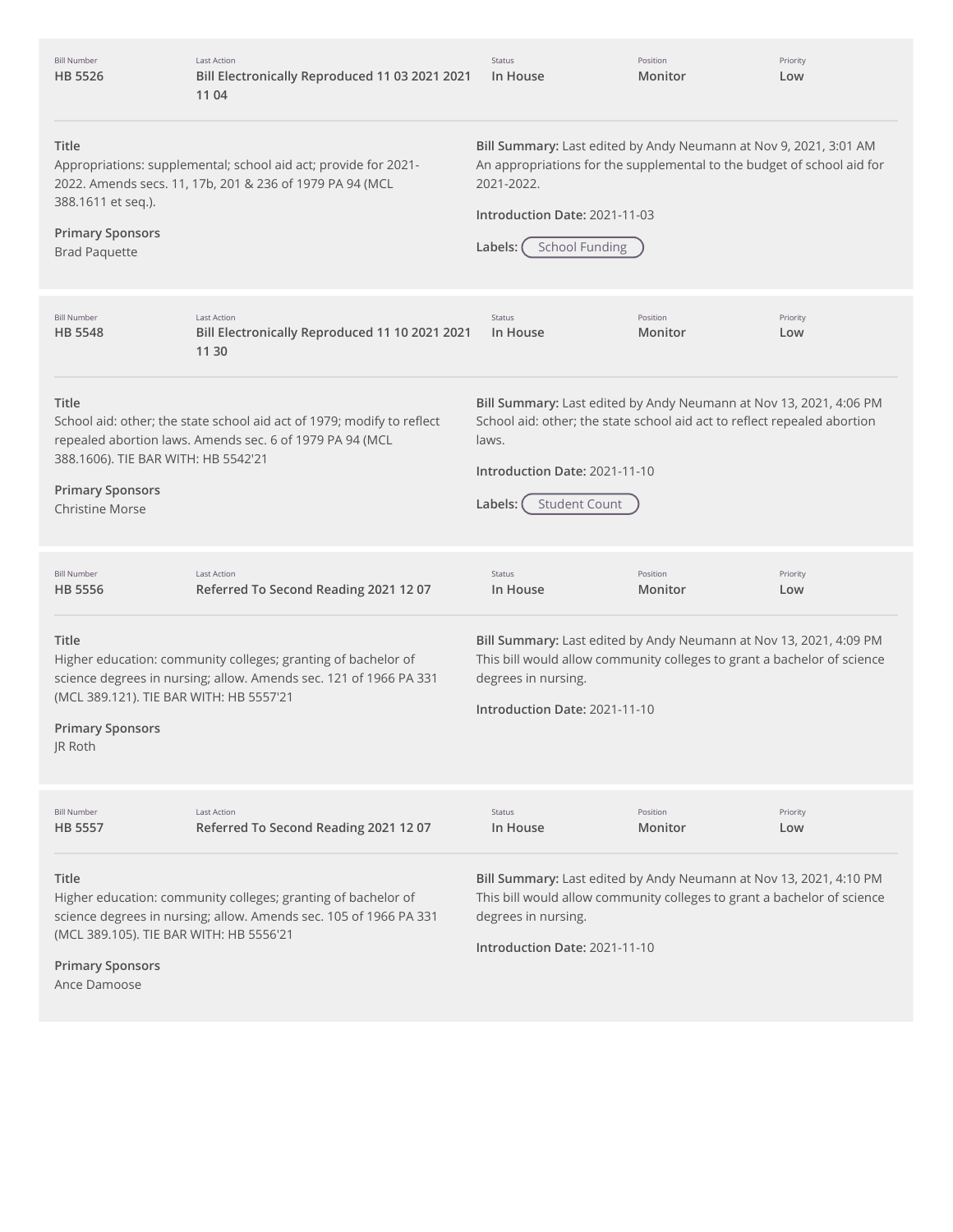| <b>Bill Number</b><br>HB 5630                                                                                                                                                                           | Last Action<br>Bill Electronically Reproduced 12 09 2021 2021<br>12 14                                                            | Status<br>In House                                                                                                                                                                                                                       | Position<br>Support | Priority<br>Low |
|---------------------------------------------------------------------------------------------------------------------------------------------------------------------------------------------------------|-----------------------------------------------------------------------------------------------------------------------------------|------------------------------------------------------------------------------------------------------------------------------------------------------------------------------------------------------------------------------------------|---------------------|-----------------|
| Title<br>Education: teachers; instruction on bullying prevention; require for<br>teaching certification. Amends sec. 1531 of 1976 PA 451 (MCL<br>380.1531).<br><b>Primary Sponsors</b><br>Sarah Anthony |                                                                                                                                   | Bill Summary: Last edited by Andy Neumann at Dec 13, 2021, 2:21 PM<br>Require instruction on bullying prevention for teaching certification.<br>Introduction Date: 2021-12-09                                                            |                     |                 |
| <b>Bill Number</b><br><b>HB 5635</b>                                                                                                                                                                    | <b>Last Action</b><br>Bill Electronically Reproduced 12 09 2021 2021<br>12 14                                                     | Status<br>In House                                                                                                                                                                                                                       | Position<br>Oppose  | Priority<br>Low |
| Title<br>380.1233).<br><b>Primary Sponsors</b><br><b>Steve Carra</b>                                                                                                                                    | Education: teachers; college credit requirement for substitute<br>teaching; eliminate. Amends sec. 1233 of 1976 PA 451 (MCL       | Bill Summary: Last edited by Andy Neumann at Dec 13, 2021, 9:13 PM<br>This bill would eliminate the 60 hour college credit requirement and<br>associate degree requirement for substitute teaching.<br>Introduction Date: 2021-12-09     |                     |                 |
| <b>Bill Number</b><br><b>HB 5636</b>                                                                                                                                                                    | <b>Last Action</b><br>Bill Electronically Reproduced 12 14 2021 2021<br>12 15                                                     | Status<br>In House                                                                                                                                                                                                                       | Position<br>Monitor | Priority<br>Low |
| Title<br>& adds sec. 99cc.<br><b>Primary Sponsors</b><br>Padma Kuppa                                                                                                                                    | School aid: other; funding for menstrual hygiene products in<br>schools; provide for. Amends sec. 11 of 1979 PA 94 (MCL 388.1611) | Bill Summary: Last edited by Andy Neumann at Jan 18, 2022, 6:16 PM<br>This bill would provide reimbursement funding for menstrual hygiene<br>products in schools.<br>Introduction Date: 2021-12-14<br><b>School Funding</b><br>Labels: ( |                     |                 |
| <b>Bill Number</b><br>HB 5643                                                                                                                                                                           | <b>Last Action</b><br>Bill Electronically Reproduced 12 14 2021 2021<br>12 15                                                     | Status<br>In House                                                                                                                                                                                                                       | Position<br>Monitor | Priority<br>Low |
| Title<br>School aid: other; eligibility for career and technical education<br>funding; modify. Amends sec. 61c of 1979 PA 94 (MCL 388.1661c).<br><b>Primary Sponsors</b><br>Amos O'Neal                 |                                                                                                                                   | Bill Summary: Last edited by Andy Neumann at Jan 18, 2022, 6:17 PM<br>Provides funding for CTE programs.<br>Introduction Date: 2021-12-14<br><b>School Funding</b><br>Labels: (                                                          |                     |                 |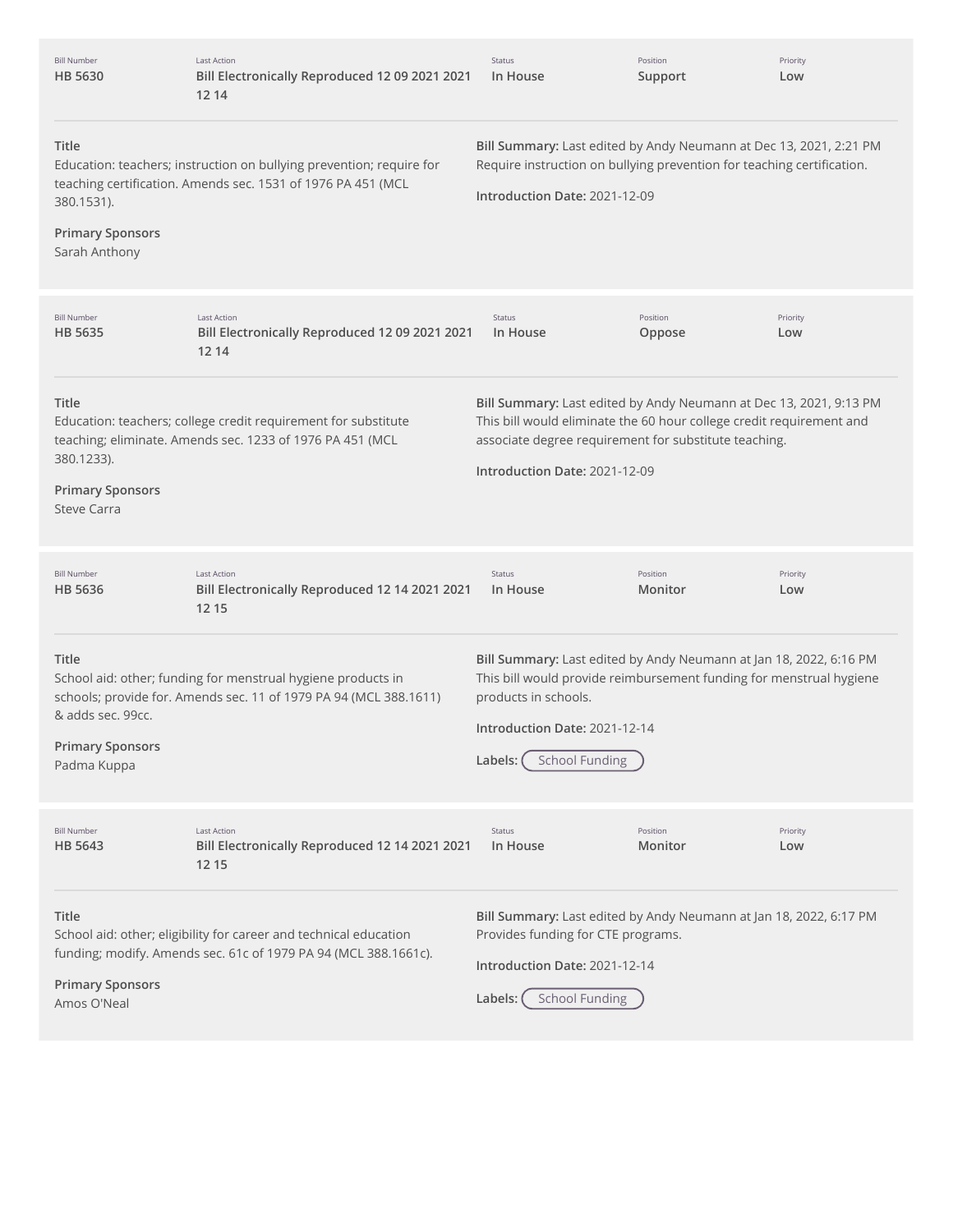Bill Number **HB [5685](http://app.fiscalnote.com/share/bill?url=f9ffb8c31aeadb682440df9c16939e44)** Last Action **Bill Electronically Reproduced 01 25 2022 2022 01 26** Status **In House**

Position **Monitor** Priority **High**

#### **Title**

**Primary Sponsors** Pamela Hornberger

Education: teachers; public schools to employ or contract for student teachers to teach in schools for certain period; allow. Amends sec. 1231 of 1976 PA 451 (MCL 380.1231) & adds sec. 1233d.

**Bill Summary:** Last edited by Andy Neumann at Feb 6, 2022, 6:50 PM This bill would allow the employment for a full-time or part-time noncertificated, non-endorsed student teacher without permit to teach in a school for up to one year.

**Introduction Date:** 2022-01-25

**Labels:** Student Teachers

**Title** Education: other; changes to the pupil accounting and auditing manual; require legislative approval. Amends sec. 18 of 1979 PA 94 (MCL 388.1618). **Primary Sponsors** Pamela Hornberger **Bill Summary:** Last edited by Andy Neumann at Feb 6, 2022, 6:45 PM Would amend the State School Aid Act to require that changes to the pupil accounting manual (PAM) and pupil membership auditing manual (PMAM) of the Michigan Department of Education (MDE) must be approved by the legislature before taking effect. **Introduction Date:** 2022-01-25 **Labels:** Attendance **Title** Construction: other; temporary door barricade devices in school buildings; allow, and provide standards for. Amends sec. 1d of 1937 PA 306 (MCL 388.851d). **Primary Sponsors** Scott VanSingel **Bill Summary:** Last edited by Andy Neumann at Feb 6, 2022, 6:41 PM Notwithstanding any rules, regulations, or guidelines promulgated by the department to the contrary, an administrative authority of a school building is not required to provide to the Department of Lara or enforcing agency construction documents that are sealed and signed by a licensed architect or licensed professional engineer in accordance with article 20 of the occupational code, before installing a temporary door locking device or system in a school building. **Introduction Date:** 2022-01-27 Bill Number **HB [5686](http://app.fiscalnote.com/share/bill?url=6f1f12f395502726641141a9ea703bcb)** Last Action **Placed On Order Of Third Reading With Substitute S 1 2022 06 09** Status **In Senate** Position **Oppose** Priority **High** Bill Number **HB [5701](http://app.fiscalnote.com/share/bill?url=6b44fbf4777fcba96ea4af1168f5c4f9)** Last Action **Assigned Pa 4822 With Immediate Effect 2022 03 23** Status **Enacted** Position **Monitor** Priority **Low**

Labels: (School Construction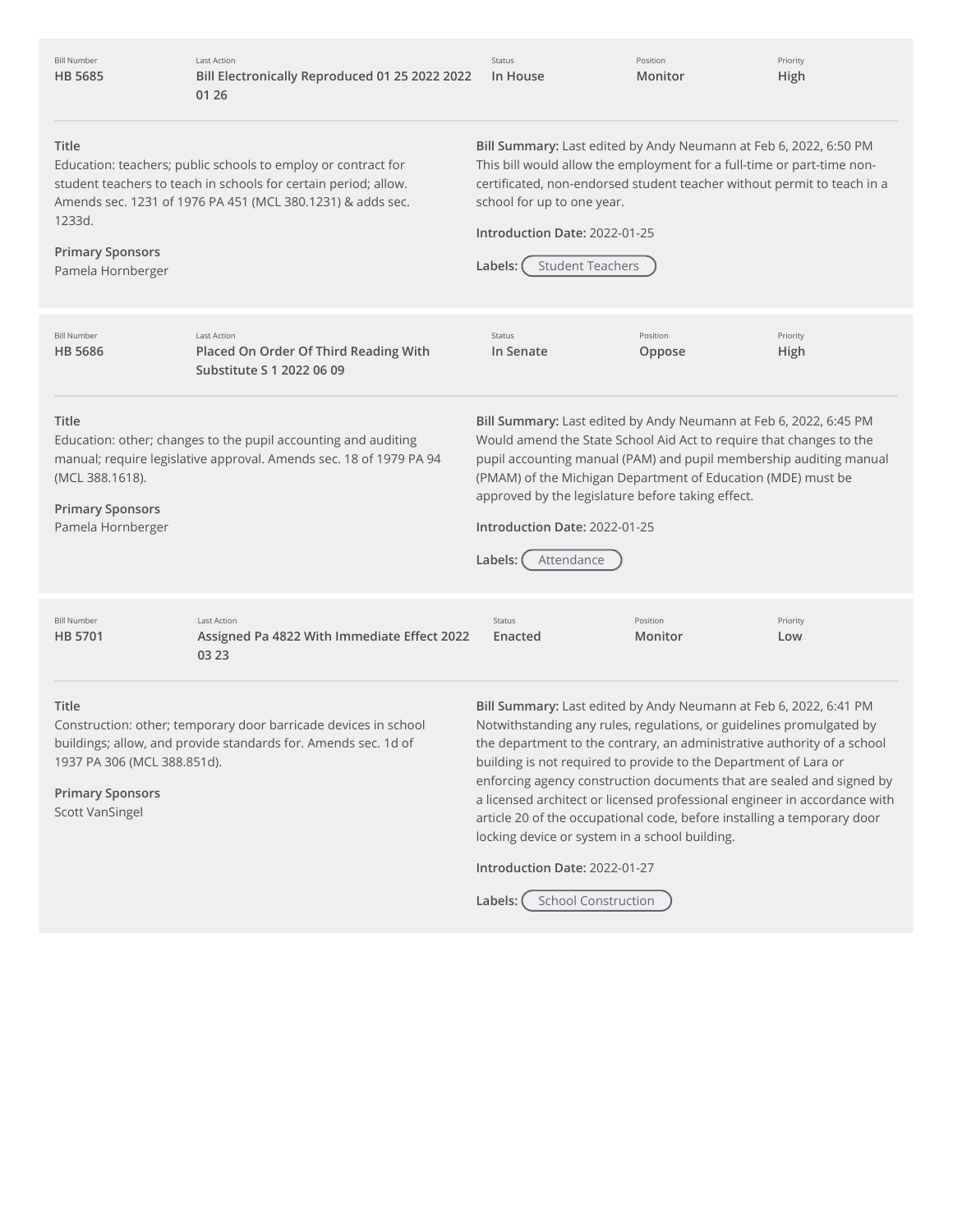| <b>Bill Number</b><br>HB 5703                                                                                                                                                                   | <b>Last Action</b><br>Referred To Committee On Education And<br>Career Readiness 2022 03 15                                              | Status<br>In Senate                                                                                                                                                                                                                                                                                                                                                                                                                                                                                                                                                                                                                                                                                                                                                               | Position<br>Oppose  | Priority<br>Medium |
|-------------------------------------------------------------------------------------------------------------------------------------------------------------------------------------------------|------------------------------------------------------------------------------------------------------------------------------------------|-----------------------------------------------------------------------------------------------------------------------------------------------------------------------------------------------------------------------------------------------------------------------------------------------------------------------------------------------------------------------------------------------------------------------------------------------------------------------------------------------------------------------------------------------------------------------------------------------------------------------------------------------------------------------------------------------------------------------------------------------------------------------------------|---------------------|--------------------|
| Title<br>adding sec. 10a.<br><b>Primary Sponsors</b><br>Annette Glenn                                                                                                                           | Education: other; posting of certain sections of law; require by<br>public schools. Amends 1976 PA 451 (MCL 380.1 - 380.1852) by         | Bill Summary: Last edited by Andy Neumann at Feb 6, 2022, 5:32 PM<br>Would ensure that the text of section 1 of article VIII of the state<br>constitution of 1963 that states "Religion, morality and knowledge being<br>necessary to good government and the happiness of mankind, schools<br>and the means of education shall forever be encouraged", is<br>prominently posted and maintained in all of the following areas, in a<br>manner that is easily accessible by the public: The room or rooms in<br>which the board or board of directors conducts its meetings. An office in<br>the school district's administrative building. The principal's or chief<br>administrator's office at each school.<br>Introduction Date: 2022-02-01<br><b>School Policy</b><br>Labels: |                     |                    |
| <b>Bill Number</b><br>HB 5721                                                                                                                                                                   | <b>Last Action</b><br>Bill Electronically Reproduced 02 02 2022 2022<br>02 03                                                            | Status<br>In House                                                                                                                                                                                                                                                                                                                                                                                                                                                                                                                                                                                                                                                                                                                                                                | Position<br>Support | Priority<br>Low    |
| Title<br>1976 PA 451 (MCL 380.1212).<br><b>Primary Sponsors</b><br><b>Christine Morse</b>                                                                                                       | Education: financing; permissible use of sinking funds; expand to<br>include electric vehicle school bus purchasing. Amends sec. 1212 of | Bill Summary: Last edited by Andy Neumann at Feb 6, 2022, 5:21 PM<br>Would allow a sinking fund tax may be used for the purchase of real<br>estate for sites for, and the construction or repair of, school buildings,<br>for school security improvements, for the acquisition or upgrading of<br>technology, for purchasing electric school buses, or for infrastructure<br>upgrades to facilitate the use of purchased electric school buses.<br>Introduction Date: 2022-02-02<br><b>School Funding and Taxes</b><br>Labels:                                                                                                                                                                                                                                                   |                     |                    |
| <b>Bill Number</b><br>HB 5722                                                                                                                                                                   | Last Action<br>Bill Electronically Reproduced 02 02 2022 2022<br>02 03                                                                   | <b>Status</b><br>In House                                                                                                                                                                                                                                                                                                                                                                                                                                                                                                                                                                                                                                                                                                                                                         | Position<br>Oppose  | Priority<br>Medium |
| Title<br>Education: financing; requirements for school aid funding; provide<br>for. Amends 1979 PA 94 (MCL 388.1601 - 388.1896) by adding sec.<br>99d.<br><b>Primary Sponsors</b><br>Gary Eisen |                                                                                                                                          | Bill Summary: Last edited by Andy Neumann at Feb 6, 2022, 5:12 PM<br>There will be a 5% funding penalty if a district does not make all of the<br>following information available to the public: The curriculum approved<br>by the district for each school year, each class offered to pupils,<br>textbooks, literature, research projects, writing assignments, and field<br>trips that are part of the curriculum. Extracurricular activities being<br>implemented during designated school hours or under the authority of<br>the school. Also a list of each certificated teacher.<br>Introduction Date: 2022-02-02<br><b>School Funding</b><br>Labels: (                                                                                                                    |                     |                    |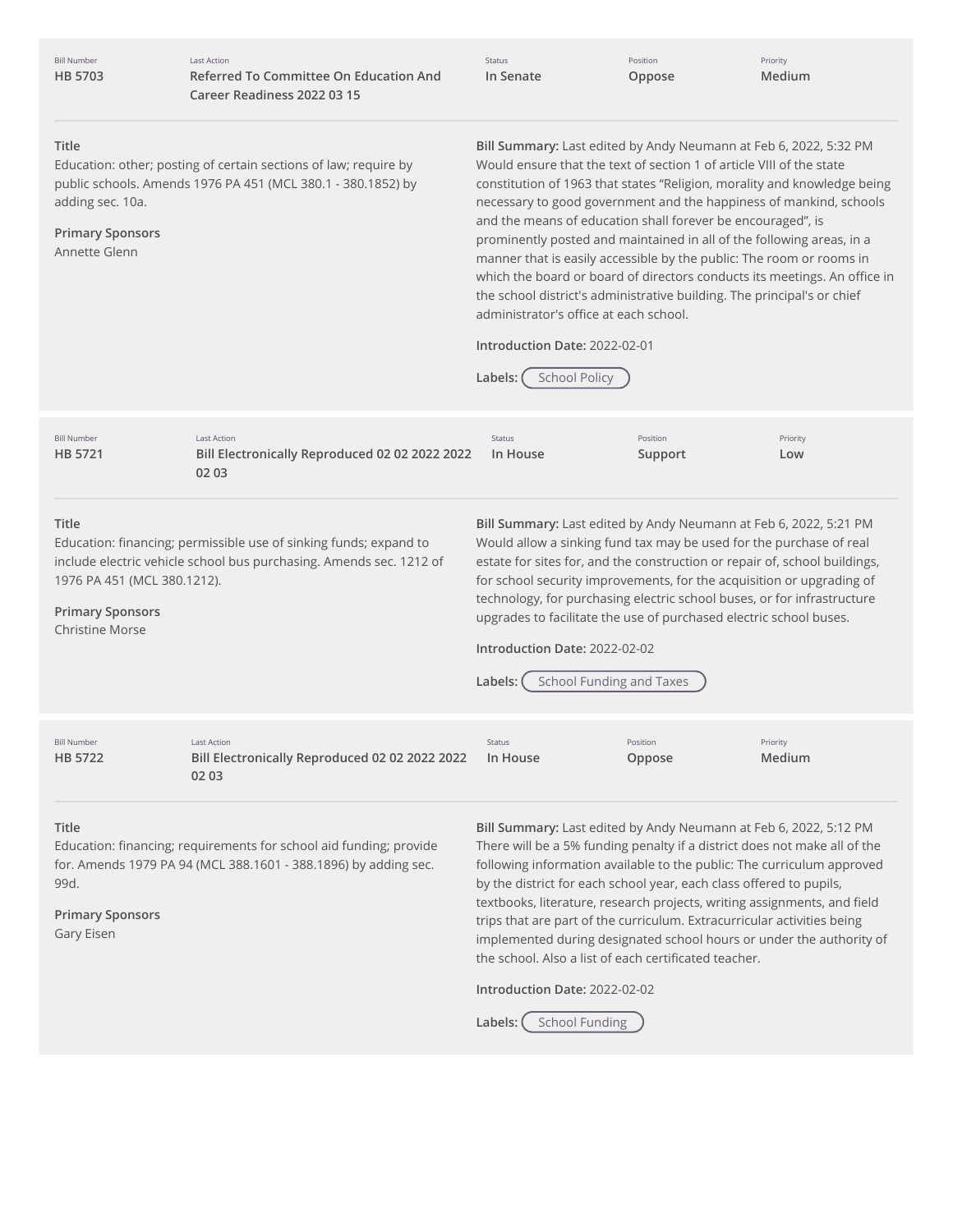| <b>Bill Number</b><br>HB 5728                                                    | <b>Last Action</b><br>Bill Electronically Reproduced 02 09 2022 2022<br>02 10                                                                                                                         | Status<br>In House                                                                                                                                                                                                                                                    | Position<br>Monitor | Priority<br>Low  |
|----------------------------------------------------------------------------------|-------------------------------------------------------------------------------------------------------------------------------------------------------------------------------------------------------|-----------------------------------------------------------------------------------------------------------------------------------------------------------------------------------------------------------------------------------------------------------------------|---------------------|------------------|
| Title<br>Creates new act.<br><b>Primary Sponsors</b><br>Beau LaFave              | Labor: health and safety; employer discrimination against certain<br>employees who refuse to receive COVID-19 vaccine; prohibit.                                                                      | Bill Summary: Last edited by Andy Neumann at Feb 14, 2022, 5:28 PM<br>Prohibits employer discrimination against employees who refuse to<br>receive COVID-19 vaccine.<br>Introduction Date: 2022-02-09<br>Labels:<br>Labor Issues                                      |                     |                  |
| <b>Bill Number</b><br>HB 5762                                                    | Last Action<br>Bill Electronically Reproduced 02 17 2022 2022<br>02 22                                                                                                                                | Status<br>In House                                                                                                                                                                                                                                                    | Position<br>Support | Priority<br>Low  |
| Title<br>388.1611) & adds sec. 98c.<br><b>Primary Sponsors</b><br>Matt Koleszar  | Education: safety; funding for certain districts that include<br>information concerning the OK2Say program in schools operated<br>by the district; provide for. Amends sec. 11 of 1979 PA 94 (MCL     | Bill Summary: Last edited by Andy Neumann at Mar 8, 2022, 1:06 AM<br>Funding for certain districts that include information concerning the<br>OK2Say program in schools operated by the district.<br>Introduction Date: 2022-02-17<br><b>School Safety</b><br>Labels: |                     |                  |
| <b>Bill Number</b><br>HB 5777                                                    | <b>Last Action</b><br><b>Referred To Committee On Education And</b><br>Career Readiness 2022 04 14                                                                                                    | Status<br>In Senate                                                                                                                                                                                                                                                   | Position<br>Monitor | Priority<br>Low  |
| Title<br>by adding sec. 1705.<br><b>Primary Sponsors</b><br><b>Ben Frederick</b> | Education: curriculum; resource for use by a parent or legal<br>guardian of a child who is deaf or hard of hearing; require that the<br>department develop. Amends 1976 PA 451 (MCL 380.1 - 380.1852) | Bill Summary: Last edited by Andy Neumann at Mar 8, 2022, 1:15 AM<br>Require MDE to develop a curriculum resource for use by a parent or<br>legal guardian of a child who is deaf or hard of hearing.<br>Introduction Date: 2022-02-22                                |                     |                  |
| <b>Bill Number</b><br>HB 5779                                                    | <b>Last Action</b><br>Roll Call Roll Call 235 Yeas 0 Nays 106 Excused                                                                                                                                 | <b>Status</b><br><b>Passed Senate</b>                                                                                                                                                                                                                                 | Position<br>Support | Priority<br>High |
|                                                                                  | 0 Not Voting 4 2022 05 19                                                                                                                                                                             |                                                                                                                                                                                                                                                                       |                     |                  |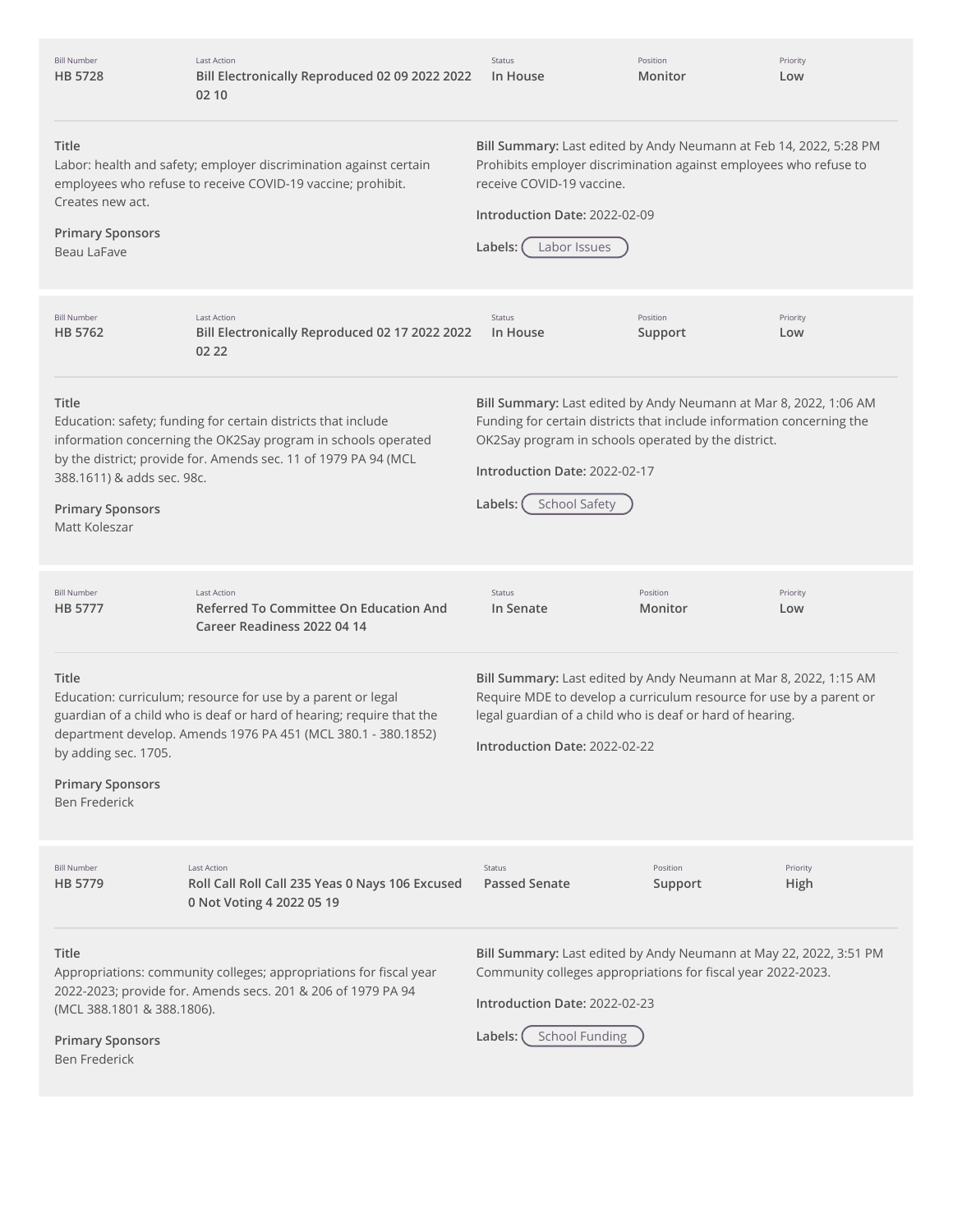| <b>Bill Number</b><br><b>HB 5781</b>                                                                             | <b>Last Action</b><br>Roll Call Roll Call 237 Yeas 0 Nays 106 Excused<br>0 Not Voting 4 2022 05 19                                       | Status<br><b>Passed Senate</b>                                                                                                                                                                                               | Position<br>Monitor | Priority<br>High |
|------------------------------------------------------------------------------------------------------------------|------------------------------------------------------------------------------------------------------------------------------------------|------------------------------------------------------------------------------------------------------------------------------------------------------------------------------------------------------------------------------|---------------------|------------------|
| <b>Title</b><br>2023; provide for. Creates appropriation act.<br><b>Primary Sponsors</b><br><b>Brad Paquette</b> | Appropriations: education; appropriations for fiscal year 2022-                                                                          | Bill Summary: Last edited by Andy Neumann at May 22, 2022, 4:04 PM<br>Appropriations School Aid Fund for fiscal year 2022-2023<br>Introduction Date: 2022-02-23<br><b>School Funding</b><br>Labels:                          |                     |                  |
| <b>Bill Number</b><br><b>HB 5785</b>                                                                             | <b>Last Action</b><br>Roll Call Roll Call 240 Yeas 1 Nays 105 Excused<br>0 Not Voting 4 2022 05 19                                       | Status<br><b>Passed Senate</b>                                                                                                                                                                                               | Position<br>Support | Priority<br>High |
| <b>Title</b><br>(MCL 388.1836 & 388.1841).<br><b>Primary Sponsors</b><br><b>Ben Frederick</b>                    | Appropriations: higher education; appropriations for fiscal year<br>2022-2023; provide for. Amends secs. 236 & 241 of 1979 PA 94         | Bill Summary: Last edited by Andy Neumann at Mar 8, 2022, 12:16 AM<br>Appropriations higher education for fiscal year 2022-2023.<br>Introduction Date: 2022-02-23<br><b>School Funding</b><br>Labels:                        |                     |                  |
| <b>Bill Number</b><br>HB 5794                                                                                    | Last Action<br>Bill Electronically Reproduced 02 23 2022 2022<br>02 24                                                                   | Status<br>In House                                                                                                                                                                                                           | Position<br>Monitor | Priority<br>Low  |
| <b>Title</b><br>of 1979 PA 94 (MCL 388.1611 et seq.).<br><b>Primary Sponsors</b><br><b>Brad Paquette</b>         | Appropriations: omnibus; appropriations in the school aid act for<br>fiscal year 2022-2023; provide for. Amends secs. 11, 17b, 201 & 236 | Bill Summary: Last edited by Andy Neumann at Mar 8, 2022, 12:17 AM<br>Omnibus appropriations in the school aid act for fiscal year 2022-2023.<br>Introduction Date: 2022-02-23<br><b>School Funding</b><br>Labels:           |                     |                  |
| <b>Bill Number</b><br><b>HB 5795</b>                                                                             | <b>Last Action</b><br>Roll Call Roll Call 248 Yeas 0 Nays 106 Excused<br>0 Not Voting 4 2022 05 19                                       | Status<br><b>Passed Senate</b>                                                                                                                                                                                               | Position<br>Monitor | Priority<br>Low  |
| <b>Title</b><br>1979 PA 94 (MCL 388.1611 & 388.1617b).<br><b>Primary Sponsors</b><br><b>Brad Paquette</b>        | Appropriations: supplemental; appropriations in the school aid act<br>for fiscal year 2022-2023; provide for. Amends secs. 11 & 17b of   | Bill Summary: Last edited by Andy Neumann at Mar 8, 2022, 12:13 AM<br>Appropriations: supplemental in the school aid act for fiscal year 2022-<br>2023.<br>Introduction Date: 2022-02-23<br><b>School Funding</b><br>Labels: |                     |                  |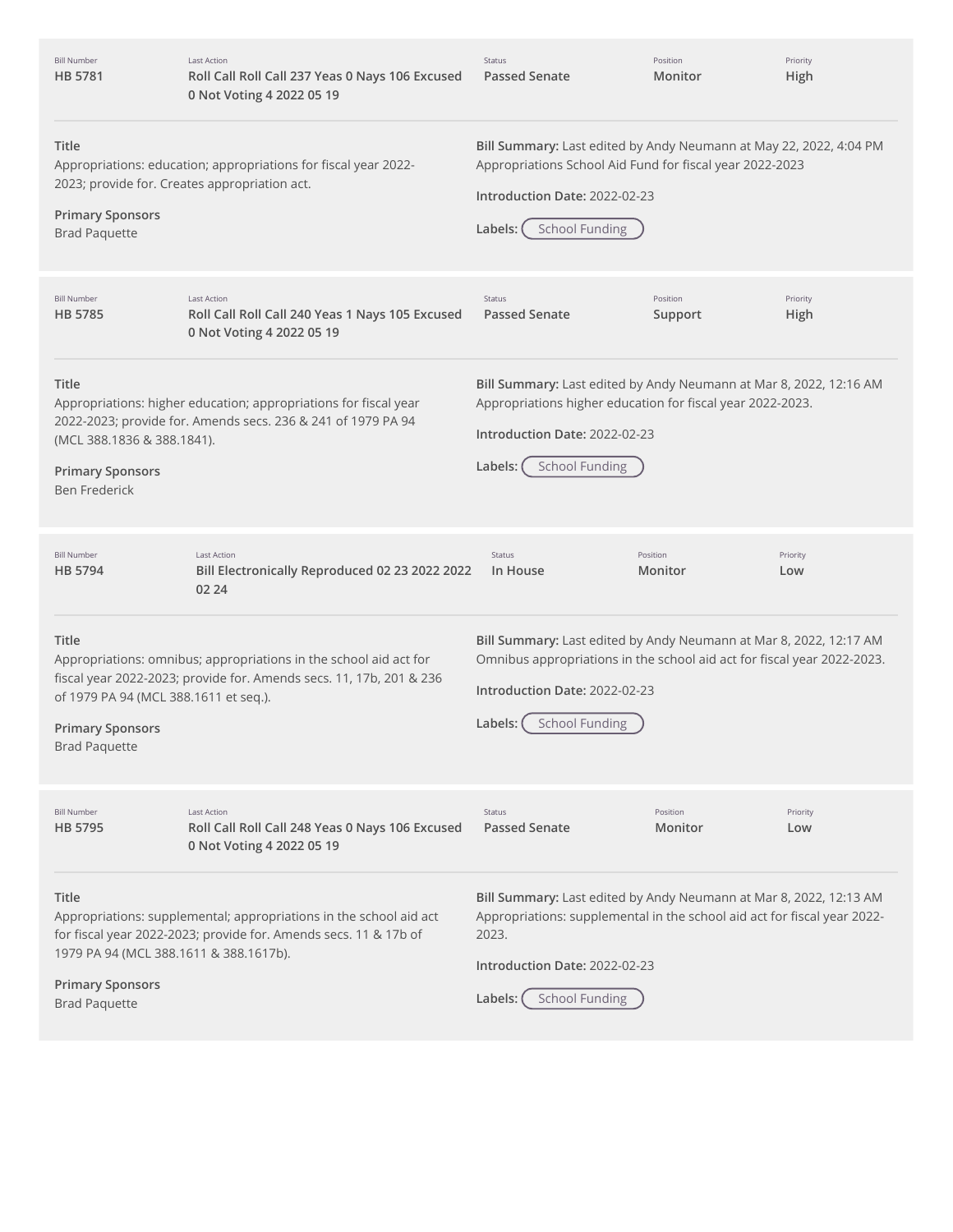| <b>Bill Number</b><br>HB 5796                                                          | <b>Last Action</b><br>Bill Electronically Reproduced 02 23 2022 2022<br>02 24                                                                                                                             | <b>Status</b><br>In House                                                                                                                                                                                                                                        | Position<br>Monitor | Priority<br>Low |
|----------------------------------------------------------------------------------------|-----------------------------------------------------------------------------------------------------------------------------------------------------------------------------------------------------------|------------------------------------------------------------------------------------------------------------------------------------------------------------------------------------------------------------------------------------------------------------------|---------------------|-----------------|
| Title<br><b>Primary Sponsors</b><br><b>Thomas Albert</b>                               | Appropriations: supplemental; supplemental appropriations in the<br>school aid act for fiscal year 2022-2023; provide for. Amends secs.<br>11, 17b, 201 & 236 of 1979 PA 94 (MCL 388.1611 et seq.).       | Bill Summary: Last edited by Andy Neumann at Mar 8, 2022, 12:14 AM<br>Appropriations: supplemental in the school aid act for fiscal year 2022-<br>2023.<br>Introduction Date: 2022-02-23<br><b>School Funding</b><br>Labels:                                     |                     |                 |
| <b>Bill Number</b><br><b>HB 5805</b>                                                   | <b>Last Action</b><br>Bill Electronically Reproduced 02 23 2022 2022<br>02 24                                                                                                                             | Status<br>In House                                                                                                                                                                                                                                               | Position<br>Support | Priority<br>Low |
| Title<br>1947 PA 336 (MCL 423.215).<br><b>Primary Sponsors</b><br><b>Brenda Carter</b> | Labor: collective bargaining; mandatory subjects of bargaining;<br>include a public school employer's decision to contract with a third<br>party for noninstructional support services. Amends sec. 15 of | Bill Summary: Last edited by Andy Neumann at Mar 8, 2022, 12:27 AM<br>Repealing a provision that prohibits the contracting out of non-<br>instructional services from being a subject of bargaining.<br>Introduction Date: 2022-02-23<br>Labels:<br>Labor Issues |                     |                 |
| <b>Bill Number</b><br><b>HB 5806</b>                                                   | <b>Last Action</b><br>Bill Electronically Reproduced 02 23 2022 2022<br>02 24                                                                                                                             | Status<br>In House                                                                                                                                                                                                                                               | Position<br>Support | Priority<br>Low |
| Title                                                                                  | Labor: collective bargaining; school principals and assistant<br>principals; remove from definition of public school administrator.                                                                       | Bill Summary: Last edited by Andy Neumann at Mar 8, 2022, 12:28 AM<br>Allowing principals and vice principals to organize and be represented by<br>unions.                                                                                                       |                     |                 |
| <b>Primary Sponsors</b><br>Kelly Breen                                                 | Amends sec. 1 of 1947 PA 336 (MCL 423.201).                                                                                                                                                               | Introduction Date: 2022-02-23<br>Labels:<br>Labor Issues                                                                                                                                                                                                         |                     |                 |
| <b>Bill Number</b><br><b>HB 5807</b>                                                   | <b>Last Action</b><br>Bill Electronically Reproduced 02 23 2022 2022<br>02 24                                                                                                                             | Status<br>In House                                                                                                                                                                                                                                               | Position<br>Support | Priority<br>Low |

Rachel Hood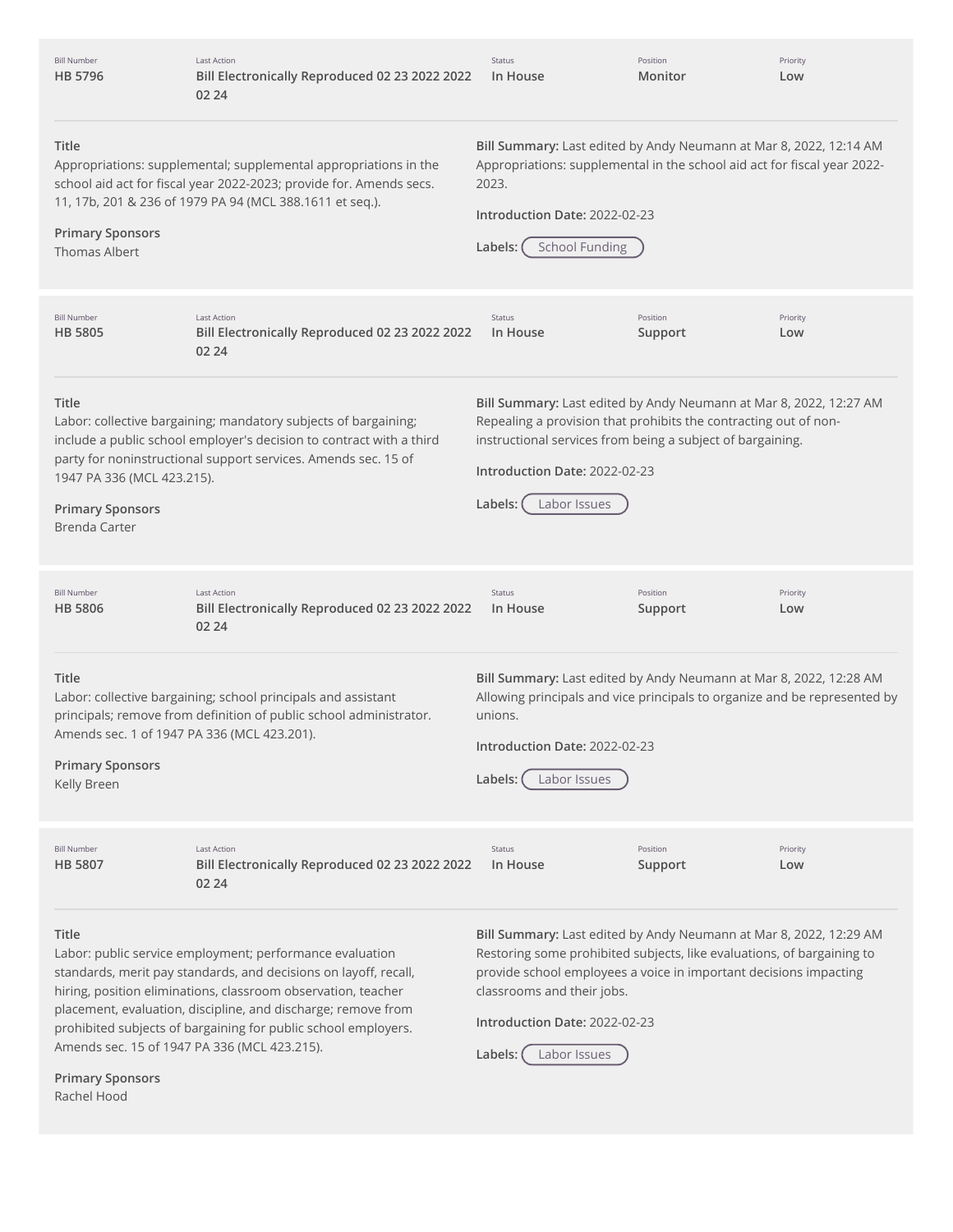| <b>Bill Number</b><br><b>HB 5808</b>                                                      | Last Action<br>Bill Electronically Reproduced 02 23 2022 2022<br>02 24                                                                                                                                                                                                  | Status<br>In House                                                                                                                                                                                                           | Position<br>Support | Priority<br>Low |
|-------------------------------------------------------------------------------------------|-------------------------------------------------------------------------------------------------------------------------------------------------------------------------------------------------------------------------------------------------------------------------|------------------------------------------------------------------------------------------------------------------------------------------------------------------------------------------------------------------------------|---------------------|-----------------|
| Title<br>(MCL 388.1764h).<br><b>Primary Sponsors</b><br>Nate Shannon                      | Labor: collective bargaining; the state school aid act of 1979;<br>update reference to 1947 PA 336. Amends sec. 164h of 1979 PA 94                                                                                                                                      | Bill Summary: Last edited by Andy Neumann at Mar 8, 2022, 12:37 AM<br>Amends sec. 164h of the school aid act.<br>Introduction Date: 2022-02-23<br>Labor Issues<br>Labels:                                                    |                     |                 |
| <b>Bill Number</b><br><b>HB 5809</b>                                                      | Last Action<br>Bill Electronically Reproduced 02 23 2022 2022<br>02 24                                                                                                                                                                                                  | Status<br>In House                                                                                                                                                                                                           | Position<br>Support | Priority<br>Low |
| Title<br>423.209 et seq.).<br><b>Primary Sponsors</b><br>Yousef Rabhi                     | Labor: public service employment; provisions related to the<br>collection of bargaining representative dues by public school<br>personnel; modify. Amends secs. 9, 10 & 15 of 1947 PA 336 (MCL                                                                          | Bill Summary: Last edited by Andy Neumann at Mar 8, 2022, 12:38 AM<br>Allowing school districts to collect union dues or fees via payroll<br>deduction.<br>Introduction Date: 2022-02-23<br>Labor Issues<br>Labels:          |                     |                 |
| <b>Bill Number</b><br><b>HB 5810</b>                                                      | Last Action<br>Bill Electronically Reproduced 02 23 2022 2022<br>02 24                                                                                                                                                                                                  | Status<br>In House                                                                                                                                                                                                           | Position<br>Support | Priority<br>Low |
| Title<br>423.215b).<br><b>Primary Sponsors</b><br><b>Christine Morse</b>                  | Labor: public service employment; provisions related to the<br>collection of union dues by public school personnel and the<br>freezing of wages and benefits for certain public employees during<br>contract negotiations; repeal. Repeals sec. 15b of 1947 PA 336 (MCL | Bill Summary: Last edited by Andy Neumann at Mar 8, 2022, 12:39 AM<br>Restoring contract expiration rights.<br>Introduction Date: 2022-02-23<br>Labels:<br>Labor Issues                                                      |                     |                 |
| <b>Bill Number</b><br>HB 5811                                                             | Last Action<br>Bill Electronically Reproduced 02 23 2022 2022<br>02 24                                                                                                                                                                                                  | Status<br>In House                                                                                                                                                                                                           | Position<br>Support | Priority<br>Low |
| Title<br>IV of 1937 (Ex Sess) PA 4 (MCL 38.101).<br><b>Primary Sponsors</b><br>Lori Stone | Education: teachers; teachers' tenure; modify. Amends sec. 1, art.                                                                                                                                                                                                      | Bill Summary: Last edited by Andy Neumann at Mar 8, 2022, 12:40 AM<br>Restoring the "reasonable and just cause" discharge standard in the<br>Teacher Tenure Act.<br>Introduction Date: 2022-02-23<br>Labels:<br>Labor Issues |                     |                 |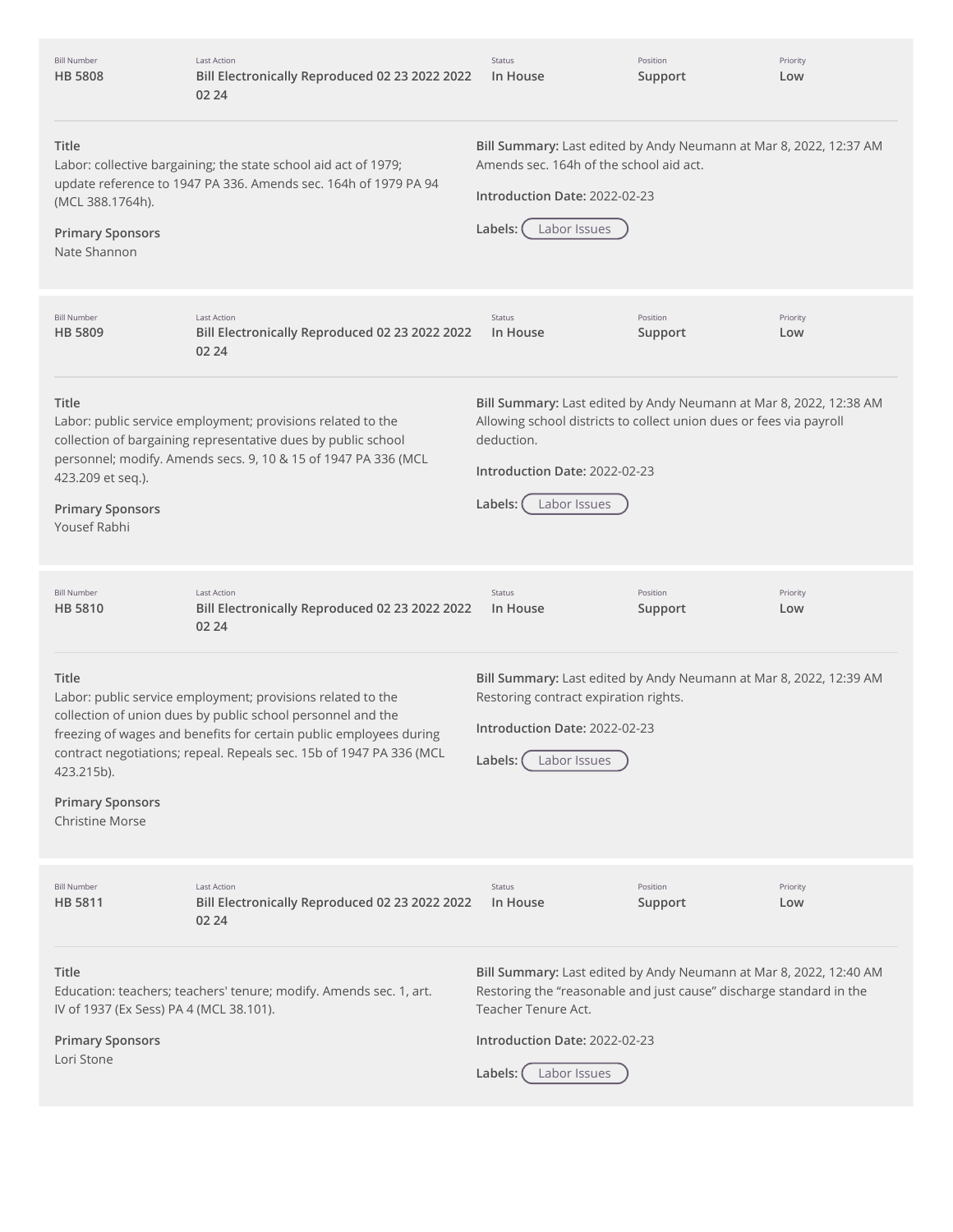| <b>Bill Number</b><br>HB 5812                                                | <b>Last Action</b><br>Bill Electronically Reproduced 02 23 2022 2022<br>02 24                                                                                                                                                                                     | Status<br>In House                                                                                                                                                                                                                                                                                                                                                                                                 | Position<br>Support | Priority<br>Low |
|------------------------------------------------------------------------------|-------------------------------------------------------------------------------------------------------------------------------------------------------------------------------------------------------------------------------------------------------------------|--------------------------------------------------------------------------------------------------------------------------------------------------------------------------------------------------------------------------------------------------------------------------------------------------------------------------------------------------------------------------------------------------------------------|---------------------|-----------------|
| Title<br>PA 336 (MCL 423.215).<br><b>Primary Sponsors</b><br>Cynthia Johnson | Labor: collective bargaining; topics not subject to collective<br>bargaining for certain employees: modify. Amends sec. 15 of 1947                                                                                                                                | Bill Summary: Last edited by Andy Neumann at Mar 8, 2022, 12:41 AM<br>Creating the Reasonable and Just Cause Teacher Tenure Act.<br>Introduction Date: 2022-02-23<br>Labor Issues<br>Labels:                                                                                                                                                                                                                       |                     |                 |
| <b>Bill Number</b><br>HB 5813                                                | <b>Last Action</b><br>Bill Electronically Reproduced 02 23 2022 2022<br>02 24                                                                                                                                                                                     | Status<br>In House                                                                                                                                                                                                                                                                                                                                                                                                 | Position<br>Support | Priority<br>Low |
| Title<br>adding sec. 8.<br><b>Primary Sponsors</b><br>Amos O'Neal            | Labor: other; pamphlet that describes the collective bargaining<br>rights of public employees; require the department to create and<br>disseminate, and require public employers to provide to public<br>employees. Amends 1947 PA 336 (MCL 423.201 - 423.217) by | Bill Summary: Last edited by Andy Neumann at Mar 8, 2022, 12:42 AM<br>Amending the Public Employment Relations Act to require every public<br>sector employee's introductory packet to contain information about<br>their rights to organize, join or assist a labor organization and bargain<br>collectively through representatives of their choice.<br>Introduction Date: 2022-02-23<br>Labels:<br>Labor Issues |                     |                 |
| <b>Bill Number</b><br>HB 5814                                                | <b>Last Action</b><br>Bill Electronically Reproduced 02 23 2022 2022<br>02 24                                                                                                                                                                                     | Status<br>In House                                                                                                                                                                                                                                                                                                                                                                                                 | Position<br>Support | Priority<br>Low |
| Title<br><b>Primary Sponsors</b><br>Mari Manoogian                           | Labor: other; pamphlet that describes the collective bargaining<br>rights of employees; require the department to create and<br>disseminate, and require employers to provide to employees.<br>Amends 1939 PA 176 (MCL 423.1 - 423.30) by adding sec. 8a.         | Bill Summary: Last edited by Andy Neumann at Mar 8, 2022, 12:43 AM<br>Amending the Labor Management Relations Act to require every private<br>sector employee's introductory packet to contain information about<br>their rights to organize, join or assist a labor organization and bargain<br>collectively through representatives of their choice.<br>Introduction Date: 2022-02-23<br>Labor Issues<br>Labels: |                     |                 |
| <b>Bill Number</b><br>HB 5815                                                | <b>Last Action</b><br>Bill Electronically Reproduced 02 23 2022 2022<br>02 24                                                                                                                                                                                     | Status<br>In House                                                                                                                                                                                                                                                                                                                                                                                                 | Position<br>Support | Priority<br>Low |
| Title<br>1947 PA 336 (MCL 423.210).                                          | Labor: collective bargaining; public employer ceasing or<br>subcontracting its operations; prohibit if done less than 1 year after<br>its employees elect a bargaining representative. Amends sec. 10 of                                                          | Bill Summary: Last edited by Andy Neumann at Mar 8, 2022, 12:44 AM<br>Amending the Public Employment Relations Act to require that any<br>public sector employer's decision to subcontract work, close or move to<br>a different location be presumed anti-union animus and unfair labor<br>practice if done within one year of a successful organizing drive.                                                     |                     |                 |
| <b>Primary Sponsors</b><br>Kara Hope                                         |                                                                                                                                                                                                                                                                   | Introduction Date: 2022-02-23<br>Labor Issues<br>Labels:                                                                                                                                                                                                                                                                                                                                                           |                     |                 |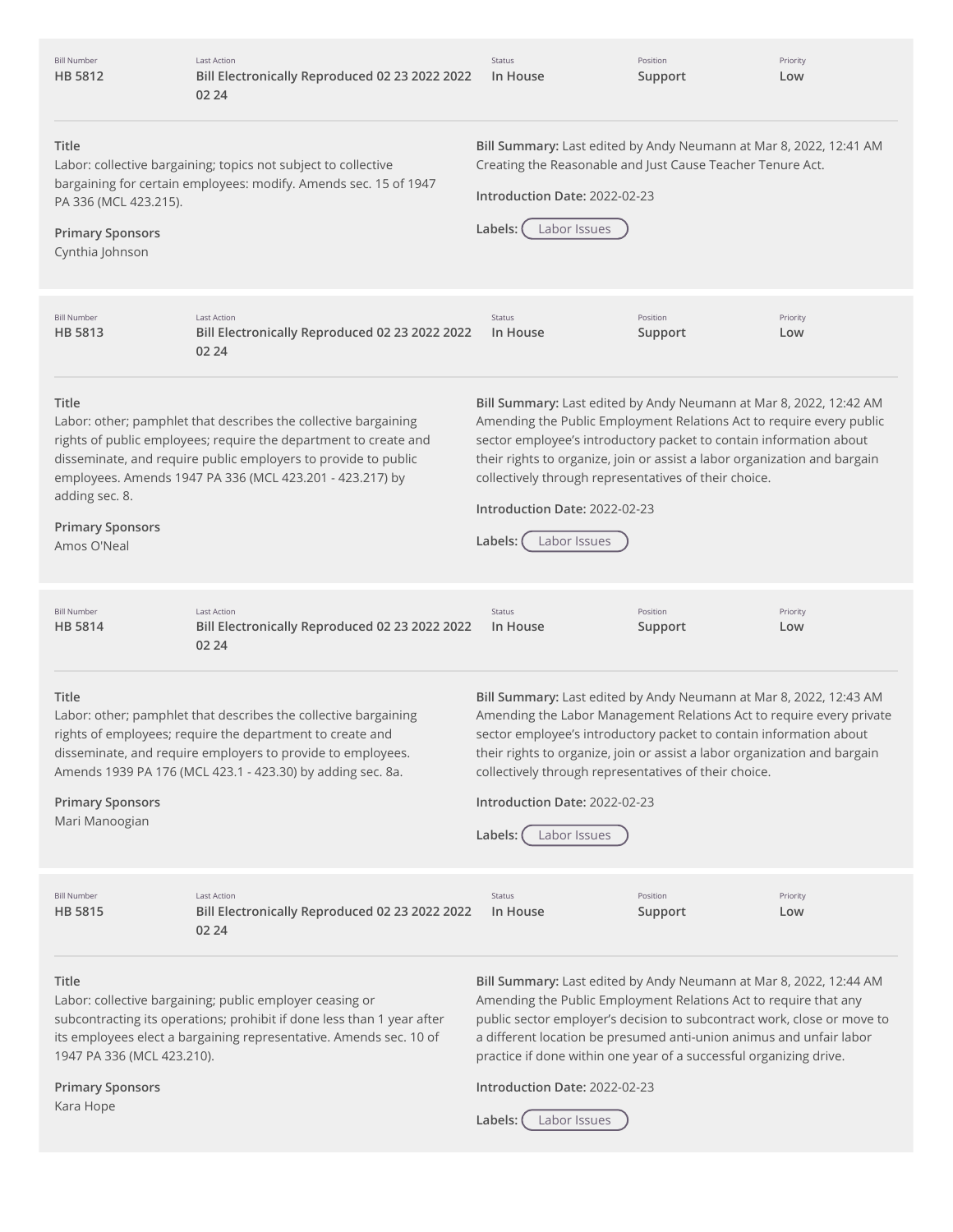| <b>Bill Number</b><br><b>HB 5816</b>                                                               | <b>Last Action</b><br>Bill Electronically Reproduced 02 23 2022 2022<br>02 24                                                                                                                                                                      | Status<br>In House                                       | Position<br>Support                                                | Priority<br>Low                                                                                                                                                                                                                                                                          |
|----------------------------------------------------------------------------------------------------|----------------------------------------------------------------------------------------------------------------------------------------------------------------------------------------------------------------------------------------------------|----------------------------------------------------------|--------------------------------------------------------------------|------------------------------------------------------------------------------------------------------------------------------------------------------------------------------------------------------------------------------------------------------------------------------------------|
| Title<br>1939 PA 176 (MCL 423.23) & adds sec. 18.<br><b>Primary Sponsors</b><br>Samantha Steckloff | Labor: collective bargaining; relocation of an employer's operations<br>less than 1 year after its employees elect a bargaining<br>representative; make an unfair labor practice. Amends sec. 23 of                                                | Introduction Date: 2022-02-23<br>Labor Issues<br>Labels: | practice if done within one year of a successful organizing drive. | Bill Summary: Last edited by Andy Neumann at Mar 8, 2022, 12:45 AM<br>Amending the Labor Management Relations Act to require that any<br>public sector employer's decision to subcontract work, close, or move to<br>a different location be presumed anti-union animus and unfair labor |
| <b>Bill Number</b><br><b>HB 5817</b>                                                               | <b>Last Action</b><br>Bill Electronically Reproduced 02 23 2022 2022<br>02 24                                                                                                                                                                      | Status<br>In House                                       | Position<br>Support                                                | Priority<br>Low                                                                                                                                                                                                                                                                          |
| Title<br><b>Primary Sponsors</b><br>Jim Haadsma                                                    | Labor: collective bargaining; status as permanent replacement<br>employee; prohibit employees from offering or granting to certain<br>individuals who work for the employer during a labor dispute.<br>Amends sec. 16 of 1939 PA 176 (MCL 423.16). | Introduction Date: 2022-02-23<br>Labels:<br>Labor Issues | Prohibiting the use of replacement workers during labor disputes.  | Bill Summary: Last edited by Andy Neumann at Mar 8, 2022, 12:46 AM                                                                                                                                                                                                                       |
| <b>Bill Number</b><br><b>HB 5818</b>                                                               | <b>Last Action</b><br>Bill Electronically Reproduced 02 23 2022 2022<br>02 24                                                                                                                                                                      | Status<br>In House                                       | Position<br>Support                                                | Priority<br>Low                                                                                                                                                                                                                                                                          |
| Title<br><b>Primary Sponsors</b><br>John Cherry                                                    | Labor: organizations; public employee contact information; require<br>public employers to provide to bargaining representatives. Amends<br>1947 PA 336 (MCL 423.201 - 423.217) by adding sec. 11a.                                                 | bargaining unit.<br>Introduction Date: 2022-02-23        | provide contact information for all employees in the collective    | Bill Summary: Last edited by Andy Neumann at Mar 8, 2022, 12:47 AM<br>Amending the Public Employment Relations Act to require employers to                                                                                                                                               |
| <b>Bill Number</b><br>HB 5819                                                                      | <b>Last Action</b><br>Bill Electronically Reproduced 02 23 2022 2022<br>02 24                                                                                                                                                                      | Status<br>In House                                       | Position<br>Support                                                | Priority<br>Low                                                                                                                                                                                                                                                                          |
| Title<br><b>Primary Sponsors</b>                                                                   | Labor: organizations; employee contact information; require<br>employers to provide to bargaining representatives. Amends 1939<br>PA 176 (MCL 423.1 - 423.30) by adding sec. 29a.                                                                  | bargaining unit.<br>Introduction Date: 2022-02-23        | provide contact information for all employees in the collective    | Bill Summary: Last edited by Andy Neumann at Mar 8, 2022, 12:48 AM<br>Amending the Labor Management Relations Act to require employers to                                                                                                                                                |
| Tim Sneller                                                                                        |                                                                                                                                                                                                                                                    | Labels:<br>Labor Issues                                  |                                                                    |                                                                                                                                                                                                                                                                                          |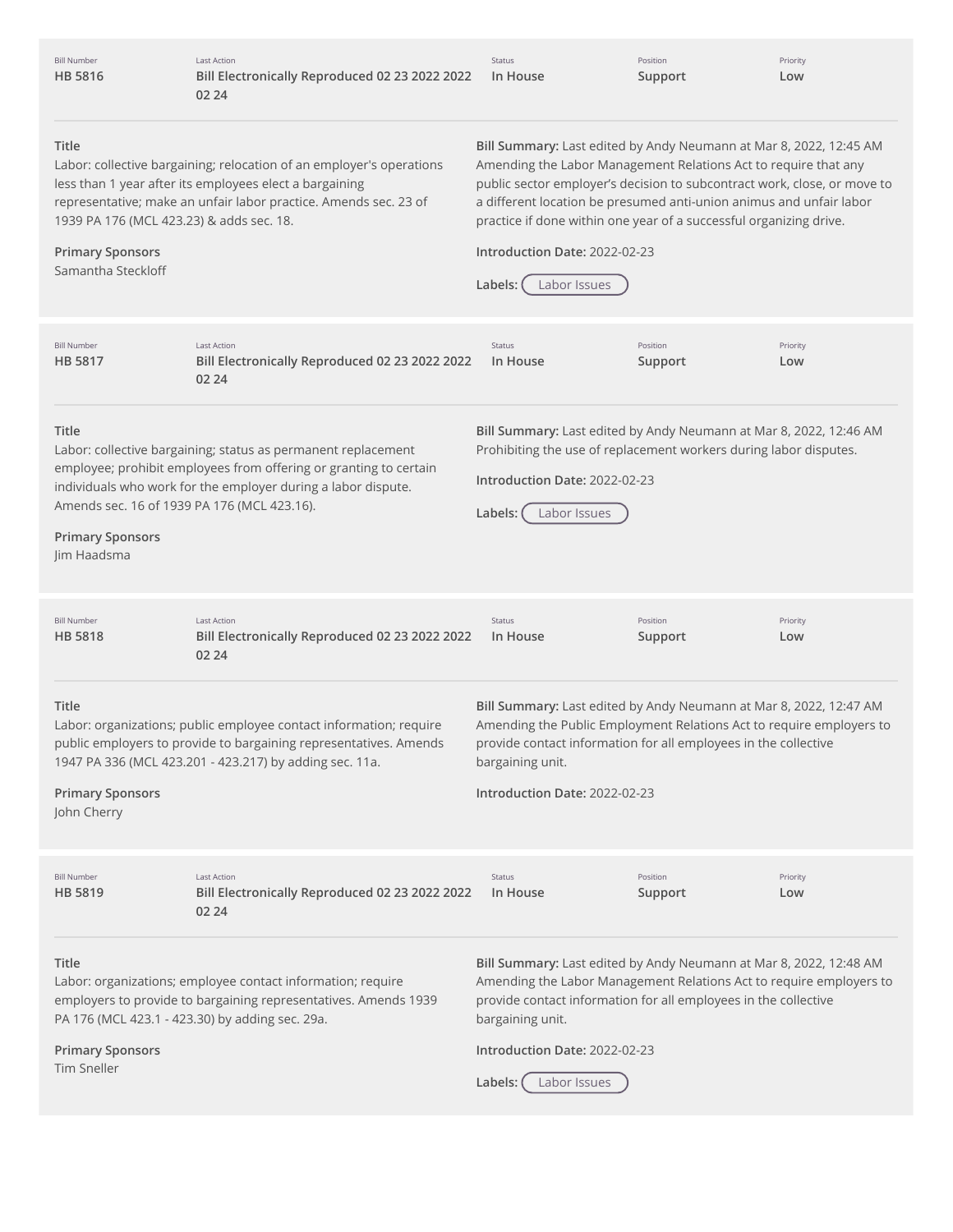| <b>Bill Number</b><br><b>HB 5820</b>                                    | <b>Last Action</b><br>Bill Electronically Reproduced 02 23 2022 2022<br>02 24                                                                                                                         | <b>Status</b><br>In House                                                                                                                                                                                                                                                                                                           | Position<br>Support | Priority<br>Low |
|-------------------------------------------------------------------------|-------------------------------------------------------------------------------------------------------------------------------------------------------------------------------------------------------|-------------------------------------------------------------------------------------------------------------------------------------------------------------------------------------------------------------------------------------------------------------------------------------------------------------------------------------|---------------------|-----------------|
| Title<br>WITH: HJR O'22<br><b>Primary Sponsors</b><br><b>Terry Sabo</b> | Labor: arbitration; compulsory arbitration of labor disputes;<br>expand to include all public employees. Amends title & secs. 1 & 2<br>of 1969 PA 312 (MCL 423.231 & 423.232) & adds sec. 15. TIE BAR | Bill Summary: Last edited by Andy Neumann at Mar 8, 2022, 1:18 AM<br>Expanding binding arbitration to cover all public employees to ensure a<br>seamless continuity of services.<br>Introduction Date: 2022-02-23                                                                                                                   |                     |                 |
| <b>Bill Number</b><br><b>HB 5821</b>                                    | Last Action<br>Bill Electronically Reproduced 02 23 2022 2022<br>02 24                                                                                                                                | Status<br>In House                                                                                                                                                                                                                                                                                                                  | Position<br>Support | Priority<br>Low |
| Title<br><b>Primary Sponsors</b><br>Felicia Brabec                      | Health facilities: employees; use of state funds to discourage<br>unionization; prohibit, and provide remedies for. Amends 1978 PA<br>368 (MCL 333.1101 - 333.25211) by adding sec. 20176b.           | Bill Summary: Last edited by Andy Neumann at Mar 8, 2022, 1:19 AM<br>Prohibit health care facilities from using taxpayer money to deter<br>unionization.<br>Introduction Date: 2022-02-23<br>Labels:<br>Labor Issues                                                                                                                |                     |                 |
| <b>Bill Number</b><br>HB 5822                                           | <b>Last Action</b><br>Bill Electronically Reproduced 02 23 2022 2022                                                                                                                                  | <b>Status</b><br>In House                                                                                                                                                                                                                                                                                                           | Position<br>Support | Priority<br>Low |
|                                                                         | 02 24                                                                                                                                                                                                 |                                                                                                                                                                                                                                                                                                                                     |                     |                 |
| Title<br>303.<br><b>Primary Sponsors</b><br>Mary Cavanagh               | Worker's compensation: benefits; employee injured by a security<br>team during labor strike; provide presumption of work-related<br>injury. Amends 1969 PA 317 (MCL 418.101 - 418.941) by adding sec. | Bill Summary: Last edited by Andy Neumann at Mar 8, 2022, 1:21 AM<br>Allowing workers injured on the picket line because of the actions of a<br>private security force contracted by the employer to be eligible for<br>worker's compensation benefits.<br>Introduction Date: 2022-02-23<br>Labels:<br>Labor Issues                 |                     |                 |
| <b>Bill Number</b><br>HB 5823                                           | Last Action<br>Bill Electronically Reproduced 02 23 2022 2022<br>02 24                                                                                                                                | <b>Status</b><br>In House                                                                                                                                                                                                                                                                                                           | Position<br>Support | Priority<br>Low |
| Title<br><b>Primary Sponsors</b><br>Steph Young                         | Labor: hours and wages; notice of tip credit laws; require certain<br>employers to post. Amends sec. 7 of 2018 PA 337 (MCL 408.937).                                                                  | Bill Summary: Last edited by Andy Neumann at Mar 8, 2022, 1:22 AM<br>Requiring restaurants and bars to post information explaining that<br>tipped employees have the right to receive the standard minimum wage<br>when their tip wage and tips are lower than the standard minimum<br>wage level.<br>Introduction Date: 2022-02-23 |                     |                 |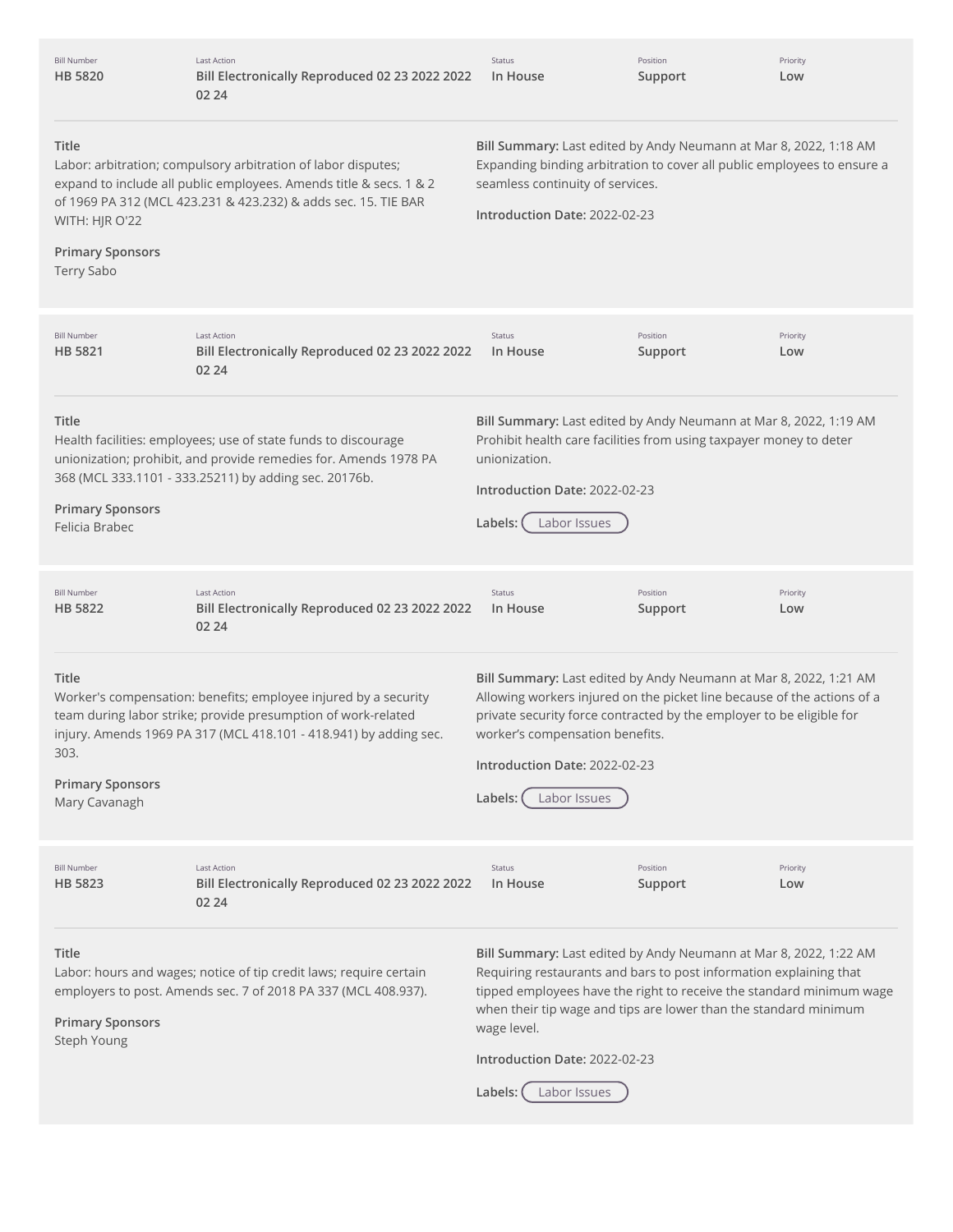| <b>Bill Number</b><br>HB 5824                                                             | <b>Last Action</b><br>Bill Electronically Reproduced 02 23 2022 2022<br>02 24                                                                                                     | Status<br>In House                                                                                                                                                                                                                                                                                                                                                   | Position<br>Support | Priority<br>Low |
|-------------------------------------------------------------------------------------------|-----------------------------------------------------------------------------------------------------------------------------------------------------------------------------------|----------------------------------------------------------------------------------------------------------------------------------------------------------------------------------------------------------------------------------------------------------------------------------------------------------------------------------------------------------------------|---------------------|-----------------|
| Title<br>2011 PA 297 (MCL 15.581 - 15.585).<br><b>Primary Sponsors</b><br>Laurie Pohutsky | Public employees and officers: compensation and benefits; public<br>employee domestic partner benefit restriction act; repeal. Repeals                                            | Bill Summary: Last edited by Andy Neumann at Mar 8, 2022, 1:23 AM<br>Repealing the Domestic Partner Benefit Restriction Act, which prohibits<br>public employers from providing domestic partner benefits.<br>Introduction Date: 2022-02-23<br>Labor Issues<br>Labels:                                                                                               |                     |                 |
| <b>Bill Number</b><br>HB 5825                                                             | <b>Last Action</b><br>Bill Electronically Reproduced 02 23 2022 2022<br>02 24                                                                                                     | Status<br>In House                                                                                                                                                                                                                                                                                                                                                   | Position<br>Support | Priority<br>Low |
| Title<br>policy to employees. Creates new act.<br><b>Primary Sponsors</b><br>Padma Kuppa  | Labor: fair employment practices; employer monitoring of<br>employee communications; prohibit unless the employer<br>establishes an employee monitoring policy and discloses that | Bill Summary: Last edited by Andy Neumann at Mar 8, 2022, 12:51 AM<br>Prohibiting an employer from monitoring employee communications<br>unless the employer establishes a monitoring policy and communicates<br>the policy to their employees.<br>Introduction Date: 2022-02-23<br>Labels:<br>Labor Issues                                                          |                     |                 |
| <b>Bill Number</b><br>HB 5826                                                             | <b>Last Action</b><br>Bill Electronically Reproduced 02 23 2022 2022<br>02 24                                                                                                     | Status<br>In House                                                                                                                                                                                                                                                                                                                                                   | Position<br>Support | Priority<br>Low |
| Title<br>Creates new act.<br><b>Primary Sponsors</b><br>Helena Scott                      | Labor: fair employment practices; worker freedom act; create.                                                                                                                     | Bill Summary: Last edited by Andy Neumann at Mar 8, 2022, 12:54 AM<br>Enacting the Workers' Freedom Act to protect an employee's right of<br>association and free speech and provide a check on employers forcing<br>their employees to listen to anti-union, religious and other political<br>rhetoric.<br>Introduction Date: 2022-02-23<br>Labor Issues<br>Labels: |                     |                 |
| <b>Bill Number</b><br>HB 5827                                                             | <b>Last Action</b><br>Bill Electronically Reproduced 02 23 2022 2022<br>02 24                                                                                                     | Status<br>In House                                                                                                                                                                                                                                                                                                                                                   | Position<br>Support | Priority<br>Low |
| Title<br>process; prohibit. Creates new act.<br><b>Primary Sponsors</b><br>Alex Garza     | Labor: fair employment practices; use of credit history in the hiring                                                                                                             | Bill Summary: Last edited by Andy Neumann at Mar 8, 2022, 1:24 AM<br>Barring employers from hiring or firing an individual based upon their<br>credit history.<br>Introduction Date: 2022-02-23<br>Labels:<br>Labor Issues                                                                                                                                           |                     |                 |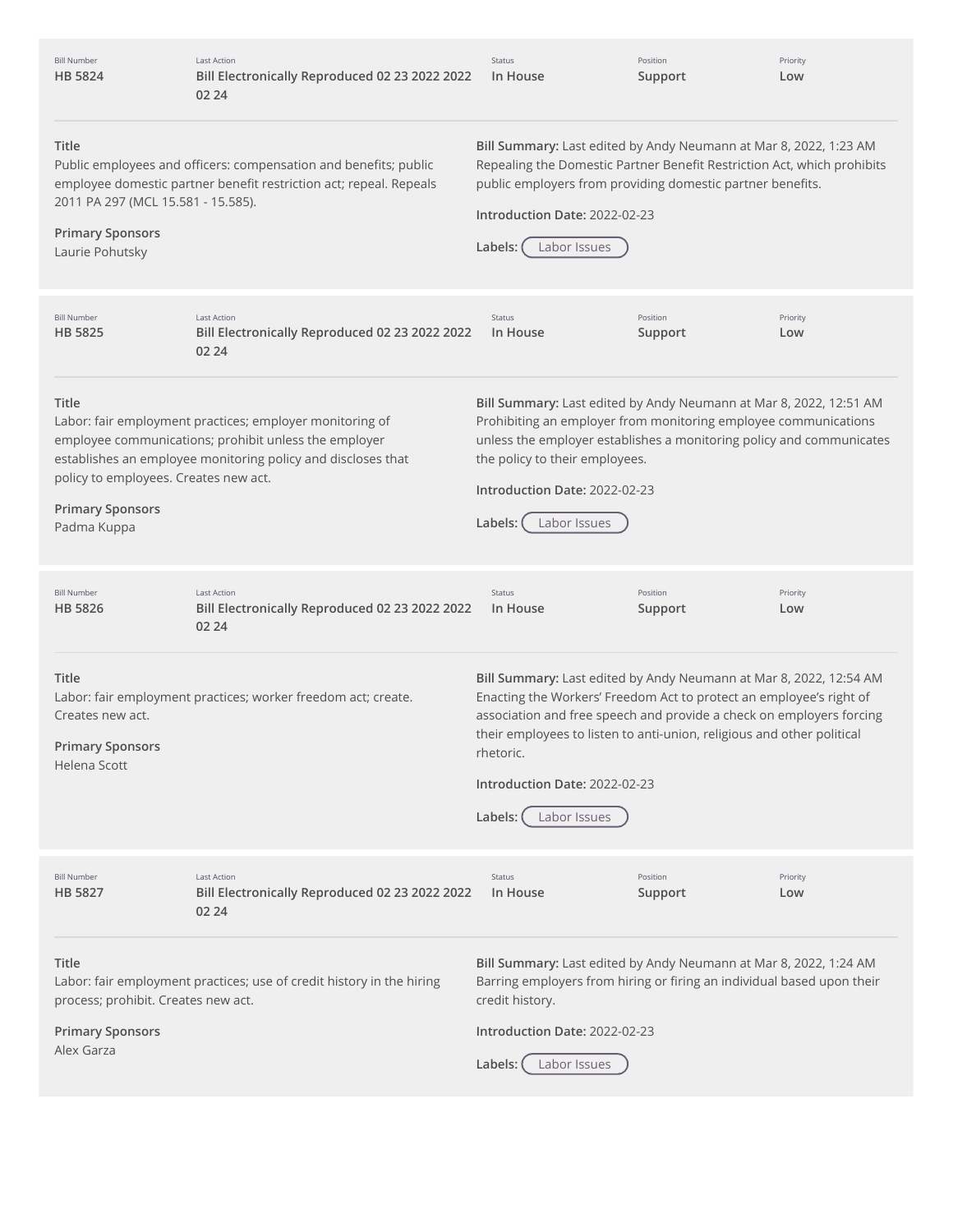| <b>Bill Number</b><br>HB 5828                                                                        | <b>Last Action</b><br>Bill Electronically Reproduced 02 23 2022 2022<br>02 24                                                         | Status<br>In House                                                                                                                                                                                                                                    | Position<br>Support | Priority<br>Low |
|------------------------------------------------------------------------------------------------------|---------------------------------------------------------------------------------------------------------------------------------------|-------------------------------------------------------------------------------------------------------------------------------------------------------------------------------------------------------------------------------------------------------|---------------------|-----------------|
| <b>Title</b><br>Creates new act.<br><b>Primary Sponsors</b><br><b>Tyrone Carter</b>                  | Labor: fair employment practices; certain physical characteristics of<br>employees; prohibit employers from discriminating based on.  | Bill Summary: Last edited by Andy Neumann at Mar 8, 2022, 12:55 AM<br>Barring employers from hiring or firing an individual based upon their<br>appearance.<br>Introduction Date: 2022-02-23<br>Labels:<br>Labor Issues                               |                     |                 |
| <b>Bill Number</b><br>HB 5829                                                                        | <b>Last Action</b><br>Bill Electronically Reproduced 02 23 2022 2022<br>02 24                                                         | Status<br>In House                                                                                                                                                                                                                                    | Position<br>Support | Priority<br>Low |
| Title<br>Creates new act.<br><b>Primary Sponsors</b><br>Julie Rogers                                 | Labor: fair employment practices; employment decisions based on<br>the health or illness of an employee's family member; prohibit.    | Bill Summary: Last edited by Andy Neumann at Mar 8, 2022, 12:56 AM<br>Barring employers from hiring or firing an individual based upon a<br>family member's health.<br>Introduction Date: 2022-02-23<br>Labels:<br>Labor Issues                       |                     |                 |
|                                                                                                      |                                                                                                                                       |                                                                                                                                                                                                                                                       |                     |                 |
| <b>Bill Number</b><br><b>HB 5830</b>                                                                 | <b>Last Action</b><br>Bill Electronically Reproduced 02 23 2022 2022<br>02 24                                                         | Status<br>In House                                                                                                                                                                                                                                    | Position<br>Support | Priority<br>Low |
| <b>Title</b><br>discriminating against. Creates new act.<br><b>Primary Sponsors</b><br>Shri Thanedar | Labor: fair employment practices; employees who perform certain<br>lawful activities during nonworking hours; prohibit employers from | Bill Summary: Last edited by Andy Neumann at Mar 8, 2022, 12:57 AM<br>Barring employers from hiring or firing an individual based upon their<br>legal activities engaged outside of work.<br>Introduction Date: 2022-02-23<br>Labels:<br>Labor Issues |                     |                 |
| <b>Bill Number</b><br><b>HB 5831</b>                                                                 | <b>Last Action</b><br>Bill Electronically Reproduced 02 23 2022 2022<br>02 24                                                         | Status<br>In House                                                                                                                                                                                                                                    | Position<br>Support | Priority<br>Low |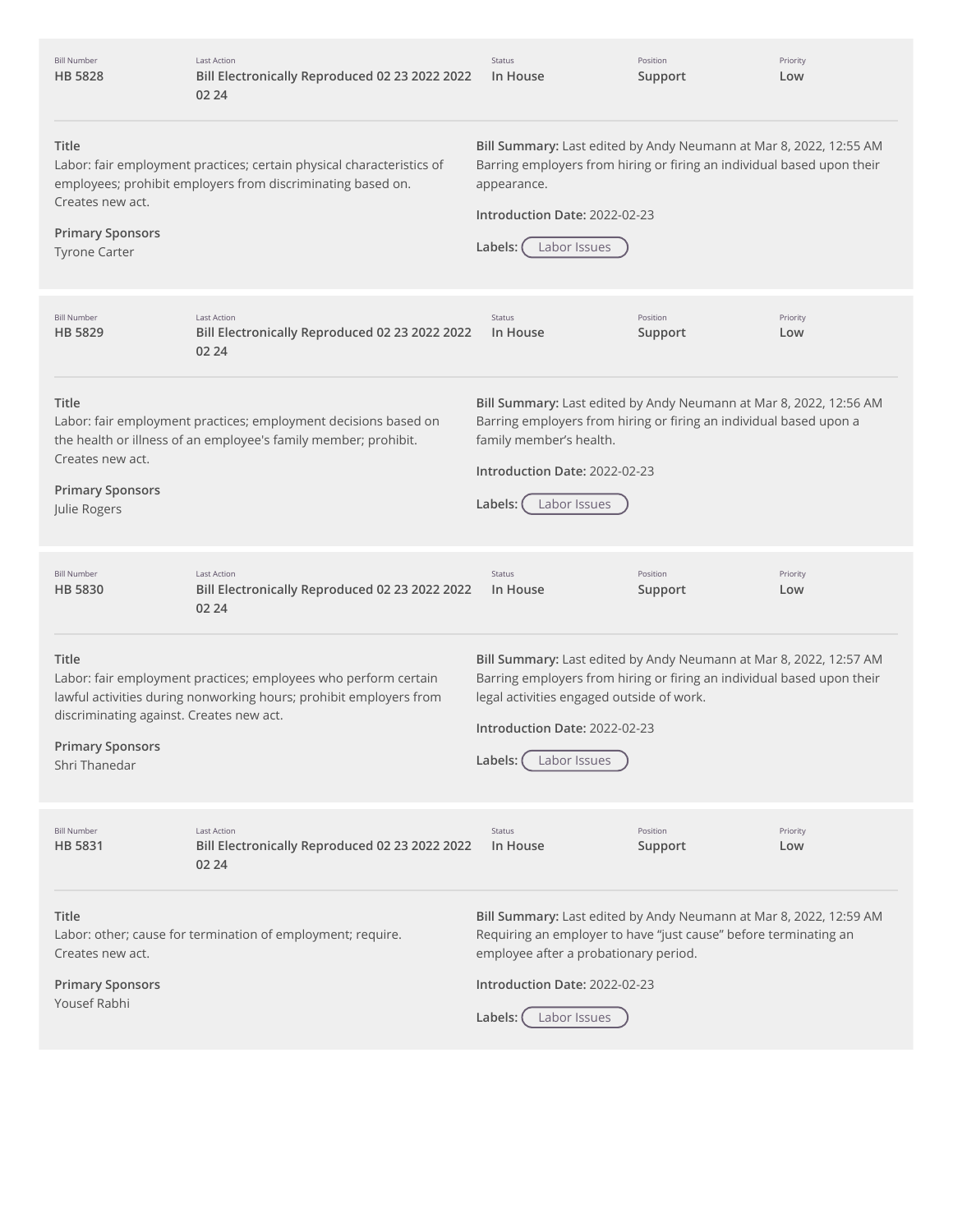| <b>Bill Number</b><br>HB 5832                                                                | <b>Last Action</b><br>Bill Electronically Reproduced 02 23 2022 2022<br>02 24                                                                                                                                                                                                                                                                 | Status<br>In House                                                                                                                                                                                                         | Position<br>Support | Priority<br>Low |
|----------------------------------------------------------------------------------------------|-----------------------------------------------------------------------------------------------------------------------------------------------------------------------------------------------------------------------------------------------------------------------------------------------------------------------------------------------|----------------------------------------------------------------------------------------------------------------------------------------------------------------------------------------------------------------------------|---------------------|-----------------|
| Title<br>commission; create. Creates new act.<br><b>Primary Sponsors</b><br>Regina Weiss     | Legislature: committees; school and local government financing                                                                                                                                                                                                                                                                                | Bill Summary: Last edited by Andy Neumann at Mar 8, 2022, 1:27 AM<br>Establishing a blue-ribbon commission to evaluate local and school<br>funding.<br>Introduction Date: 2022-02-23<br>Labels:<br>Labor Issues            |                     |                 |
| <b>Bill Number</b><br>HB 5833                                                                | <b>Last Action</b><br>Bill Electronically Reproduced 02 23 2022 2022<br>02 24                                                                                                                                                                                                                                                                 | Status<br>In House                                                                                                                                                                                                         | Position<br>Support | Priority<br>Low |
| Title<br>secs. 50b & 64a.<br><b>Primary Sponsors</b><br>John Cherry                          | Retirement: state employees; election process to transfer a<br>conservation officer to the Michigan state police retirement system;<br>provide for. Amends sec. 55 of 1943 PA 240 (MCL 38.55) & adds                                                                                                                                          | Bill Summary: Last edited by Andy Neumann at Mar 8, 2022, 1:28 AM<br>Allowing conservation officers to elect to switch to the State Police<br>Retirement System.<br>Introduction Date: 2022-02-23                          |                     |                 |
| <b>Bill Number</b><br>HB 5834                                                                | <b>Last Action</b><br>Bill Electronically Reproduced 02 23 2022 2022<br>02 24                                                                                                                                                                                                                                                                 | Status<br>In House                                                                                                                                                                                                         | Position<br>Support | Priority<br>Low |
| Title<br><b>Primary Sponsors</b><br><b>Bill Sowerby</b>                                      | Retirement: state police; membership in the retirement system of a<br>conservation officer first hired after certain date; provide for, and<br>allow for purchasing service credit for certain conservation officers'<br>service under the state employees' retirement system. Amends<br>sec. 4 of 1986 PA 182 (MCL 38.1604) & adds sec. 24c. | Bill Summary: Last edited by Andy Neumann at Mar 8, 2022, 1:31 AM<br>Placing all newly hired conservation officers into the State Police<br>Retirement System.<br>Introduction Date: 2022-02-23<br>Labels:<br>Labor Issues |                     |                 |
| <b>Bill Number</b><br><b>HB 5835</b>                                                         | <b>Last Action</b><br>Bill Electronically Reproduced 02 23 2022 2022<br>02 24                                                                                                                                                                                                                                                                 | Status<br>In House                                                                                                                                                                                                         | Position<br>Support | Priority<br>Low |
| Title<br>opportunity to create. Creates new act.<br><b>Primary Sponsors</b><br>Sarah Anthony | Labor: other; registry of employers who relocate a call center to a<br>foreign country; require the department of labor and economic                                                                                                                                                                                                          | Bill Summary: Last edited by Andy Neumann at Mar 8, 2022, 1:32 AM<br>Holding employers that outsource good-paying Michigan jobs<br>accountable.<br>Introduction Date: 2022-02-23<br>Labels:<br>Labor Issues                |                     |                 |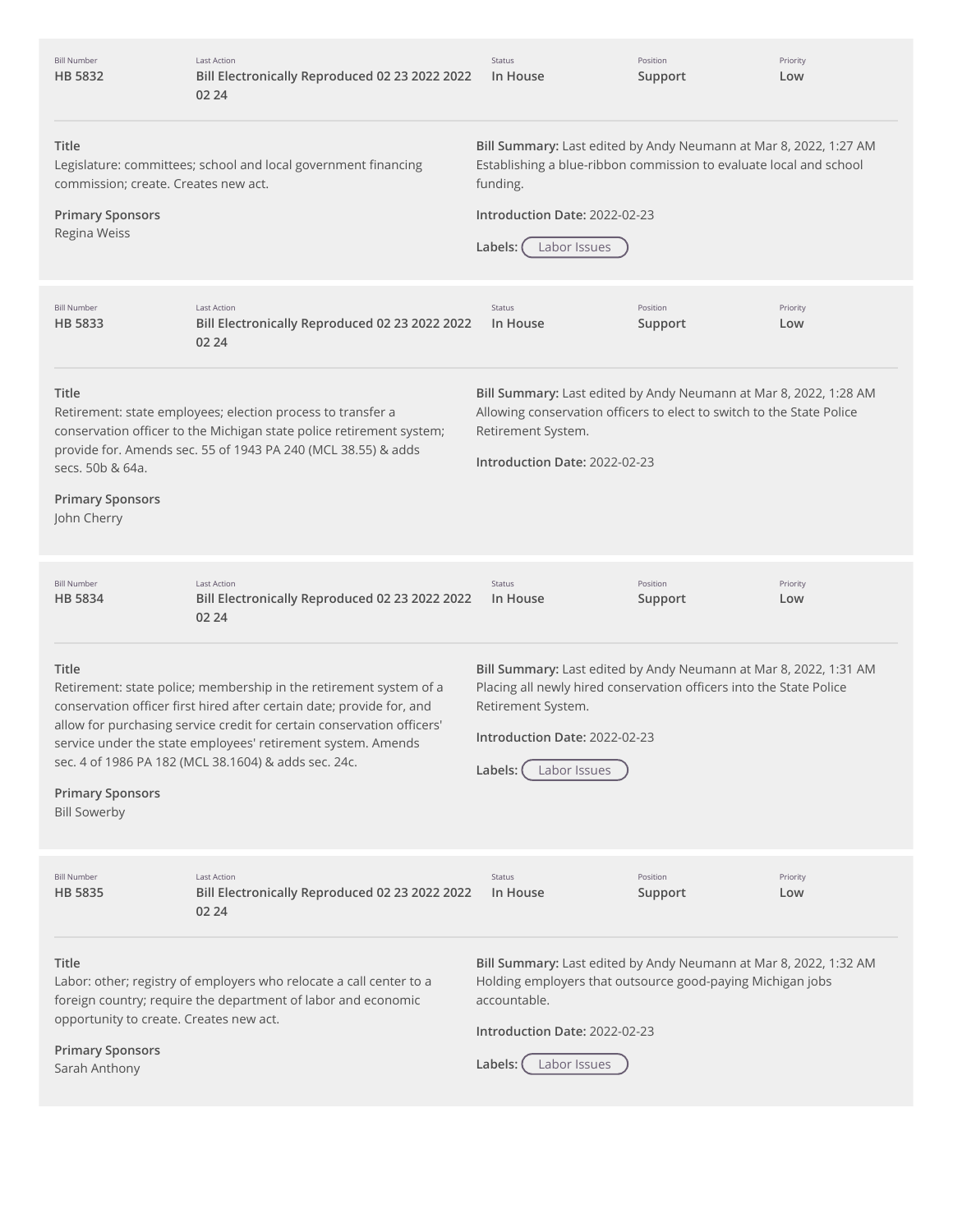**Title** State financing and management: other; denial of certain state economic development incentives for businesses listed on the registry; provide for. Amends 1984 PA 270 (MCL 125.2001 - 125.2094) by adding sec. 15. **Primary Sponsors** Darrin Camilleri **Bill Summary:** Last edited by Andy Neumann at Mar 8, 2022, 1:33 AM Ensuring that the state does not subsidize employers who outsource jobs. **Introduction Date:** 2022-02-23 **Labels:** Labor Issues **Title** Appropriations: school aid; executive recommendation; provide for omnibus appropriations for school aid, higher education, and community college. Amends secs. 3, 6, 6a, 11, 11a, 11j, 11k, 11m, 11s, 15, 18, 20, 20d, 20f, 20m, 21f, 21h, 22a, 22b, 22c, 22d, 22m, 22p, 24, 24a, 25f, 25g, 26a, 26b, 26c, 26d, 28, 31a, 31d, 31f, 31j, 31n, 31o, 31p, 32d, 32p, 35a, 39, 39a, 41, 51a, 51c, 51d, 51f, 51g, 53a, 54, 54b, 54d, 56, 61a, 61b, 61c, 61d, 62, 65, 67, 74, 81, 94, 94a, 97, 98, 99h, 99s, 104, 104h, 107, 147, 147a, 147c, 147e, 152a, 201, 201e, 206, 207a, 207b, 207c, 209, 209a, 229a, 230, 236, 236b, 236c, 236i, 241, 245, 245a, 251, 252, 256, 259, 260, 263, 264, 265, 265a, 265b, 267, 268, 269, 270c, 275h, 276, 277, 278, 279, 280, 281 & 282 of 1979 PA 94 (MCL 388.1603 et seq.); adds secs. 11y, 27a, 27d, 32n, 32s, 97b, 226e & 236k & repeals secs. 11n, 11o, 11r, 11p, 22g, 25i, 31m, 31v, 31y, 35b, 35d, 35e, 35f, 35g, 35h, 41a, 55, 61g, 67a, 67b, 94c, 94d, 95b, 97a, 98a, 98b, 98d, 99i, 99t, 99u, 99w, 99x, 99z, 99aa, 99bb, 104a, 104f, 104g, 152b, 164g, 164h, 166, 208, 210g, 210h, 212, 220, 226b, 226d, 226g, 228, 236h, 261, 265e, 271a, 274, 275a, 275d, 275f, 275g, 275i, 281a, 286b & 291 (MCL 388.1611n et seq.). **Primary Sponsors** Regina Weiss **Bill Summary:** Last edited by Andy Neumann at Mar 8, 2022, 1:00 AM Executive recommendation toprovide for omnibus appropriations for school aid, higher education, and community college. **Introduction Date:** 2022-02-23 Labels: (School Funding Bill Number **HB [5836](http://app.fiscalnote.com/share/bill?url=2fb5197fdd69c70df93cb2de4a9a8f20)** Last Action **Bill Electronically Reproduced 02 23 2022 2022 02 24** Status **In House** Position **Support** Priority **Low** Bill Number **HB [5837](http://app.fiscalnote.com/share/bill?url=806bf715c2a525c867000d95805524be)** Last Action **Bill Electronically Reproduced 02 23 2022 2022 02 24** Status **In House** Position **Support** Priority **Low** Bill Number **HB [5847](http://app.fiscalnote.com/share/bill?url=245ad2edf353419acd4bfb2bb9c7f557)** Last Action **Bill Electronically Reproduced 02 24 2022 2022** Status **In House** Position **Support** Priority **Low**

#### **Title**

Education: public school academies; requirements for issuance of contract, provisions concerning oversight, and management contracts; revise. Amends secs. 502, 503, 507, 522, 523, 528, 552, 553 & 561 of 1976 PA 451 (MCL 380.502 et seq.).

**03 01**

**Bill Summary:** Last edited by Andy Neumann at Mar 6, 2022, 9:48 PM A bill to revise requirements for issuance of contract provisions concerning oversight and management.

**Introduction Date:** 2022-02-24

**Labels:** Charter Accountability

**Primary Sponsors** Darrin Camilleri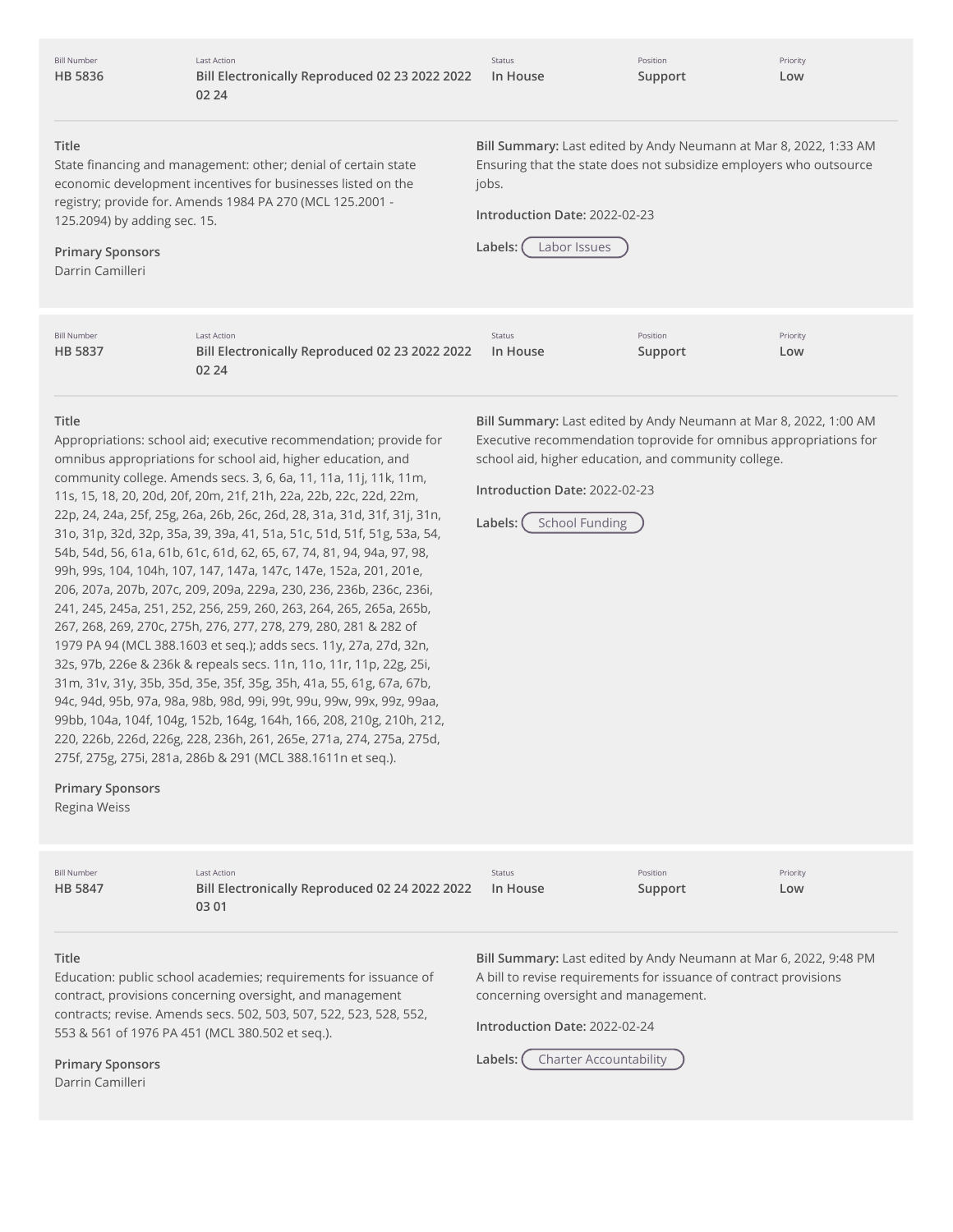| <b>Bill Number</b><br><b>HB 5848</b>                                                    | Last Action<br>Bill Electronically Reproduced 02 24 2022 2022<br>03 01                                                                                                                                                                                                     | Status<br>In House                                                                                                                                                                                                                                                                                                                                                                                                                                                         | Position<br>Support | Priority<br>Low |
|-----------------------------------------------------------------------------------------|----------------------------------------------------------------------------------------------------------------------------------------------------------------------------------------------------------------------------------------------------------------------------|----------------------------------------------------------------------------------------------------------------------------------------------------------------------------------------------------------------------------------------------------------------------------------------------------------------------------------------------------------------------------------------------------------------------------------------------------------------------------|---------------------|-----------------|
| Title<br>& 380.1220).<br><b>Primary Sponsors</b><br>Mary Cavanagh                       | Education: public school academies; notification to public school<br>academy if they are currently being operated by an educational<br>maintenance organization that is experiencing financial distress;<br>require. Amends secs. 1219 & 1220 of 1976 PA 451 (MCL 380.1219 | Bill Summary: Last edited by Andy Neumann at Mar 6, 2022, 9:50 PM<br>Require notification to public school academy if they are currently being<br>operated by an educational maintenance organization that is<br>experiencing financial distress.<br>Introduction Date: 2022-02-24<br><b>Charter Accountability</b><br>Labels:                                                                                                                                             |                     |                 |
| <b>Bill Number</b><br><b>HB 5849</b>                                                    | <b>Last Action</b><br>Bill Electronically Reproduced 02 24 2022 2022<br>03 01                                                                                                                                                                                              | Status<br>In House                                                                                                                                                                                                                                                                                                                                                                                                                                                         | Position<br>Support | Priority<br>Low |
| Title<br>1976 PA 442 (MCL 15.232).<br><b>Primary Sponsors</b><br>Cara Clemente          | Civil rights: public records; education management organizations;<br>subject to freedom of information act requests. Amends sec. 2 of                                                                                                                                      | Bill Summary: Last edited by Andy Neumann at Mar 6, 2022, 9:54 PM<br>A bill to require that education management organizations are subject to<br>freedom of information act requests.<br>Introduction Date: 2022-02-24<br><b>Charter Accountability</b><br>Labels:                                                                                                                                                                                                         |                     |                 |
| <b>Bill Number</b><br><b>HB 5850</b>                                                    | <b>Last Action</b><br>Bill Electronically Reproduced 02 24 2022 2022<br>03 01                                                                                                                                                                                              | Status<br>In House                                                                                                                                                                                                                                                                                                                                                                                                                                                         | Position<br>Support | Priority<br>Low |
| Title<br>1976 PA 451 (MCL 380.502 et seq.).<br><b>Primary Sponsors</b><br>Matt Koleszar | Education: public school academies; requirements and duties of<br>authorizing body; revise. Amends secs. 502, 522, 552 & 1311d of                                                                                                                                          | Bill Summary: Last edited by Andy Neumann at Mar 6, 2022, 10:02 PM<br>The authorizing body shall provide to the public school academy board<br>of directors an accounting of the fees and reimbursements collected<br>under this subsection specifying how the specific funds collected from<br>that public school academy were expended, including an itemized list of<br>use and purpose.<br>Introduction Date: 2022-02-24<br><b>Charter Accountability</b><br>Labels: ( |                     |                 |
| <b>Bill Number</b><br><b>HB 5851</b>                                                    | <b>Last Action</b><br>Bill Electronically Reproduced 02 24 2022 2022<br>03 01                                                                                                                                                                                              | Status<br>In House                                                                                                                                                                                                                                                                                                                                                                                                                                                         | Position<br>Support | Priority<br>Low |
| Title<br>380.507 et seq.).<br><b>Primary Sponsors</b><br>Helena Scott                   | Education: public school academies; additional requirements for<br>oversight of public school academies by authorizing bodies;<br>provide for. Amends secs. 507, 528 & 561 of 1976 PA 451 (MCL                                                                             | Bill Summary: Last edited by Andy Neumann at Mar 6, 2022, 10:04 PM<br>A bill to provide additional requirements for oversight of public school<br>academies by authorizing bodies.<br>Introduction Date: 2022-02-24<br>Labels:<br><b>Charter Accountability</b>                                                                                                                                                                                                            |                     |                 |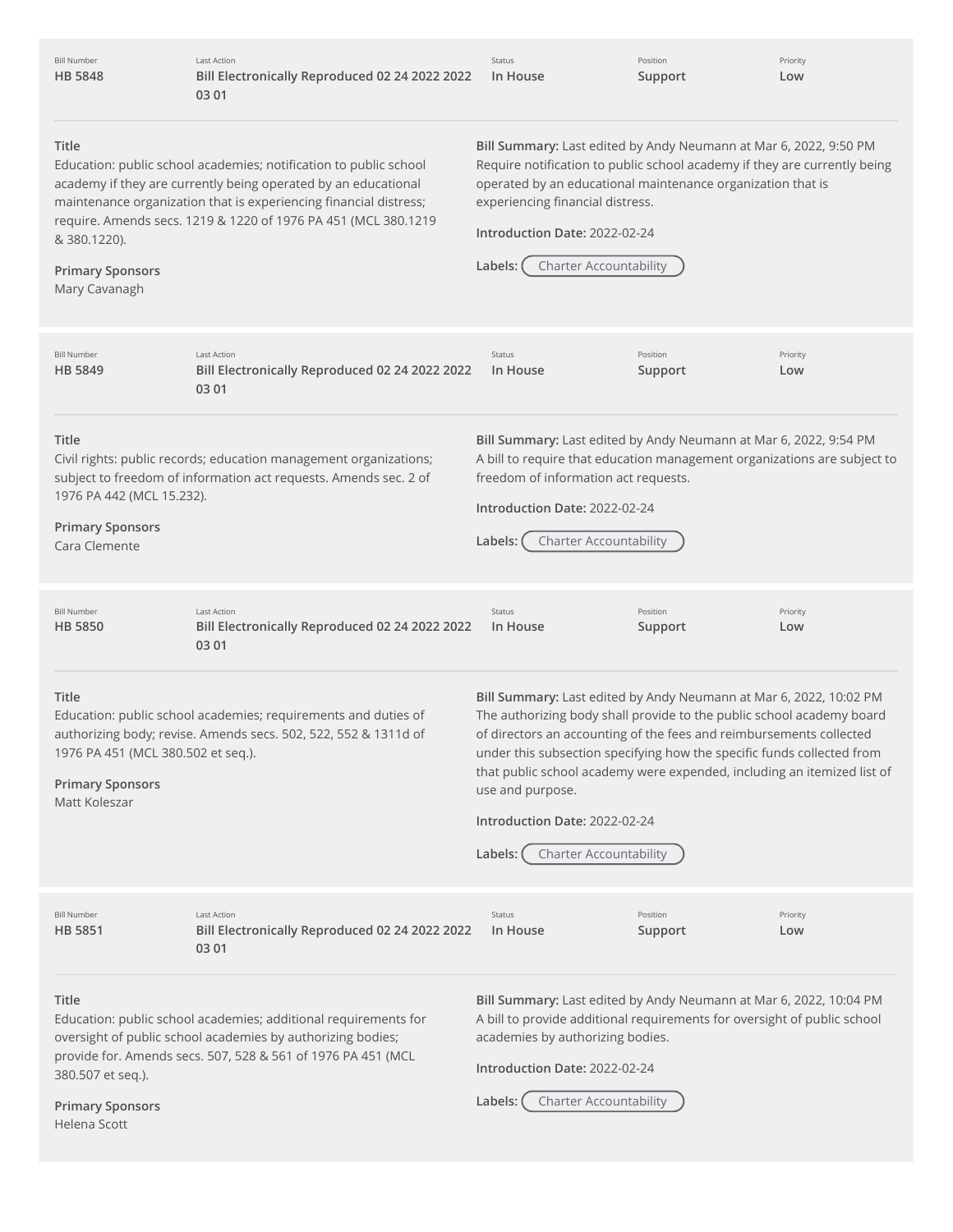| <b>Bill Number</b><br>HB 5853                                              | <b>Last Action</b><br>Bill Electronically Reproduced 02 24 2022 2022<br>03 01                                                                                                                     | Status<br>In House                                                                                                                                                                                                                                                                                                                           | Position<br>Support | Priority<br>Low |
|----------------------------------------------------------------------------|---------------------------------------------------------------------------------------------------------------------------------------------------------------------------------------------------|----------------------------------------------------------------------------------------------------------------------------------------------------------------------------------------------------------------------------------------------------------------------------------------------------------------------------------------------|---------------------|-----------------|
| Title<br><b>Primary Sponsors</b><br>Samantha Steckloff                     | School aid: other; certain disclosure requirements for public<br>schools; modify. Amends sec. 18 of 1979 PA 94 (MCL 388.1618).                                                                    | Bill Summary: Last edited by Andy Neumann at Mar 6, 2022, 10:09 PM<br>The audited financial statements must disclose the specific financial<br>expenditures of the money received by the educational management<br>organization under the management agreement.<br>Introduction Date: 2022-02-24<br><b>Charter Accountability</b><br>Labels: |                     |                 |
| <b>Bill Number</b><br><b>HB 5854</b>                                       | <b>Last Action</b><br>Bill Electronically Reproduced 02 24 2022 2022<br>03 01                                                                                                                     | Status<br>In House                                                                                                                                                                                                                                                                                                                           | Position<br>Support | Priority<br>Low |
| Title<br><b>Primary Sponsors</b><br>Lori Stone                             | Education: public school academies; charter school real estate<br>transactions with certain entities; restrict. Amends secs. 504a, 525,<br>557 & 1311h of 1976 PA 451 (MCL 380.504a et seq.).     | Bill Summary: Last edited by Andy Neumann at Mar 6, 2022, 10:11 PM<br>A bill to restrict certain charter school real estate transactions with<br>certain entities.<br>Introduction Date: 2022-02-24<br><b>Charter Accountability</b><br>Labels:                                                                                              |                     |                 |
| <b>Bill Number</b><br><b>HB 5855</b>                                       | <b>Last Action</b><br>Bill Electronically Reproduced 02 24 2022 2022<br>03 01                                                                                                                     | Status<br>In House                                                                                                                                                                                                                                                                                                                           | Position<br>Support | Priority<br>Low |
| Title<br>(MCL 380.503 et seq.).<br><b>Primary Sponsors</b><br>Regina Weiss | Education: public school academies; contracts with educational<br>management organization; require certain provisions. Amends<br>secs. 503, 507, 523, 528, 553, 561, 1311e & 1311l of 1976 PA 451 | Bill Summary: Last edited by Andy Neumann at Mar 6, 2022, 10:15 PM<br>Require certain provisions for public school academies in contracts with<br>educational management organizations.<br>Introduction Date: 2022-02-24<br><b>Charter Accountability</b><br>Labels:                                                                         |                     |                 |
| <b>Bill Number</b><br><b>HB 5856</b>                                       | <b>Last Action</b><br>Bill Electronically Reproduced 02 24 2022 2022<br>03 01                                                                                                                     | Status<br>In House                                                                                                                                                                                                                                                                                                                           | Position<br>Support | Priority<br>Low |
| Title<br>451 (MCL 380.503 et seq.).<br><b>Primary Sponsors</b>             | Education: public school academies; certain provisions in charter<br>school contracts; require. Amends secs. 503, 523, & 553 of 1976 PA                                                           | Bill Summary: Last edited by Andy Neumann at Mar 6, 2022, 10:18 PM<br>A bill to require certain provisions in charter school contracts.<br>Introduction Date: 2022-02-24<br><b>Charter Accountability</b><br>Labels:                                                                                                                         |                     |                 |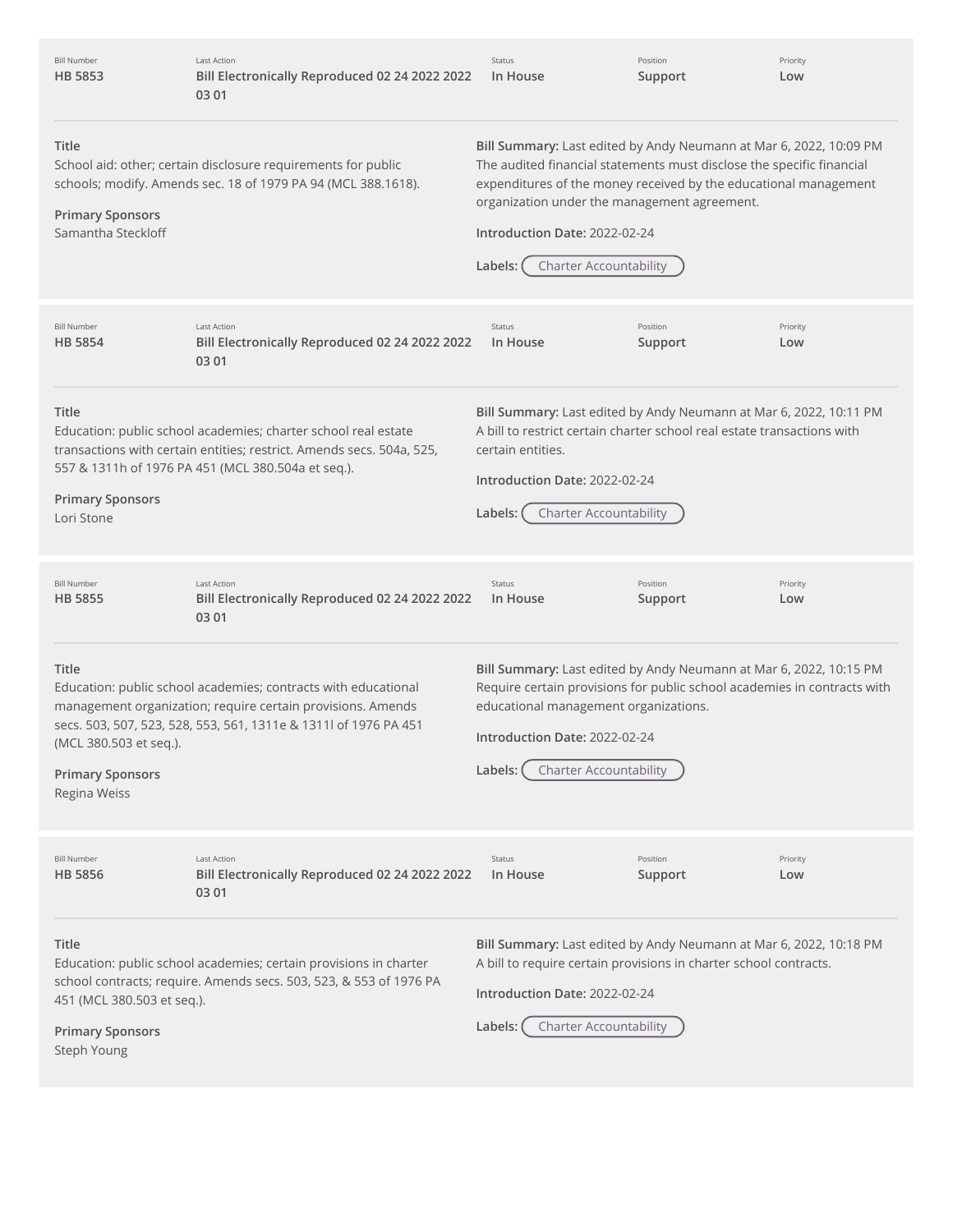| <b>Bill Number</b><br><b>HB 5857</b>                                                        | <b>Last Action</b><br>Bill Electronically Reproduced 02 24 2022 2022<br>03 01                                                                                                                      | Status<br>In House                                                                                                                                                                                                                             | Position<br>Monitor | Priority<br>Low  |
|---------------------------------------------------------------------------------------------|----------------------------------------------------------------------------------------------------------------------------------------------------------------------------------------------------|------------------------------------------------------------------------------------------------------------------------------------------------------------------------------------------------------------------------------------------------|---------------------|------------------|
| Title<br>seq.).<br><b>Primary Sponsors</b><br>Yousef Rabhi                                  | Education: curriculum; civics instruction in K-12 curriculum; modify.<br>Amends secs. 1166, 1278 & 1278a of 1976 PA 451 (MCL 380.1166 et                                                           | Bill Summary: Last edited by Andy Neumann at Mar 6, 2022, 10:21 PM<br>A bill to require that civics instruction in K-12 curriculum has instruction<br>on the mechanics of democracy.<br>Introduction Date: 2022-02-24<br>Curriculum<br>Labels: |                     |                  |
| <b>Bill Number</b><br><b>HB 5859</b>                                                        | <b>Last Action</b><br>Roll Call Roll Call 282 Yeas 51 Nays 56 Excused<br>0 Not Voting 3 2022 06 07                                                                                                 | <b>Status</b><br>In House                                                                                                                                                                                                                      | Position<br>Monitor | Priority<br>High |
| Title<br>create. Creates new act.<br><b>Primary Sponsors</b><br>Julie Alexander             | School aid: categoricals; learning loss recovery grant program;                                                                                                                                    | Bill Summary: Last edited by Andy Neumann at Mar 6, 2022, 10:24 PM<br>A bill to create a learning loss recovery grant program.<br>Introduction Date: 2022-02-24                                                                                |                     |                  |
| <b>Bill Number</b><br><b>HB 5934</b>                                                        | <b>Last Action</b><br>Bill Electronically Reproduced 03 17 2022 2022<br>03 22                                                                                                                      | <b>Status</b><br>In House                                                                                                                                                                                                                      | Position<br>Monitor | Priority<br>Low  |
| Title<br><b>Primary Sponsors</b><br>Julie Brixie                                            | Education: other; prescreening for dyslexia in public schools;<br>provide for. Amends 1976 PA 451 (MCL 380.1 - 380.1852) by adding<br>sec. 1280i. TIE BAR WITH: HB 5937'22, HB 5936'22, HB 5935'22 | Bill Summary: Last edited by Andy Neumann at Mar 22, 2022, 2:23 PM<br>Provides for prescreening for dyslexia in public schools.<br>Introduction Date: 2022-03-17<br>Labels:<br>Dyslexia                                                        |                     |                  |
| <b>Bill Number</b><br>HB 5935                                                               | <b>Last Action</b><br>Bill Electronically Reproduced 03 17 2022 2022<br>03 22                                                                                                                      | <b>Status</b><br>In House                                                                                                                                                                                                                      | Position<br>Monitor | Priority<br>Low  |
| <b>Title</b><br>5937'22, HB 5934'22, HB 5936'22<br><b>Primary Sponsors</b><br>Mary Cavanagh | Education: other; dyslexia resource guide advisory committee<br>within the department of education; create. Amends 1976 PA 451<br>(MCL 380.1 - 380.1852) by adding sec. 1280h. TIE BAR WITH: HB    | Bill Summary: Last edited by Andy Neumann at Mar 22, 2022, 2:33 PM<br>A bill to create a dyslexia resource guide advisory committee within the<br>department of education.<br>Introduction Date: 2022-03-17<br>Labels:<br>Dyslexia             |                     |                  |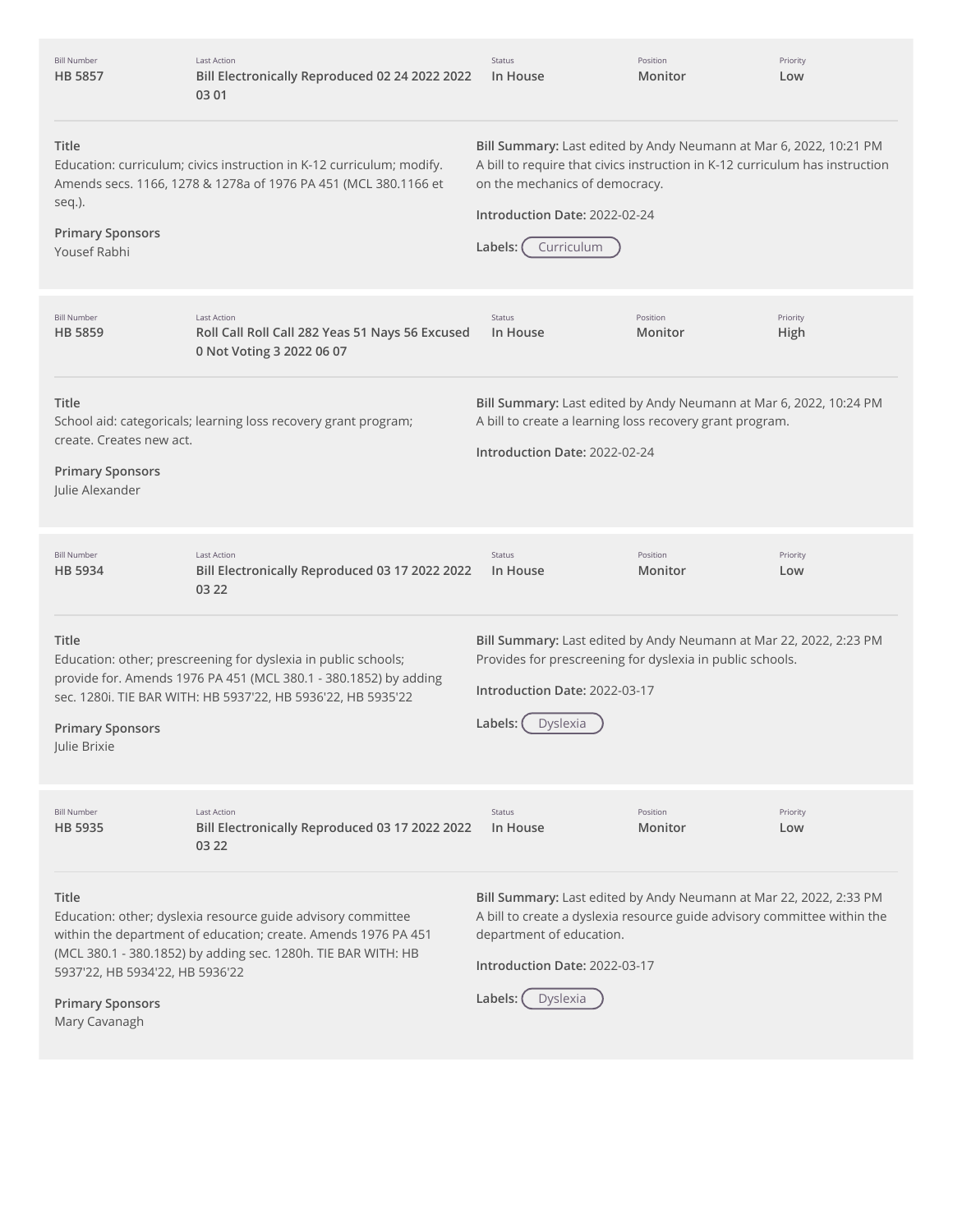| <b>Bill Number</b><br>HB 5936                                                                                                                                                                                                                                                      | Last Action<br>Bill Electronically Reproduced 03 17 2022 2022<br>03 22                                                           | Status<br>In House                                                                                                                                                                                                                                                                                                                                 | Position<br>Monitor                                                                                                                                                           | Priority<br>Low |  |
|------------------------------------------------------------------------------------------------------------------------------------------------------------------------------------------------------------------------------------------------------------------------------------|----------------------------------------------------------------------------------------------------------------------------------|----------------------------------------------------------------------------------------------------------------------------------------------------------------------------------------------------------------------------------------------------------------------------------------------------------------------------------------------------|-------------------------------------------------------------------------------------------------------------------------------------------------------------------------------|-----------------|--|
| Title<br>Education: other; certain requirements for the approval of teacher<br>preparation institutions; create. Amends 1976 PA 451 (MCL 380.1 -<br>380.1852) by adding sec. 1531e. TIE BAR WITH: HB 5937'22, HB<br>5934'22, HB 5935'22<br><b>Primary Sponsors</b><br>Ance Damoose |                                                                                                                                  | characteristics of dyslexia.<br>Labels:<br>Dyslexia                                                                                                                                                                                                                                                                                                | Bill Summary: Last edited by Andy Neumann at Mar 22, 2022, 2:27 PM<br>Bill would require teacher prep programs to include instruction on the<br>Introduction Date: 2022-03-17 |                 |  |
| <b>Bill Number</b><br>HB 5937                                                                                                                                                                                                                                                      | <b>Last Action</b><br>Bill Electronically Reproduced 03 17 2022 2022<br>03 22                                                    | Status<br>In House                                                                                                                                                                                                                                                                                                                                 | Position<br>Monitor                                                                                                                                                           | Priority<br>Low |  |
| Title<br>WITH: HB 5934'22, HB 5936'22, HB 5935'22<br><b>Primary Sponsors</b><br><b>Timmy Beson</b>                                                                                                                                                                                 | Education: other; certain teacher certification requirements;<br>modify. Amends sec. 1531 of 1976 PA 451 (MCL 380.1531). TIE BAR | Bill Summary: Last edited by Andy Neumann at Mar 22, 2022, 2:30 PM<br>Must have instruction on the characteristics of dyslexia and underlying<br>factors that place pupils at risk for difficulties in learning to decode<br>accurately and efficiently to receive a teaching certificate.<br>Introduction Date: 2022-03-17<br>Labels:<br>Dyslexia |                                                                                                                                                                               |                 |  |
| <b>Bill Number</b><br>HB 5991                                                                                                                                                                                                                                                      | <b>Last Action</b><br>Bill Electronically Reproduced 04 12 2022 2022<br>04 13                                                    | Status<br>In House                                                                                                                                                                                                                                                                                                                                 | Position<br>Support                                                                                                                                                           | Priority<br>Low |  |
| Title<br>1976 PA 451 (MCL 380.1280f).<br><b>Primary Sponsors</b><br>Lori Stone                                                                                                                                                                                                     | Education: elementary; third grade reading law; suspend<br>application for the 2022-2023 school year. Amends sec. 1280f of       | Bill Summary: Last edited by Andy Neumann at Apr 18, 2022, 5:49 PM<br>A bill to suspend the third grade reading law for the 2022-2023 school<br>year.<br>Introduction Date: 2022-04-12<br>Third Grade Reading<br>Labels:                                                                                                                           |                                                                                                                                                                               |                 |  |
| <b>Bill Number</b><br>HB 5992                                                                                                                                                                                                                                                      | <b>Last Action</b><br>Bill Electronically Reproduced 04 12 2022 2022<br>04 13                                                    | Status<br>In House                                                                                                                                                                                                                                                                                                                                 | Position<br>Support                                                                                                                                                           | Priority<br>Low |  |
| Title<br>HB 5994'22<br><b>Primary Sponsors</b><br>Bronna Kahle                                                                                                                                                                                                                     | Education: teachers; teacher performance evaluations; modify.<br>Amends sec. 1249 of 1976 PA 451 (MCL 380.1249). TIE BAR WITH:   | Bill Summary: Last edited by Andy Neumann at Apr 18, 2022, 5:54 PM<br>For the 2021-2022 school year, the annual year-end evaluation must not<br>be based on student growth and assessment data.<br>Introduction Date: 2022-04-12<br><b>Teacher Evaluations</b><br>Labels:                                                                          |                                                                                                                                                                               |                 |  |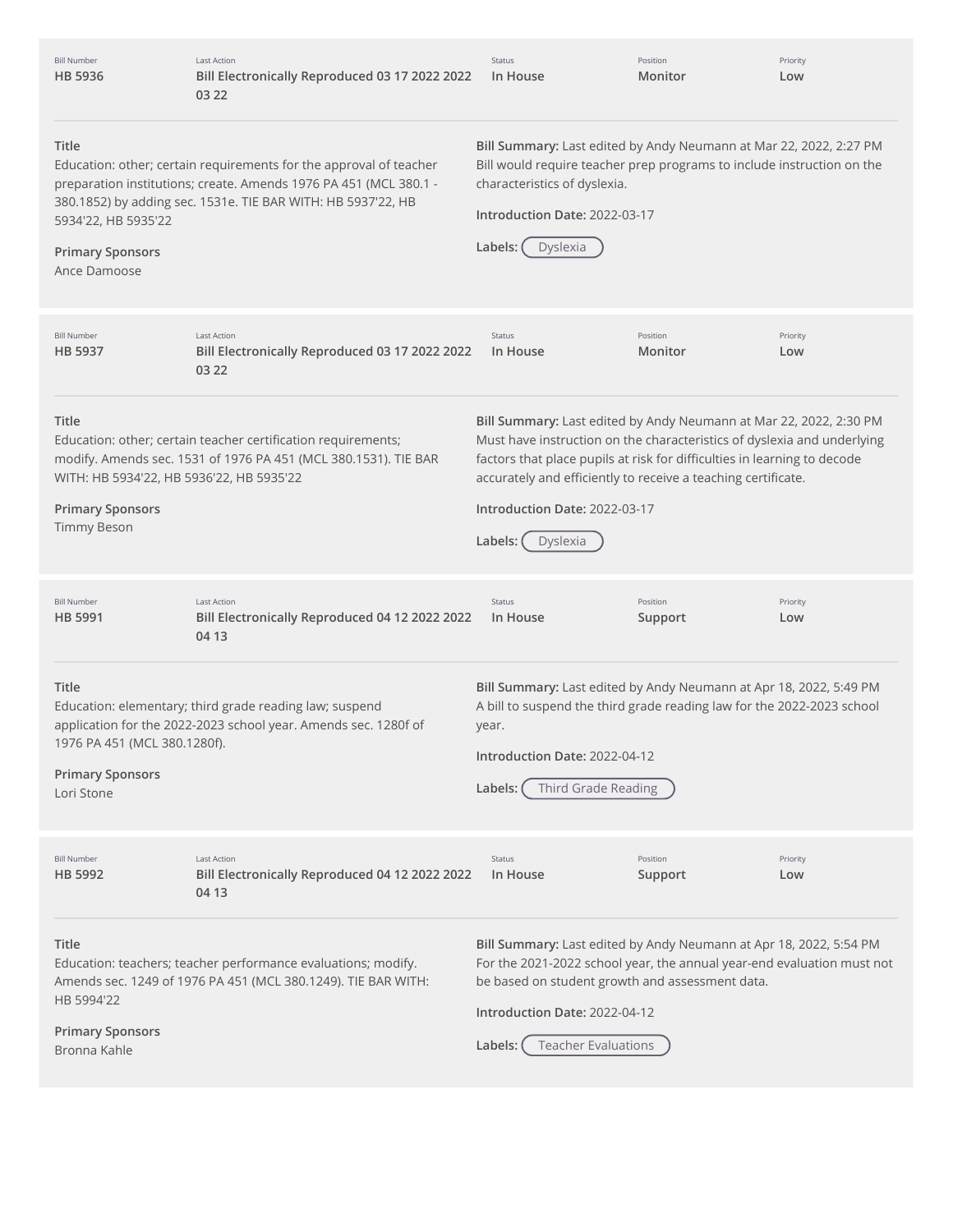| <b>Bill Number</b><br>HB 5993                                                                                                                                                                                                                                   | <b>Last Action</b><br>Bill Electronically Reproduced 04 12 2022 2022<br>04 13                                                                                                                          | Status<br>In House                                                                                                                                                                                                                                                                                                                                                                              | Position<br>Support | Priority<br>Low  |
|-----------------------------------------------------------------------------------------------------------------------------------------------------------------------------------------------------------------------------------------------------------------|--------------------------------------------------------------------------------------------------------------------------------------------------------------------------------------------------------|-------------------------------------------------------------------------------------------------------------------------------------------------------------------------------------------------------------------------------------------------------------------------------------------------------------------------------------------------------------------------------------------------|---------------------|------------------|
| Title<br>HB 5992'22<br><b>Primary Sponsors</b><br>Regina Weiss                                                                                                                                                                                                  | Education: other; certain requirements concerning teacher<br>performance evaluations; modify. Amends sec. 3a, art. II & sec. 3,<br>art. III of 1937 (Ex Sess) PA 4 (MCL 38.83a & 38.93). TIE BAR WITH: | Bill Summary: Last edited by Andy Neumann at Apr 18, 2022, 5:58 PM<br>A school district employing a probationary teacher on continuing tenure<br>is not required to ensure that the teacher is provided with an annual<br>year-end performance evaluation for the 2021-2022 school year.<br>Introduction Date: 2022-04-12<br><b>Probationary Teachers</b><br>Labels:                            |                     |                  |
| <b>Bill Number</b><br>HB 5994                                                                                                                                                                                                                                   | Last Action<br>Bill Electronically Reproduced 04 12 2022 2022<br>04 13                                                                                                                                 | Status<br>In House                                                                                                                                                                                                                                                                                                                                                                              | Position<br>Support | Priority<br>Low  |
| Title<br>380.1249b). TIE BAR WITH: HB 5992'22<br><b>Primary Sponsors</b><br>Julie Rogers                                                                                                                                                                        | Education: employees; performance evaluation systems for school<br>administrators; modify. Amends sec. 1249b of 1976 PA 451 (MCL                                                                       | Bill Summary: Last edited by Andy Neumann at Apr 18, 2022, 8:02 PM<br>For administrators the 2021-2022 school year, the annual evaluation<br>must not be based on student growth and assessment data.<br>Introduction Date: 2022-04-12<br>Evaluations<br>Labels: (                                                                                                                              |                     |                  |
| <b>Bill Number</b><br>HB 5995                                                                                                                                                                                                                                   | <b>Last Action</b><br>Bill Electronically Reproduced 04 12 2022 2022<br>04 13                                                                                                                          | Status<br>In House                                                                                                                                                                                                                                                                                                                                                                              | Position<br>Support | Priority<br>Low  |
| Title<br><b>Primary Sponsors</b><br>Brenda Carter                                                                                                                                                                                                               | Education: school districts; certain accountability measurements<br>for public schools; suspend in 2020, 2021, and 2022. Amends sec.<br>1280g of 1976 PA 451 (MCL 380.1280g) & adds sec. 1280h.        | Bill Summary: Last edited by Andy Neumann at Apr 18, 2022, 8:06 PM<br>For 2020, 2021, and 2022, the department shall not assign a letter grade<br>for each of the indicators under section 1280g(1)(a) for each public<br>school and the department shall not assign a ranking for each of the<br>indicators under section 1280g(1)(b) for each public school.<br>Introduction Date: 2022-04-12 |                     |                  |
| <b>Bill Number</b><br>HB 6012                                                                                                                                                                                                                                   | <b>Last Action</b><br>Assigned Pa 9322 With Immediate Effect 2022<br>06 09                                                                                                                             | <b>Status</b><br>Enacted                                                                                                                                                                                                                                                                                                                                                                        | Position<br>Support | Priority<br>High |
| Title<br>Appropriations: supplemental; supplemental appropriations in the<br>school aid act for fiscal year 2021-2022; provide for. Amends sec.<br>11 of 1979 PA 94 (MCL 388.1611) & adds secs. 11w, 97c & 97d.<br><b>Primary Sponsors</b><br>Pamela Hornberger |                                                                                                                                                                                                        | Bill Summary: Last edited by Andy Neumann at May 22, 2022, 3:48 PM<br>Appropriations supplemental for the school aid act for fiscal year 2021-<br>202 for Oxford.<br>Introduction Date: 2022-04-13<br><b>School Funding</b><br>Labels: (                                                                                                                                                        |                     |                  |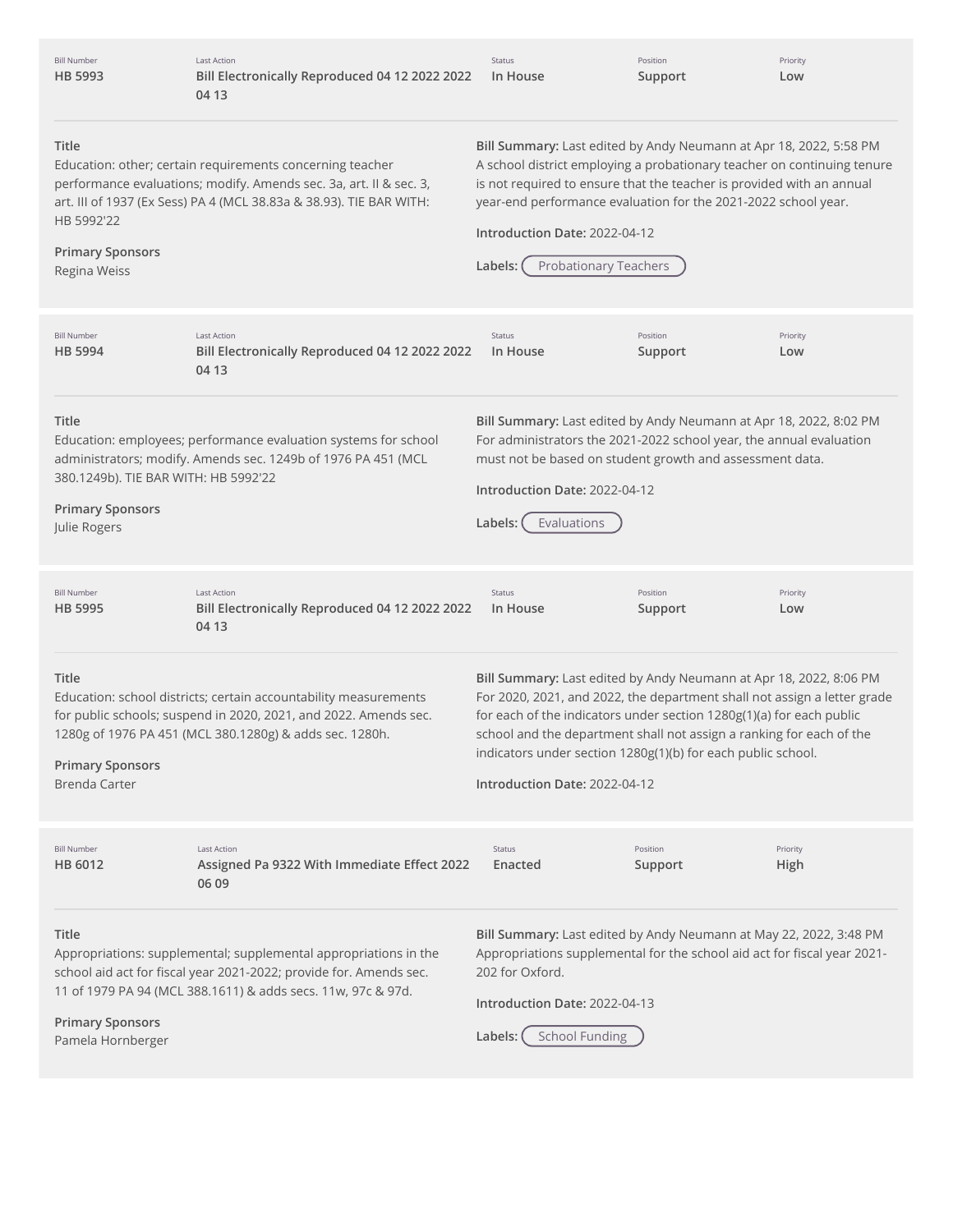| <b>Bill Number</b><br>HB 6013                                                                                                                                                                                                                                                                                                                                                                                                     | Last Action<br>Referred To Second Reading 2022 05 17                                                                                  | Status<br>In House                                                                                                                                                                                                                                                                                                                                                                                                  | Position<br>Monitor | Priority<br>Low                                                                                                                                                                                                                                                                              |
|-----------------------------------------------------------------------------------------------------------------------------------------------------------------------------------------------------------------------------------------------------------------------------------------------------------------------------------------------------------------------------------------------------------------------------------|---------------------------------------------------------------------------------------------------------------------------------------|---------------------------------------------------------------------------------------------------------------------------------------------------------------------------------------------------------------------------------------------------------------------------------------------------------------------------------------------------------------------------------------------------------------------|---------------------|----------------------------------------------------------------------------------------------------------------------------------------------------------------------------------------------------------------------------------------------------------------------------------------------|
| Title<br>Education: financing; grant program to provide funding for mentor<br>teachers and student teachers; create. Amends 1976 PA 451 (MCL<br>380.1 - 380.1852) by adding sec. 1531e.<br><b>Primary Sponsors</b><br>Pamela Hornberger                                                                                                                                                                                           |                                                                                                                                       | student teachers.<br>Introduction Date: 2022-04-13<br><b>Student Teachers</b><br>Labels:                                                                                                                                                                                                                                                                                                                            |                     | Bill Summary: Last edited by Andy Neumann at Apr 18, 2022, 5:43 PM<br>Creates a grant program to provide funding for mentor teachers and                                                                                                                                                     |
| <b>Bill Number</b><br>HB 6014                                                                                                                                                                                                                                                                                                                                                                                                     | Last Action<br>Bill Electronically Reproduced 04 13 2022 2022<br>04 14                                                                | Status<br>In House                                                                                                                                                                                                                                                                                                                                                                                                  | Position<br>Monitor | Priority<br>Low                                                                                                                                                                                                                                                                              |
| <b>Title</b><br>Bill Summary: Last edited by Andy Neumann at Apr 18, 2022, 5:46 PM<br>A bill to increase the required hours and days of pupil instruction over<br>School aid: other; required hours and days of pupil instruction;<br>modify. Amends sec. 101 of 1979 PA 94 (MCL 388.1701).<br>the next four years.<br><b>Primary Sponsors</b><br>Introduction Date: 2022-04-13<br>Pamela Hornberger<br>Labels:<br>Hours and Days |                                                                                                                                       |                                                                                                                                                                                                                                                                                                                                                                                                                     |                     |                                                                                                                                                                                                                                                                                              |
| <b>Bill Number</b><br>HB 6020                                                                                                                                                                                                                                                                                                                                                                                                     | <b>Last Action</b><br><b>Transmitted 2022 06 09</b>                                                                                   | <b>Status</b><br>In Senate                                                                                                                                                                                                                                                                                                                                                                                          | Position<br>Monitor | Priority<br>Low                                                                                                                                                                                                                                                                              |
| Title<br>Creates new act.<br><b>Primary Sponsors</b><br>Bronna Kahle                                                                                                                                                                                                                                                                                                                                                              | Education: school districts; student mental health apprenticeship<br>retention and training (SMART) internship grant program; create. | Bill Summary: Last edited by Andy Neumann at Apr 18, 2022, 5:13 PM<br>A bill to establish a student mental health apprenticeship retention and<br>training (SMART) internship grant program; to prescribe conditions for<br>the administration of the student mental health apprenticeship<br>retention and training (SMART) internship grant program.<br>Introduction Date: 2022-04-14<br>Labels:<br>Mental Health |                     |                                                                                                                                                                                                                                                                                              |
| <b>Bill Number</b><br>HB 6042                                                                                                                                                                                                                                                                                                                                                                                                     | Last Action<br><b>Referred To Committee On Education And</b><br>Career Readiness 2022 06 08                                           | Status<br>In Senate                                                                                                                                                                                                                                                                                                                                                                                                 | Position<br>Monitor | Priority<br>Low                                                                                                                                                                                                                                                                              |
| <b>Title</b><br>Education: safety; requirements for critical incident mapping data<br>in school safety respond plan; include. Amends sec. 1308 of 1976<br>PA 451 (MCL 380.1308).<br><b>Primary Sponsors</b><br>Mike Mueller                                                                                                                                                                                                       |                                                                                                                                       | enforcement agency.<br>Introduction Date: 2022-04-14<br><b>School Safety</b><br>Labels:                                                                                                                                                                                                                                                                                                                             |                     | Bill Summary: Last edited by Andy Neumann at Apr 18, 2022, 5:19 PM<br>A school board shall cooperate with local law enforcement to ensure<br>that detailed and accurate building plans contain blueprints or critical<br>incident mapping data and are provided to the appropriate local law |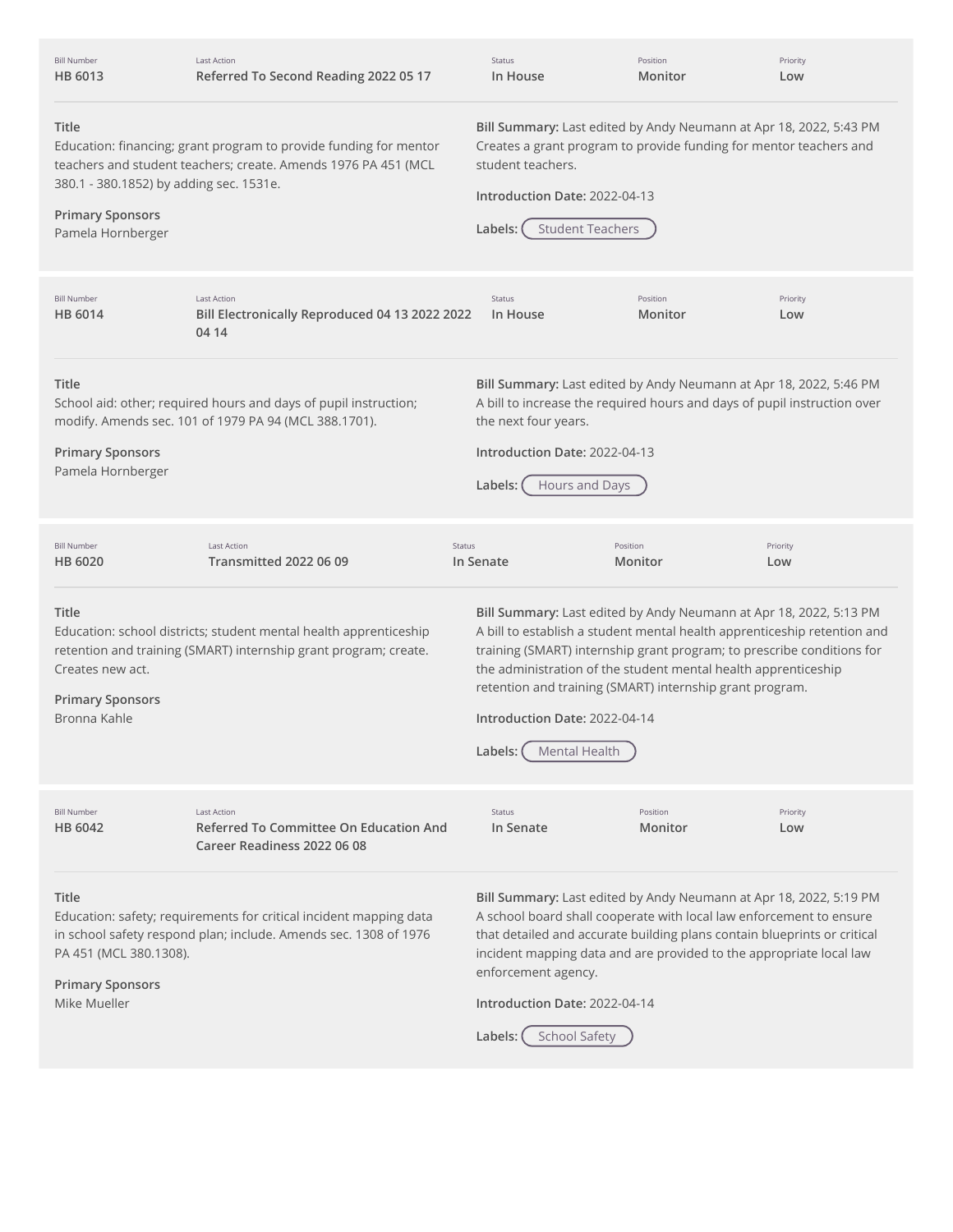| <b>Bill Number</b><br><b>HB 6048</b>                                                               | Last Action<br>Bill Electronically Reproduced 04 26 2022 2022<br>04 27                                                                                                                                                                                                                                                             | Status<br>In House                                                                                                                                                                                                                                                                                                | Position<br>Monitor | Priority<br>Medium |
|----------------------------------------------------------------------------------------------------|------------------------------------------------------------------------------------------------------------------------------------------------------------------------------------------------------------------------------------------------------------------------------------------------------------------------------------|-------------------------------------------------------------------------------------------------------------------------------------------------------------------------------------------------------------------------------------------------------------------------------------------------------------------|---------------------|--------------------|
| Title<br>TIE BAR WITH: HB 6051'22<br><b>Primary Sponsors</b><br><b>Brad Paquette</b>               | Civil rights: open meetings; closed sessions for negotiations of<br>collective bargaining agreements; require public disclosure in<br>certain circumstances. Amends sec. 8 of 1976 PA 267 (MCL 15.268).                                                                                                                            | Bill Summary: Last edited by Andy Neumann at Jun 2, 2022, 6:52 PM<br>A bill to require public school employers to record the audio of and<br>make the recording available to the public of certain collective<br>bargaining meetings.<br>Introduction Date: 2022-04-26<br><b>Collective Bargaining</b><br>Labels: |                     |                    |
| <b>Bill Number</b><br>HB 6051                                                                      | <b>Last Action</b><br>Bill Electronically Reproduced 04 26 2022 2022<br>04 27                                                                                                                                                                                                                                                      | Status<br>In House                                                                                                                                                                                                                                                                                                | Position<br>Monitor | Priority<br>Medium |
| Title<br><b>Primary Sponsors</b><br><b>Timmy Beson</b>                                             | Labor: collective bargaining; certain collective bargaining meetings;<br>require public school employers to record the audio of, and make<br>the recording available to the public. Amends 1947 PA 336 (MCL<br>423.201 - 423.217) by adding sec. 15c. TIE BAR WITH: HB 6048'22                                                     | Bill Summary: Last edited by Andy Neumann at Jun 2, 2022, 6:52 PM<br>A bill to require public school employers to record the audio of and<br>make the recording available to the public of certain collective<br>bargaining meetings.<br>Introduction Date: 2022-04-26<br><b>Collective Bargaining</b><br>Labels: |                     |                    |
| <b>Bill Number</b><br>HB 6078                                                                      | <b>Last Action</b><br>Bill Electronically Reproduced 05 10 2022 2022<br>05 10                                                                                                                                                                                                                                                      | Status<br>In House                                                                                                                                                                                                                                                                                                | Position<br>Monitor | Priority<br>Medium |
| Title<br>423.201 - 423.217) by adding sec. 15c.<br><b>Primary Sponsors</b><br><b>Brad Paquette</b> | Labor: collective bargaining; certain collective bargaining meetings;<br>require public school employers to record the audio of and make<br>the recording available to the public. Amends 1947 PA 336 (MCL                                                                                                                         | Bill Summary: Last edited by Andy Neumann at Jun 2, 2022, 6:50 PM<br>A bill to require public school employers to record the audio of and<br>make the recording available to the public of certain collective<br>bargaining meetings.<br>Introduction Date: 2022-05-05<br><b>Collective Bargaining</b><br>Labels: |                     |                    |
| <b>Bill Number</b><br><b>HB 6086</b>                                                               | Last Action<br>Referred To Second Reading 2022 05 26                                                                                                                                                                                                                                                                               | Status<br>In House                                                                                                                                                                                                                                                                                                | Position<br>None    | Priority<br>None   |
| Title                                                                                              | Introduction Date: 2022-05-05<br>Health occupations: emergency medical services personnel;<br>examinations for certain emergency medical services personnel;<br>modify, and require certain notices from education program<br>sponsors. Amends secs. 20904, 20912, 20950, 20952 & 20954 of<br>1978 PA 368 (MCL 333.20904 et seq.). |                                                                                                                                                                                                                                                                                                                   |                     |                    |
| <b>Primary Sponsors</b><br>Jeff Yaroch                                                             |                                                                                                                                                                                                                                                                                                                                    |                                                                                                                                                                                                                                                                                                                   |                     |                    |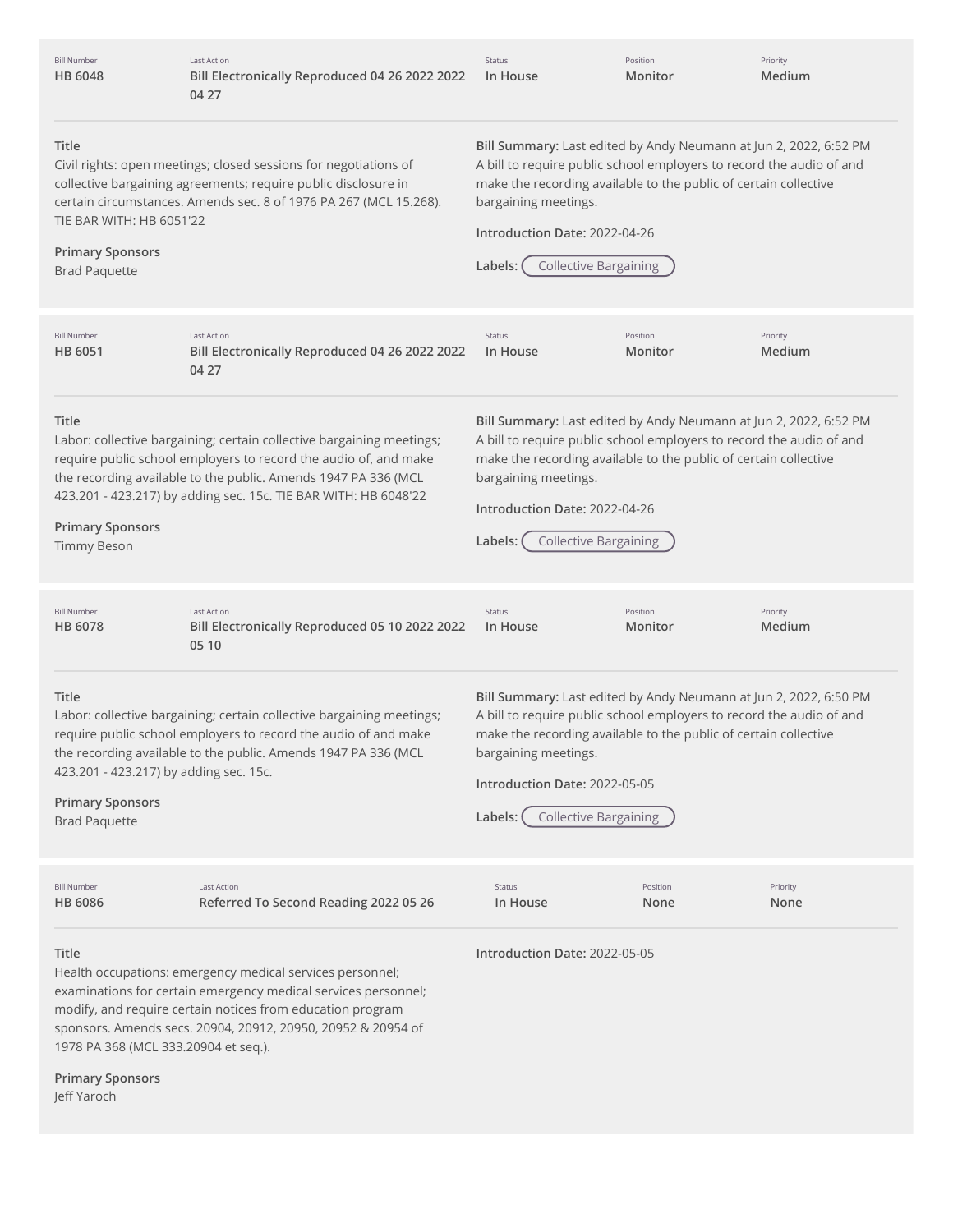| <b>Bill Number</b><br><b>HB 6088</b>                                       | <b>Last Action</b><br>Referred To Second Reading 2022 05 26                                                                                                                                | Status<br>In House                                                                                                                                                                                                                                                | Position<br>None    | Priority<br>None |
|----------------------------------------------------------------------------|--------------------------------------------------------------------------------------------------------------------------------------------------------------------------------------------|-------------------------------------------------------------------------------------------------------------------------------------------------------------------------------------------------------------------------------------------------------------------|---------------------|------------------|
| Title<br>368 (MCL 333.20952).<br><b>Primary Sponsors</b><br>Greg Markkanen | Health occupations: emergency medical services personnel; certain<br>temporary licenses; modify terms. Amends sec. 20952 of 1978 PA                                                        | Introduction Date: 2022-05-10                                                                                                                                                                                                                                     |                     |                  |
| <b>Bill Number</b><br>HB 6095                                              | <b>Last Action</b><br>Bill Electronically Reproduced 05 11 2022 2022<br>05 11                                                                                                              | Status<br>In House                                                                                                                                                                                                                                                | Position<br>Monitor | Priority<br>Low  |
| Title<br><b>Primary Sponsors</b><br>Julie Calley                           | School aid: other; pupil membership counting requirements;<br>modify. Amends sec. 6 of 1979 PA 94 (MCL 388.1606).                                                                          | Bill Summary: Last edited by Andy Neumann at May 22, 2022, 4:16 PM<br>A bill to modify pupil membership counting requirements for charter<br>schools<br>Introduction Date: 2022-05-10                                                                             |                     |                  |
| <b>Bill Number</b><br><b>HB 6100</b>                                       | <b>Last Action</b><br>Bill Electronically Reproduced 05 12 2022 2022<br>05 12                                                                                                              | <b>Status</b><br>In House                                                                                                                                                                                                                                         | Position<br>Monitor | Priority<br>Low  |
| Title<br><b>Primary Sponsors</b><br>Julie Rogers                           | School aid: penalties; exception to the minimum hour and day<br>requirement for districts; provide for during certain staffing<br>shortages. Amends sec. 101 of 1979 PA 94 (MCL 388.1701). | Bill Summary: Last edited by Andy Neumann at Jun 2, 2022, 6:35 PM<br>A bill to allow exceptions to the minimum hour and day requirement for<br>districts; during certain staffing shortages.<br>Introduction Date: 2022-05-11<br><b>Hours and Days</b><br>Labels: |                     |                  |
| <b>Bill Number</b><br>HB 6102                                              | <b>Last Action</b><br>Bill Electronically Reproduced 05 19 2022 2022<br>05 19                                                                                                              | <b>Status</b><br>In House                                                                                                                                                                                                                                         | Position<br>Monitor | Priority<br>Low  |
| Title<br>(MCL 388.1701).<br><b>Primary Sponsors</b><br>Julie Calley        | Education: attendance; time pupils spend at recess; allow to be<br>counted as pupil instruction time. Amends sec. 101 of 1979 PA 94                                                        | Bill Summary: Last edited by Andy Neumann at May 22, 2022, 3:45 PM<br>A bill to allow the time pupils spend at recess to be counted as pupil<br>instruction time.<br>Introduction Date: 2022-05-18<br>Labels:<br>Attendance                                       |                     |                  |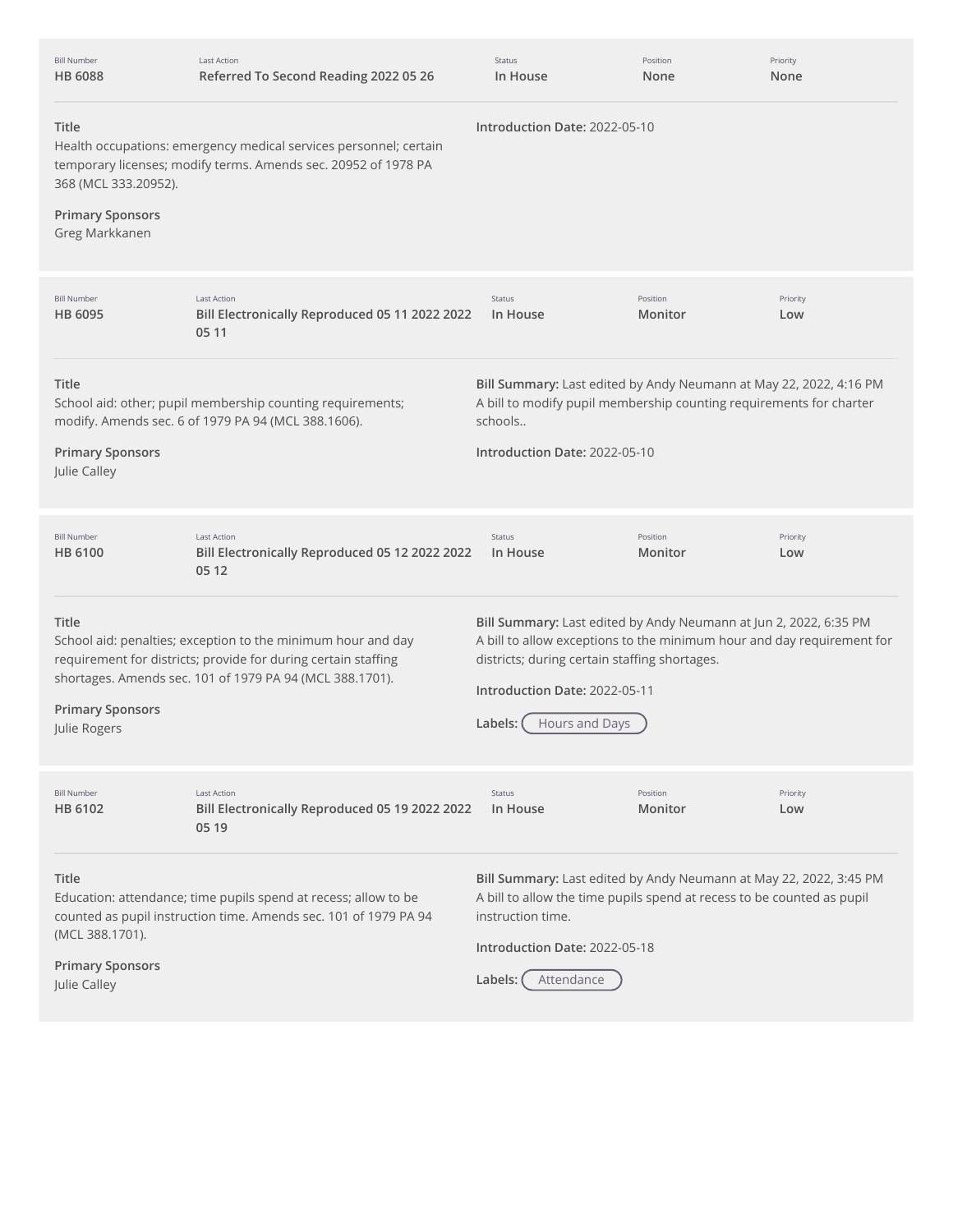| <b>Bill Number</b><br>HB 6129                                                                                                                                                                                                                                                                         | <b>Last Action</b><br>Bill Electronically Reproduced 05 25 2022 2022<br>05 25                                                                                                                                                                                | Status<br>In House                                                                                                                                                                                                                                                                                     | Position<br>Monitor | Priority<br>Low |
|-------------------------------------------------------------------------------------------------------------------------------------------------------------------------------------------------------------------------------------------------------------------------------------------------------|--------------------------------------------------------------------------------------------------------------------------------------------------------------------------------------------------------------------------------------------------------------|--------------------------------------------------------------------------------------------------------------------------------------------------------------------------------------------------------------------------------------------------------------------------------------------------------|---------------------|-----------------|
| Title<br>Higher education: financial aid; Michigan reconnect grant act;<br>modify. Amends title & secs. 1, 3 & 5 of 2020 PA 84 (MCL 390.1701<br>et seq.); adds sec. 5a & repeals 2020 PA 84 (MCL 390.1701 -<br>390.1709). TIE BAR WITH: HB 6130'22<br><b>Primary Sponsors</b><br><b>Ben Frederick</b> |                                                                                                                                                                                                                                                              | Bill Summary: Last edited by Andy Neumann at May 25, 2022, 2:41 PM<br>A bill to modify the Michigan reconnect grant act.<br>Introduction Date: 2022-05-24<br><b>Higher Education</b><br>Labels:                                                                                                        |                     |                 |
| <b>Bill Number</b><br>HB 6130                                                                                                                                                                                                                                                                         | <b>Last Action</b><br>Bill Electronically Reproduced 05 25 2022 2022<br>05 25                                                                                                                                                                                | Status<br>In House                                                                                                                                                                                                                                                                                     | Position<br>Monitor | Priority<br>Low |
| Title<br><b>Primary Sponsors</b><br>Sarah Anthony                                                                                                                                                                                                                                                     | Higher education: financial aid; Michigan reconnect grant recipient<br>act; modify. Amends title & secs. 11, 13, 15, 16, 17, 18, 21 & 23 of<br>2020 PA 68 (MCL 390.1711 et seq.) & repeals 2020 PA 68 (MCL<br>390.1711 - 390.1723). TIE BAR WITH: HB 6129'22 | Bill Summary: Last edited by Andy Neumann at Jun 2, 2022, 6:21 PM<br>A bill to modify the Michigan Reconnect grants.<br>Introduction Date: 2022-05-24<br><b>Higher Education</b><br>Labels:                                                                                                            |                     |                 |
| <b>Bill Number</b><br>HB 6131                                                                                                                                                                                                                                                                         | <b>Last Action</b><br>Bill Electronically Reproduced 05 25 2022 2022<br>05 25                                                                                                                                                                                | Status<br>In House                                                                                                                                                                                                                                                                                     | Position<br>Monitor | Priority<br>Low |
| <b>Title</b><br>adding secs. 277 & 677.<br><b>Primary Sponsors</b><br>David LaGrand                                                                                                                                                                                                                   | Individual income tax: credit; Michigan tuition reimbursement<br>credit; create. Amends 1967 PA 281 (MCL 206.1 - 206.847) by                                                                                                                                 | Bill Summary: Last edited by Andy Neumann at Jun 2, 2022, 6:28 PM<br>This would allow a qualified taxpayer to claim a credit against his/hers<br>taxes equal to the following percentages of the amount paid on a<br>qualified student loan.<br>Introduction Date: 2022-05-24<br>Labels:<br>Tax Credit |                     |                 |
| <b>Bill Number</b><br>HB 6133                                                                                                                                                                                                                                                                         | <b>Last Action</b><br>Bill Electronically Reproduced 05 25 2022 2022<br>05 25                                                                                                                                                                                | Status<br>In House                                                                                                                                                                                                                                                                                     | Position<br>Monitor | Priority<br>Low |
| <b>Title</b><br>secs. 11a & 11b. TIE BAR WITH: HB 6134'22                                                                                                                                                                                                                                             | State financing and management: funds; revenue sharing trust<br>fund; create. Amends sec. 2 of 2000 PA 489 (MCL 12.252) & adds                                                                                                                               | Introduction Date: 2022-05-24                                                                                                                                                                                                                                                                          |                     |                 |
| <b>Primary Sponsors</b><br>Jim Ellison                                                                                                                                                                                                                                                                |                                                                                                                                                                                                                                                              |                                                                                                                                                                                                                                                                                                        |                     |                 |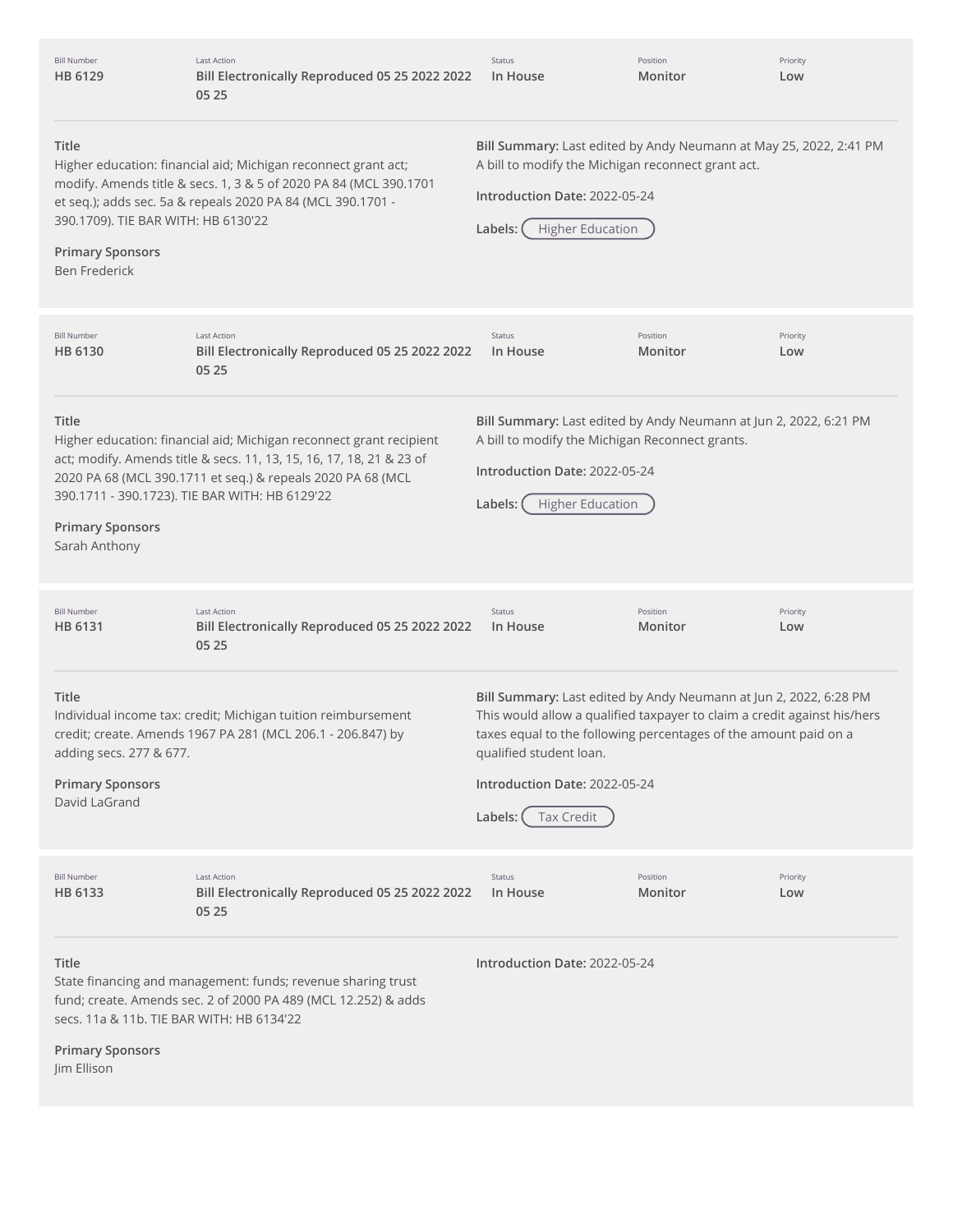| <b>Bill Number</b><br>HB 6149                                                                                                                                                                                                                                                                                                                                                                                                                                                                                                                                                                                                                                     | <b>Last Action</b><br>Bill Electronically Reproduced 06 01 2022 2022<br>06 01                                                                                                                     | <b>Status</b><br>In House                                                                                                                                                                                                                              | Position<br>Monitor | Priority<br>Low    |
|-------------------------------------------------------------------------------------------------------------------------------------------------------------------------------------------------------------------------------------------------------------------------------------------------------------------------------------------------------------------------------------------------------------------------------------------------------------------------------------------------------------------------------------------------------------------------------------------------------------------------------------------------------------------|---------------------------------------------------------------------------------------------------------------------------------------------------------------------------------------------------|--------------------------------------------------------------------------------------------------------------------------------------------------------------------------------------------------------------------------------------------------------|---------------------|--------------------|
| Title<br>Bill Summary: Last edited by Andy Neumann at Jun 2, 2022, 6:15 PM<br>A bill to require MDE to develop educational materials and a training<br>Health: children; youth athletes; require department to develop<br>program regarding sudden cardiac arrest in athletes and their return to<br>educational materials and training program regarding sudden<br>cardiac arrest in athletes and their return to athletic activity.<br>athletic activity.<br>Amends 1978 PA 368 (MCL 333.1101 - 333.25211) by adding secs.<br>Introduction Date: 2022-05-26<br>9157 & 9158.<br>Professional Development<br>Labels:<br><b>Primary Sponsors</b><br>Felicia Brabec |                                                                                                                                                                                                   |                                                                                                                                                                                                                                                        |                     |                    |
| <b>Bill Number</b><br>HB 6152                                                                                                                                                                                                                                                                                                                                                                                                                                                                                                                                                                                                                                     | <b>Last Action</b><br>Bill Electronically Reproduced 06 01 2022 2022<br>06 01                                                                                                                     | Status<br>In House                                                                                                                                                                                                                                     | Position<br>Oppose  | Priority<br>Low    |
| Title<br><b>Primary Sponsors</b><br><b>Bob Bezotte</b>                                                                                                                                                                                                                                                                                                                                                                                                                                                                                                                                                                                                            | Crimes: firearms; gun-free school zones; modify. Amends secs.<br>224a, 231a & 237a of 1931 PA 328 (MCL 750.224a et seq.).                                                                         | Bill Summary: Last edited by Andy Neumann at Jun 2, 2022, 6:14 PM<br>A bill to allow a school employee, with permission, can be in possession<br>of a pistol or teaser on school property.<br>Introduction Date: 2022-05-26<br>Labels:<br>Firearms     |                     |                    |
| <b>Bill Number</b><br>HB 6166                                                                                                                                                                                                                                                                                                                                                                                                                                                                                                                                                                                                                                     | <b>Last Action</b><br>Bill Electronically Reproduced 06 02 2022 2022<br>06 02                                                                                                                     | Status<br>In House                                                                                                                                                                                                                                     | Position<br>Monitor | Priority<br>Low    |
| Title<br>1164c.<br><b>Primary Sponsors</b><br>Ranjeev Puri                                                                                                                                                                                                                                                                                                                                                                                                                                                                                                                                                                                                        | Education: curriculum; requirement for schools to provide<br>instruction on Asian American and Pacific Islander history; provide<br>for. Amends 1976 PA 451 (MCL 380.1 - 380.1852) by adding sec. | Bill Summary: Last edited by Andy Neumann at Jun 2, 2022, 6:01 PM<br>A bill to require schools to provide instruction on Asian American and<br>Pacific Islander history in their curriculum.<br>Introduction Date: 2022-06-01<br>Labels:<br>Curriculum |                     |                    |
| <b>Bill Number</b><br>SB 20                                                                                                                                                                                                                                                                                                                                                                                                                                                                                                                                                                                                                                       | Last Action<br>Referred To Committee On Finance 2021 01 13                                                                                                                                        | Status<br>In Senate                                                                                                                                                                                                                                    | Position<br>Support | Priority<br>Medium |
| Title<br>(MCL 380.1212).<br><b>Primary Sponsors</b><br>Dale Zorn                                                                                                                                                                                                                                                                                                                                                                                                                                                                                                                                                                                                  | Education: financing; permissible use of sinking funds; expand to<br>include school bus purchasing. Amends sec. 1212 of 1976 PA 451                                                               | Bill Summary: Last edited by Andy Neumann at Mar 9, 2021, 11:37 PM<br>This bill would allow the use of sinking funds for purchasing buses.<br>Introduction Date: 2021-01-13                                                                            |                     |                    |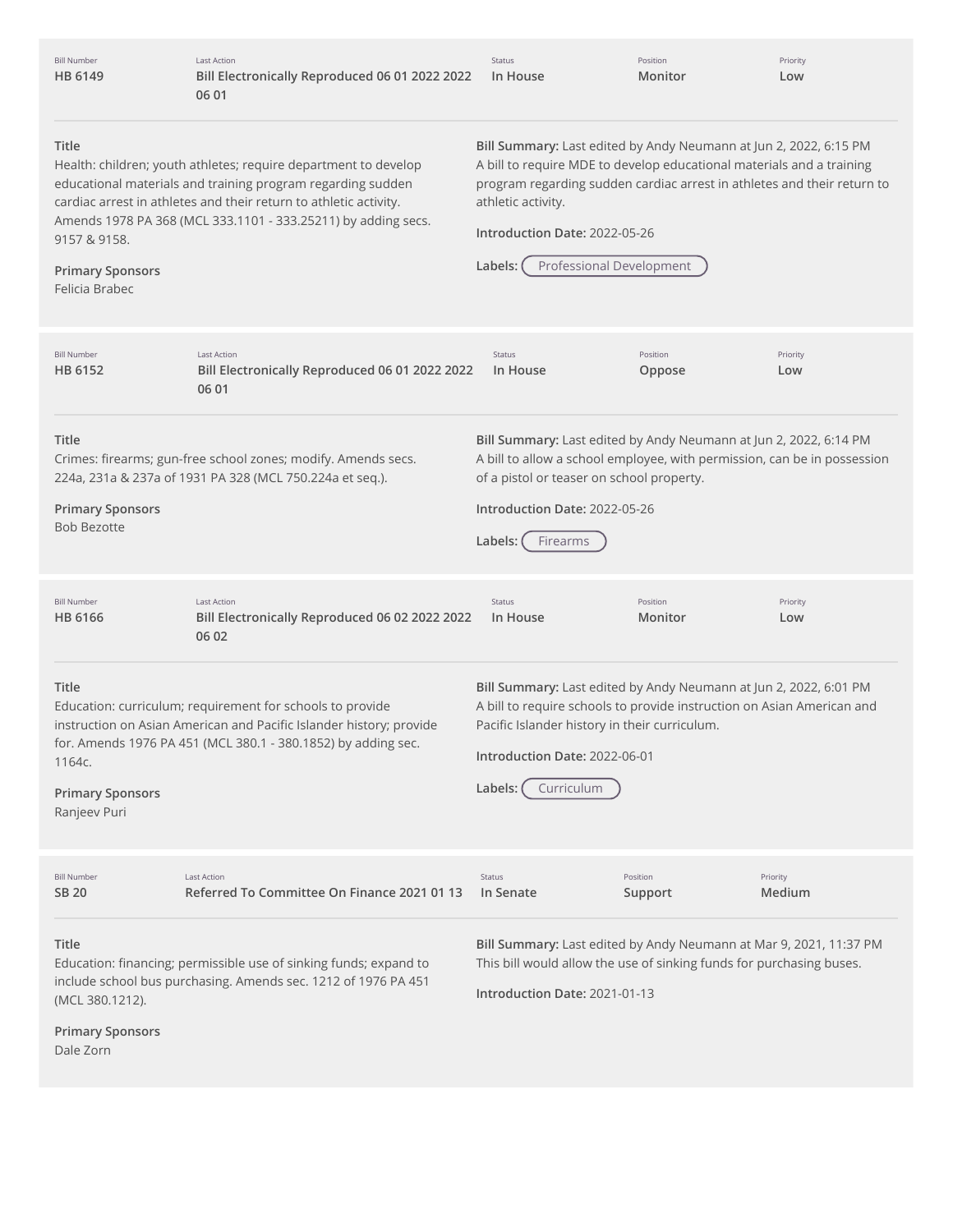| <b>Bill Number</b><br>SB 56                                                          | <b>Last Action</b><br>Referred To Committee On Education And<br>Career Readiness 2021 01 27                                                                                                        | <b>Status</b><br>In Senate                                                                                                                                                                                                                      | Position<br>Support | Priority<br>High |
|--------------------------------------------------------------------------------------|----------------------------------------------------------------------------------------------------------------------------------------------------------------------------------------------------|-------------------------------------------------------------------------------------------------------------------------------------------------------------------------------------------------------------------------------------------------|---------------------|------------------|
| Title<br>WITH: SB 0057'21<br><b>Primary Sponsors</b><br>Ken Horn                     | Education: teachers; performance evaluation systems for public<br>school teachers and school administrators; modify. Amends secs.<br>1248 & 1249 of 1976 PA 451 (MCL 380.1248 & 380.1249). TIE BAR | Bill Summary: Last edited by Andy Neumann at Apr 3, 2021, 2:53 PM<br>This bill would move student growth data from 40% to 0% for teacher<br>evaluations.<br>Introduction Date: 2021-01-27<br><b>Teacher Evaluations</b><br>Labels:              |                     |                  |
| <b>Bill Number</b><br>SB 57                                                          | <b>Last Action</b><br><b>Referred To Committee On Education And</b><br>Career Readiness 2021 01 27                                                                                                 | Status<br>In Senate                                                                                                                                                                                                                             | Position<br>Support | Priority<br>High |
| Title<br><b>Primary Sponsors</b><br>Ken Horn                                         | Education: employees; performance evaluation systems for school<br>administrators; modify. Amends secs. 1249b & 1250 of 1976 PA 451<br>(MCL 380.1249b & 380.1250). TIE BAR WITH: SB 0056'21        | Bill Summary: Last edited by Andy Neumann at Mar 9, 2021, 11:38 PM<br>Student growth data from 40% to 0% Administrators.<br>Introduction Date: 2021-01-27<br><b>Teacher Evaluations</b><br>Labels:                                              |                     |                  |
| <b>Bill Number</b><br>SB 68                                                          | <b>Last Action</b><br><b>Referred To Committee On Education And</b><br>Career Readiness 2021 02 02                                                                                                 | Status<br>In Senate                                                                                                                                                                                                                             | Position<br>Monitor | Priority<br>Low  |
| Title<br>380.1310a et seq.).<br><b>Primary Sponsors</b><br>Sean McCann               | Education: attendance; compulsory attendance requirements, and<br>reporting of suspensions, expulsion, truancy, and absenteeism;<br>revise. Amends secs. 1310a, 1311 & 1561 of 1976 PA 451 (MCL    | Introduction Date: 2021-02-02                                                                                                                                                                                                                   |                     |                  |
| <b>Bill Number</b><br>SB 69                                                          | <b>Last Action</b><br><b>Referred To Committee On Education And</b><br>Career Readiness 2021 02 02                                                                                                 | Status<br>In Senate                                                                                                                                                                                                                             | Position<br>Monitor | Priority<br>Low  |
| Title<br>- 380.1852) by adding sec. 1578a.<br><b>Primary Sponsors</b><br>Sean McCann | Education: other; certain advisory committee within the<br>department of education; create. Amends 1976 PA 451 (MCL 380.1                                                                          | Bill Summary: Last edited by Andy Neumann at Mar 10, 2021, 12:08 AM<br>This bill would create an advisory committee in the MDE that shall aid in<br>determining certain criteria relating to excused absences.<br>Introduction Date: 2021-02-02 |                     |                  |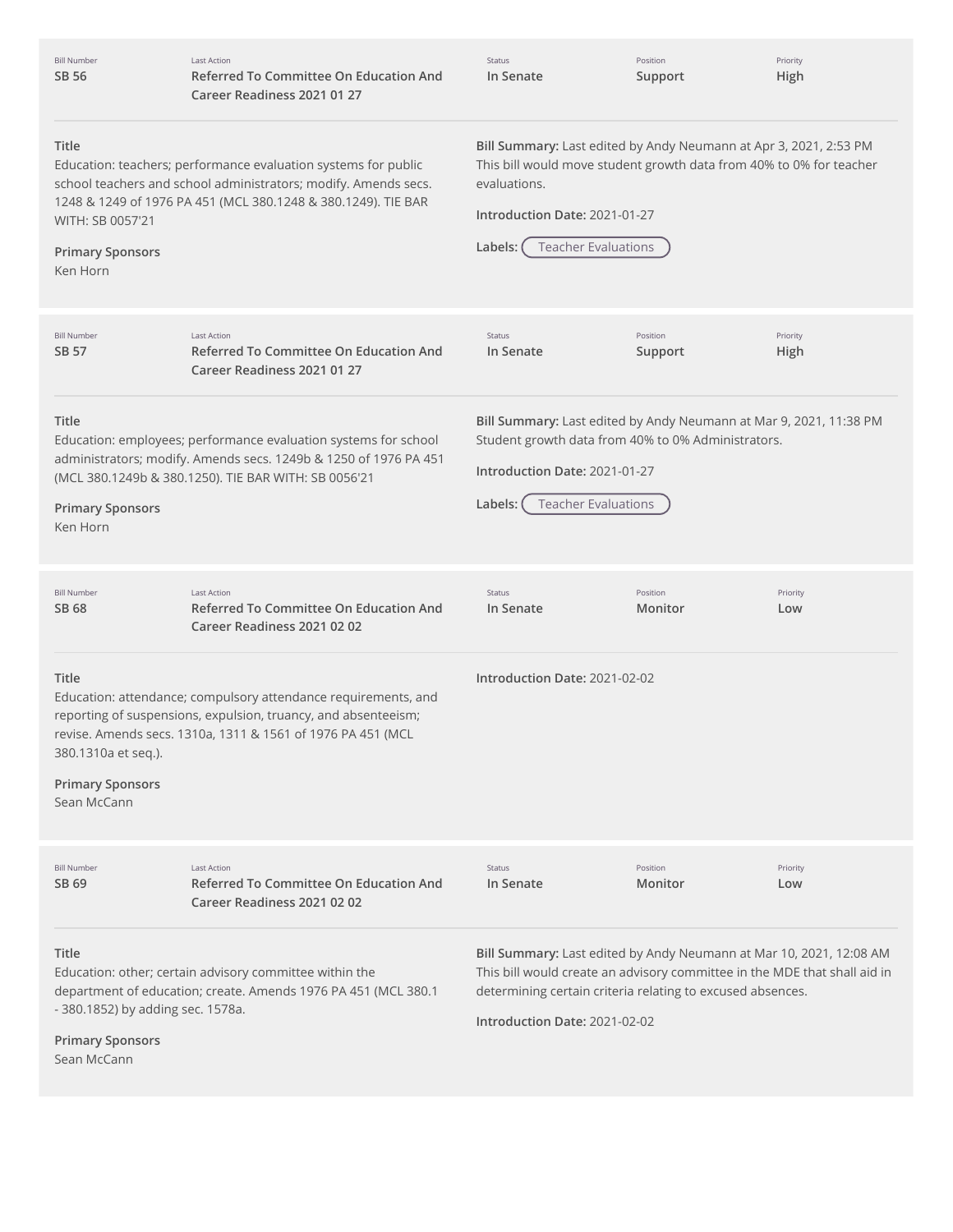| <b>Bill Number</b><br>SB 83                                                            | <b>Last Action</b><br>Referred To Conference Committee 2021 06 10                                                                    | Status<br>Passed House                                                                                                                                                                                                                                                           | Position<br>Monitor | Priority<br>High |
|----------------------------------------------------------------------------------------|--------------------------------------------------------------------------------------------------------------------------------------|----------------------------------------------------------------------------------------------------------------------------------------------------------------------------------------------------------------------------------------------------------------------------------|---------------------|------------------|
| Title<br>PA 94 (MCL 388.1611 & 388.1617b).<br><b>Primary Sponsors</b><br>Wayne Schmidt | Appropriations: zero budget; K-12 school aid appropriations;<br>provide for fiscal year 2021-2022. Amends secs. 11 & 17b of 1979     | Bill Summary: Last edited by Andy Neumann at Mar 10, 2021, 12:22 AM<br>An appropriations bill for school aid, at this time just a vehicle bill.<br>Introduction Date: 2021-02-02<br>Labels:<br>Funding                                                                           |                     |                  |
| <b>Bill Number</b><br>SB 84                                                            | <b>Last Action</b><br>Referred To Conference Committee 2021 06 10                                                                    | <b>Status</b><br>Passed House                                                                                                                                                                                                                                                    | Position<br>Oppose  | Priority<br>High |
| Title<br><b>Primary Sponsors</b><br>Wayne Schmidt                                      | Appropriations: zero budget; department of education; provide for<br>fiscal year 2021-2022. Creates appropriation act.               | Bill Summary: Last edited by Andy Neumann at May 16, 2021, 7:15 PM<br>MDE budget for 2021-2022. Contain some training funding for school<br>board members. We oppose this use of state dollars for labor law<br>training.<br>Introduction Date: 2021-02-02<br>Labels:<br>Funding |                     |                  |
| <b>Bill Number</b><br>SB 93                                                            | Last Action<br>Rep Ben Frederick Replaced Rep Mark<br>Huizenga As Conferee 01 27 2022 2022 01 27                                     | Status<br>Passed House                                                                                                                                                                                                                                                           | Position<br>Monitor | Priority<br>Low  |
| Title<br>388.1836 & 388.1841).<br><b>Primary Sponsors</b><br>Kim LaSata                | Appropriations: zero budget; higher education; provide for fiscal<br>year 2021-2022. Amends secs. 236 & 241 of 1979 PA 94 (MCL       | Bill Summary: Last edited by Andy Neumann at Mar 10, 2021, 12:25 AM<br>At this time just a vehicle bill for higher ed funding at this time<br>Introduction Date: 2021-02-02<br>Labels:<br><b>Funding</b>                                                                         |                     |                  |
| <b>Bill Number</b><br>SB 94                                                            | <b>Last Action</b><br>Rep Ben Frederick Replaced Rep Mark<br>Huizenga As Conferee 01 27 2022 2022 01 27                              | Status<br><b>Passed House</b>                                                                                                                                                                                                                                                    | Position<br>Monitor | Priority<br>High |
| Title<br>PA 94 (MCL 388.1801 & 388.1806).<br><b>Primary Sponsors</b><br>Kim LaSata     | Appropriations: zero budget; community colleges appropriations;<br>provide for fiscal year 2021-2022. Amends secs. 201 & 206 of 1979 | Bill Summary: Last edited by Andy Neumann at May 16, 2021, 7:11 PM<br>Community Colleges 21-22 budget.<br>Introduction Date: 2021-02-02<br>Labels:<br><b>Funding</b>                                                                                                             |                     |                  |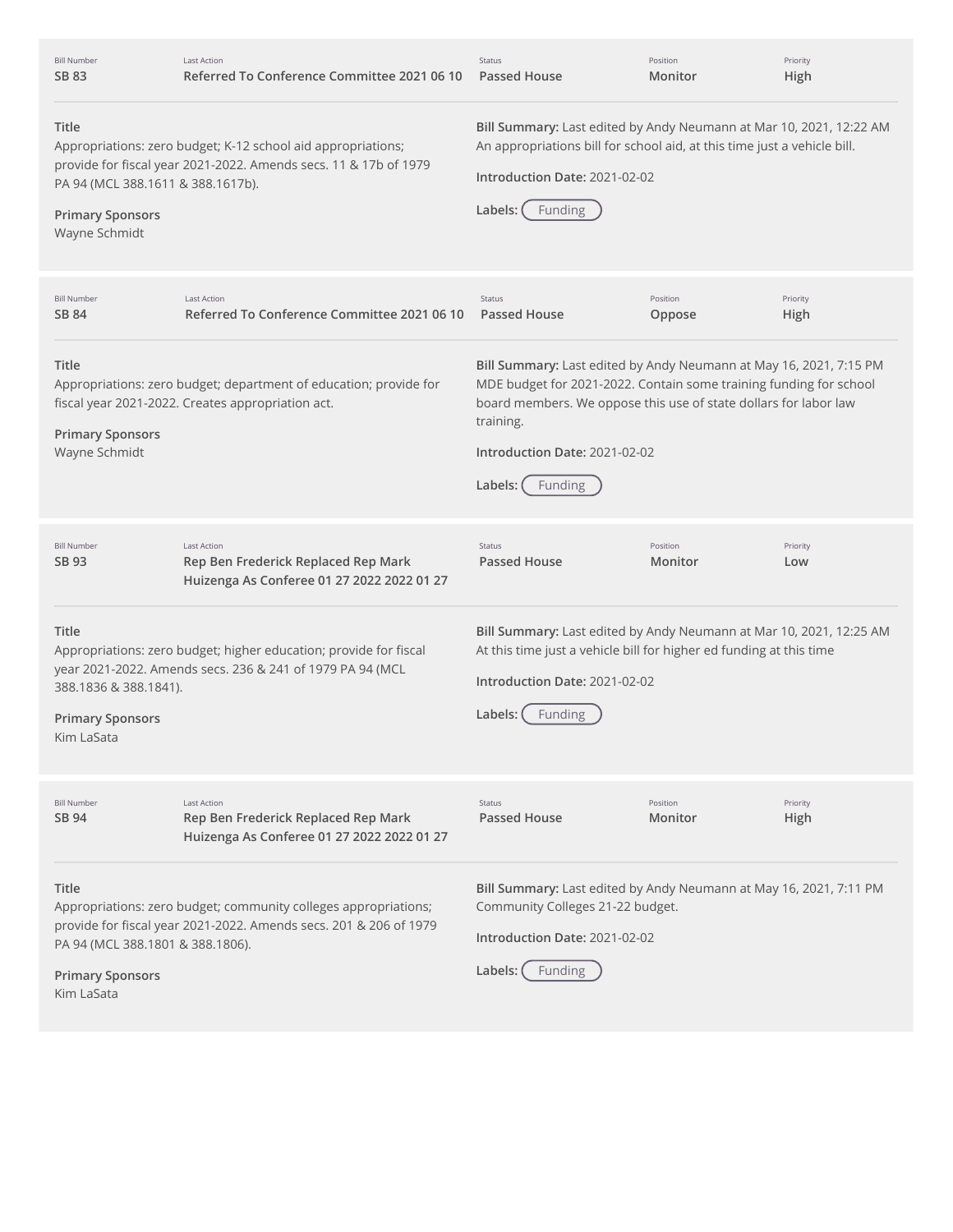| <b>Bill Number</b><br>SB 96                                                                                                                                                                                                                                                                                                                                                                                                                                                     | <b>Last Action</b><br>Referred To Committee On Appropriations<br>2021 02 02                                                                                                                              | Status<br>In Senate                                                                                                                                                                                                                                                        | Position<br>Monitor | Priority<br>Medium |
|---------------------------------------------------------------------------------------------------------------------------------------------------------------------------------------------------------------------------------------------------------------------------------------------------------------------------------------------------------------------------------------------------------------------------------------------------------------------------------|----------------------------------------------------------------------------------------------------------------------------------------------------------------------------------------------------------|----------------------------------------------------------------------------------------------------------------------------------------------------------------------------------------------------------------------------------------------------------------------------|---------------------|--------------------|
| Title<br>Bill Summary: Last edited by Andy Neumann at Mar 10, 2021, 12:23 AM<br>Vehicle omnibus bill for education funding at this time.<br>Appropriations: school aid; fiscal year 2021-2022 omnibus<br>appropriations for K-12 school aid, higher education, and<br>Introduction Date: 2021-02-02<br>community colleges; provide for. Amends secs. 11, 17b, 201 & 236<br>of 1979 PA 94 (MCL 388.1611 et seq.).<br>Labels:<br>Funding<br><b>Primary Sponsors</b><br>Kim LaSata |                                                                                                                                                                                                          |                                                                                                                                                                                                                                                                            |                     |                    |
| <b>Bill Number</b><br>SB 102                                                                                                                                                                                                                                                                                                                                                                                                                                                    | Last Action<br>Referred To Committee On Education And<br>Career Readiness 2021 02 04                                                                                                                     | Status<br>In Senate                                                                                                                                                                                                                                                        | Position<br>Support | Priority<br>Low    |
| Title<br><b>Primary Sponsors</b><br>Jim Ananich                                                                                                                                                                                                                                                                                                                                                                                                                                 | Education: meals; certain requirements related to pupils who<br>cannot pay for a school meal or who owe school meal debts;<br>provide for. Amends sec. 1272b of 1976 PA 451 (MCL 380.1272b).             | Bill Summary: Last edited by Andy Neumann at Mar 10, 2021, 12:31 AM<br>This bill prohibits a school district from publicly identifying or<br>stigmatizing a student that cannot pay for a school meal or owes a dept<br>for school meals.<br>Introduction Date: 2021-02-04 |                     |                    |
| <b>Bill Number</b><br>SB 107                                                                                                                                                                                                                                                                                                                                                                                                                                                    | <b>Last Action</b><br>Referred To Committee Of The Whole With<br>Substitute S 1 2022 03 09                                                                                                               | Status<br>In Senate                                                                                                                                                                                                                                                        | Position<br>Monitor | Priority<br>Low    |
| Title<br>by adding sec. 1170c.<br><b>Primary Sponsors</b><br>Michael MacDonald                                                                                                                                                                                                                                                                                                                                                                                                  | Education: students; model instructional video regarding dangers<br>of prescription opioid drug abuse for implementation in certain<br>curricula; provide for. Amends 1976 PA 451 (MCL 380.1 - 380.1852) | Bill Summary: Last edited by Andy Neumann at Mar 10, 2021, 12:35 AM<br>This bill would require an instructional video regarding dangers of<br>prescription opioid drug abuse.<br>Introduction Date: 2021-02-04<br>Labels:<br><b>HCR</b>                                    |                     |                    |
| <b>Bill Number</b><br>SB 115                                                                                                                                                                                                                                                                                                                                                                                                                                                    | <b>Last Action</b><br><b>Referred To Committee On Appropriations</b><br>2021 02 10                                                                                                                       | Status<br>In Senate                                                                                                                                                                                                                                                        | Position<br>Monitor | Priority<br>Low    |
| Title<br><b>Primary Sponsors</b><br>Curtis Hertel                                                                                                                                                                                                                                                                                                                                                                                                                               | Appropriations: supplemental; supplemental school aid<br>appropriations for fiscal year 2020-2021; provide for. Amends sec.<br>11 of 1979 PA 94 (MCL 388.1611) & adds sec. 39b.                          | Bill Summary: Last edited by Andy Neumann at Mar 9, 2021, 6:25 PM<br>This is a supplemental school aid appropriations bill for fiscal year 2020-<br>2021<br>Introduction Date: 2021-02-10<br>Labels:<br><b>Funding</b>                                                     |                     |                    |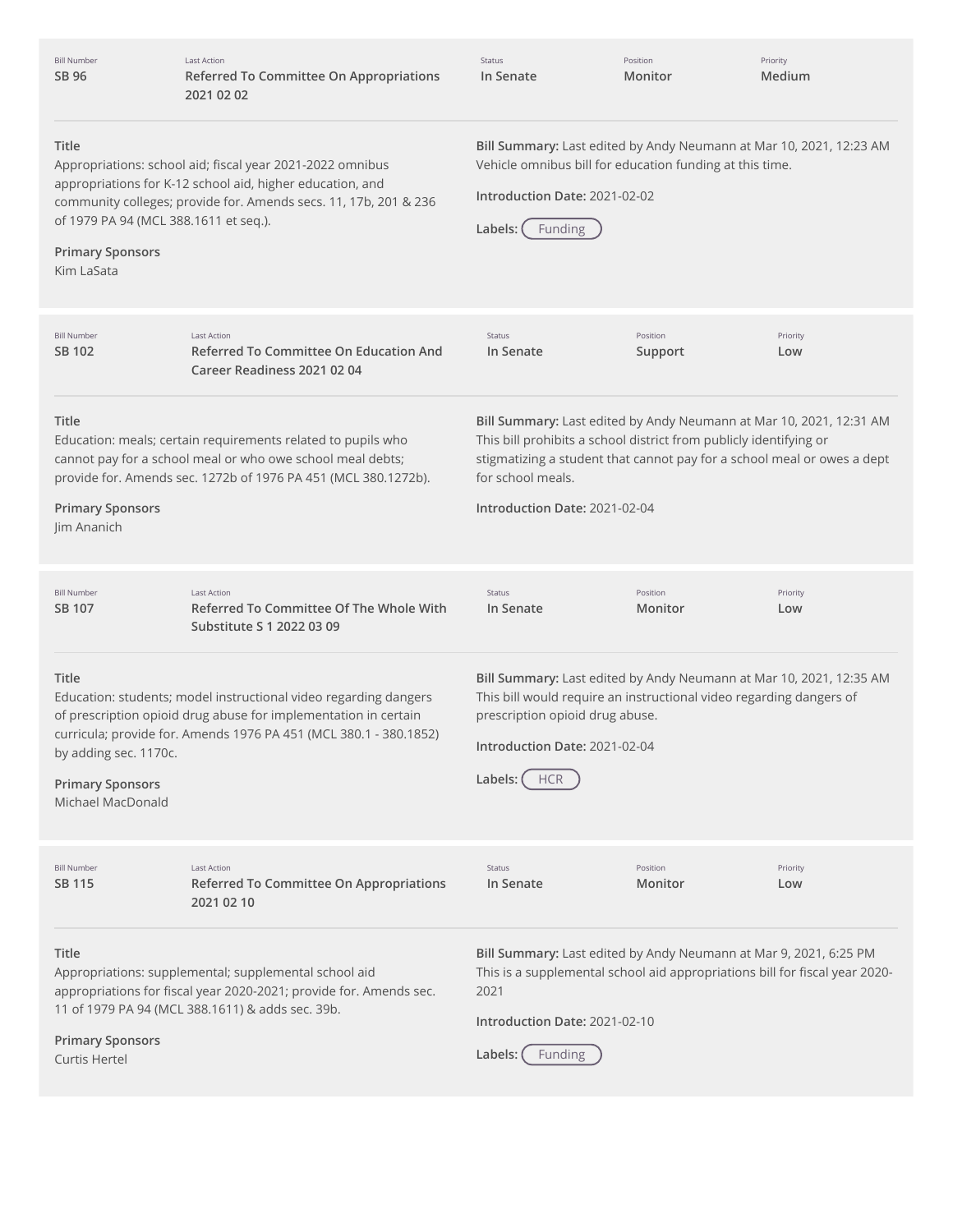| <b>Bill Number</b><br><b>SB 118</b>                                                                                                                                                                                                        | <b>Last Action</b><br>Assigned Pa 001521 With Immediate Effect<br>2021 05 20                                                                                                                  | Status<br>Enacted                                                                                                                                                                                                                                                 | Position<br>Monitor | Priority<br>High |
|--------------------------------------------------------------------------------------------------------------------------------------------------------------------------------------------------------------------------------------------|-----------------------------------------------------------------------------------------------------------------------------------------------------------------------------------------------|-------------------------------------------------------------------------------------------------------------------------------------------------------------------------------------------------------------------------------------------------------------------|---------------------|------------------|
| Title<br><b>Primary Sponsors</b><br>Ed McBroom                                                                                                                                                                                             | School aid: penalties; penalties for prohibited conduct; modify.<br>Amends sec. 163 PA 1979 PA 94 (MCL 388.1763).                                                                             | Bill Summary: Last edited by Doug Pratt at Mar 3, 2021, 3:36 AM<br>Reduces Penalty For Noncertified Staff to 50%<br>Introduction Date: 2021-02-10<br>Labels:<br>EDU                                                                                               |                     |                  |
| <b>Bill Number</b><br>SB 121                                                                                                                                                                                                               | <b>Last Action</b><br>Referred To Committee Of The Whole 2021 06<br>09                                                                                                                        | Status<br>In Senate                                                                                                                                                                                                                                               | Position<br>Monitor | Priority<br>High |
| Title<br>282b.<br><b>Primary Sponsors</b><br>Ed McBroom                                                                                                                                                                                    | Education: board members; state board of education; require<br>members to be selected by each political party from regions.<br>Admends sec. 282a of 1954 PA 116 (MCL 168.282a) by adding sec. | Bill Summary: Last edited by Andy Neumann at Mar 9, 2021, 6:27 PM<br>This bill would require state board of education candidates to be<br>selected by each political party from regions in the state but voted on<br>state wide.<br>Introduction Date: 2021-02-10 |                     |                  |
| <b>Bill Number</b><br><b>SB 148</b>                                                                                                                                                                                                        | <b>Last Action</b><br>Referred To Committee On Appropriations<br>2021 02 18                                                                                                                   | Status<br>In Senate                                                                                                                                                                                                                                               | Position<br>Monitor | Priority<br>Low  |
| Title<br>appropriations act.<br><b>Primary Sponsors</b><br>Adam Hollier                                                                                                                                                                    | Appropriations: supplemental; supplemental appropriation for the<br>Detroit public schools community district; provide for. Creates                                                           | Bill Summary: Last edited by Andy Neumann at Mar 9, 2021, 6:08 PM<br>A supplemental appropriation bill for the Detroit public schools<br>community district.<br>Introduction Date: 2021-02-18<br>Labels:<br>Funding                                               |                     |                  |
| <b>Bill Number</b><br>SB 174                                                                                                                                                                                                               | <b>Last Action</b><br>Referred To Committee On Economic And<br>Small Business Development 2021 02 24                                                                                          | Status<br>In Senate                                                                                                                                                                                                                                               | Position<br>Monitor | Priority<br>Low  |
| Title<br>Employment security: benefits; low-wage school employees to<br>collect unemployment benefits during the summer months; allow.<br>Amends sec. 27 of 1936 (Ex Sess) PA 1 (MCL 421.27).<br><b>Primary Sponsors</b><br>Rosemary Bayer |                                                                                                                                                                                               | Bill Summary: Last edited by Andy Neumann at Mar 9, 2021, 5:48 PM<br>A bill to allow low-wage school employees to collect unemployment<br>benefits during the summer months.<br>Introduction Date: 2021-02-24                                                     |                     |                  |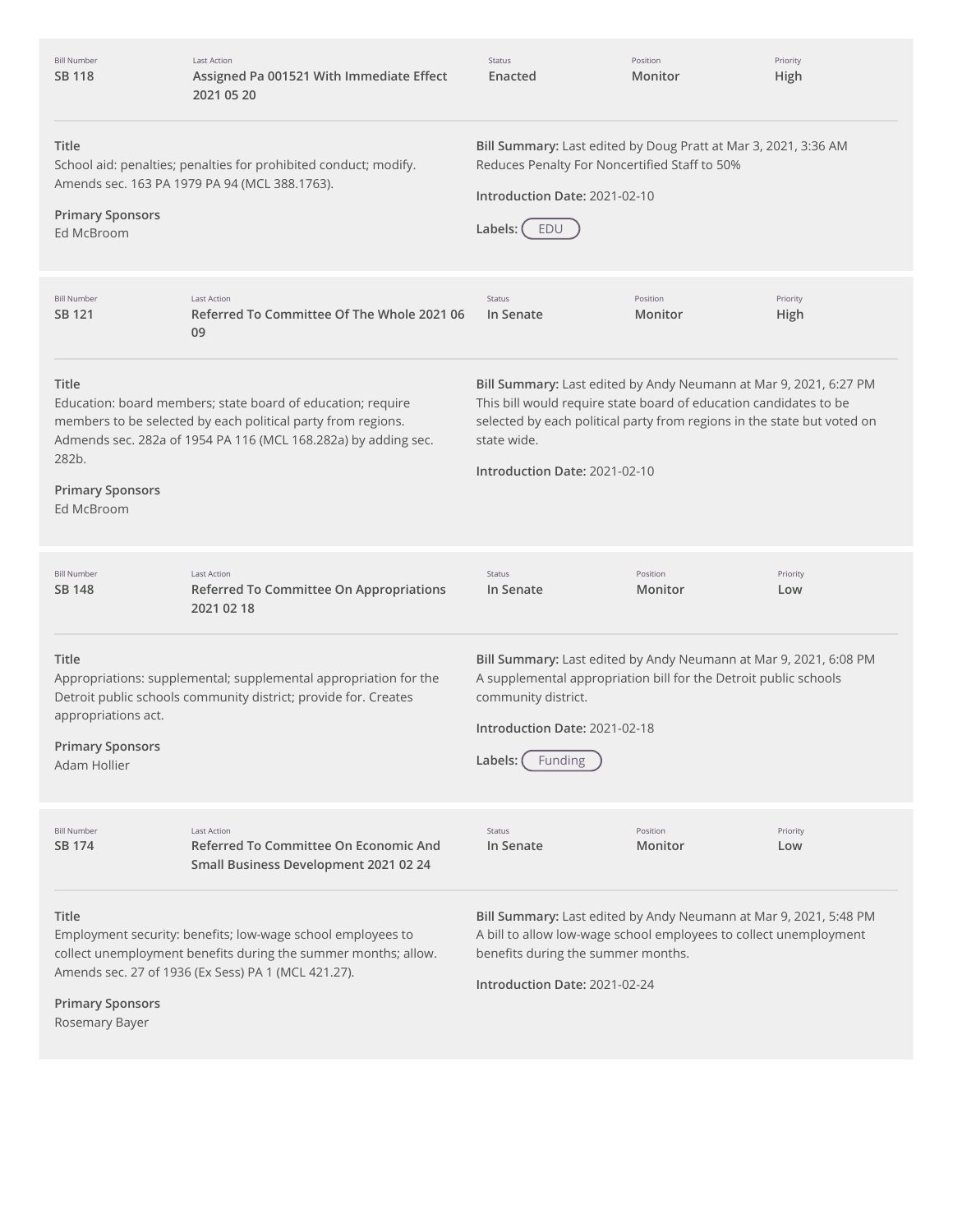| <b>Bill Number</b><br><b>SB 184</b>                                                                                                                                                                                                                                    | <b>Last Action</b><br>Referred To Committee Of The Whole 2021 12<br>01                                                        | <b>Status</b><br>In Senate                                                                                                                                                                                                                                  | Position<br>Support | Priority<br>Low |
|------------------------------------------------------------------------------------------------------------------------------------------------------------------------------------------------------------------------------------------------------------------------|-------------------------------------------------------------------------------------------------------------------------------|-------------------------------------------------------------------------------------------------------------------------------------------------------------------------------------------------------------------------------------------------------------|---------------------|-----------------|
| Title<br><b>Primary Sponsors</b><br>Curt VanderWall                                                                                                                                                                                                                    | Water supply: quality and standards; clean drinking water in<br>schools and child care centers; provide for. Creates new act. | Bill Summary: Last edited by Andy Neumann at Mar 9, 2021, 5:11 PM<br>A bill to require clean drinking water in schools and child care centers by<br>installing filtered water stations.<br>Introduction Date: 2021-02-25<br><b>School Safety</b><br>Labels: |                     |                 |
| <b>Bill Number</b><br>SB 185                                                                                                                                                                                                                                           | <b>Last Action</b><br>Referred To Committee Of The Whole 2021 12<br>01                                                        | Status<br>In Senate                                                                                                                                                                                                                                         | Position<br>Support | Priority<br>Low |
| Title<br>Water supply: quality and standards; installations of filtration<br>systems in child care centers; require. Amends sec. 1 of 1973 PA<br>116 (MCL 722.111) & adds secs. 3i, 3j, 3k & 3l. TIE BAR WITH: SB<br>0184'21<br><b>Primary Sponsors</b><br>Jim Ananich |                                                                                                                               | Bill Summary: Last edited by Andy Neumann at Mar 9, 2021, 5:14 PM<br>A bill to require the installation of water filtration systems.<br>Introduction Date: 2021-02-25<br><b>School Safety</b><br>Labels:                                                    |                     |                 |
| <b>Bill Number</b><br><b>SB 188</b>                                                                                                                                                                                                                                    | <b>Last Action</b><br>Referred To Committee On Appropriations<br>2021 02 25                                                   | <b>Status</b><br>In Senate                                                                                                                                                                                                                                  | Position<br>Monitor | Priority<br>Low |

#### **Title**

Appropriations: school aid; executive recommendation; provide for omnibus appropriations for school aid, higher education, and community colleges. Amends secs. 4, 6, 6a, 11, 11a, 11j, 11k, 11m, 11s, 15, 18, 19, 20, 20d, 20f, 21f, 21h, 22a, 22b, 22d, 22m, 22p, 24, 24a, 25f, 25g, 26a, 26b, 26c, 28, 31a, 31d, 31f, 31j, 31m, 31n, 32d, 32p, 35a, 39, 39a, 41, 51a, 51c, 51d, 51f, 53a, 54, 54b, 54d, 56, 61a, 61b, 61d, 62, 65, 67, 74, 81, 94, 94a, 98, 99h, 99s, 101, 104, 104c, 105, 105c, 107, 147, 147a, 147b, 147c, 147e, 152a, 166b, 201, 206, 207a, 207b, 207c, 209, 209a, 222, 226e, 229a, 230, 236, 236b, 236c, 241, 245, 245a, 252, 256, 260, 263, 264, 265, 265a, 265b, 267, 268, 269, 270c, 275h, 276, 277, 278, 279, 280, 281, 282, 285 & 286 of 1979 PA 94 (MCL 388.1604 et seq.) & repeals secs. 11d, 11p, 11q, 25i, 25j, 29a, 31k, 35b, 35d, 35e, 35f, 55, 61c, 67a, 91a, 91c, 94b, 95b, 98a, 98d, 99i, 99t, 99u, 99w, 99x, 99z, 104d, 104f, 104g, 105b, 152b, 164g, 164h, 166, 208, 212, 220, 226b, 226d, 228, 259, 261, 265e, 270, 270b, 271a, 274, 275a, 275d, 275f, 275g, 275i & 291 of 1979 PA 94 (MCL 388.1611d et seq.).

**Primary Sponsors**

Curtis Hertel

**Bill Summary:** Last edited by Andy Neumann at Mar 9, 2021, 5:09 PM A bill to amend the School Aid Education Budget.

**Introduction Date:** 2021-02-25

Labels: (Funding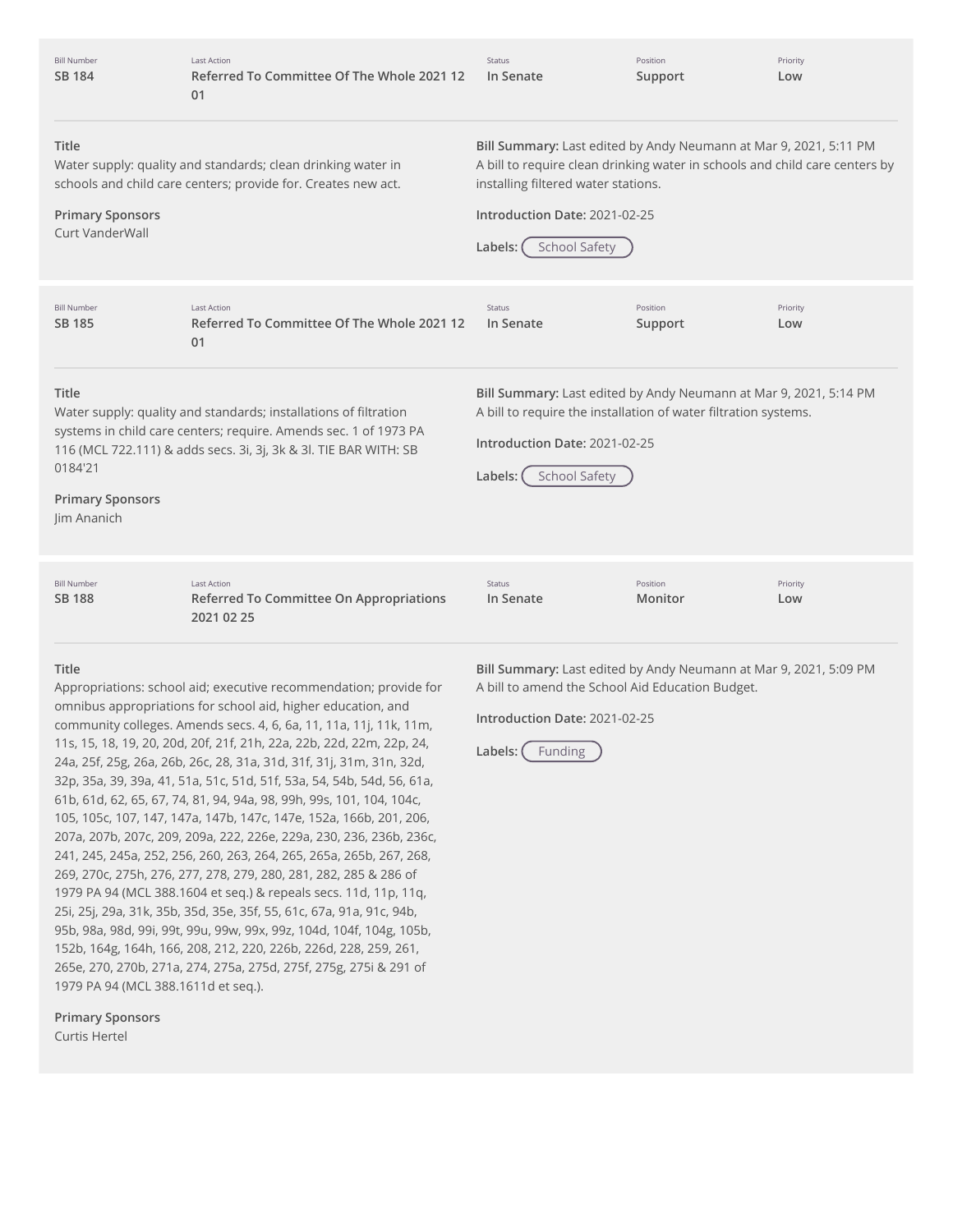| <b>Bill Number</b><br>SB 192                                                                      | <b>Last Action</b><br><b>Referred To Committee On Education And</b><br>Career Readiness 2021 03 02                                                                                                   | Status<br>In Senate                                                                                                                                                                                                              | Position<br>Support | Priority<br>Low |
|---------------------------------------------------------------------------------------------------|------------------------------------------------------------------------------------------------------------------------------------------------------------------------------------------------------|----------------------------------------------------------------------------------------------------------------------------------------------------------------------------------------------------------------------------------|---------------------|-----------------|
| Title<br><b>Primary Sponsors</b><br>Curtis Hertel                                                 | Education: curriculum; instruction and professional development<br>on warning signs and risk factors for suicide and depression; make<br>mandatory. Amends secs. 1171 of 1976 PA 451 (MCL 380.1171). | Bill Summary: Last edited by Andy Neumann at Mar 8, 2021, 8:36 PM<br>This bill would require the MDE to develop a model program and<br>materials on a suicide prevention and awareness program.<br>Introduction Date: 2021-03-02 |                     |                 |
| <b>Bill Number</b><br>SB 193                                                                      | <b>Last Action</b><br><b>Referred To Committee On Education And</b><br>Career Readiness 2021 03 02                                                                                                   | Status<br>In Senate                                                                                                                                                                                                              | Position<br>Support | Priority<br>Low |
| Title<br>380.1310b).<br><b>Primary Sponsors</b><br>Curtis Hertel                                  | Education: discipline; policy and procedures related to prohibition<br>of bullying; modify. Amends sec. 1310b of 1976 PA 451 (MCL                                                                    | Bill Summary: Last edited by Andy Neumann at Mar 9, 2021, 4:46 PM<br>This bill would create policy and procedures for reporting, discipline, and<br>enforcing anti-bullying measures.<br>Introduction Date: 2021-03-02           |                     |                 |
| <b>Bill Number</b><br>SB 199                                                                      | <b>Last Action</b><br><b>Referred To Committee On Education And</b><br>Career Readiness 2021 03 04                                                                                                   | Status<br>In Senate                                                                                                                                                                                                              | Position<br>Support | Priority<br>Low |
| Title<br>sec. 1280f of 1976 PA 451 (MCL 380.1280f).<br><b>Primary Sponsors</b><br>Dayna Polehanki | Education: elementary; third grade reading law; amend. Amends                                                                                                                                        | Bill Summary: Last edited by Andy Neumann at Mar 7, 2021, 11:18 PM<br>This bill suspends the 3rd grade reading law for the 2021-2022 school<br>year.<br>Introduction Date: 2021-03-04                                            |                     |                 |
| <b>Bill Number</b><br><b>SB 200</b>                                                               | <b>Last Action</b><br><b>Referred To Committee On Education And</b><br>Career Readiness 2021 03 04                                                                                                   | Status<br>In Senate                                                                                                                                                                                                              | Position<br>Support | Priority<br>Low |
| <b>Title</b><br>380.1249b).<br><b>Primary Sponsors</b><br>Erika Geiss                             | Education: employees; school administrator performance<br>evaluations for the 2020-2021 school year; modify student growth<br>data as factor. Amends sec. 1249b of 1976 PA 451 (MCL                  | Bill Summary: Last edited by Andy Neumann at Mar 7, 2021, 11:06 PM<br>This bill suspends the use of student growth for the administrators year<br>end evaluation for the 20-21 school year.<br>Introduction Date: 2021-03-04     |                     |                 |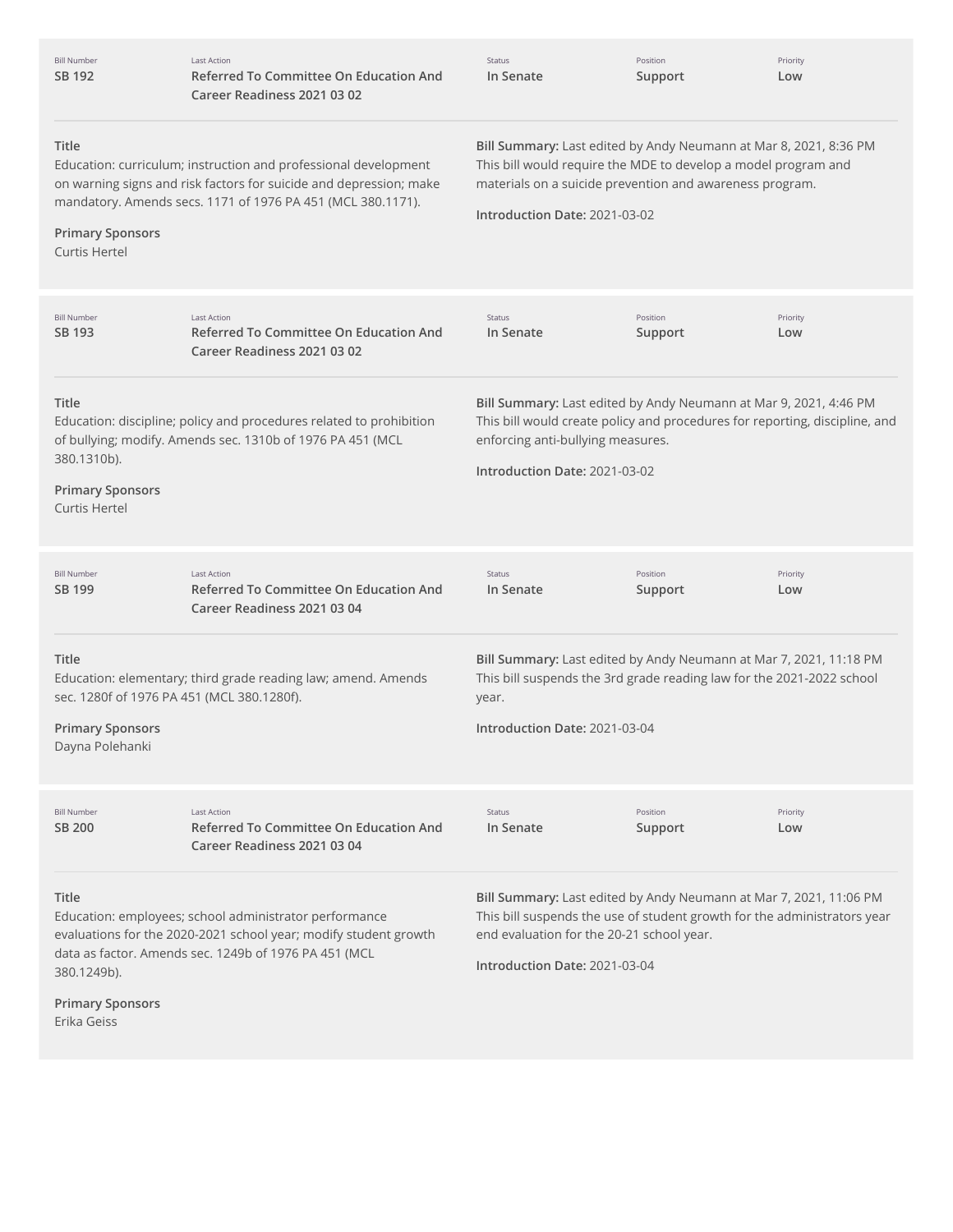| <b>Bill Number</b><br>SB 201                                                                         | <b>Last Action</b><br>Referred To Committee On Education And<br>Career Readiness 2021 03 04                                                                                                   | Status<br>In Senate                                                                                                                                                                                                                                                                    | Position<br>Support | Priority<br>Low    |
|------------------------------------------------------------------------------------------------------|-----------------------------------------------------------------------------------------------------------------------------------------------------------------------------------------------|----------------------------------------------------------------------------------------------------------------------------------------------------------------------------------------------------------------------------------------------------------------------------------------|---------------------|--------------------|
| <b>Title</b><br>sec. 1249 of 1976 PA 451 (MCL 380.1249).<br><b>Primary Sponsors</b><br>Curtis Hertel | Education: teachers; teacher performance evaluations for the 2020-<br>2021 school year; modify student growth data as factor. Amends                                                          | Bill Summary: Last edited by Andy Neumann at Mar 7, 2021, 10:54 PM<br>This bill suspends the use of student growth for the teachers year end<br>evaluation for the 20-21 school year.<br>Introduction Date: 2021-03-04<br><b>Teacher Evaluations</b><br>Labels:                        |                     |                    |
| <b>Bill Number</b><br>SB 202                                                                         | <b>Last Action</b><br><b>Referred To Committee On Education And</b><br>Career Readiness 2021 03 04                                                                                            | Status<br>In Senate                                                                                                                                                                                                                                                                    | Position<br>Support | Priority<br>Low    |
| <b>Title</b><br><b>Primary Sponsors</b><br>Paul Wojno                                                | Education: school districts; letter grade system for ranking public<br>schools; suspend for the 2020-2021 school year. Amends sec.<br>1280g of 1976 PA 451 (MCL 380.1280g) & adds sec. 1280h. | Bill Summary: Last edited by Andy Neumann at Mar 7, 2021, 11:03 PM<br>This bill would prohibit the MDE from assigning a letter grade or a<br>ranking for each of the indicators for the state wide systems of<br>accountability measurements in 2021.<br>Introduction Date: 2021-03-04 |                     |                    |
| <b>Bill Number</b><br>SB 215                                                                         | <b>Last Action</b><br>Referred To Committee On Appropriations<br>2021 03 18                                                                                                                   | Status<br>In House                                                                                                                                                                                                                                                                     | Position<br>Monitor | Priority<br>Medium |
| <b>Title</b><br>1979 PA 94 (MCL 388.1611 & 388.1617b).<br><b>Primary Sponsors</b><br>Wayne Schmidt   | Appropriations: school aid; multisection school aid supplemental<br>for fiscal year 2020-2021; provide for. Amends secs. 11 & 17b of                                                          | Bill Summary: Last edited by Andy Neumann at Mar 12, 2021, 6:53 PM<br>This bill is a vehicle bill for school aid appropriations.<br>Introduction Date: 2021-03-10<br>Labels: (Funding                                                                                                  |                     |                    |
| <b>Bill Number</b><br>SB 216                                                                         | <b>Last Action</b><br>Referred To Committee Of The Whole With<br>Substitute S 2 2021 04 29                                                                                                    | Status<br>In Senate                                                                                                                                                                                                                                                                    | Position<br>Monitor | Priority<br>Low    |
| <b>Title</b><br>1979 PA 94 (MCL 388.1611 & 388.1617b).<br><b>Primary Sponsors</b><br>Jim Stamas      | Appropriations: school aid; multisection school aid supplemental<br>for fiscal year 2020-2021; provide for. Amends secs. 11 & 17b of                                                          | Bill Summary: Last edited by Andy Neumann at Mar 12, 2021, 6:57 PM<br>An appropriations vehicle bill for multisection school aid supplemental<br>for fiscal year 2020-2021.<br>Introduction Date: 2021-03-10<br>Labels: (<br>Funding                                                   |                     |                    |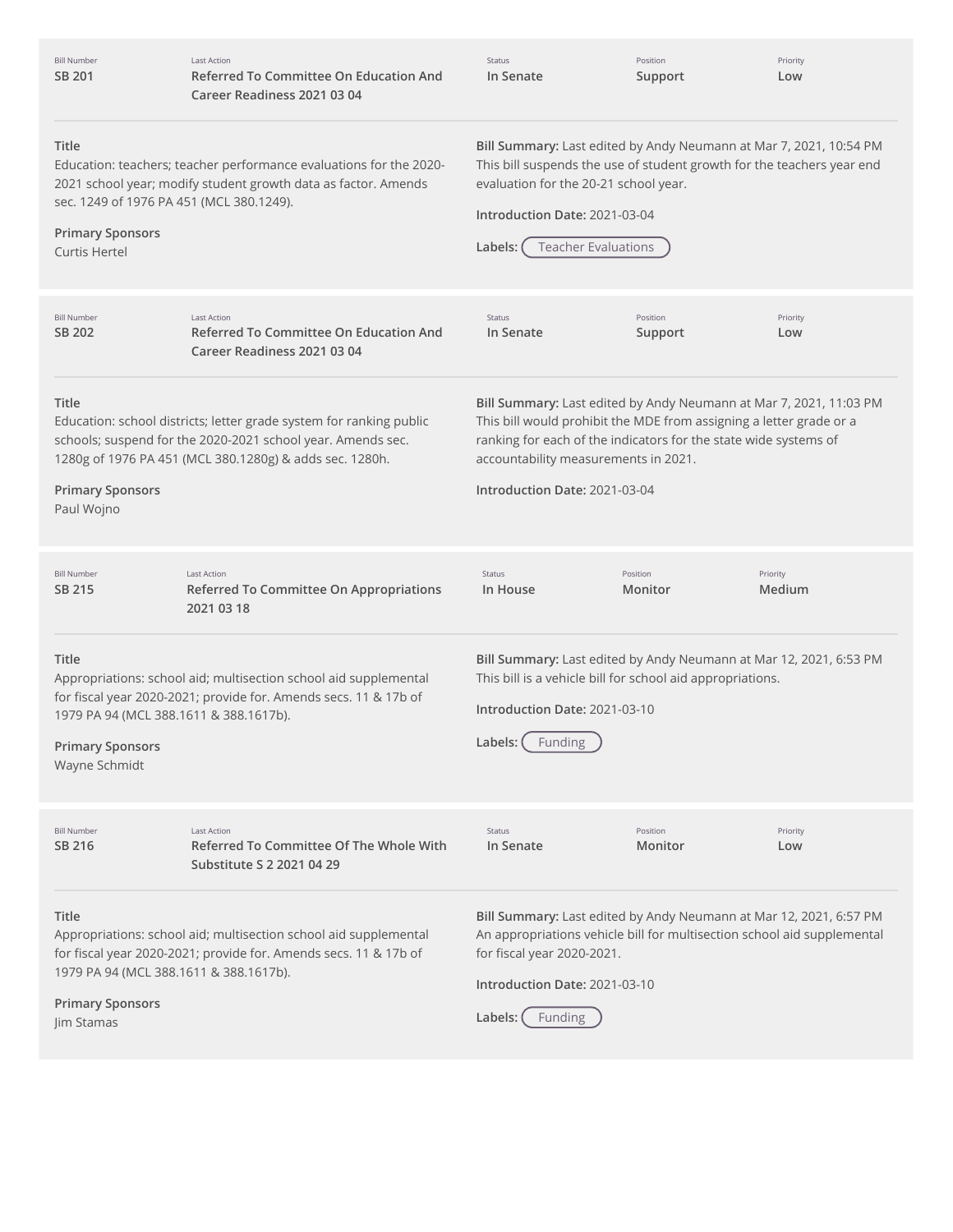| <b>Bill Number</b> |  |
|--------------------|--|
| <b>SB 218</b>      |  |

Last Action **Referred To Committee On Education And Career Readiness 2021 03 10**

Status **In Senate** Position **Oppose**

Priority **Medium**

#### **Title**

Education: athletics; requirement that only biological males may compete for a position on and compete on a boys' high school team in an interscholastic activity and only biological females may compete for a position on and compete on a girls' high school team in an interscholastic activity; provide for. Amends 1979 PA 451 (MCL 380.1 - 380.1852) by adding sec. 1146a & repeals sec. 1289 of 1976 PA 451 (MCL 380.1289).

# **Primary Sponsors**

Lana Theis

**Bill Summary:** Last edited by Andy Neumann at Jul 15, 2021, 8:49 PM This bill would allow only biological males to be on a boys school sports team, and only biological females could be on a girls school sports team.

**Introduction Date:** 2021-03-10

| <b>Bill Number</b><br>SB 223                                                                                                                                                                                                                                                                             | <b>Last Action</b><br>Referred To Committee On Judiciary And<br><b>Public Safety 2021 03 10</b>                                                                                                            | <b>Status</b><br>In Senate                                                                                                                                                                                                                                            | Position<br>Monitor | Priority<br>Low                                                                                                                                                                                                                                                                                      |
|----------------------------------------------------------------------------------------------------------------------------------------------------------------------------------------------------------------------------------------------------------------------------------------------------------|------------------------------------------------------------------------------------------------------------------------------------------------------------------------------------------------------------|-----------------------------------------------------------------------------------------------------------------------------------------------------------------------------------------------------------------------------------------------------------------------|---------------------|------------------------------------------------------------------------------------------------------------------------------------------------------------------------------------------------------------------------------------------------------------------------------------------------------|
| Title<br>Education: students; information regarding sexual assault and<br>harassment; require schools to provide to students and encourage<br>related professional development. Amends 1976 PA 451 (MCL<br>380.1 - 380.1852) by adding secs. 1508 & 1526b.<br><b>Primary Sponsors</b><br>Stephanie Chang |                                                                                                                                                                                                            | Bill Summary: Last edited by Andy Neumann at Mar 12, 2021, 6:49 PM<br>The bill would require schools to provide to students information<br>regarding sexual assault and harassment and encourage related<br>professional development<br>Introduction Date: 2021-03-10 |                     |                                                                                                                                                                                                                                                                                                      |
| <b>Bill Number</b><br>SB 260                                                                                                                                                                                                                                                                             | <b>Last Action</b><br>Referred To Committee On Education And<br>Career Readiness 2021 03 18                                                                                                                | <b>Status</b><br>In Senate                                                                                                                                                                                                                                            | Position<br>Monitor | Priority<br>High                                                                                                                                                                                                                                                                                     |
| Title                                                                                                                                                                                                                                                                                                    | Education: teachers; rating categories related to teacher<br>performance evaluations; modify to reflect changes in the revised<br>school code. Amends secs. 2a & 3b, art. II; & sec. 3 of art. III of 1937 |                                                                                                                                                                                                                                                                       |                     | Bill Summary: Last edited by Andy Neumann at Mar 23, 2021, 2:42 PM<br>A bill to modify changes the Tenure Act to bring it in line with changes in<br>SB 56 Evaluations. Probationary cannot be replaced by Tenure Teacher<br>solely on basis of Evaluation. Must complete 3 Effective evaluations to |

(Ex Sess) PA 4 (MCL 38.82a et seq.). TIE BAR WITH: SB 0263'21, SB 0267'21, SB 0268'21, SB 0264'21, SB 0057'21, SB 0266'21, SB 0056'21, SB 0262'21, SB 0261'21, SB 0265'21

complete probationary period. **Introduction Date:** 2021-03-18

**Primary Sponsors** Dale Zorn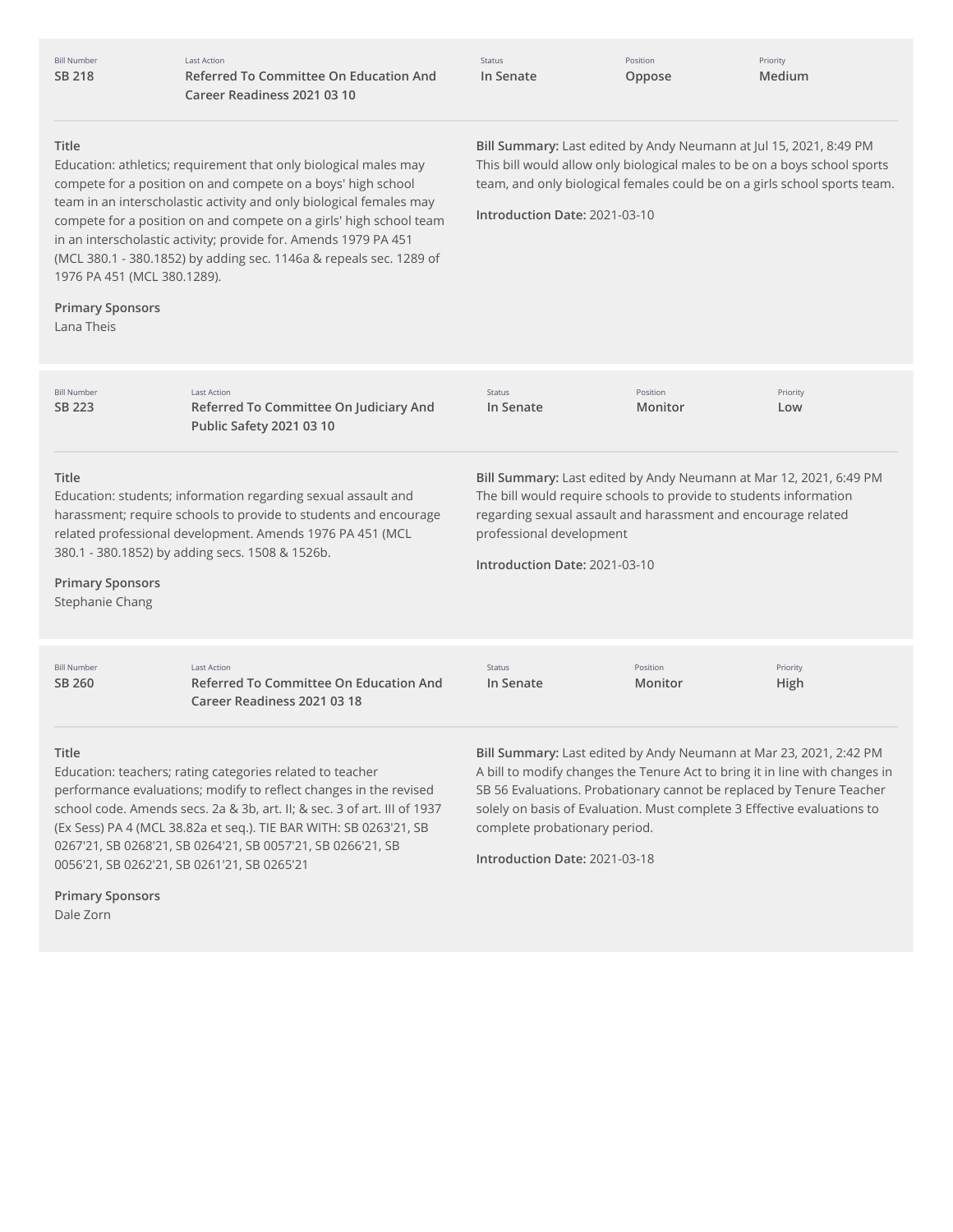|        | <b>Bill Number</b> |
|--------|--------------------|
| SB 261 |                    |

Last Action **Referred To Committee On Education And Career Readiness 2021 03 18**

| Status |           |  |
|--------|-----------|--|
|        | In Senate |  |

Position **Support** Priority **High**

## **Title**

**Primary Sponsors**

Education: examinations; administration of portions of the Michigan merit examination; suspend for the 2020-2021 school year. Amends sec. 1279g of 1976 PA 451 (MCL 380.1279g) & adds secs. 1279i & 1279j. TIE BAR WITH: SB 0263'21, SB 0267'21, SB 0268'21, SB 0264'21, SB 0057'21, SB 0266'21, SB 0260'21, SB 0056'21, SB 0262'21, SB 0265'21

**Bill Summary:** Last edited by Andy Neumann at Mar 23, 2021, 3:47 PM This bill suspends the Michigan Merit Exam (MME) and the Michigan Student Test of Education Progress (M-STEP) for the 2020-2021 school year.

**Introduction Date:** 2021-03-18

| Kevin Daley                                                                                                                                                                                                                                                                                                                                                                                                                                                                                                                             |                                                                                                    |                                                                                                                                                                                                                                                                      |                     |                  |
|-----------------------------------------------------------------------------------------------------------------------------------------------------------------------------------------------------------------------------------------------------------------------------------------------------------------------------------------------------------------------------------------------------------------------------------------------------------------------------------------------------------------------------------------|----------------------------------------------------------------------------------------------------|----------------------------------------------------------------------------------------------------------------------------------------------------------------------------------------------------------------------------------------------------------------------|---------------------|------------------|
| <b>Bill Number</b><br>SB 262                                                                                                                                                                                                                                                                                                                                                                                                                                                                                                            | <b>Last Action</b><br><b>Referred To Committee On Education And</b><br>Career Readiness 2021 03 18 | <b>Status</b><br>In Senate                                                                                                                                                                                                                                           | Position<br>Support | Priority<br>High |
| <b>Title</b><br>Education: examinations; Michigan merit examination and certain<br>other state assessments; suspend requirement for the<br>administration of certain portions for receipt of state aid funding<br>for the 2020-2021 school year. Amends secs. 104b & 104c of 1979<br>PA 94 (MCL 388.1704b & 388.1704c) & adds secs. 104h & 104i. TIE<br>BAR WITH: SB 0263'21, SB 0267'21, SB 0268'21, SB 0264'21, SB<br>0057'21, SB 0266'21, SB 0260'21, SB 0056'21, SB 0261'21, SB<br>0265'21<br><b>Primary Sponsors</b><br>Kim LaSata |                                                                                                    | Bill Summary: Last edited by Andy Neumann at Mar 23, 2021, 3:44 PM<br>This bill would suspend the Michigan Merit Exam for the 2020-2021<br>school year as a factor for determining the amount of school aid a<br>district receives.<br>Introduction Date: 2021-03-18 |                     |                  |
| <b>Bill Number</b><br>SB 263                                                                                                                                                                                                                                                                                                                                                                                                                                                                                                            | <b>Last Action</b><br>Referred To Committee On Education And<br>Career Readiness 2021 03 18        | Status<br>In Senate                                                                                                                                                                                                                                                  | Position<br>Oppose  | Priority<br>High |
| Title<br>Education: other; certain data pertaining to pupils; require the<br>center of educational performance and information to send to<br>schools and require schools to publish publicly. Amends 1976 PA<br>451 (MCL 380.1 - 380.1852) by adding sec. 1204b. TIE BAR WITH: SB<br>0265'21, SB 0261'21, SB 0264'21, SB 0056'21, SB 0262'21, SB<br>0267'21, SB 0268'21, SB 0057'21, SB 0266'21, SB 0260'21<br><b>Primary Sponsors</b>                                                                                                  |                                                                                                    | Bill Summary: Last edited by Andy Neumann at Mar 23, 2021, 2:06 PM<br>This bill would expand the pupil performance data that is collected for<br>CEPI.<br>Introduction Date: 2021-03-18                                                                              |                     |                  |

Lana Theis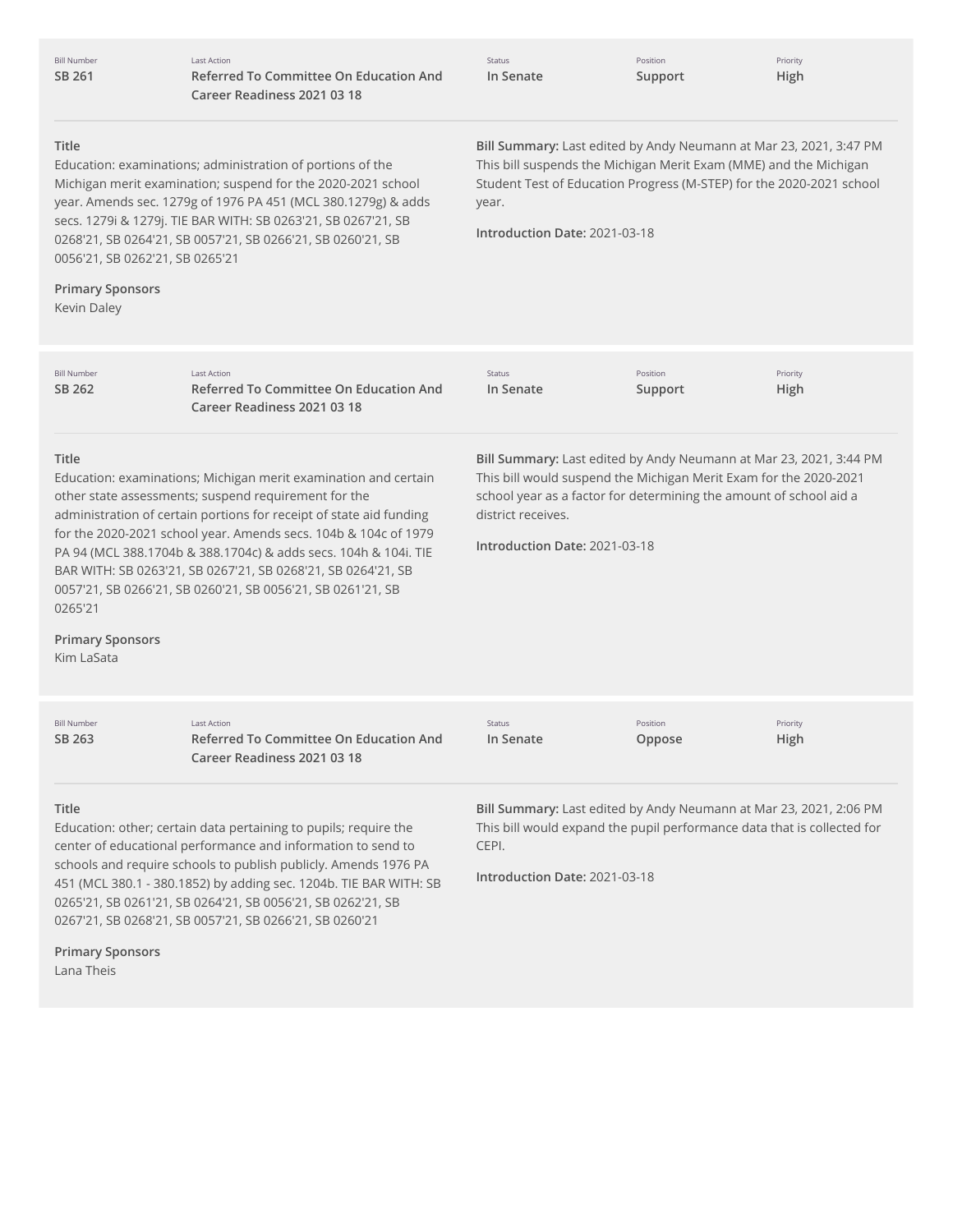| <b>Bill Number</b><br>SB 264                                                                                                                                                                                                                                                                                                                                                                                                                                                                                                                                                                                                                    | <b>Last Action</b><br><b>Referred To Committee On Education And</b><br>Career Readiness 2021 03 18                                                                                                                                                                 | <b>Status</b><br>In Senate                                                                                                                                                                                    | Position<br>Oppose  | Priority<br>High |  |
|-------------------------------------------------------------------------------------------------------------------------------------------------------------------------------------------------------------------------------------------------------------------------------------------------------------------------------------------------------------------------------------------------------------------------------------------------------------------------------------------------------------------------------------------------------------------------------------------------------------------------------------------------|--------------------------------------------------------------------------------------------------------------------------------------------------------------------------------------------------------------------------------------------------------------------|---------------------------------------------------------------------------------------------------------------------------------------------------------------------------------------------------------------|---------------------|------------------|--|
| Title<br>Bill Summary: Last edited by Andy Neumann at Mar 23, 2021, 2:30 PM<br>This bill would create a new commission to select state wide assessment<br>Education: examinations; commission to provide recommendation<br>on a replacement state summative assessment for the Michigan<br>test.<br>student test of educational progress (M-STEP); create. Amends<br>Introduction Date: 2021-03-18<br>1976 PA 451 (MCL 380.1 - 380.1852) by adding secs. 1279k & 1279l.<br>TIE BAR WITH: SB 0265'21, SB 0261'21, SB 0056'21, SB 0262'21, SB<br>0267'21, SB 0268'21, SB 0263'21, SB 0266'21, SB 0260'21<br><b>Primary Sponsors</b><br>Lana Theis |                                                                                                                                                                                                                                                                    |                                                                                                                                                                                                               |                     |                  |  |
| <b>Bill Number</b><br>SB 265                                                                                                                                                                                                                                                                                                                                                                                                                                                                                                                                                                                                                    | <b>Last Action</b><br>Referred To Committee Of The Whole With<br>Substitute S 1 2021 05 27                                                                                                                                                                         | Status<br>In Senate                                                                                                                                                                                           | Position<br>Support | Priority<br>High |  |
| Title<br>0261'21<br><b>Primary Sponsors</b><br>Ken Horn                                                                                                                                                                                                                                                                                                                                                                                                                                                                                                                                                                                         | Education: elementary; third grade reading law; suspend for the<br>2020-2021 school year. Amends sec. 1280f of 1976 PA 451 (MCL<br>380.1280f). TIE BAR WITH: SB 0263'21, SB 0267'21, SB 0268'21, SB<br>0264'21, SB 0266'21, SB 0260'21, SB 0056'21, SB 0262'21, SB | Bill Summary: Last edited by Andy Neumann at Mar 23, 2021, 2:29 PM<br>This bill would suspend the retention of the 3rd grade reading bill.<br>Introduction Date: 2021-03-18                                   |                     |                  |  |
| <b>Bill Number</b><br>SB 266                                                                                                                                                                                                                                                                                                                                                                                                                                                                                                                                                                                                                    | <b>Last Action</b><br>Referred To Committee On Education And<br>Career Readiness 2021 03 18                                                                                                                                                                        | Status<br>In Senate                                                                                                                                                                                           | Position<br>Oppose  | Priority<br>High |  |
| Title<br>Education: teachers; comparative assessment of current pupil<br>academic performance to projected pupil academic performance<br>without the impact of the COVID-19 pandemic; require schools to<br>provide to parents and legal guardians, or pupils, and require<br>teachers to create learning recovery plans for all pupils taught in<br>2020-2021. Amends 1976 PA 451 (MCL 380.1 - 380.1852) by adding<br>sec. 1281c. TIE BAR WITH: SB 0263'21, SB 0267'21, SB 0268'21, SB<br>0264'21, SB 0057'21, SB 0260'21, SB 0056'21, SB 0262'21, SB                                                                                          |                                                                                                                                                                                                                                                                    | Bill Summary: Last edited by Andy Neumann at Mar 23, 2021, 2:51 PM<br>This bill would require each teacher to prepare a recovery plan for each<br>student by August 14,2021.<br>Introduction Date: 2021-03-18 |                     |                  |  |

**Primary Sponsors** Wayne Schmidt

0261'21, SB 0265'21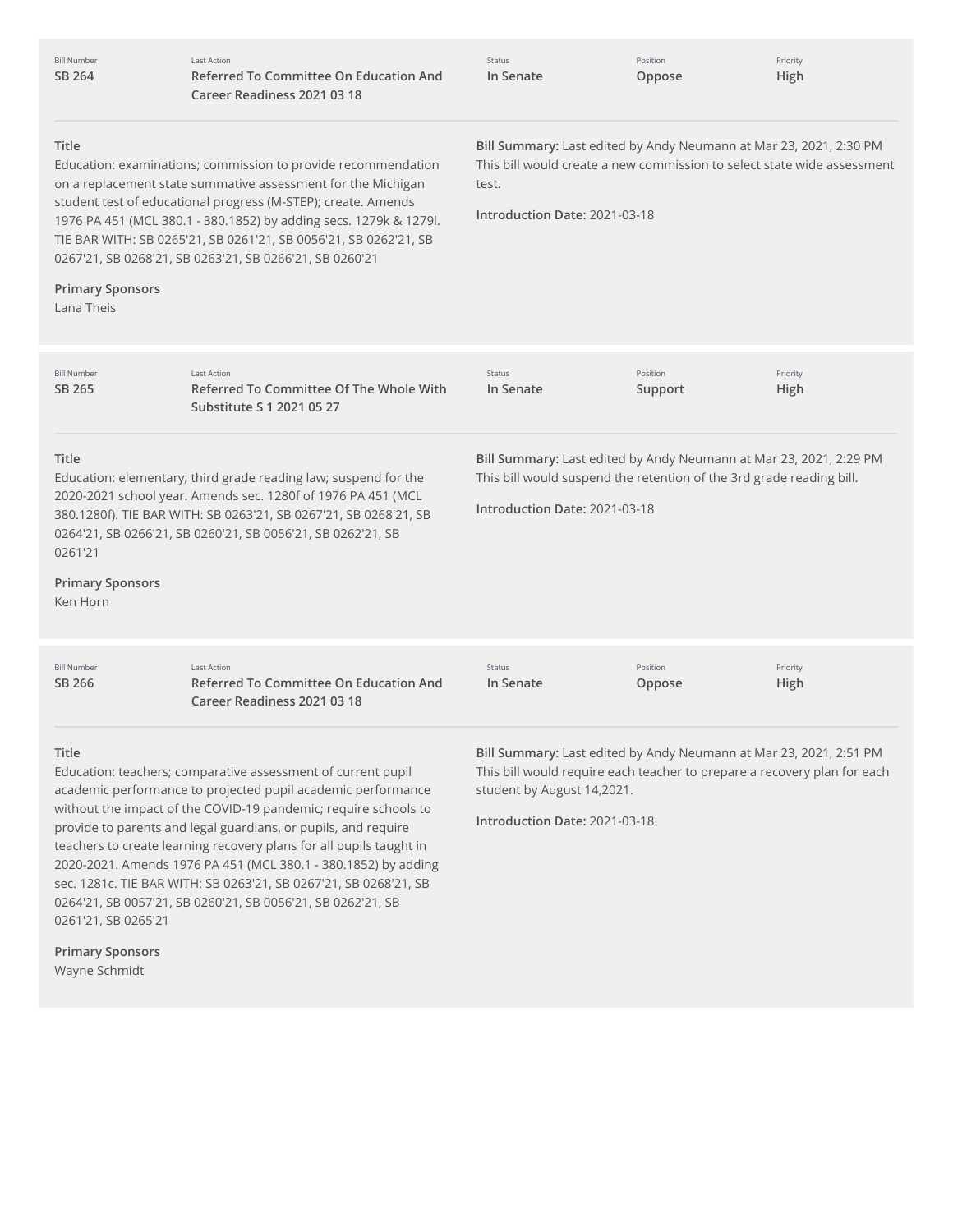| <b>Bill Number</b><br>SB 267                                                            | <b>Last Action</b><br>Referred To Committee On Education And<br>Career Readiness 2021 03 18                                                                                                                                                                                                                                                     | Status<br>In Senate                                                                                                                                                                                                                                                                                                                                                                                                                         | Position<br>Monitor | Priority<br>High   |
|-----------------------------------------------------------------------------------------|-------------------------------------------------------------------------------------------------------------------------------------------------------------------------------------------------------------------------------------------------------------------------------------------------------------------------------------------------|---------------------------------------------------------------------------------------------------------------------------------------------------------------------------------------------------------------------------------------------------------------------------------------------------------------------------------------------------------------------------------------------------------------------------------------------|---------------------|--------------------|
| Title<br>0261'21, SB 0265'21<br><b>Primary Sponsors</b><br><b>Rick Outman</b>           | Education: teachers; certain school employees; allow to serve as<br>short-term substitutes. Amends sec. 1233 of 1976 PA 451 (MCL<br>380.1233). TIE BAR WITH: SB 0263'21, SB 0268'21, SB 0264'21, SB<br>0057'21, SB 0266'21, SB 0260'21, SB 0056'21, SB 0262'21, SB                                                                              | Bill Summary: Last edited by Andy Neumann at Mar 23, 2021, 2:48 PM<br>This bill allows an employee of the school to be a substitute teacher for<br>this year only.<br>Introduction Date: 2021-03-18                                                                                                                                                                                                                                         |                     |                    |
| <b>Bill Number</b><br>SB 268                                                            | <b>Last Action</b><br>Referred To Committee Of The Whole With<br>Substitute S 2 2021 05 27                                                                                                                                                                                                                                                      | Status<br>In Senate                                                                                                                                                                                                                                                                                                                                                                                                                         | Position<br>Monitor | Priority<br>High   |
| Title<br><b>Primary Sponsors</b><br>Michael MacDonald                                   | Education: other; student retention; allow parent to request that<br>his or her student be retained in a grade level for a specified school<br>year. Amends sec. 1137 of 1976 PA 451 (MCL 380.1137). TIE BAR<br>WITH: SB 0260'21, SB 0267'21, SB 0261'21, SB 0262'21, SB 0263'21,<br>SB 0264'21, SB 0266'21, SB 0265'21, SB 0056'21, SB 0057'21 | Bill Summary: Last edited by Andy Neumann at Apr 2, 2021, 7:47 PM<br>This bill would allow parents to hold back their student that was enrolled<br>in the 2020-2021 school year.<br>Introduction Date: 2021-03-18                                                                                                                                                                                                                           |                     |                    |
| <b>Bill Number</b><br>SB 273                                                            | <b>Last Action</b><br>Referred To Second Reading 2022 05 24                                                                                                                                                                                                                                                                                     | Status<br>In House                                                                                                                                                                                                                                                                                                                                                                                                                          | Position<br>Oppose  | Priority<br>Medium |
| Title<br>168.761d). TIE BAR WITH: SB 0278'21<br><b>Primary Sponsors</b><br>Ruth Johnson | Elections: election officials; regulation of absent voter ballot drop<br>boxes; provide for. Amends 1954 PA 116 (MCL 168.1 - 168.992) by<br>adding sec. 761e & repeals sec. 761d of 1954 PA 116 (MCL                                                                                                                                            | Bill Summary: Last edited by Andy Neumann at Apr 18, 2021, 8:15 PM<br>Require drop boxes for absentee ballots to be approved by the secretary<br>of state and the county board of canvassers. Require the removal of<br>absentee ballot drop boxes used in the November general election that<br>aren't approved. Implement new requirements for monitoring such<br>boxes.<br>Introduction Date: 2021-03-24<br>"Election Reform"<br>Labels: |                     |                    |
| <b>Bill Number</b><br>SB 274                                                            | <b>Last Action</b><br>Referred To Committee On Elections 2021 03<br>24                                                                                                                                                                                                                                                                          | Status<br>In Senate                                                                                                                                                                                                                                                                                                                                                                                                                         | Position<br>Oppose  | Priority<br>Medium |
| Title<br>496a.<br><b>Primary Sponsors</b><br>Ruth Johnson                               | Elections: registration; preregistration to vote at age 16; provide<br>for. Amends 1954 PA 116 (MCL 168.1 - 168.992) by adding sec.                                                                                                                                                                                                             | Bill Summary: Last edited by Andy Neumann at Apr 18, 2021, 8:16 PM<br>Allow those between the ages of 16 and 171/2 to pre-register to vote if<br>they meet certain conditions.<br>Introduction Date: 2021-03-24<br>"Election Reform"<br>Labels:                                                                                                                                                                                             |                     |                    |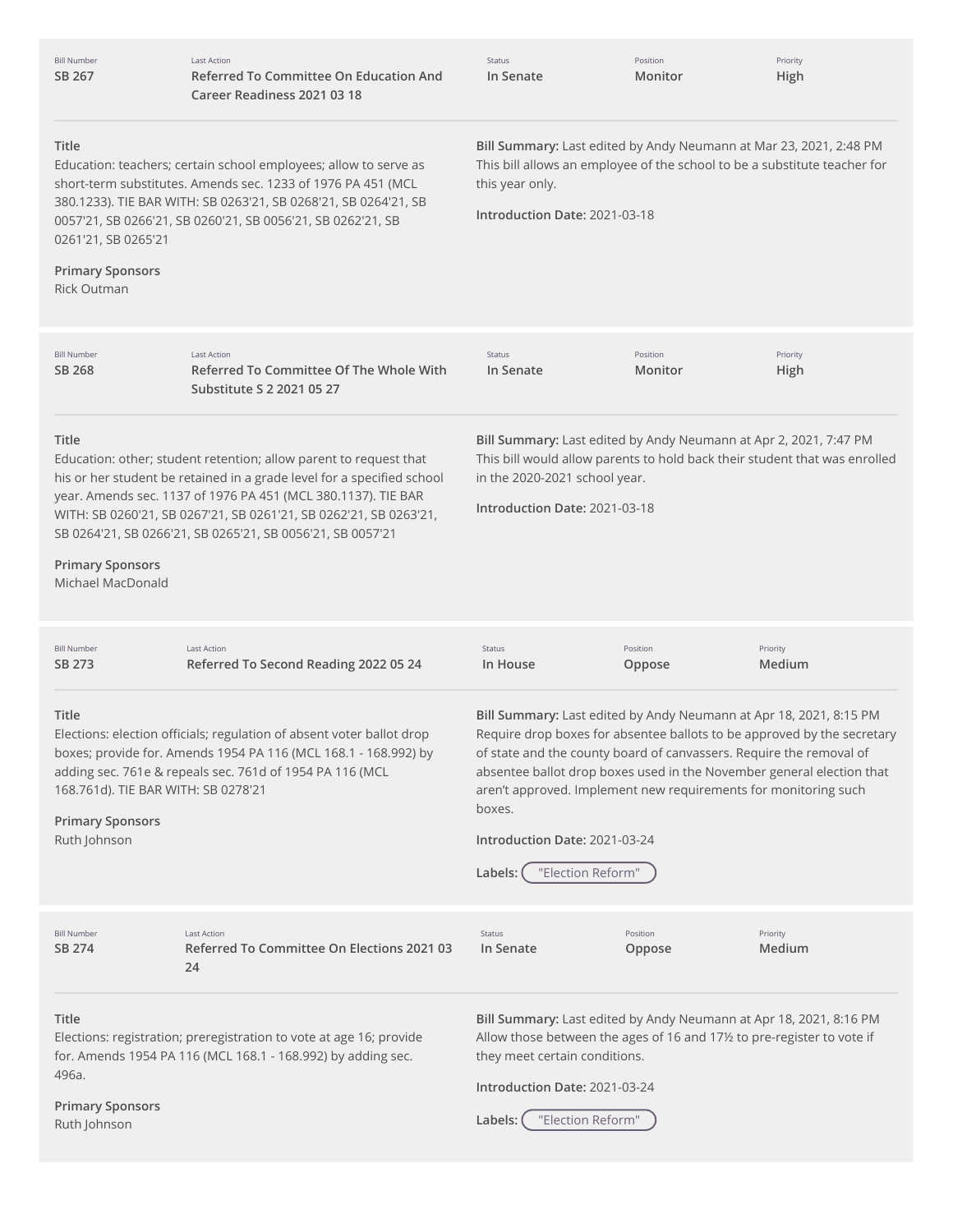| <b>Bill Number</b> |  |
|--------------------|--|
| SB 275             |  |

Last Action **Referred To Committee On Elections 2021 03** Status **In Senate** Position **Oppose** Priority **Medium**

#### **Title**

Elections: audits; use of video recording devices to record election audit proceedings; authorize, and allow live video coverage of the tabulation of ballots. Amends secs. 31a & 765a of 1954 PA 116 (MCL 168.31a & 168.765a) & adds sec. 801b.

#### **Primary Sponsors**

Jim Runestad

**Bill Summary:** Last edited by Andy Neumann at Apr 18, 2021, 8:18 PM Allow individuals from each political party to observe and record election audits carried out at precincts and allow clerks to provide live video coverage of counting boards tasked with processing and counting absentee ballots.

**Bill Summary:** Last edited by Andy Neumann at Apr 18, 2021, 6:51 PM Authorize election inspectors, challengers and poll watchers to

Position **Oppose**

### **Introduction Date:** 2021-03-24

| Labels: ( | "Election Reform" |  |
|-----------|-------------------|--|
|           |                   |  |

photograph and film the tabulation of votes.

**Introduction Date:** 2021-03-24

**Labels:** "Election Reform"

Bill Number **SB [276](http://app.fiscalnote.com/share/bill?url=acce9b4e2955182777dd103b8cd5bcec)** Last Action **Referred To Committee On Elections 2021 03 24**

Status **In Senate**

**Priority Medium**

#### **Title**

Elections: other; election inspectors, election challengers, and poll watchers photographing and videotaping the tabulating of votes; authorize. Amends 1954 PA 116 (MCL 168.1 - 168.992) by adding sec. 801a.

# **Primary Sponsors**

Jim Runestad

| Bill Number | Last Action                      | Status | Position | Priority      |
|-------------|----------------------------------|--------|----------|---------------|
| SB 277      | Postponed For The Day 2021 10 19 | Vetoed | Oppose   | <b>Medium</b> |

#### **Title**

Elections: election officials; county clerks to update the qualified voter file to cancel the voter registration records of deceased voters; require, require electronic notification to city and township clerks of canceled voter registration records, and require the secretary of state to post data on the department's website regarding canceled voter registration records. Amends secs. 509o & 510 of 1954 PA 116 (MCL 168.509o & 168.510).

**Bill Summary:** Last edited by Andy Neumann at Apr 18, 2021, 6:36 PM Allow county clerks to flag deceased voters in the qualified voter file which houses each voter's information and is widely used for many election needs — and require them to notify local clerks of any people who have died in the county every two weeks and then every week the 45 days before an election.

**Introduction Date:** 2021-03-24



**Primary Sponsors** Michael MacDonald

**Title** Elections: absent voters; collection procedures for absent voter ballots deposited in an absent voter ballot drop box; modify. Amends sec. 761d of 1954 PA 116 (MCL 168.761d). TIE BAR WITH: SB 0273'21 **Primary Sponsors Bill Summary:** Last edited by Andy Neumann at Apr 18, 2021, 6:48 PM Require those collecting absentee ballots from drop boxes to carry ballots in approved containers and require clerks to document each time ballots are collected. **Introduction Date:** 2021-03-24 **Labels:** "Election Reform" Bill Number **SB [278](http://app.fiscalnote.com/share/bill?url=f4cb92c8286b6e3d92e24173a76ac998)** Last Action **Referred To Second Reading 2022 05 24** Status **In House** Position **Oppose Priority Medium**

Michael MacDonald

**24**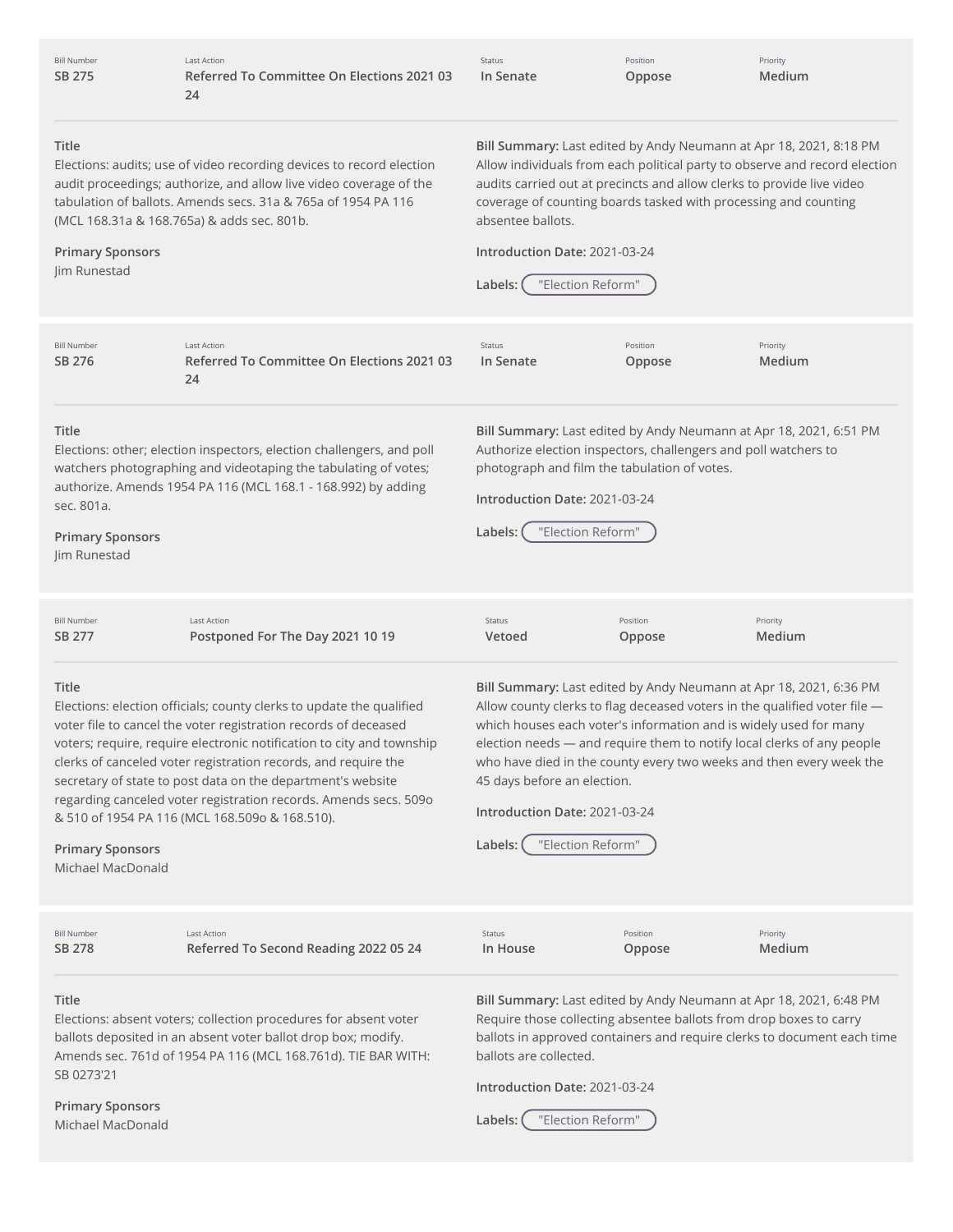| <b>Bill Number</b><br>SB 279                                                 | <b>Last Action</b><br>Referred To Committee On Elections And<br>Ethics 2022 03 17                                                                                                                               | Status<br>In House                                                                                                                                                                                                                                                                                                                                           | Position<br>Oppose | Priority<br>Medium                                                                                                                                                                                                                                                                                       |
|------------------------------------------------------------------------------|-----------------------------------------------------------------------------------------------------------------------------------------------------------------------------------------------------------------|--------------------------------------------------------------------------------------------------------------------------------------------------------------------------------------------------------------------------------------------------------------------------------------------------------------------------------------------------------------|--------------------|----------------------------------------------------------------------------------------------------------------------------------------------------------------------------------------------------------------------------------------------------------------------------------------------------------|
| Title<br>168.764d).<br><b>Primary Sponsors</b><br>Ruth Johnson               | Elections: absent voters; absent voter counting boards; modify, and<br>revise number of challengers allowed under certain circumstances.<br>Amends secs. 730 & 764d of 1954 PA 116 (MCL 168.730 &               | Bill Summary: Last edited by Andy Neumann at Apr 18, 2021, 6:50 PM<br>Modify the number of election challengers allowed to observe absent<br>voter counting boards based on the number of absentee ballots<br>assigned to the board.<br>Introduction Date: 2021-03-24<br>"Election Reform"<br>Labels:                                                        |                    |                                                                                                                                                                                                                                                                                                          |
| <b>Bill Number</b><br><b>SB 280</b>                                          | <b>Last Action</b><br>Postponed For The Day 2021 10 19                                                                                                                                                          | Status<br>Vetoed                                                                                                                                                                                                                                                                                                                                             | Position<br>Oppose | Priority<br>Medium                                                                                                                                                                                                                                                                                       |
| Title<br>(MCL 168.471 & 168.477).<br><b>Primary Sponsors</b><br>Ruth Johnson | Elections: initiative and referendum; time frame for the board of<br>state canvassers to complete the canvass of an initiative petition;<br>provide for and clarify. Amends secs. 471 & 477 of 1954 PA 116      | Bill Summary: Last edited by Andy Neumann at Apr 18, 2021, 8:10 PM<br>Require the board of state canvassers to complete the canvass of an<br>initiative petition within 100 days after the petition is filed.<br>Introduction Date: 2021-03-24<br>"Election Reform"<br>Labels:                                                                               |                    |                                                                                                                                                                                                                                                                                                          |
| <b>Bill Number</b><br>SB 281                                                 | <b>Last Action</b><br>Referred To Committee On Elections 2021 03<br>24                                                                                                                                          | Status<br>In Senate                                                                                                                                                                                                                                                                                                                                          | Position<br>Oppose | Priority<br>Medium                                                                                                                                                                                                                                                                                       |
| Title<br>116 (MCL 168.509o).<br><b>Primary Sponsors</b><br>Kim LaSata        | Elections: election officials; secretary of state to obtain information<br>from recognized multistate programs to update voter registration<br>records and submit reports; require. Amends sec. 509o of 1954 PA | Bill Summary: Last edited by Andy Neumann at Apr 18, 2021, 8:08 PM<br>Require the secretary of state to collect information from multistate<br>programs and partnerships the secretary of state is participating in to<br>investigations concerning improper votes among other information.<br>Introduction Date: 2021-03-24<br>"Election Reform"<br>Labels: |                    | verify voters' addresses and registration status. Require the secretary of<br>state to post on the department of state's website the number of voters<br>who moved out of state, the number of voters who changed addresses,<br>duplicate voter registration records, voters who died and the results of |
| <b>Bill Number</b><br>SB 282                                                 | <b>Last Action</b><br>Referred To Committee On Elections 2021 03<br>24                                                                                                                                          | Status<br>In Senate                                                                                                                                                                                                                                                                                                                                          | Position<br>Oppose | Priority<br>Medium                                                                                                                                                                                                                                                                                       |
| Title<br><b>Primary Sponsors</b><br><b>Tom Barrett</b>                       | Elections: qualified voter file; access to the qualified voter file;<br>clarify. Amends sec. 509r of 1954 PA 116 (MCL 168.509r).                                                                                | Bill Summary: Last edited by Andy Neumann at Apr 18, 2021, 8:06 PM<br>Limit who can access the qualified voter file.<br>Introduction Date: 2021-03-24<br>"Election Reform"<br>Labels:                                                                                                                                                                        |                    |                                                                                                                                                                                                                                                                                                          |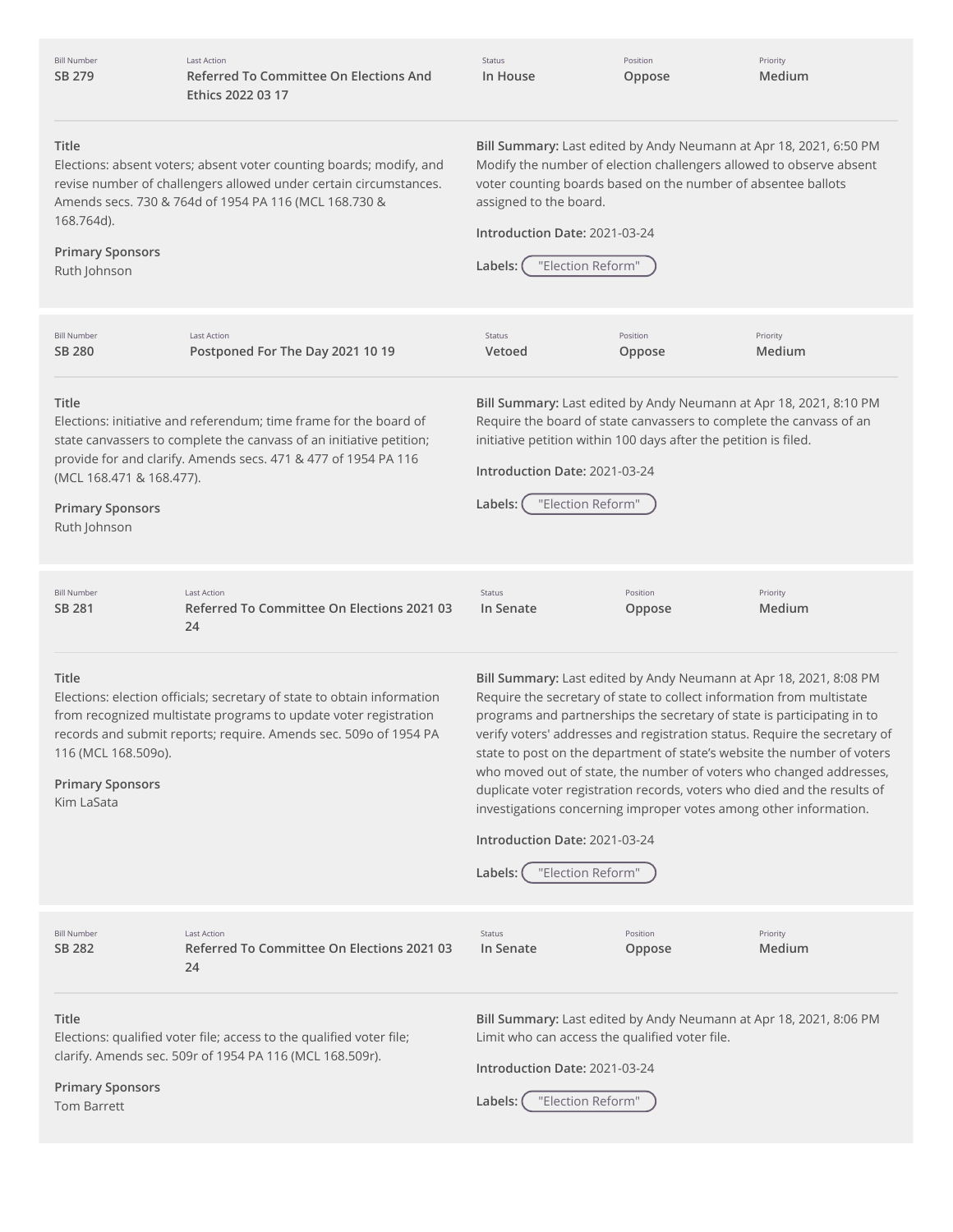| <b>Bill Number</b><br>SB 283                                                                                                                                                                                                                  | Last Action<br>Referred To Committee On Elections 2021 03<br>24                                                                                                                                                                                                                                                                            | Status<br>In Senate                                                                                                                                                                                                                                                                                                                                                                                                                                                                         | Position<br>Oppose | Priority<br>Medium |
|-----------------------------------------------------------------------------------------------------------------------------------------------------------------------------------------------------------------------------------------------|--------------------------------------------------------------------------------------------------------------------------------------------------------------------------------------------------------------------------------------------------------------------------------------------------------------------------------------------|---------------------------------------------------------------------------------------------------------------------------------------------------------------------------------------------------------------------------------------------------------------------------------------------------------------------------------------------------------------------------------------------------------------------------------------------------------------------------------------------|--------------------|--------------------|
| Title<br>168.765).<br><b>Primary Sponsors</b><br>Kim LaSata                                                                                                                                                                                   | Elections: absent voters; pre-processing of absent voter ballots;<br>authorize. Amends secs. 24k & 765 of 1954 PA 116 (MCL 168.24k &                                                                                                                                                                                                       | Bill Summary: Last edited by Andy Neumann at Apr 18, 2021, 7:01 PM<br>Change the deadline for county board of canvassers to examine ballot<br>containers. Allow clerks in large jurisdictions to begin processing but not<br>counting absentee ballots the day before the election.<br>Introduction Date: 2021-03-24<br>"Election Reform"<br>Labels:                                                                                                                                        |                    |                    |
| <b>Bill Number</b><br>SB 284                                                                                                                                                                                                                  | <b>Last Action</b><br>Referred To Committee On Elections 2021 03<br>24                                                                                                                                                                                                                                                                     | Status<br>In Senate                                                                                                                                                                                                                                                                                                                                                                                                                                                                         | Position<br>Oppose | Priority<br>Medium |
| Title<br><b>Primary Sponsors</b><br>Dan Lauwers                                                                                                                                                                                               | Elections: election officials; receipt of private money to be used for<br>election related activities and election related equipment; prohibit,<br>and require the secretary of state to report to the legislature on<br>contracts for election related activities. Amends 1954 PA 116 (MCL<br>168.1 - 168.992) by adding secs. 31b & 946. | Bill Summary: Last edited by Andy Neumann at Apr 18, 2021, 7:00 PM<br>Require the secretary of state to provide a report to the Legislature<br>detailing any contracts entered into for an election-related activity or<br>service. Prohibit the state, counties, cities and townships from accepting<br>contributions from individuals and entities to be used for election-<br>related activities or election equipment.<br>Introduction Date: 2021-03-24<br>"Election Reform"<br>Labels: |                    |                    |
| <b>Bill Number</b><br>SB 285                                                                                                                                                                                                                  | <b>Last Action</b><br>Referred To Committee On Elections And<br>Ethics 2021 06 16                                                                                                                                                                                                                                                          | Status<br>In House                                                                                                                                                                                                                                                                                                                                                                                                                                                                          | Position<br>Oppose | Priority<br>Medium |
| Title<br>168.759 et seq.).<br><b>Primary Sponsors</b><br>Lana Theis                                                                                                                                                                           | Elections: absent voters; identification for election purposes to<br>obtain an absent voter ballot; require, and require a provisional<br>ballot be issued to absent voters without identification for election<br>purpose. Amends secs. 759, 759a, 759b & 761 of 1954 PA 116 (MCL                                                         | Bill Summary: Last edited by Andy Neumann at Apr 18, 2021, 6:59 PM<br>Require those requesting an absentee ballot to present identification to<br>their local clerk or attach a copy of their ID to their application. Require<br>clerks to issue a provisional absentee ballot to those who fail to show ID.<br>Introduction Date: 2021-03-24<br>"Election Reform"<br>Labels:                                                                                                              |                    |                    |
| <b>Bill Number</b><br>SB 286                                                                                                                                                                                                                  | <b>Last Action</b><br>Referred To Committee On Elections 2021 03<br>24                                                                                                                                                                                                                                                                     | Status<br>In Senate                                                                                                                                                                                                                                                                                                                                                                                                                                                                         | Position<br>Oppose | Priority<br>Medium |
| Title<br>Elections: absent voters; deadline to submit absent voter ballots to<br>an absent voter ballot drop box; provide for. Amends secs. 761d &<br>764a of 1954 PA 116 (MCL 168.761d & 168.764a).<br><b>Primary Sponsors</b><br>Ed McBroom |                                                                                                                                                                                                                                                                                                                                            | Bill Summary: Last edited by Andy Neumann at Apr 18, 2021, 6:56 PM<br>Prohibit voters from using a drop box after 5 p.m. the day before<br>Election Day.<br>Introduction Date: 2021-03-24<br>"Election Reform"<br>Labels:                                                                                                                                                                                                                                                                   |                    |                    |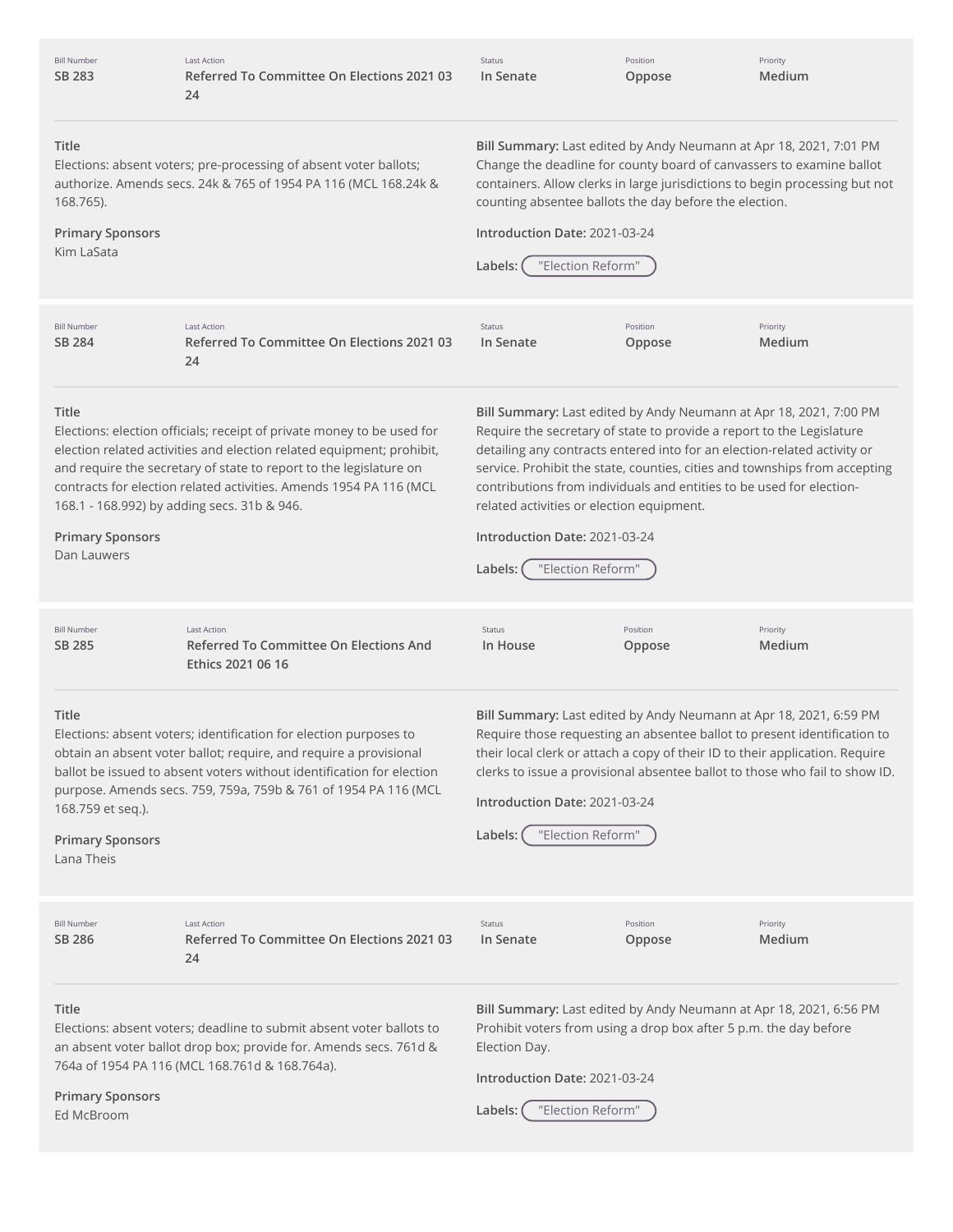| <b>Bill Number</b><br>SB 287                                                                                                                                                                                                                                                                   | <b>Last Action</b><br>Referred To Committee On Elections 2021 03<br>24                                                                                                                                                                                                                                                                                                                                                                                                                                                                                                                                                                                    | Status<br>In Senate                                                                                                                                                                                                                                                                                                                                                                 | Position<br>Oppose | Priority<br>Medium |
|------------------------------------------------------------------------------------------------------------------------------------------------------------------------------------------------------------------------------------------------------------------------------------------------|-----------------------------------------------------------------------------------------------------------------------------------------------------------------------------------------------------------------------------------------------------------------------------------------------------------------------------------------------------------------------------------------------------------------------------------------------------------------------------------------------------------------------------------------------------------------------------------------------------------------------------------------------------------|-------------------------------------------------------------------------------------------------------------------------------------------------------------------------------------------------------------------------------------------------------------------------------------------------------------------------------------------------------------------------------------|--------------------|--------------------|
| Title<br>168.992) by adding sec. 763.<br><b>Primary Sponsors</b><br>Jim Stamas                                                                                                                                                                                                                 | Elections: election officials; prepaid postage on absent voter ballot<br>return envelopes; prohibit. Amends 1954 PA 116 (MCL 168.1 -                                                                                                                                                                                                                                                                                                                                                                                                                                                                                                                      | Bill Summary: Last edited by Andy Neumann at Apr 18, 2021, 6:55 PM<br>Prohibit clerks from providing prepaid postage for absentee ballot<br>return envelopes and prohibit the secretary of state from providing<br>funding for prepaid postage.<br>Introduction Date: 2021-03-24<br>"Election Reform"<br>Labels:                                                                    |                    |                    |
| <b>Bill Number</b><br><b>SB 288</b>                                                                                                                                                                                                                                                            | <b>Last Action</b><br>Referred To Committee On Elections 2021 03<br>24                                                                                                                                                                                                                                                                                                                                                                                                                                                                                                                                                                                    | Status<br>In Senate                                                                                                                                                                                                                                                                                                                                                                 | Position<br>Oppose | Priority<br>Medium |
| Title<br>sec. 31a of 1954 PA 116 (MCL 168.31a).<br><b>Primary Sponsors</b><br>Jon Bumstead                                                                                                                                                                                                     | Bill Summary: Last edited by Andy Neumann at Apr 18, 2021, 8:13 PM<br>Require statewide election audits conducted in a precinct to be carried<br>Elections: audits; election inspectors for an election audit; require,<br>allow political party observers at an election audit, and require the<br>out by members of the two major political parties and allow political<br>secretary of state to live video stream an election audit. Amends<br>parties to designate observers to monitor the audit and require the<br>secretary of state to provide live video streaming of an audit.<br>Introduction Date: 2021-03-24<br>"Election Reform"<br>Labels: |                                                                                                                                                                                                                                                                                                                                                                                     |                    |                    |
| <b>Bill Number</b><br>SB 289                                                                                                                                                                                                                                                                   | <b>Last Action</b><br>Referred To Committee On Elections 2021 03<br>24                                                                                                                                                                                                                                                                                                                                                                                                                                                                                                                                                                                    | Status<br>In Senate                                                                                                                                                                                                                                                                                                                                                                 | Position<br>Oppose | Priority<br>Medium |
| Title<br>of 1984 PA 431 (MCL 18.453).<br><b>Primary Sponsors</b><br>Aric Nesbitt                                                                                                                                                                                                               | Elections: other; requirement for certain federal election-related<br>funding; require a majority vote in each chamber. Amends sec. 453                                                                                                                                                                                                                                                                                                                                                                                                                                                                                                                   | Bill Summary: Last edited by Andy Neumann at Apr 18, 2021, 8:12 PM<br>Require federal funds for election-related purposes to only be spent<br>upon appropriation in a budget act and require any funds that aren't<br>appropriated within a budget act within 90 days to be returned to the<br>federal government.<br>Introduction Date: 2021-03-24<br>"Election Reform"<br>Labels: |                    |                    |
| <b>Bill Number</b><br>SB 290                                                                                                                                                                                                                                                                   | <b>Last Action</b><br>Referred To Committee On Elections 2021 03<br>24                                                                                                                                                                                                                                                                                                                                                                                                                                                                                                                                                                                    | Status<br>In Senate                                                                                                                                                                                                                                                                                                                                                                 | Position<br>Oppose | Priority<br>Medium |
| Title<br>Elections: challengers; certain requirements for election<br>challengers; provide for, and limit the entities that can designate<br>election challengers. Amends sec. 730 of 1954 PA 116 (MCL<br>168.730) & repeals sec. 731 of 1954 PA 116 (MCL 168.731).<br><b>Primary Sponsors</b> |                                                                                                                                                                                                                                                                                                                                                                                                                                                                                                                                                                                                                                                           | Bill Summary: Last edited by Andy Neumann at Apr 18, 2021, 6:37 PM<br>Require election challengers to wear an identification badge.<br>Introduction Date: 2021-03-24<br>"Election Reform"<br>Labels:                                                                                                                                                                                |                    |                    |

Rick Outman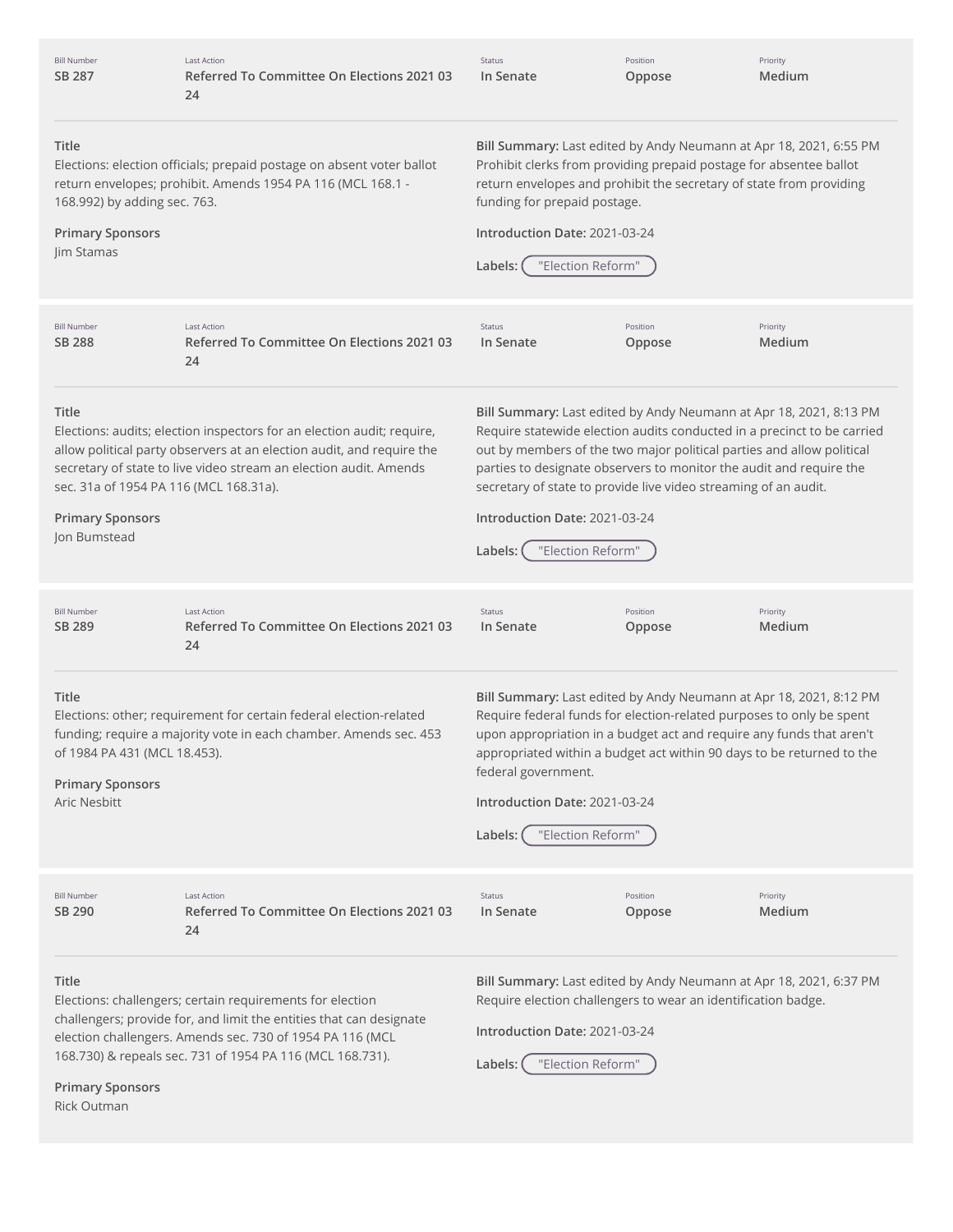| <b>Bill Number</b><br>SB 291                                                                                                                                                                                                                                                                                                                                    | <b>Last Action</b><br>Referred To Committee On Elections 2021 03<br>24                                                                                                                              | Status<br>In Senate                                                                                                                                                                                                                                                                                                                                                                                                                                                                                        | Position<br>Oppose | Priority<br>Medium |
|-----------------------------------------------------------------------------------------------------------------------------------------------------------------------------------------------------------------------------------------------------------------------------------------------------------------------------------------------------------------|-----------------------------------------------------------------------------------------------------------------------------------------------------------------------------------------------------|------------------------------------------------------------------------------------------------------------------------------------------------------------------------------------------------------------------------------------------------------------------------------------------------------------------------------------------------------------------------------------------------------------------------------------------------------------------------------------------------------------|--------------------|--------------------|
| Title<br>777.11d). TIE BAR WITH: SB 0290'21<br><b>Primary Sponsors</b><br><b>Rick Outman</b>                                                                                                                                                                                                                                                                    | Criminal procedure: sentencing guidelines; sentencing guidelines<br>for certain Michigan election law violations dealing with<br>challengers; repeal. Amends sec. 11d, ch. XVII of 1927 PA 175 (MCL | Bill Summary: Last edited by Andy Neumann at Apr 18, 2021, 6:39 PM<br>Amend the criminal code to expand election-related felonies.<br>Introduction Date: 2021-03-24<br>"Election Reform"<br>Labels:                                                                                                                                                                                                                                                                                                        |                    |                    |
| <b>Bill Number</b><br>SB 292                                                                                                                                                                                                                                                                                                                                    | <b>Last Action</b><br>Referred To Committee Of The Whole With<br>Substitute S 2 2022 01 20                                                                                                          | <b>Status</b><br>In Senate                                                                                                                                                                                                                                                                                                                                                                                                                                                                                 | Position<br>Oppose | Priority<br>Medium |
| Title<br>Elections: challengers; training for election challengers; require,<br>and require the secretary of state to establish election challenger<br>training curriculum. Amends secs. 31 & 730 of 1954 PA 116 (MCL<br>168.31 & 168.730); adds sec. 730a & repeals sec. 731 of 1954 PA<br>116 (MCL 168.731).<br><b>Primary Sponsors</b><br><b>Rick Outman</b> |                                                                                                                                                                                                     | Bill Summary: Last edited by Andy Neumann at Apr 18, 2021, 6:40 PM<br>Require the secretary of state to establish training for election<br>challengers. Require challengers to be associated with a political party,<br>as opposed to groups advocating for a ballot proposition, and mandate<br>they take training at least once every three years. Parties would need to<br>offer this training at least three days before an election.<br>Introduction Date: 2021-03-24<br>"Election Reform"<br>Labels: |                    |                    |
| <b>Bill Number</b><br>SB 293                                                                                                                                                                                                                                                                                                                                    | <b>Last Action</b><br>Referred To Committee On Elections 2021 03<br>24                                                                                                                              | Status<br>In Senate                                                                                                                                                                                                                                                                                                                                                                                                                                                                                        | Position<br>Oppose | Priority<br>Medium |
| Title<br>Criminal procedure: sentencing guidelines; sentencing guidelines<br>for certain Michigan election law violations dealing with<br>challengers; repeal. Amends sec. 11d, ch. XVII of 1927 PA 175 (MCL<br>777.11d). TIE BAR WITH: SB 0292'21<br><b>Primary Sponsors</b>                                                                                   |                                                                                                                                                                                                     | Bill Summary: Last edited by Andy Neumann at Apr 18, 2021, 6:53 PM<br>Repeal a portion of criminal law related to election challengers<br>appointed by entities that are not political parties. SB 292 bill would only<br>allow political parties to provide challengers.<br>Introduction Date: 2021-03-24                                                                                                                                                                                                 |                    |                    |
|                                                                                                                                                                                                                                                                                                                                                                 |                                                                                                                                                                                                     | $L = \frac{1}{2}$                                                                                                                                                                                                                                                                                                                                                                                                                                                                                          |                    |                    |

Rick Outman

**Labels:** "Election Reform"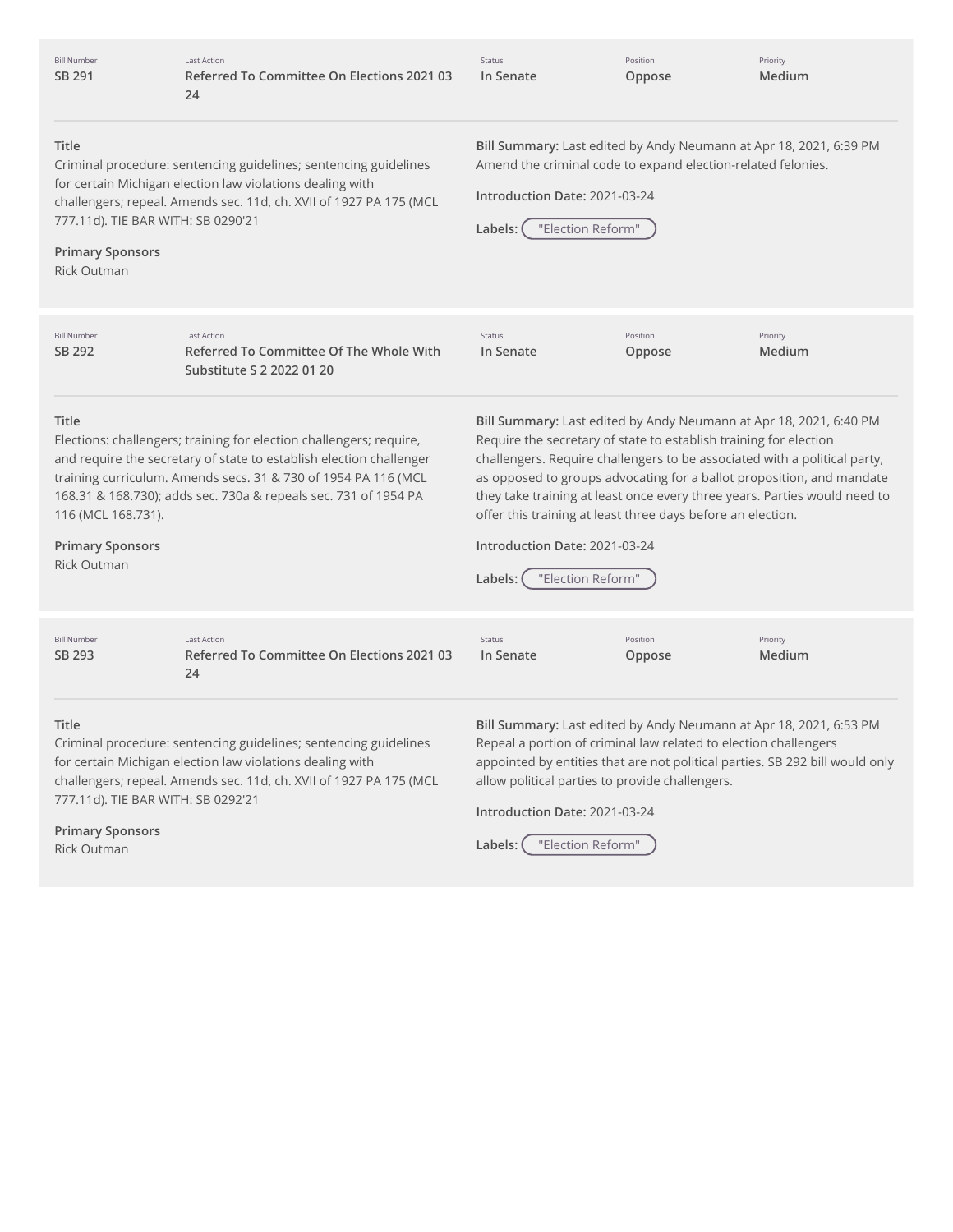| <b>Bill Number</b> |
|--------------------|
| SB 294             |

Last Action **Referred To Committee On Elections 2021 03 24**

Status **In Senate** Position **Oppose**

Priority **Medium**

## **Title**

Elections: election officials; report regarding the appointment of an equal number of election inspectors from each major political party in each precinct; require under certain circumstances. Amends sec. 674 of 1954 PA 116 (MCL 168.674).

## **Primary Sponsors**

Rick Outman

**Bill Summary:** Last edited by Andy Neumann at Apr 18, 2021, 6:41 PM Require the local board of election commissioners to strive to appoint the same number of Democratic and Republican election inspectors for every election precinct. If the board cannot appoint an essentially equal number of inspectors based on the party, the local clerk would need to send a report to the state within 10 days of the election explaining what was done to search for inspectors.

#### **Introduction Date:** 2021-03-24

|                                                                                                                                                                                                  |                                                                                                                                                                                               | "Election Reform"<br>Labels:                                                                                                                                                                                                                                                                                                                  |                    |                    |  |
|--------------------------------------------------------------------------------------------------------------------------------------------------------------------------------------------------|-----------------------------------------------------------------------------------------------------------------------------------------------------------------------------------------------|-----------------------------------------------------------------------------------------------------------------------------------------------------------------------------------------------------------------------------------------------------------------------------------------------------------------------------------------------|--------------------|--------------------|--|
| <b>Bill Number</b><br>SB 295                                                                                                                                                                     | Last Action<br>Referred To Committee On Elections 2021 03<br>24                                                                                                                               | <b>Status</b><br>In Senate                                                                                                                                                                                                                                                                                                                    | Position<br>Oppose | Priority<br>Medium |  |
| Title<br><b>Primary Sponsors</b><br><b>Roger Victory</b>                                                                                                                                         | Elections: election officials; election inspectors to conduct regular<br>balancing checks on precinct tabulators during election day;<br>require. Amends sec. 33 of 1954 PA 116 (MCL 168.33). | Bill Summary: Last edited by Andy Neumann at Apr 18, 2021, 6:43 PM<br>Require hourly checks by precinct officials to ensure that during the<br>ballot counting process, the number of ballots issued at a precinct<br>matches the number of ballots tabulated at a precinct.<br>Introduction Date: 2021-03-24<br>"Election Reform"<br>Labels: |                    |                    |  |
| <b>Bill Number</b><br>SB 296                                                                                                                                                                     | <b>Last Action</b><br>Referred To Committee On Elections 2021 03<br>24                                                                                                                        | <b>Status</b><br>In Senate                                                                                                                                                                                                                                                                                                                    | Position<br>Oppose | Priority<br>Medium |  |
| Title<br>Elections: canvassing; number of members on a board of county<br>canvassers based on population; provide for. Amends secs. 24a,<br>24c, 24e & 307 of 1954 PA 116 (MCL 168.24a et seq.). |                                                                                                                                                                                               | Bill Summary: Last edited by Andy Neumann at Apr 18, 2021, 2:39 PM<br>Abolish every existing board of canvassers in a county with at least<br>200,000 starting in 2022. In a county with 200,000 to 750,000 people, it<br>would require six-member boards. In larger counties, it would require<br>eight-member boards.                       |                    |                    |  |

**Primary Sponsors** Ed McBroom

**Introduction Date:** 2021-03-24

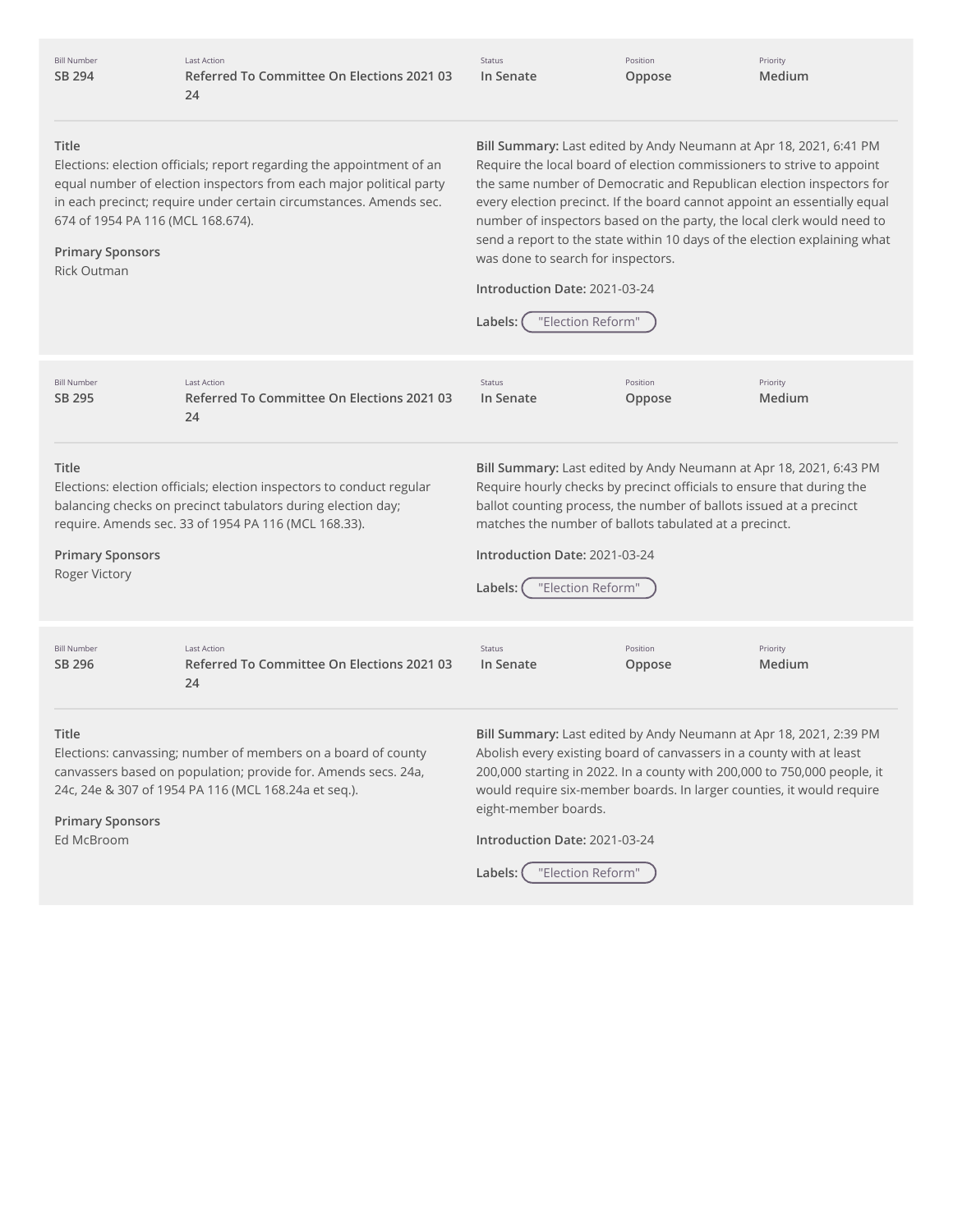| <b>Bill Number</b><br>SB 297                                    | <b>Last Action</b><br>Referred To Committee On Elections 2021 03<br>24                                                                                                                                                                                                                                                | Status<br>In Senate                                                                                    | Position<br>Oppose                             | Priority<br>Medium                                                                                                                                                                                                                                                                                                                                                       |
|-----------------------------------------------------------------|-----------------------------------------------------------------------------------------------------------------------------------------------------------------------------------------------------------------------------------------------------------------------------------------------------------------------|--------------------------------------------------------------------------------------------------------|------------------------------------------------|--------------------------------------------------------------------------------------------------------------------------------------------------------------------------------------------------------------------------------------------------------------------------------------------------------------------------------------------------------------------------|
| Title<br><b>Primary Sponsors</b><br>Ed McBroom                  | Elections: canvassing; board of county canvassers approving<br>assistants employed for canvassing; require, and require at least<br>one member of the board of county canvassers from each major<br>political party be present when canvassing the returns of votes.<br>Amends sec. 24e of 1954 PA 116 (MCL 168.24e). | Introduction Date: 2021-03-24<br>"Election Reform"<br>Labels:                                          | any associate who would help with the canvass. | Bill Summary: Last edited by Andy Neumann at Apr 18, 2021, 2:40 PM<br>Require at least one Republican and Democrat be present at all times<br>during an election canvass. Require board approval for the clerk to hire                                                                                                                                                   |
| <b>Bill Number</b><br>SB 298                                    | <b>Last Action</b><br>Referred To Committee On Elections 2021 03<br>24                                                                                                                                                                                                                                                | Status<br>In Senate                                                                                    | Position<br>Oppose                             | Priority<br>Medium                                                                                                                                                                                                                                                                                                                                                       |
| Title<br><b>Primary Sponsors</b><br>Ed McBroom                  | Elections: election officials; deadline for certificate of determination<br>by board of county canvassers; extend. Amends secs. 201, 581, 822<br>& 842 of 1954 PA 116 (MCL 168.201 et seq.).                                                                                                                          | 14 days after an election to 21 days.<br>Introduction Date: 2021-03-24<br>"Election Reform"<br>Labels: |                                                | Bill Summary: Last edited by Andy Neumann at Apr 18, 2021, 2:36 PM<br>Extend the amount of time for an election canvass to be certified from                                                                                                                                                                                                                             |
| <b>Bill Number</b><br>SB 299                                    | <b>Last Action</b><br>Referred To Committee On Elections 2021 03<br>24                                                                                                                                                                                                                                                | Status<br>In Senate                                                                                    | Position<br>Oppose                             | Priority<br>Medium                                                                                                                                                                                                                                                                                                                                                       |
| <b>Title</b><br><b>Primary Sponsors</b><br>Dale Zorn            | Elections: election officials; deadline for reporting of election<br>results; extend. Amends sec. 809 of 1954 PA 116 (MCL 168.809).                                                                                                                                                                                   | day after the election.<br>Introduction Date: 2021-03-24<br>"Election Reform"<br>Labels:               |                                                | Bill Summary: Last edited by Andy Neumann at Apr 18, 2021, 2:37 PM<br>Require election inspectors to deliver the statement of election returns<br>and a vote tally sheet in a sealed envelope to the local clerk by noon the                                                                                                                                             |
| <b>Bill Number</b><br>SB 300                                    | Last Action<br>Referred To Committee On Elections 2021 03<br>24                                                                                                                                                                                                                                                       | Status<br>In Senate                                                                                    | Position<br>Oppose                             | Priority<br>Medium                                                                                                                                                                                                                                                                                                                                                       |
| Title<br>sec. 720a.<br><b>Primary Sponsors</b><br>Wayne Schmidt | Elections: voting procedures; early voting; provide for. Amends<br>secs. 720 & 735 of 1954 PA 116 (MCL 168.720 & 116.735) & adds                                                                                                                                                                                      | Day.<br>Introduction Date: 2021-03-24                                                                  |                                                | Bill Summary: Last edited by Andy Neumann at Apr 18, 2021, 3:07 PM<br>Require holding on-site early voting from 8 a.m. to 5 p.m. on the second<br>Saturday before any election. Clerks would need to post where and<br>when early voting sites would be open. It would be a felony to reveal<br>results from an early voting period until after polls closed on Election |

**Labels:** "Election Reform"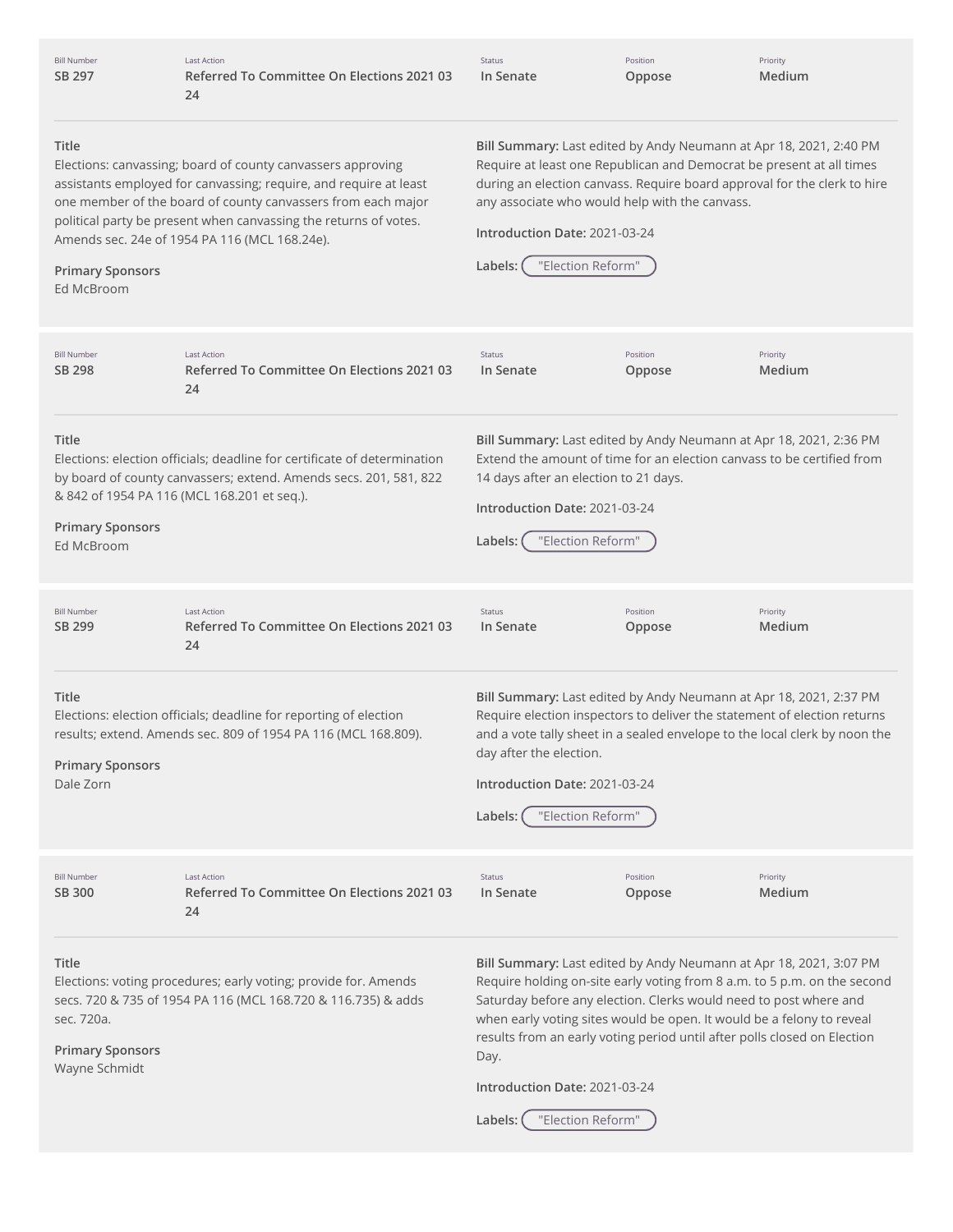| <b>Bill Number</b> |  |
|--------------------|--|
| SB 301             |  |

Last Action **Referred To Committee On Elections 2021 03 24**

Status **In Senate** Position **Oppose** Priority **Medium**

#### **Title**

Criminal procedure: sentencing guidelines; sentencing guidelines for certain early voting violations under the Michigan election law; provide for. Amends sec. 11d, ch. XVII of 1927 PA 175 (MCL 777.11d). TIE BAR WITH: SB 0300'21

### **Primary Sponsors**

Wayne Schmidt

**Bill Summary:** Last edited by Andy Neumann at Apr 18, 2021, 3:09 PM Create criminal violations for tampering with ballots cast early or with revealing the results from early voting.

## **Introduction Date:** 2021-03-24

| Labels: ( | "Election Reform" |  |
|-----------|-------------------|--|
|           |                   |  |

**Title** Elections: registration; voter registration application; modify to include a statement that it is a felony to vote or offer to vote more than once at the same election. Amends sec. 495 of 1954 PA 116 (MCL 168.495). **Primary Sponsors** Kim LaSata **Bill Summary:** Last edited by Andy Neumann at Apr 18, 2021, 3:03 PM Require voter registration applications include a provision where applicants attest that they do not claim voting residence or have the right to vote in another state. **Introduction Date:** 2021-03-24 **Labels:** "Election Reform" **Title** Elections: voting procedures; provisional ballot process; modify, require providing identification to obtain an absent voter ballot, prohibit the sending of unsolicited absent voter ballot applications to electors, and require elections to be funded with public money. Amends secs. 495, 523, 759, 759a, 759b, 761, 764b, 813 & 829 of 1954 PA 116 (MCL 168.495 et seq.) & adds secs. 760a & 946. **Primary Sponsors** Tom Barrett **Bill Summary:** Last edited by Andy Neumann at Apr 18, 2021, 3:04 PM This bill would mandate that voters without identification be issued provisional ballots, subject to a separate process of counting and verification. **Introduction Date:** 2021-03-24 **Labels:** "Election Reform" **Title** Elections: election officials; notice to a voter who votes a **Bill Summary:** Last edited by Andy Neumann at Apr 18, 2021, 2:45 PM Outlines how voters who want their provisional ballots to count would Bill Number **SB [302](http://app.fiscalnote.com/share/bill?url=8eed0bd72c2e6492554d14dc0e8f020a)** Last Action **Postponed For The Day 2022 05 03** Status **Vetoed** Position **Oppose** Priority **Medium** Bill Number **SB [303](http://app.fiscalnote.com/share/bill?url=7f1bb19c7bdd3f328a35a65b879eb04c)** Last Action **Postponed For The Day 2021 11 02** Status **Vetoed** Position **Oppose** Priority **Medium** Bill Number **SB [304](http://app.fiscalnote.com/share/bill?url=2f469834624c6dbf379e9ae0a12ce3c4)** Last Action **Postponed For The Day 2021 11 02** Status **Vetoed** Position **Oppose** Priority **Medium**

provisional ballot concerning the burden of proof to verify his or her identity to have the provisional ballot tabulated and his or her ability to obtain an official state personal identification card without a fee; require. Amends sec. 523a of 1954 PA 116 (MCL 168.523a). TIE BAR WITH: SB 0303'21

**Primary Sponsors** Curt VanderWall

verify their identity. The bill would require these voters to prove their identity within six days of the election — if they present a governmentissued ID that does not include an address, voters would also need to present a document such as a utility bill or bank statement verifying their address.

**Introduction Date:** 2021-03-24

**Labels:** "Election Reform"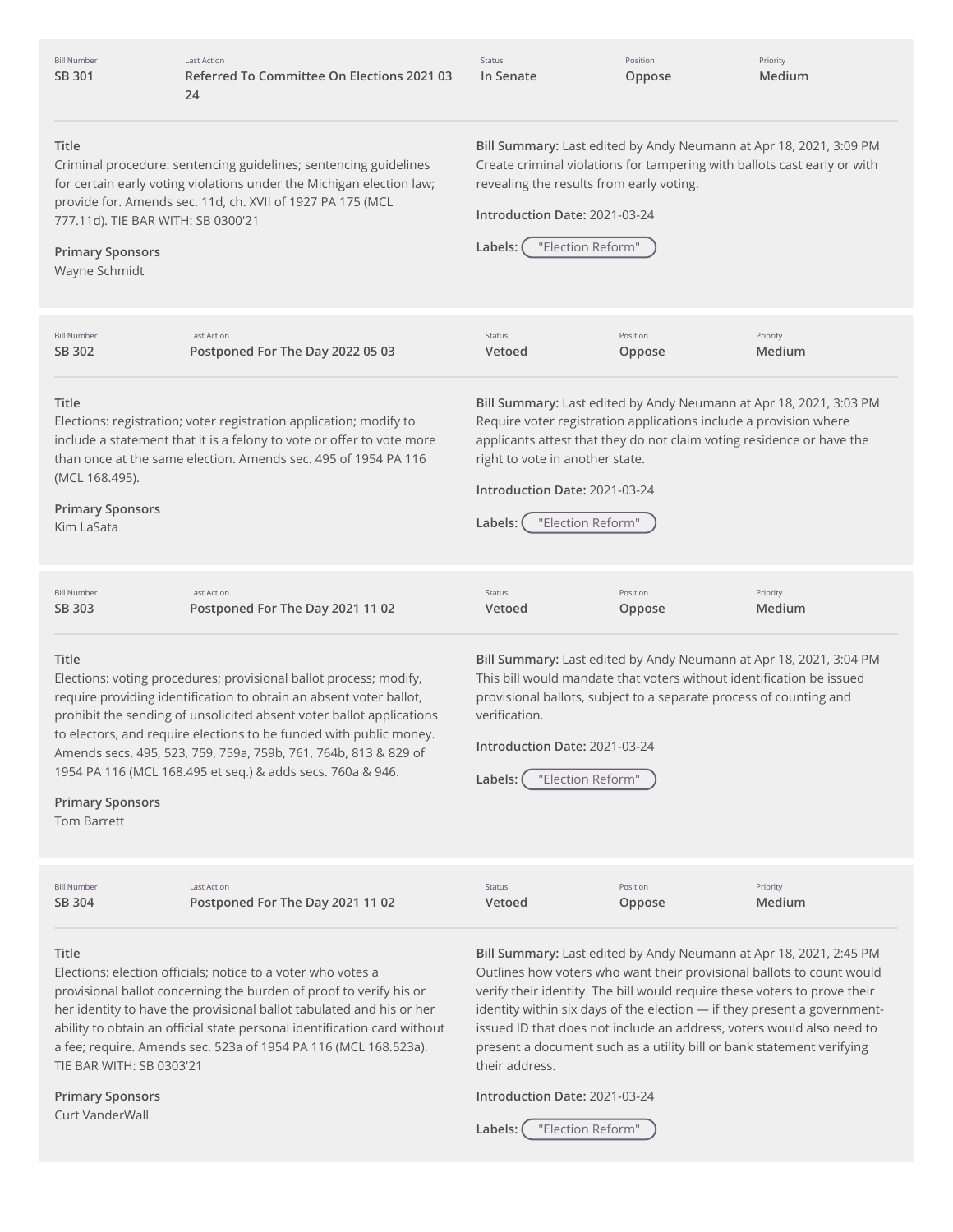| <b>Bill Number</b><br>SB 305                                          | <b>Last Action</b><br>Referred To Committee On Elections 2021 03<br>24                                                                                                                                                                                                         | Status<br>In Senate                                                                                                                                                                                                                                                                                                                                                                                                                                                                                                                       | Position<br>Oppose | Priority<br>Medium                                                         |
|-----------------------------------------------------------------------|--------------------------------------------------------------------------------------------------------------------------------------------------------------------------------------------------------------------------------------------------------------------------------|-------------------------------------------------------------------------------------------------------------------------------------------------------------------------------------------------------------------------------------------------------------------------------------------------------------------------------------------------------------------------------------------------------------------------------------------------------------------------------------------------------------------------------------------|--------------------|----------------------------------------------------------------------------|
| Title<br><b>Primary Sponsors</b><br>Dale Zorn                         | Elections: other; publication of the name or likeness of the<br>secretary of state, a county clerk, or a local clerk on a<br>communication related to certain election activities; prohibit.<br>Amends 1954 PA 116 (MCL 168.1 - 168.992) by adding sec. 931b.                  | Bill Summary: Last edited by Andy Neumann at Apr 18, 2021, 2:47 PM<br>Outlines how voters who want their provisional ballots to count would<br>verify their identity. The bill would require these voters to prove their<br>identity within six days of the election - if they present a government-<br>issued ID that does not include an address, voters would also need to<br>present a document such as a utility bill or bank statement verifying<br>their address.<br>Introduction Date: 2021-03-24<br>"Election Reform"<br>Labels: |                    |                                                                            |
| <b>Bill Number</b><br>SB 306                                          | <b>Last Action</b><br>Referred To Committee On Elections And<br>Ethics 2021 11 10                                                                                                                                                                                              | Status<br>In House                                                                                                                                                                                                                                                                                                                                                                                                                                                                                                                        | Position<br>Oppose | Priority<br>Medium                                                         |
| Title<br>adding sec. 33a.<br><b>Primary Sponsors</b><br>Roger Victory | Elections: election officials; secretary of state to prepare a report<br>regarding clerks who are not current with training; require, and<br>require secretary of state to post the report on the department of<br>state website. Amends 1954 PA 116 (MCL 168.1 - 168.992) by  | Bill Summary: Last edited by Andy Neumann at Apr 18, 2021, 2:42 PM<br>Require the secretary of state to submit a report to the Legislature and<br>publicly post within 45 days of an election the names of all local clerks<br>who have not conducted required training.<br>Introduction Date: 2021-03-24<br>"Election Reform"<br>Labels:                                                                                                                                                                                                 |                    |                                                                            |
| <b>Bill Number</b><br>SB 307                                          | Last Action<br>Referred To Committee On Elections 2021 03<br>24                                                                                                                                                                                                                | Status<br>In Senate                                                                                                                                                                                                                                                                                                                                                                                                                                                                                                                       | Position<br>Oppose | Priority<br>Medium                                                         |
| Title<br><b>Primary Sponsors</b><br>Lana Theis                        | Elections: ballot proposals; providing the full text of a ballot<br>proposal to a voter or absent voter; require. Amends 1954 PA 116<br>(MCL 168.1 - 168.992) by adding secs. 736h & 763a.                                                                                     | Bill Summary: Last edited by Andy Neumann at Apr 18, 2021, 2:44 PM<br>and ballots cast in person.<br>Introduction Date: 2021-03-24<br>"Election Reform"<br>Labels:                                                                                                                                                                                                                                                                                                                                                                        |                    | Require the full text of a ballot proposal be included on absentee ballots |
| <b>Bill Number</b><br>SB 308                                          | <b>Last Action</b><br>Referred To Committee On Elections And<br>Ethics 2021 11 10                                                                                                                                                                                              | Status<br>In House                                                                                                                                                                                                                                                                                                                                                                                                                                                                                                                        | Position<br>Oppose | Priority<br>Medium                                                         |
| Title<br><b>Primary Sponsors</b>                                      | Elections: election officials; signature verification training for clerks<br>and election inspectors; require, and require the secretary of state<br>to promulgate rules regarding an objective signature verification<br>process. Amends sec. 31 of 1954 PA 116 (MCL 168.31). | Bill Summary: Last edited by Andy Neumann at Apr 18, 2021, 6:33 PM<br>Mandate the secretary of state create a signature verification process<br>and that local clerks be trained on that process.<br>Introduction Date: 2021-03-24<br>"Election Reform"<br>Labels:                                                                                                                                                                                                                                                                        |                    |                                                                            |

Kevin Daley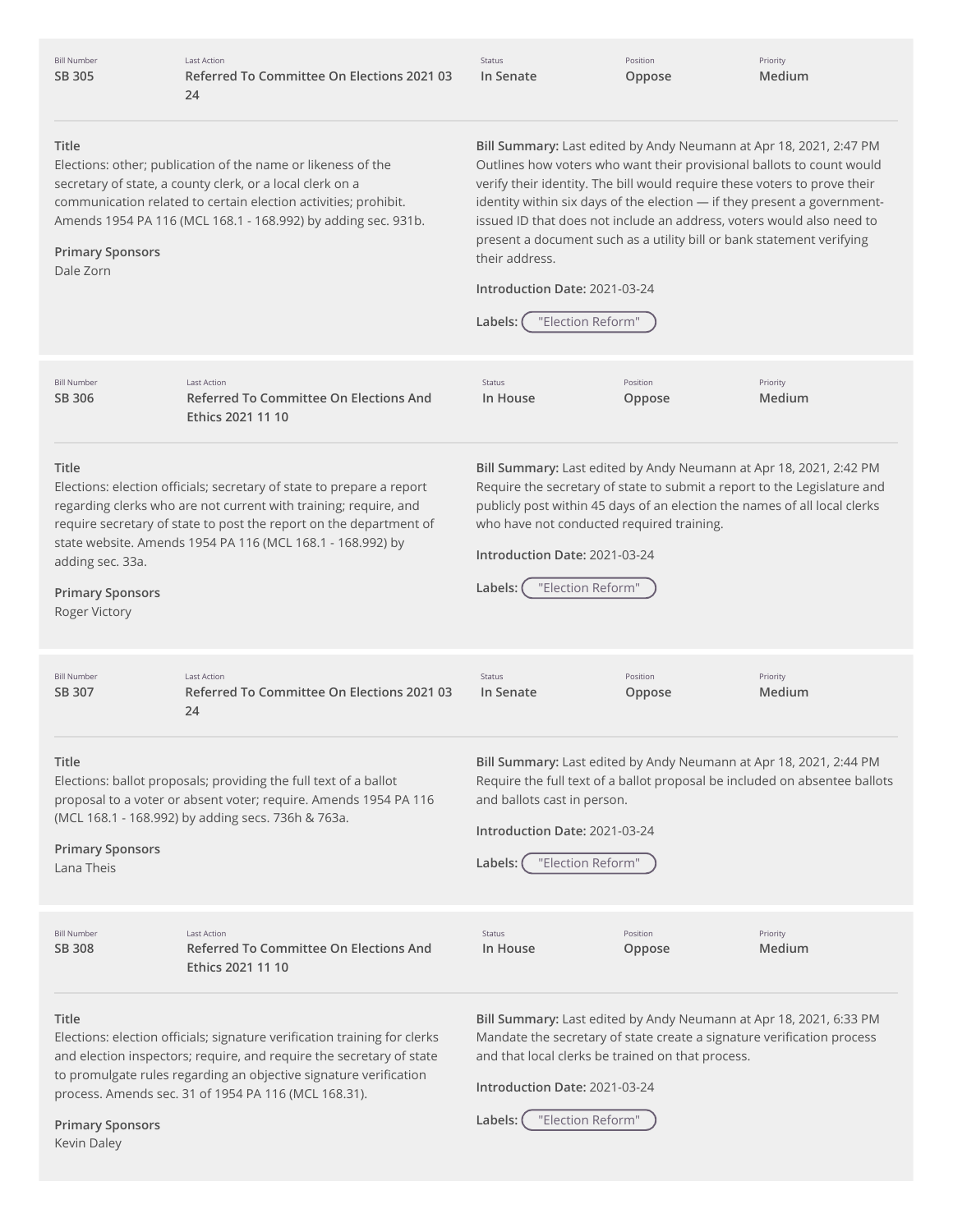| <b>Bill Number</b><br>SB 309                                                                                                                                                                                                                                                                                                                                                                                                                                                                                                                                                                                                     | <b>Last Action</b><br>Referred To Committee On Elections 2021 03<br>24                                                                                                                                | Status<br>In Senate                                                                                                                                                                                                                                                                                                                                                              | Position<br>Oppose  | Priority<br>Medium |  |
|----------------------------------------------------------------------------------------------------------------------------------------------------------------------------------------------------------------------------------------------------------------------------------------------------------------------------------------------------------------------------------------------------------------------------------------------------------------------------------------------------------------------------------------------------------------------------------------------------------------------------------|-------------------------------------------------------------------------------------------------------------------------------------------------------------------------------------------------------|----------------------------------------------------------------------------------------------------------------------------------------------------------------------------------------------------------------------------------------------------------------------------------------------------------------------------------------------------------------------------------|---------------------|--------------------|--|
| Title<br>sec. 734a.<br><b>Primary Sponsors</b><br>Jon Bumstead                                                                                                                                                                                                                                                                                                                                                                                                                                                                                                                                                                   | Elections: challengers; rights of poll challengers and poll watchers;<br>provide for. Amends sec. 733 of 1954 PA 116 (MCL 168.733) & adds                                                             | Bill Summary: Last edited by Andy Neumann at Apr 18, 2021, 6:34 PM<br>Outline rules and regulations for poll watchers and poll challengers. It<br>explains the duties of both positions, where they are allowed to stand on<br>Election Day, what they are allowed to challenge and how to resolve<br>disputes.<br>Introduction Date: 2021-03-24<br>"Election Reform"<br>Labels: |                     |                    |  |
| <b>Bill Number</b><br>SB 310                                                                                                                                                                                                                                                                                                                                                                                                                                                                                                                                                                                                     | <b>Last Action</b><br>Referred To Committee On Elections 2021 03<br>24                                                                                                                                | Status<br>In Senate                                                                                                                                                                                                                                                                                                                                                              | Position<br>Oppose  | Priority<br>Medium |  |
| Title<br><b>Primary Sponsors</b><br>Ruth Johnson                                                                                                                                                                                                                                                                                                                                                                                                                                                                                                                                                                                 | Elections: absent voters; prohibition for secretary of state from<br>sending or providing absent voter ballot applications to electors;<br>provide for. Amends sec. 759 of 1954 PA 116 (MCL 168.759). | Bill Summary: Last edited by Andy Neumann at Apr 18, 2021, 2:33 PM<br>Prohibit the secretary of state from either mailing absentee ballot<br>applications or posting these applications on a website. The secretary<br>could only mail an application to someone who requested that<br>application.<br>Introduction Date: 2021-03-24<br>"Election Reform"<br>Labels:             |                     |                    |  |
| <b>Bill Number</b><br>SB 311                                                                                                                                                                                                                                                                                                                                                                                                                                                                                                                                                                                                     | <b>Last Action</b><br>Referred To Committee On Elections And<br>Ethics 2021 06 24                                                                                                                     | Status<br>In House                                                                                                                                                                                                                                                                                                                                                               | Position<br>Oppose  | Priority<br>Medium |  |
| Bill Summary: Last edited by Andy Neumann at Apr 18, 2021, 2:31 PM<br>Title<br>Elections: absent voters; electronic return of absentee ballots by<br>Allow active duty service members who are deployed at the time of an<br>military voters using Department of Defense Common Access<br>election to cast a ballot electronically, as long as signature verification<br>Cards; allow. Amends sec. 759a of 1954 PA 116 (MCL 168.759a) &<br>measures are created and used.<br>adds sec. 18a. TIE BAR WITH: SB 0008'21<br>Introduction Date: 2021-03-24<br><b>Primary Sponsors</b><br>"Election Reform"<br>Labels:<br>Ruth Johnson |                                                                                                                                                                                                       |                                                                                                                                                                                                                                                                                                                                                                                  |                     |                    |  |
| <b>Bill Number</b><br><b>SB 318</b>                                                                                                                                                                                                                                                                                                                                                                                                                                                                                                                                                                                              | <b>Last Action</b><br><b>Referred To Committee On Education And</b><br>Career Readiness 2021 03 25                                                                                                    | Status<br>In Senate                                                                                                                                                                                                                                                                                                                                                              | Position<br>Support | Priority<br>Low    |  |
| Title<br><b>Primary Sponsors</b><br>Jim Ananich                                                                                                                                                                                                                                                                                                                                                                                                                                                                                                                                                                                  | Education: curriculum; algebra II requirement; eliminate. Amends<br>secs. 1278a & 1278b of 1976 PA 451 (MCL 380.1278a & 380.1278b).                                                                   | Bill Summary: Last edited by Andy Neumann at Mar 27, 2021, 3:42 PM<br>A bill to eliminate algebra II as a requirement for graduation.<br>Introduction Date: 2021-03-25<br>Merit Curriculum<br>Labels:                                                                                                                                                                            |                     |                    |  |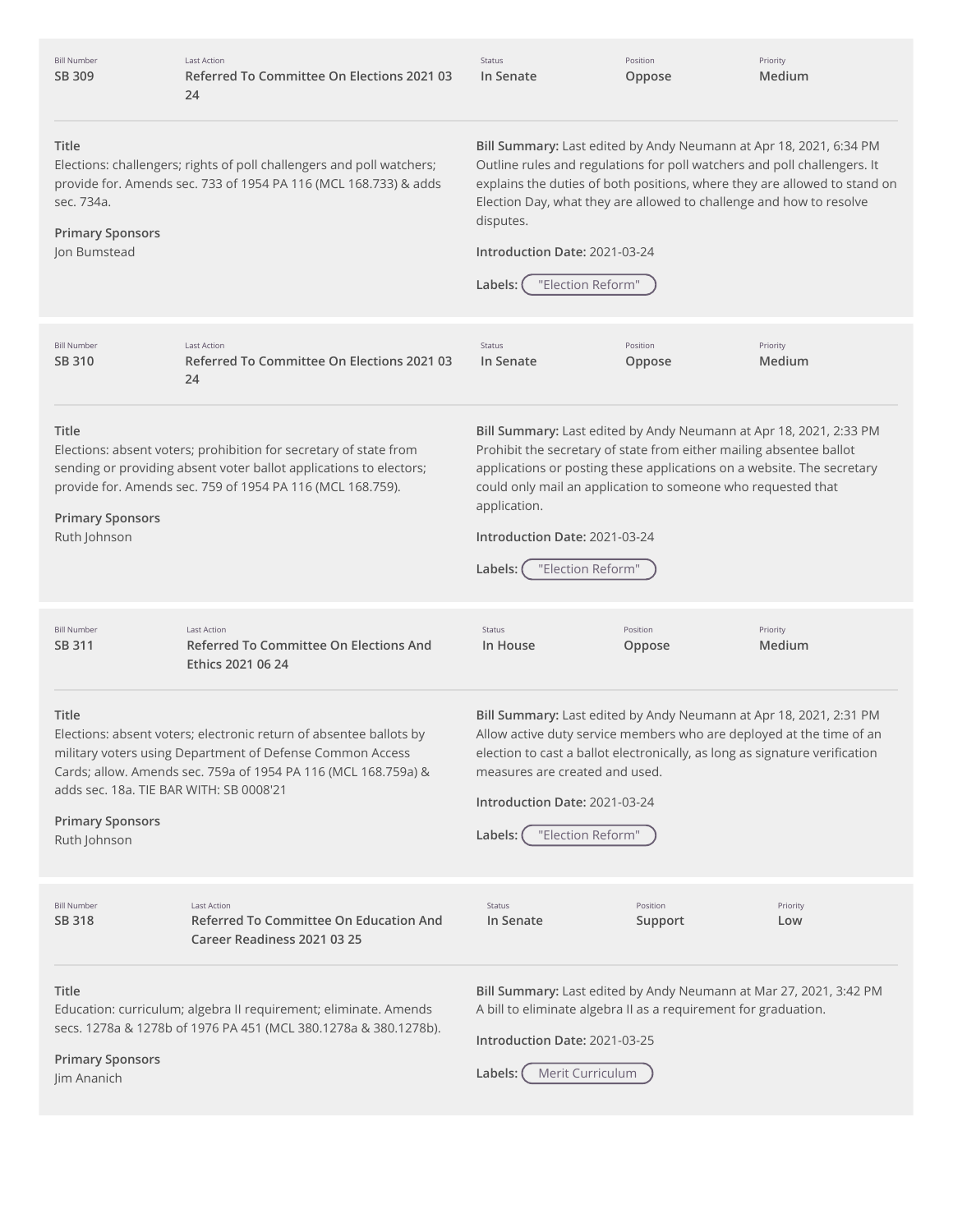| <b>Bill Number</b><br>SB 321                                                                                                                                                                                                                                                                                                                                                                                | <b>Last Action</b><br>Referred To Committee On Education 2021 09<br>29                                                                                                                                                                        | Status<br>In House                                                                                                                                                                                                                                                      | Position<br>Support | Priority<br>High                                                                                                                                  |  |
|-------------------------------------------------------------------------------------------------------------------------------------------------------------------------------------------------------------------------------------------------------------------------------------------------------------------------------------------------------------------------------------------------------------|-----------------------------------------------------------------------------------------------------------------------------------------------------------------------------------------------------------------------------------------------|-------------------------------------------------------------------------------------------------------------------------------------------------------------------------------------------------------------------------------------------------------------------------|---------------------|---------------------------------------------------------------------------------------------------------------------------------------------------|--|
| Title<br>sec. 1526b.<br><b>Primary Sponsors</b><br>Sylvia Santana                                                                                                                                                                                                                                                                                                                                           | Education: teachers; development or adoption of professional<br>development standards for teachers on mental health first aid;<br>provide for. Amends 1976 PA 451 (MCL 380.1 - 380.1852) by adding                                            | Bill Summary: Last edited by Andy Neumann at Mar 27, 2021, 3:49 PM<br>This bill would require a professional development training for teachers<br>to be able to recognize and address mental health needs.<br>Introduction Date: 2021-03-25<br>Mental Health<br>Labels: |                     |                                                                                                                                                   |  |
| <b>Bill Number</b><br>SB 335                                                                                                                                                                                                                                                                                                                                                                                | <b>Last Action</b><br>Referred To Committee On Education 2021 05<br>05                                                                                                                                                                        | Status<br>In House                                                                                                                                                                                                                                                      | Position<br>Monitor | Priority<br>Low                                                                                                                                   |  |
| Title<br><b>Primary Sponsors</b><br>Jim Runestad                                                                                                                                                                                                                                                                                                                                                            | Health: diseases; exemption for high school commencement<br>ceremonies from emergency orders issued to control an epidemic;<br>provide for under certain circumstances. Amends secs. 2253 &<br>2453 of 1978 PA 368 (MCL 333.2253 & 333.2453). | This bill would prohibit an emergency order from prohibiting or<br>Introduction Date: 2021-03-25<br>Labels:<br><b>School Safety</b>                                                                                                                                     |                     | Bill Summary: Last edited by Andy Neumann at Mar 27, 2021, 4:01 PM<br>otherwise limiting a high school graduation commencement ceremony.          |  |
| <b>Bill Number</b><br>SB 365                                                                                                                                                                                                                                                                                                                                                                                | <b>Last Action</b><br>Referred To Committee On Appropriations<br>2021 04 15                                                                                                                                                                   | Status<br>In Senate                                                                                                                                                                                                                                                     | Position<br>Support | Priority<br>Low                                                                                                                                   |  |
| Bill Summary: Last edited by Andy Neumann at Apr 26, 2021, 10:58 PM<br>Title<br>School aid: supplemental; allocation of certain remaining Title I<br>A bill to appropriate remaining CARES Act II monies.<br>funds from the CARES stimulus package to schools; provide for.<br>Introduction Date: 2021-04-15<br>Amends sec. 11r of 1979 PA 94 (MCL 388.1611r).<br><b>Primary Sponsors</b><br>Rosemary Bayer |                                                                                                                                                                                                                                               |                                                                                                                                                                                                                                                                         |                     |                                                                                                                                                   |  |
| <b>Bill Number</b><br>SB 377                                                                                                                                                                                                                                                                                                                                                                                | <b>Last Action</b><br>Referred To Committee On Transportation<br>And Infrastructure 2021 04 21                                                                                                                                                | Status<br>In Senate                                                                                                                                                                                                                                                     | Position<br>Support | Priority<br>Low                                                                                                                                   |  |
| Title<br>0376'21, SB 0374'21<br><b>Primary Sponsors</b><br>Paul Wojno                                                                                                                                                                                                                                                                                                                                       | Transportation: school vehicles; school bus stop-arm cameras;<br>allow, and provide civil sanctions for violations. Amends secs. 682,<br>907 & 909 of 1949 PA 300 (MCL 257.682 et seq.). TIE BAR WITH: SB                                     | buss loading or unloading children.<br>Introduction Date: 2021-04-21                                                                                                                                                                                                    |                     | Bill Summary: Last edited by Andy Neumann at Apr 26, 2021, 10:56 PM<br>A bill to allow stop arm cameras and penalties for violations of passing a |  |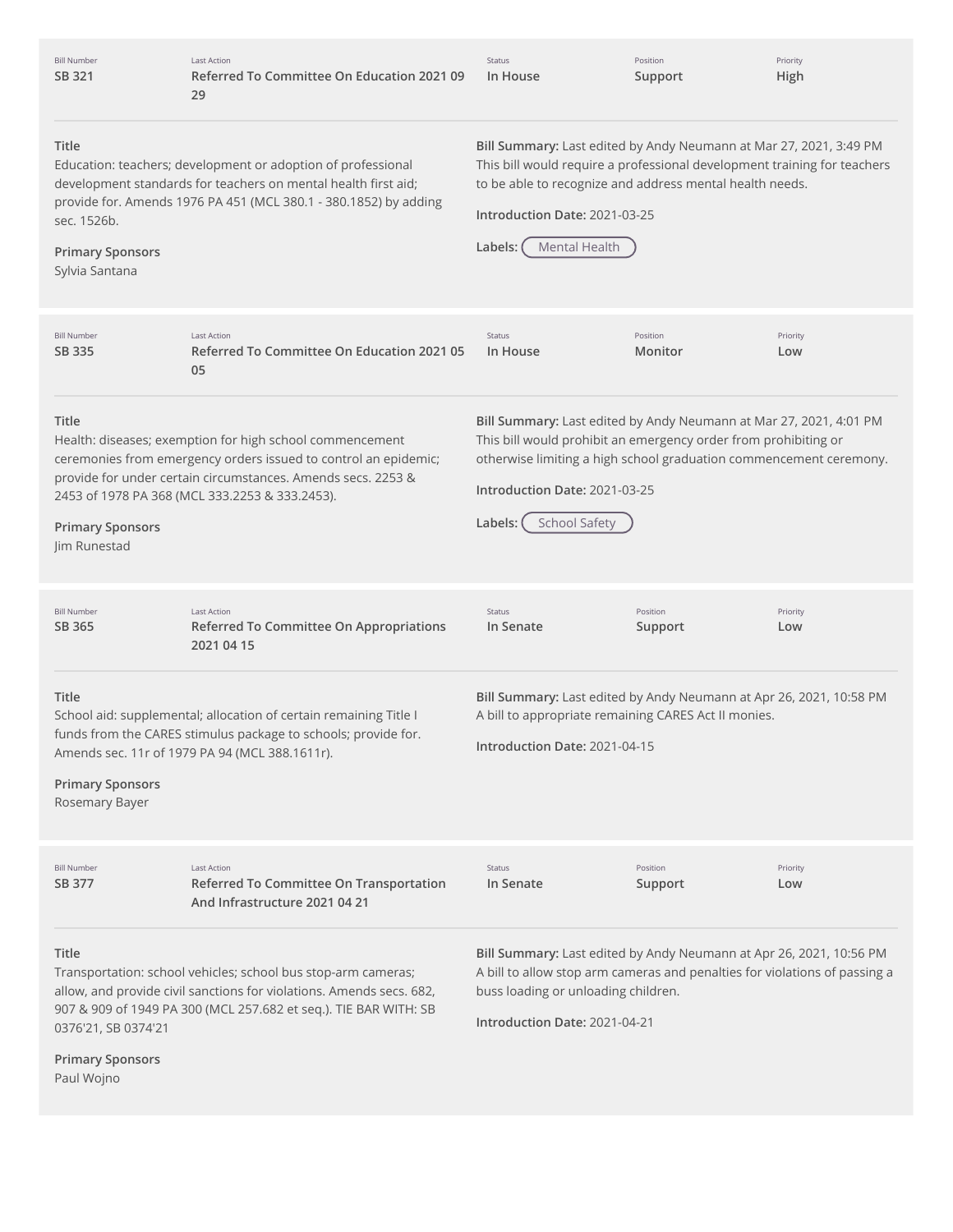| <b>Bill Number</b><br><b>SB 380</b>                                                                                                                                                                                                                                                                                                                                                                                                                                                                                                                                                                                                                                                           | <b>Last Action</b><br>Referred To Committee On Education 2022 05<br>11                                                                                                                          | Status<br>In House                                                                                                                                                                                                                                                           | Position<br>Monitor                                                                                                     | Priority<br>High                                                                                                                                                                                                |
|-----------------------------------------------------------------------------------------------------------------------------------------------------------------------------------------------------------------------------------------------------------------------------------------------------------------------------------------------------------------------------------------------------------------------------------------------------------------------------------------------------------------------------------------------------------------------------------------------------------------------------------------------------------------------------------------------|-------------------------------------------------------------------------------------------------------------------------------------------------------------------------------------------------|------------------------------------------------------------------------------------------------------------------------------------------------------------------------------------------------------------------------------------------------------------------------------|-------------------------------------------------------------------------------------------------------------------------|-----------------------------------------------------------------------------------------------------------------------------------------------------------------------------------------------------------------|
| Title<br>Education: other; prescreening for dyslexia in public schools;<br>provide for. Amends 1976 PA 451 (MCL 380.1 - 380.1852) by adding<br>sec. 1280i. TIE BAR WITH: SB 0381'21, SB 0382'21, SB 0383'21<br><b>Primary Sponsors</b><br>Jeff Irwin                                                                                                                                                                                                                                                                                                                                                                                                                                          |                                                                                                                                                                                                 | Bill Summary: Last edited by Andy Neumann at Apr 26, 2021, 10:52 PM<br>This bill would require a prescreening for dyslexia for any new k - 3<br>grade students and other grades for certain students exhibiting certain<br>characteristics.<br>Introduction Date: 2021-04-22 |                                                                                                                         |                                                                                                                                                                                                                 |
| <b>Bill Number</b><br>SB 381                                                                                                                                                                                                                                                                                                                                                                                                                                                                                                                                                                                                                                                                  | <b>Last Action</b><br>Referred To Committee On Education 2022 05<br>11                                                                                                                          | Status<br>In House                                                                                                                                                                                                                                                           | Position<br>Monitor                                                                                                     | Priority<br>High                                                                                                                                                                                                |
| Title<br>Bill Summary: Last edited by Andy Neumann at Jun 2, 2022, 7:00 PM<br>Education: other; certain requirements for the approval of teacher<br>Require the Michigan Department of Education (MDE) to provide<br>preparation institutions; create. Amends 1976 PA 451 (MCL 380.1 -<br>guidance on the development of dyslexia expertise for individuals<br>380.1852) by adding sec. 1531e. TIE BAR WITH: SB 0380'21, SB<br>responsible for supporting the development of certain methods and<br>0382'21, SB 0383'21<br>infrastructures to meet the needs of pupils with dyslexia.<br><b>Primary Sponsors</b><br>Introduction Date: 2021-04-22<br>Lana Theis<br>Labels:<br><b>Dyslexia</b> |                                                                                                                                                                                                 |                                                                                                                                                                                                                                                                              |                                                                                                                         |                                                                                                                                                                                                                 |
| <b>Bill Number</b><br>SB 382                                                                                                                                                                                                                                                                                                                                                                                                                                                                                                                                                                                                                                                                  | <b>Last Action</b><br>Referred To Committee On Education 2022 05<br>11                                                                                                                          | Status<br>In House                                                                                                                                                                                                                                                           | Position<br>Monitor                                                                                                     | Priority<br>High                                                                                                                                                                                                |
| Title<br>WITH: SB 0380'21, SB 0381'21, SB 0383'21<br><b>Primary Sponsors</b><br>Dayna Polehanki                                                                                                                                                                                                                                                                                                                                                                                                                                                                                                                                                                                               | Education: other; certain teacher certification requirements;<br>modify. Amends sec. 1531 of 1976 PA 451 (MCL 380.1531). TIE BAR                                                                | Introduction Date: 2021-04-22<br>Labels:                                                                                                                                                                                                                                     | characteristics of dyslexia to get a teaching certificate.<br><b>Teacher Certification</b>                              | Bill Summary: Last edited by Andy Neumann at Apr 26, 2021, 10:37 PM<br>This bill would mandate that a three hour class be completed on the                                                                      |
| <b>Bill Number</b><br>SB 383                                                                                                                                                                                                                                                                                                                                                                                                                                                                                                                                                                                                                                                                  | <b>Last Action</b><br>Referred To Committee On Education 2022 05<br>11                                                                                                                          | Status<br>In House                                                                                                                                                                                                                                                           | Position<br>Monitor                                                                                                     | Priority<br>High                                                                                                                                                                                                |
| Title<br>0380'21, SB 0381'21, SB 0382'21<br><b>Primary Sponsors</b><br>Jim Runestad                                                                                                                                                                                                                                                                                                                                                                                                                                                                                                                                                                                                           | Education: other; dyslexia resource guide advisory committee<br>within the department of education; create. Amends 1976 PA 451<br>(MCL 380.1 - 380.1852) by adding sec. 1280h. TIE BAR WITH: SB | Introduction Date: 2021-04-22<br>Labels:<br>Dyslexia                                                                                                                                                                                                                         | aid the MDE in developing or adopting and updating the dyslexia<br>resource guide proposed under Senate Bill 380 (S-2). | Bill Summary: Last edited by Andy Neumann at Jun 2, 2022, 7:04 PM<br>Would amend the Revised School Code to require the SPI to appoint 10<br>members to an advisory committee within the MDE that would have to |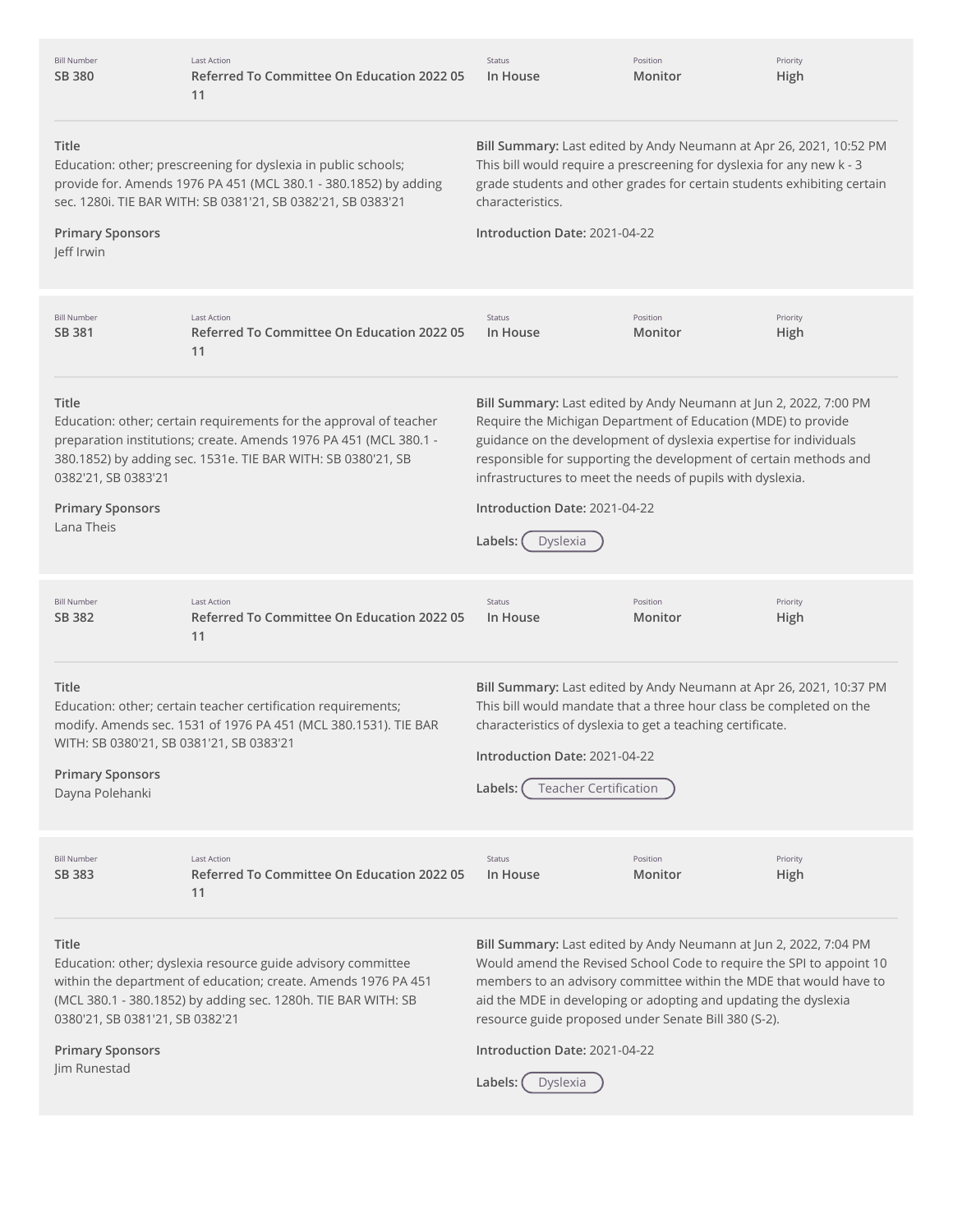| <b>Bill Number</b><br>SB 390                                   | <b>Last Action</b><br><b>Referred To Committee On Education And</b><br>Career Readiness 2021 04 27                                                                                                                                                                                                                                                                                                                                                                                                                                           | Status<br>In Senate                                                                                                                                                                  | Position<br>Monitor | Priority<br>Low                                                                                                                                                                                                        |  |
|----------------------------------------------------------------|----------------------------------------------------------------------------------------------------------------------------------------------------------------------------------------------------------------------------------------------------------------------------------------------------------------------------------------------------------------------------------------------------------------------------------------------------------------------------------------------------------------------------------------------|--------------------------------------------------------------------------------------------------------------------------------------------------------------------------------------|---------------------|------------------------------------------------------------------------------------------------------------------------------------------------------------------------------------------------------------------------|--|
| Title<br><b>Primary Sponsors</b><br>Wayne Schmidt              | Education: school districts; funding for and use of Michigan<br>Education Corps; allow under certain circumstances. Amends 1976<br>PA 451 (MCL 380.1 - 380.1852) by adding sec. 1280h.                                                                                                                                                                                                                                                                                                                                                       | Bill Summary: Last edited by Andy Neumann at May 3, 2021, 12:28 PM<br>A bill to set requirements for funding and using Michigan Education<br>Corps.<br>Introduction Date: 2021-04-27 |                     |                                                                                                                                                                                                                        |  |
| <b>Bill Number</b><br>SB 410                                   | <b>Last Action</b><br>Referred To Committee On Education And<br>Career Readiness 2021 05 04                                                                                                                                                                                                                                                                                                                                                                                                                                                  | Status<br>In Senate                                                                                                                                                                  | Position<br>Monitor | Priority<br>High                                                                                                                                                                                                       |  |
| Title<br><b>Primary Sponsors</b><br>Lana Theis                 | Bill Summary: Last edited by Andy Neumann at May 10, 2021, 4:33 PM<br>Allows a school district to enroll and count and special education student<br>Education: special; counting of special education pupils in<br>membership by certain nonresident districts or intermediate<br>that is not a resident of that school district.<br>districts if certain criteria are met; provide for. Amends sec. 105c of<br>Introduction Date: 2021-05-04<br>1979 PA 94 (MCL 388.1705c). TIE BAR WITH: SB 0411'21<br><b>Special Education</b><br>Labels: |                                                                                                                                                                                      |                     |                                                                                                                                                                                                                        |  |
| <b>Bill Number</b><br>SB 411                                   | <b>Last Action</b><br><b>Referred To Committee On Education And</b><br>Career Readiness 2021 05 04                                                                                                                                                                                                                                                                                                                                                                                                                                           | Status<br>In Senate                                                                                                                                                                  | Position<br>Monitor | Priority<br>High                                                                                                                                                                                                       |  |
| Title<br>SB 0410'21<br><b>Primary Sponsors</b><br>Kim LaSata   | Education: special; allowable uses of proceeds from special<br>education millages levied by intermediate school districts; modify.<br>Amends sec. 1724a of 1976 PA 451 (MCL 380.1724a). TIE BAR WITH:                                                                                                                                                                                                                                                                                                                                        | students. Tie bared to SB 410.<br>Introduction Date: 2021-05-04<br><b>Special Education</b><br>Labels:                                                                               |                     | Bill Summary: Last edited by Andy Neumann at May 10, 2021, 4:36 PM<br>Modifies allowable uses of proceeds from special education millages<br>levied by intermediate school districts for nonresident special education |  |
| <b>Bill Number</b><br>SB 418                                   | <b>Last Action</b><br>Referred To Committee On Appropriations<br>2021 05 05                                                                                                                                                                                                                                                                                                                                                                                                                                                                  | Status<br>In Senate                                                                                                                                                                  | Position<br>Monitor | Priority<br>Low                                                                                                                                                                                                        |  |
| Title<br>38.1368).<br><b>Primary Sponsors</b><br>Curtis Hertel | Retirement: public school employees; accrual of 2 years of service<br>credit for each year an employee works during the COVID-19<br>epidemic; provide for. Amends sec. 68 of 1980 PA 300 (MCL                                                                                                                                                                                                                                                                                                                                                | year an employee works during the COVID-19 epidemic.<br>Introduction Date: 2021-05-05                                                                                                |                     | Bill Summary: Last edited by Andy Neumann at May 10, 2021, 4:39 PM<br>Allows a school employee the accrual of 2 years of service credit for each                                                                       |  |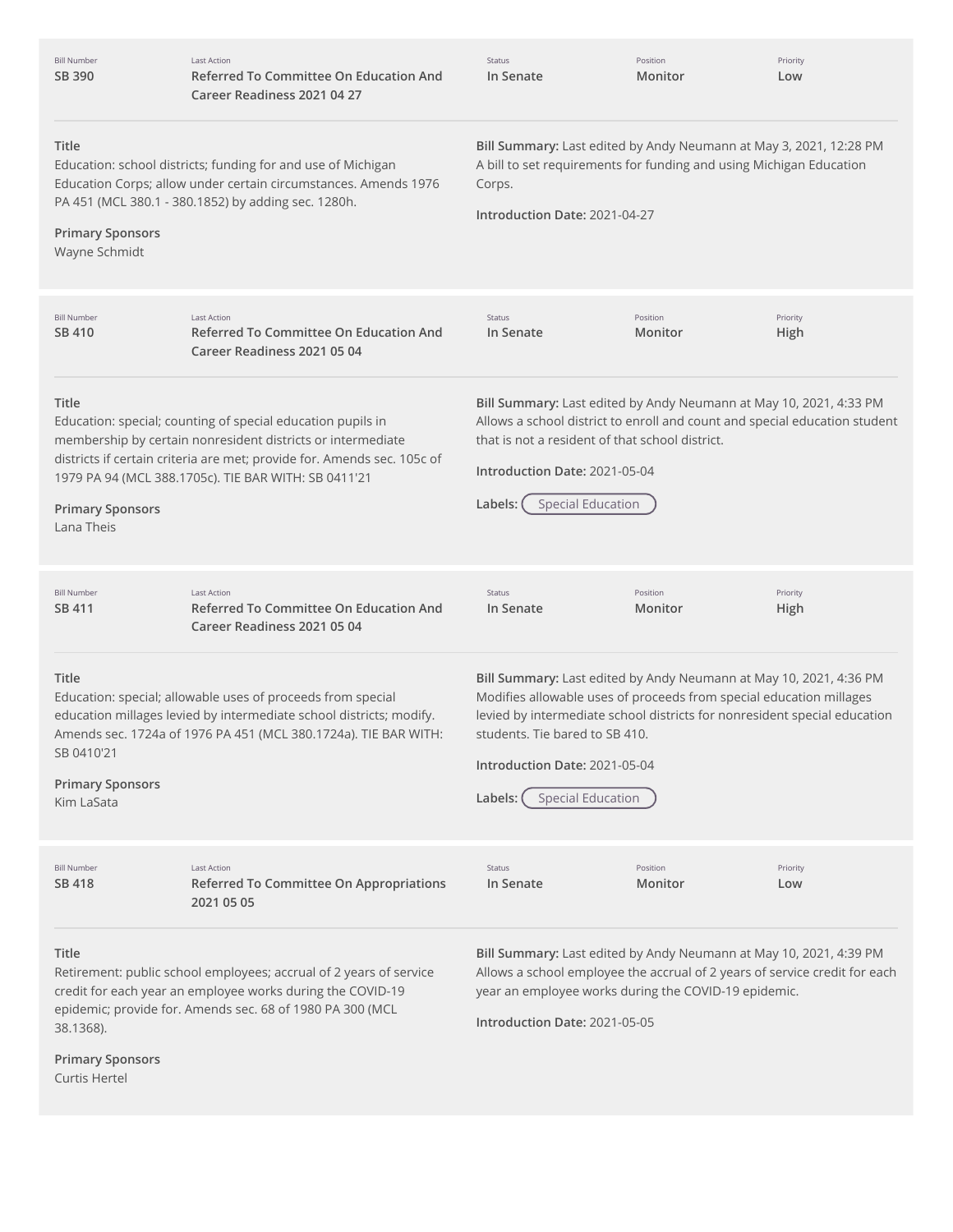| <b>Bill Number</b><br>SB 448                                                                | <b>Last Action</b><br>Referred To Committee On Appropriations<br>2021 05 18                                                                                                                         | <b>Status</b><br>In Senate                                                                                                                                                                                             | Position<br>Monitor | Priority<br>Low  |
|---------------------------------------------------------------------------------------------|-----------------------------------------------------------------------------------------------------------------------------------------------------------------------------------------------------|------------------------------------------------------------------------------------------------------------------------------------------------------------------------------------------------------------------------|---------------------|------------------|
| <b>Title</b><br>0265'21<br><b>Primary Sponsors</b><br>Lana Theis                            | School aid: other; certain reading scholarships for certain eligible<br>children; provide for. Amends 1979 PA 94 (MCL 388.1601 -<br>388.1896) by adding sec. 34a. TIE BAR WITH: SB 0268'21, SB      | Bill Summary: Last edited by Andy Neumann at May 24, 2021, 4:24 PM<br>Creates reading scholarship for certain children at Grand Valley.<br>Introduction Date: 2021-05-18                                               |                     |                  |
| <b>Bill Number</b><br>SB 460                                                                | <b>Last Action</b><br>Referred To Committee Of The Whole With<br>Substitute S 1 2021 10 27                                                                                                          | <b>Status</b><br>In Senate                                                                                                                                                                                             | Position<br>Oppose  | Priority<br>High |
| Title<br>sec. 1167.<br><b>Primary Sponsors</b><br>Lana Theis                                | Education: curriculum; certain prohibitions concerning curriculum;<br>provide for. Amends 1976 PA 451 (MCL 380.1 - 380.1852) by adding                                                              | Bill Summary: Last edited by Andy Neumann at May 24, 2021, 4:12 PM<br>This bill prohibits teachers from teaching critical race theory.<br>Introduction Date: 2021-05-20<br>Labels:<br>Race                             |                     |                  |
| <b>Bill Number</b><br>SB 498                                                                | <b>Last Action</b><br><b>Referred To Committee On Education And</b><br>Career Readiness 2021 06 02                                                                                                  | Status<br>In Senate                                                                                                                                                                                                    | Position<br>Support | Priority<br>Low  |
| <b>Title</b><br>provide for. Creates new act.<br><b>Primary Sponsors</b><br>Dayna Polehanki | Higher education: financial aid; Michigan opportunity initiative;                                                                                                                                   | Bill Summary: Last edited by Andy Neumann at Jun 7, 2021, 9:39 PM<br>Students can receive tuition assistance due to a medical or family<br>hardship at an eligible community college.<br>Introduction Date: 2021-06-02 |                     |                  |
| <b>Bill Number</b><br>SB 528                                                                | <b>Last Action</b><br>Referred To Committee On Education And<br>Career Readiness 2021 06 09                                                                                                         | Status<br>In Senate                                                                                                                                                                                                    | Position<br>Monitor | Priority<br>Low  |
| Title<br><b>Primary Sponsors</b><br>Dale Zorn                                               | Education: elementary; retention requirement for certain grade 3<br>pupils; modify to allow for exemption for grade 3 pupils who are<br>homeless. Amends sec. 1280f of 1976 PA 451 (MCL 380.1280f). | Bill Summary: Last edited by Andy Neumann at Jun 14, 2021, 2:55 PM<br>Modify the retention requirement for certain grade 3 pupils who are<br>homeless.<br>Introduction Date: 2021-06-09                                |                     |                  |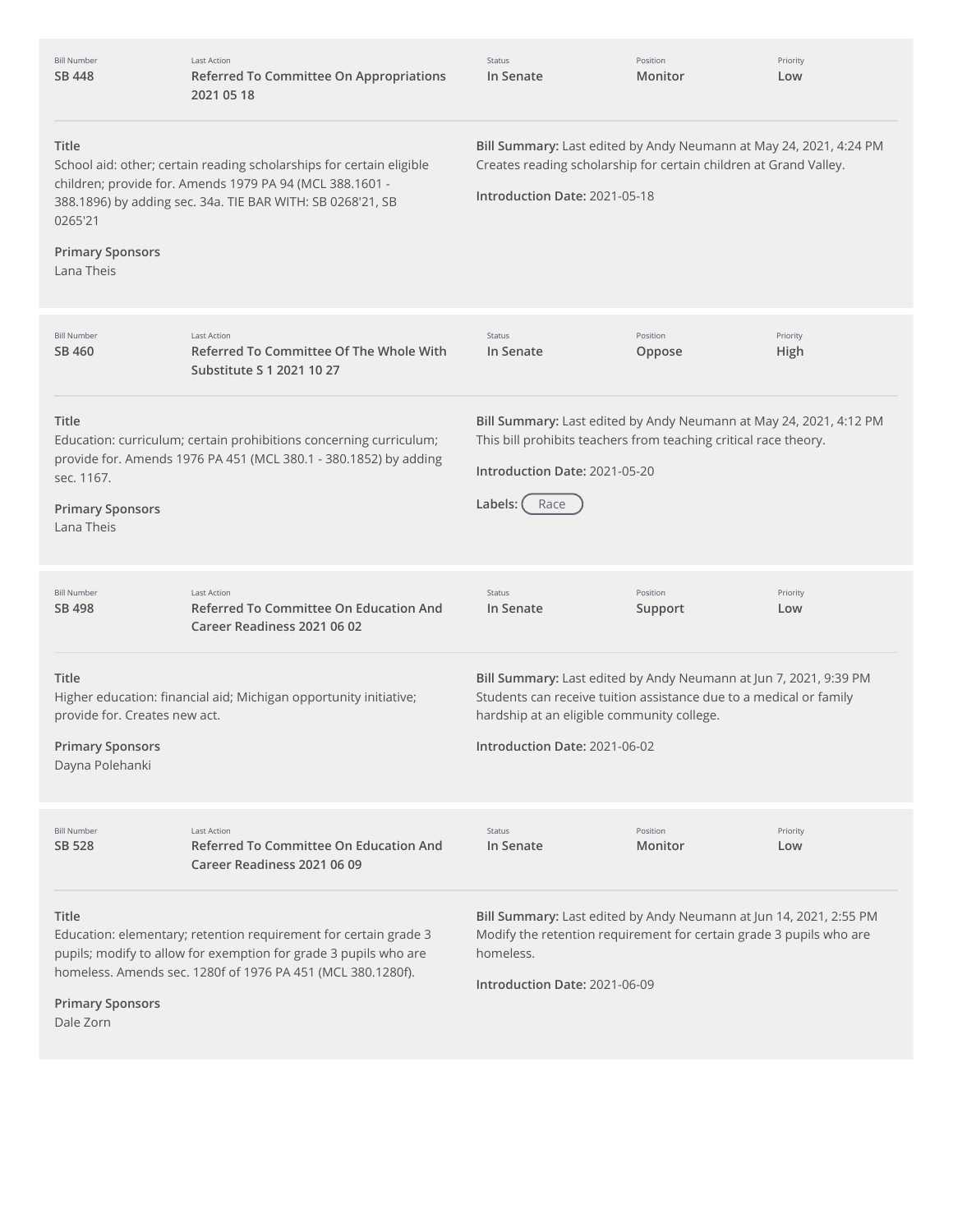| <b>Bill Number</b><br>SB 542                                                             | <b>Last Action</b><br>Referred To Committee On Education And<br>Career Readiness 2021 06 16                                                                                                      | Status<br>In Senate                                                                                                                                                                                                                                                                                                                                                                                                       | Position<br>Oppose  | Priority<br>Low  |
|------------------------------------------------------------------------------------------|--------------------------------------------------------------------------------------------------------------------------------------------------------------------------------------------------|---------------------------------------------------------------------------------------------------------------------------------------------------------------------------------------------------------------------------------------------------------------------------------------------------------------------------------------------------------------------------------------------------------------------------|---------------------|------------------|
| Title<br>380.1311b & 380.1311d).<br><b>Primary Sponsors</b><br>Adam Hollier              | Education: alternative; operation of a strict discipline academy;<br>modify. Amends secs. 1311b & 1311d of 1976 PA 451 (MCL                                                                      | Bill Summary: Last edited by Andy Neumann at Jun 21, 2021, 3:50 PM<br>Would allow a non K-12 school district to run a strict discipline academy.<br>Introduction Date: 2021-06-16                                                                                                                                                                                                                                         |                     |                  |
| <b>Bill Number</b><br>SB 567                                                             | <b>Last Action</b><br>Referred To Committee On Appropriations<br>2021 06 24                                                                                                                      | <b>Status</b><br>In Senate                                                                                                                                                                                                                                                                                                                                                                                                | Position<br>Support | Priority<br>Low  |
| Title<br><b>Primary Sponsors</b><br>Dayna Polehanki                                      | Higher education: financial aid; paraprofessionals to teachers grant<br>program; create. Creates new act. TIE BAR WITH: SB 0568'21                                                               | Bill Summary: Last edited by Andy Neumann at Jun 27, 2021, 3:56 PM<br>Creates a paraprofessionals to teachers grant program.<br>Introduction Date: 2021-06-24                                                                                                                                                                                                                                                             |                     |                  |
| <b>Bill Number</b><br>SB 600                                                             | <b>Last Action</b><br>Referred To Committee On Education 2021 10<br>26                                                                                                                           | <b>Status</b><br>In House                                                                                                                                                                                                                                                                                                                                                                                                 | Position<br>Oppose  | Priority<br>High |
| <b>Title</b><br><b>Primary Sponsors</b><br>Lana Theis                                    | Education: attendance; requirements for public schools concerning<br>certain vaccinations; modify. Amends sec. 1177 of 1976 PA 451<br>(MCL 380.1177) & adds sec. 1177b. TIE BAR WITH: SB 0602'21 | Bill Summary: Last edited by Andy Neumann at Oct 14, 2021, 7:02 PM<br>This bill would prohibit a school district from requiring a pupil to get a<br>(EUA) vaccination to do school-related activities. also, to prohibit a<br>district from requiring that an individual receive an EUA vaccination to<br>attend a meeting of the board of the school district.<br>Introduction Date: 2021-07-27<br>Labels: (<br>COVID-19 |                     |                  |
| <b>Bill Number</b><br>SB 601                                                             | <b>Last Action</b><br>Referred To Committee On Education 2021 10<br>26                                                                                                                           | Status<br>In House                                                                                                                                                                                                                                                                                                                                                                                                        | Position<br>Oppose  | Priority<br>High |
| <b>Title</b><br>1136b. TIE BAR WITH: SB 0603'21<br><b>Primary Sponsors</b><br>Lana Theis | Education: other; requirements for public schools concerning the<br>wearing of face masks and certain testing; implement. Amends<br>1976 PA 451 (MCL 380.1 - 380.1852) by adding secs. 1136a &   | Bill Summary: Last edited by Andy Neumann at Oct 14, 2021, 7:05 PM<br>This bill would require a district that has adopted a policy requiring<br>pupils to wear a face mask to provide a wavier process through which a<br>parent, legal guardian, or pupil could request a waiver from the policy.<br>Introduction Date: 2021-07-27<br>COVID-19<br>Labels:                                                                |                     |                  |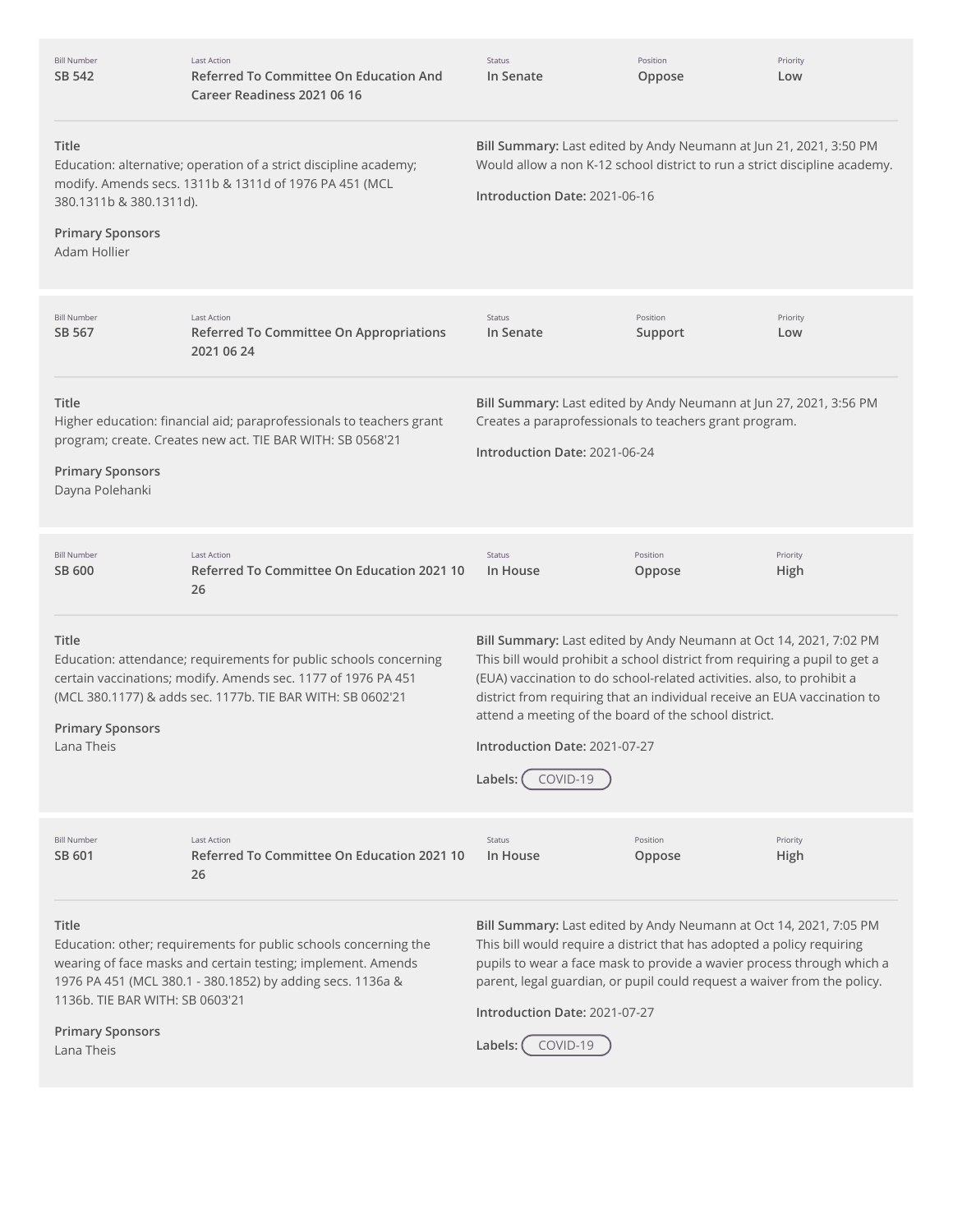|        | <b>Bill Number</b> |
|--------|--------------------|
| SB 602 |                    |

Last Action **Referred To Committee On Education 2021 10 26**

Status **In House**

Position **Oppose**

Priority **High**

## **Title**

Health: diseases; requirement for a child to receive emergency use authorization vaccination, wear a face mask, or be tested for certain diseases; prohibit under certain circumstances. Amends 1978 PA 368 (MCL 333.1101 - 333.25211) by adding sec. 5111a. TIE BAR WITH: SB 0600'21

## **Primary Sponsors** Tom Barrett

**Bill Summary:** Last edited by Andy Neumann at Oct 14, 2021, 7:08 PM A bill that would prohibit the Department of Health and Human Services (DHHS) from promulgating or enforcing a rule that required a child to receive an EUA vaccination, wear or face mask, or be tested for COVID19 if the child were asymptomatic for COVID-19 to enter or attend school, ride a school bus, or participate in or attend a school-sponsored activity or event.

**Introduction Date:** 2021-07-27



| <b>Bill Number</b> | Last Action                                | <b>Status</b> | Position | Priority |
|--------------------|--------------------------------------------|---------------|----------|----------|
| SB 603             | Referred To Committee On Education 2021 10 | In House      | Oppose   | High     |
|                    | 26                                         |               |          |          |

#### **Title**

Health: diseases; issuing emergency orders requiring students to wear a mask, receive emergency use authorization vaccination, or be tested for certain diseases to attend school, participate in school sanctioned activities, or ride the bus; prohibit. Amends secs. 2253 & 2453 of 1978 PA 368 (MCL 333.2253 & 333.2453). TIE BAR WITH: SB 0601'21

### **Primary Sponsors**

Kim LaSata

**Bill Summary:** Last edited by Andy Neumann at Oct 14, 2021, 7:10 PM A bill to prohibit an emergency order issued by the Director of the DHHS or a local health official from requiring a student to receive an EUA vaccination, wear a face mask, or be tested for COVID-19 if the child were asymptomatic for COVID-19 to enter or attend school, ride a school bus, or participate in or attend a school-sponsored activity or event.It would also, prohibit an emergency order from requiring an individual to wear a face mask, receive an EUA vaccination, or be tested for COVID-19 if the individual were symptomatic for COVID-19 to attend a meeting of school board.

# **Introduction Date:** 2021-07-27



**Title Introduction Date:** 2021-07-27 Bill Number **SB [609](http://app.fiscalnote.com/share/bill?url=e729235c1a5be35e0c1f6c9539301c37)** Last Action **Referred To Committee On Appropriations 2021 07 27** Status **In Senate** Position **None** Priority **None**

Appropriations: zero budget; multisection school aid supplemental for fiscal year 2020-2021; provide for. Amends secs. 11 & 17b of 1979 PA 94 (MCL 388.1611 & 388.1617b).

**Primary Sponsors**

Jim Stamas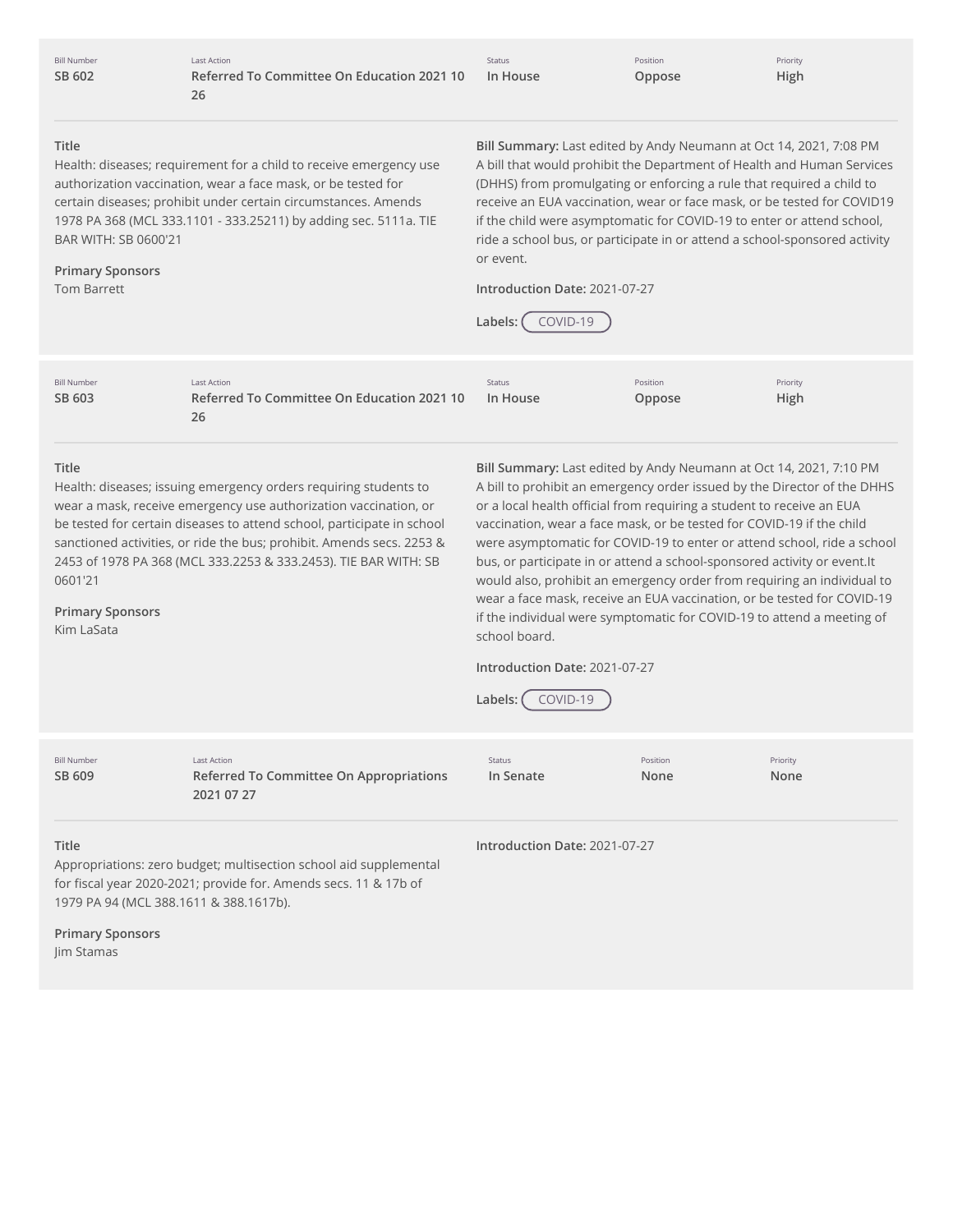| <b>Bill Number</b><br>SB 610                                                                | <b>Last Action</b><br>Referred To Committee On Appropriations<br>2021 07 27                                                                                                                        | Status<br>In Senate                                                                                                                                                                                                                                  | Position<br>None    | Priority<br>Low  |
|---------------------------------------------------------------------------------------------|----------------------------------------------------------------------------------------------------------------------------------------------------------------------------------------------------|------------------------------------------------------------------------------------------------------------------------------------------------------------------------------------------------------------------------------------------------------|---------------------|------------------|
| Title<br>1979 PA 94 (MCL 388.1611 & 388.1617b).<br><b>Primary Sponsors</b><br>Jim Stamas    | Appropriations: zero budget; multisection school aid supplemental<br>for fiscal year 2020-2021; provide for. Amends secs. 11 & 17b of                                                              | Introduction Date: 2021-07-27                                                                                                                                                                                                                        |                     |                  |
| <b>Bill Number</b><br>SB 613                                                                | <b>Last Action</b><br>Referred To Committee On Appropriations<br>2021 07 27                                                                                                                        | Status<br>In Senate                                                                                                                                                                                                                                  | Position<br>None    | Priority<br>None |
| Title<br>236 of 1979 PA 94 (MCL 388.1611 et seq.).<br><b>Primary Sponsors</b><br>Jim Stamas | Appropriations: school aid; multisection school aid supplemental<br>for fiscal year 2021-2022; provide for. Amends secs. 11, 17b, 201 &                                                            | Introduction Date: 2021-07-27                                                                                                                                                                                                                        |                     |                  |
| <b>Bill Number</b><br>SB 629                                                                | <b>Last Action</b><br>Referred To Committee On Health Policy And<br>Human Services 2021 09 01                                                                                                      | Status<br>In Senate                                                                                                                                                                                                                                  | Position<br>Monitor | Priority<br>Low  |
| Title<br>immunization mandates. Creates new act.<br><b>Primary Sponsors</b><br>Kim LaSata   | Higher education: other; recognition of certain immunization<br>exemptions; require of certain colleges and universities with                                                                      | Bill Summary: Last edited by Andy Neumann at Sep 8, 2021, 2:47 PM<br>A bill to recognition of certain immunization exemptions for colleges and<br>universities with immunization mandates.<br>Introduction Date: 2021-09-01<br>Labels: (<br>COVID-19 |                     |                  |
| <b>Bill Number</b><br>SB 634                                                                | <b>Last Action</b><br>Referred To Committee On Education And<br>Career Readiness 2021 09 14                                                                                                        | Status<br>In Senate                                                                                                                                                                                                                                  | Position<br>Monitor | Priority<br>Low  |
| Title<br>SB 0635'21<br><b>Primary Sponsors</b><br>Jeff Irwin                                | Education: discipline; school disciplinary proceedings; modify.<br>Amends secs. 1310, 1310a, 1311 & 1311a of 1976 PA 451 (MCL<br>380.1310 et seq.) by adding sec. 1310f. TIE BAR WITH: SB 0636'21, | Bill Summary: Last edited by Andy Neumann at Sep 28, 2021, 1:37 PM<br>This bill would modify school disciplinary proceedings for students.<br>Introduction Date: 2021-09-14<br><b>Student Discipline</b><br>Labels:                                  |                     |                  |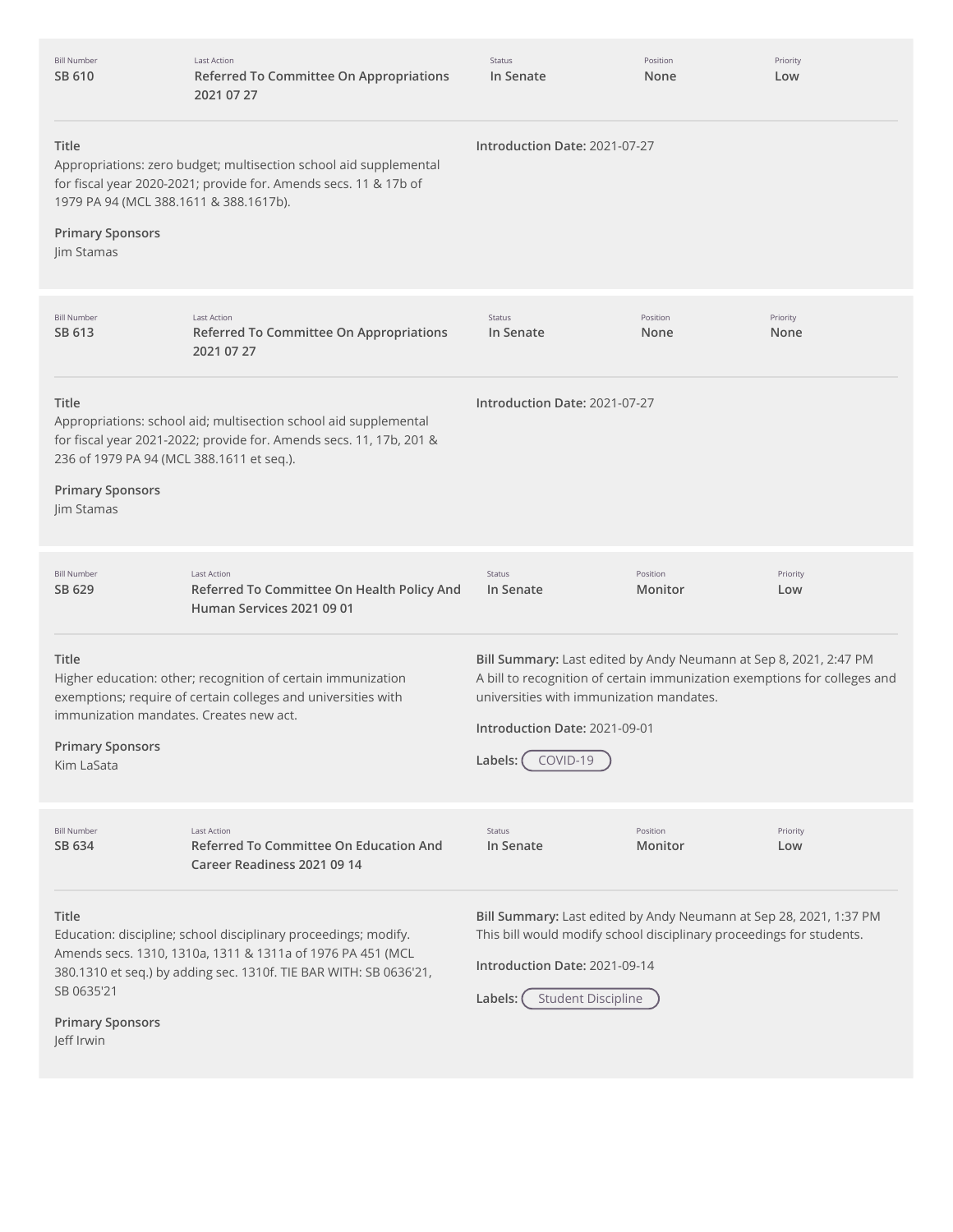| <b>Bill Number</b><br>SB 635                                                            | <b>Last Action</b><br>Referred To Committee On Education And<br>Career Readiness 2021 09 14                                                                                                                                                                        | Status<br>In Senate                                                                                                                                                                                                                                                                                         | Position<br>Monitor | Priority<br>Low    |
|-----------------------------------------------------------------------------------------|--------------------------------------------------------------------------------------------------------------------------------------------------------------------------------------------------------------------------------------------------------------------|-------------------------------------------------------------------------------------------------------------------------------------------------------------------------------------------------------------------------------------------------------------------------------------------------------------|---------------------|--------------------|
| Title<br>TIE BAR WITH: SB 0636'21, SB 0634'21<br><b>Primary Sponsors</b><br>Erika Geiss | Education: discipline; school disciplinary proceedings; modify.<br>Amends 1976 PA 451 (MCL 380.1 - 380.1852) by adding sec. 1310e.                                                                                                                                 | Bill Summary: Last edited by Andy Neumann at Sep 28, 2021, 1:38 PM<br>This bill would modify school disciplinary proceedings for students.<br>Introduction Date: 2021-09-14<br><b>Student Discipline</b><br>Labels:                                                                                         |                     |                    |
| <b>Bill Number</b><br>SB 636                                                            | <b>Last Action</b><br><b>Referred To Committee On Education And</b><br>Career Readiness 2021 09 14                                                                                                                                                                 | Status<br>In Senate                                                                                                                                                                                                                                                                                         | Position<br>Monitor | Priority<br>Low    |
| Title<br>SB 0635'21<br><b>Primary Sponsors</b><br>Adam Hollier                          | Education: discipline; school disciplinary proceedings; modify.<br>Amends sec. 1310d of 1976 PA 451 (MCL 380.1310d). TIE BAR WITH:                                                                                                                                 | Bill Summary: Last edited by Andy Neumann at Sep 28, 2021, 1:39 PM<br>This bill would modify school disciplinary proceedings for students.<br>Introduction Date: 2021-09-14<br><b>Student Discipline</b><br>Labels:                                                                                         |                     |                    |
| <b>Bill Number</b><br>SB 644                                                            | <b>Last Action</b><br>Referred To Committee On Education And<br>Career Readiness 2021 09 15                                                                                                                                                                        | Status<br>In Senate                                                                                                                                                                                                                                                                                         | Position<br>Support | Priority<br>Medium |
| Title<br>388.1701).<br><b>Primary Sponsors</b><br>Wayne Schmidt                         | School aid: penalties; attendance percentage and hour and day<br>requirement in the state school aid act of 1979; modify as<br>applicable to certain pupils who are in quarantine pursuant to local<br>health department order. Amends sec. 101 of 1979 PA 94 (MCL | Bill Summary: Last edited by Andy Neumann at Sep 28, 2021, 1:51 PM<br>A bill to allow attendance counts to include certain pupils who are in<br>quarantine pursuant to a local health department order.<br>Introduction Date: 2021-09-15                                                                    |                     |                    |
| <b>Bill Number</b><br>SB 645                                                            | <b>Last Action</b><br>Referred To Committee On Education 2021 10<br>13                                                                                                                                                                                             | Status<br>In House                                                                                                                                                                                                                                                                                          | Position<br>Monitor | Priority<br>High   |
| Title<br><b>Primary Sponsors</b><br>Jim Stamas                                          | Education: public school academies; permitted prioritization for<br>enrollment in public school academies; modify. Amends secs. 504,<br>524, 556 & 1311g of 1976 PA 451 (MCL 380.504 et seq.).                                                                     | Bill Summary: Last edited by Andy Neumann at Sep 28, 2021, 1:56 PM<br>This bill would allow that a child who was enrolled in the public school<br>academy in the 2020-2021 school year, that child will only receive<br>enrollment priority for the 2022-2023 school year.<br>Introduction Date: 2021-09-15 |                     |                    |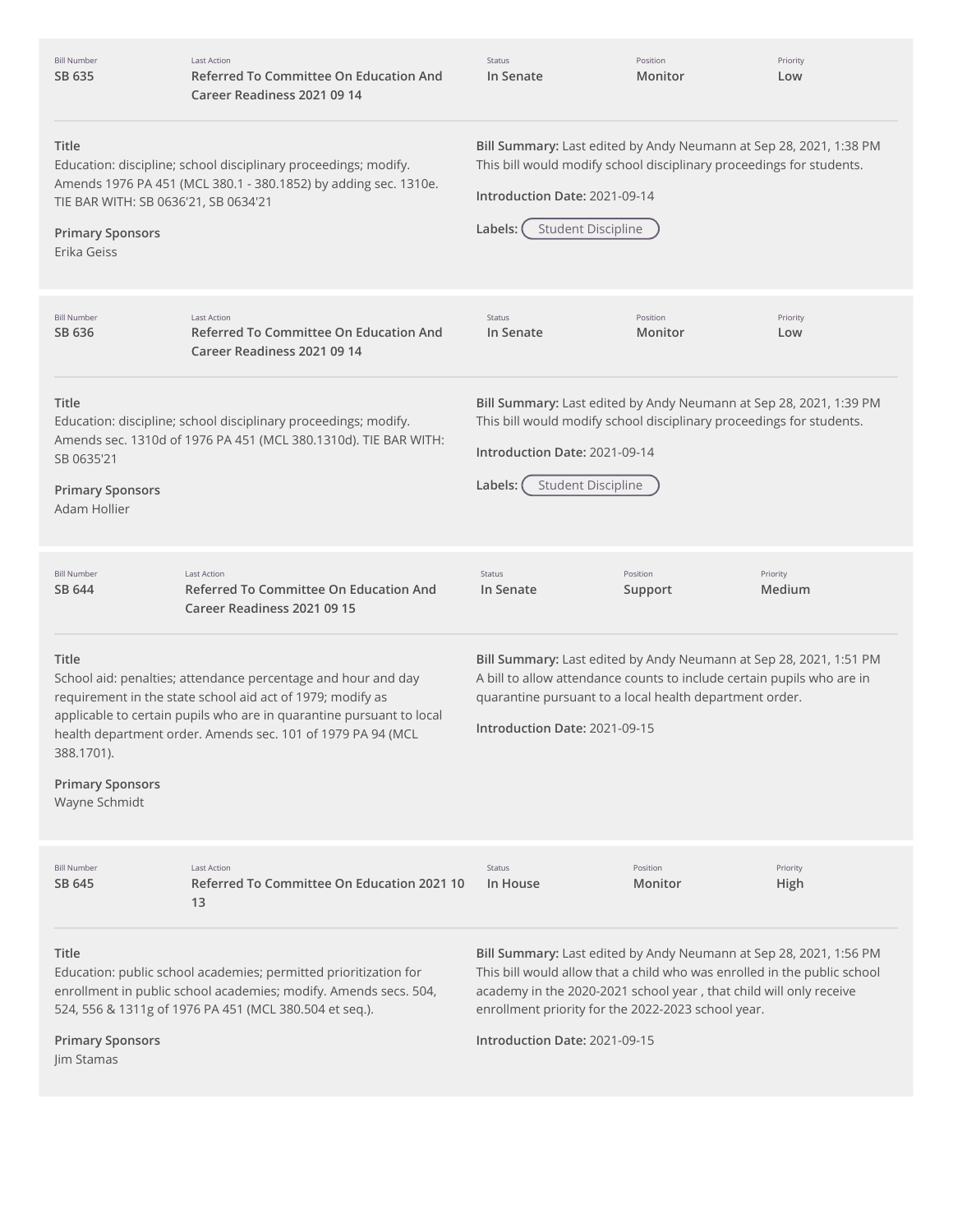| <b>Bill Number</b><br>SB 655                                                            | <b>Last Action</b><br>Referred To Committee On Education And<br>Career Readiness 2021 09 28                                                                                                       | Status<br>In Senate                                                                                                                                                                                                                                                                                                                                                                                                                          | Position<br>Monitor | Priority<br>Low  |
|-----------------------------------------------------------------------------------------|---------------------------------------------------------------------------------------------------------------------------------------------------------------------------------------------------|----------------------------------------------------------------------------------------------------------------------------------------------------------------------------------------------------------------------------------------------------------------------------------------------------------------------------------------------------------------------------------------------------------------------------------------------|---------------------|------------------|
| Title<br>94 (MCL 388.1701).                                                             | School aid: conditions; exceptions to hour and day requirement in<br>state school aid act of 1979; modify. Amends sec. 101 of 1979 PA                                                             | Introduction Date: 2021-09-28<br><b>Student Count</b><br>Labels: (                                                                                                                                                                                                                                                                                                                                                                           |                     |                  |
| <b>Primary Sponsors</b><br>Dayna Polehanki                                              |                                                                                                                                                                                                   |                                                                                                                                                                                                                                                                                                                                                                                                                                              |                     |                  |
| <b>Bill Number</b><br>SB 664                                                            | <b>Last Action</b><br>Referred To Committee On Education 2021 10<br>13                                                                                                                            | Status<br>In House                                                                                                                                                                                                                                                                                                                                                                                                                           | Position<br>Support | Priority<br>High |
| Title<br>1979 PA 94 (MCL 388.1606 et seq.).<br><b>Primary Sponsors</b><br>Wayne Schmidt | Appropriations: school aid; modifications for counting of pupil<br>membership, attendance, and days and hours for purposes of<br>state school aid; provide for. Amends secs. 6, 21f, 101 & 163 of | Bill Summary: Last edited by Andy Neumann at Oct 5, 2021, 2:06 PM<br>Modifications for counting of pupil attendance, days and hours for<br>purposes of state school aid, if the student is isolating because of COVID.<br>This would insure a foundation allowance for student out of the<br>traditional classroom, because they have COVID or were exposed to<br>COVID.<br>Introduction Date: 2021-09-30<br><b>Student Count</b><br>Labels: |                     |                  |
| <b>Bill Number</b><br>SB 673                                                            | <b>Last Action</b><br>Referred To Committee On Appropriations<br>2021 10 05                                                                                                                       | Status<br>In Senate                                                                                                                                                                                                                                                                                                                                                                                                                          | Position<br>Support | Priority<br>Low  |
| <b>Title</b><br><b>Primary Sponsors</b><br>Rosemary Bayer                               | Higher education: financial aid; student loan forgiveness program<br>for certain teachers in at-risk schools; create. Creates new act.                                                            | Bill Summary: Last edited by Andy Neumann at Oct 11, 2021, 7:29 PM<br>A bill to create a student loan forgiveness program for certain teachers<br>in at-risk schools.<br>Introduction Date: 2021-10-05<br><b>Student Loans</b><br>Labels:                                                                                                                                                                                                    |                     |                  |
| <b>Bill Number</b><br>SB 687                                                            | Last Action<br>Postponed For The Day 2021 11 09                                                                                                                                                   | Status<br>Vetoed                                                                                                                                                                                                                                                                                                                                                                                                                             | Position<br>Oppose  | Priority<br>High |
| Title<br>Creates new act.<br><b>Primary Sponsors</b><br>Lana Theis                      | Education: other; student opportunity scholarship accounts; create.                                                                                                                               | Bill Summary: Last edited by Andy Neumann at Oct 20, 2021, 4:23 PM<br>A bill that creates a scholarship accounts for non-public schools, which is<br>a voucher like program using tax dollar for private and parochial<br>schools<br>Introduction Date: 2021-10-14                                                                                                                                                                           |                     |                  |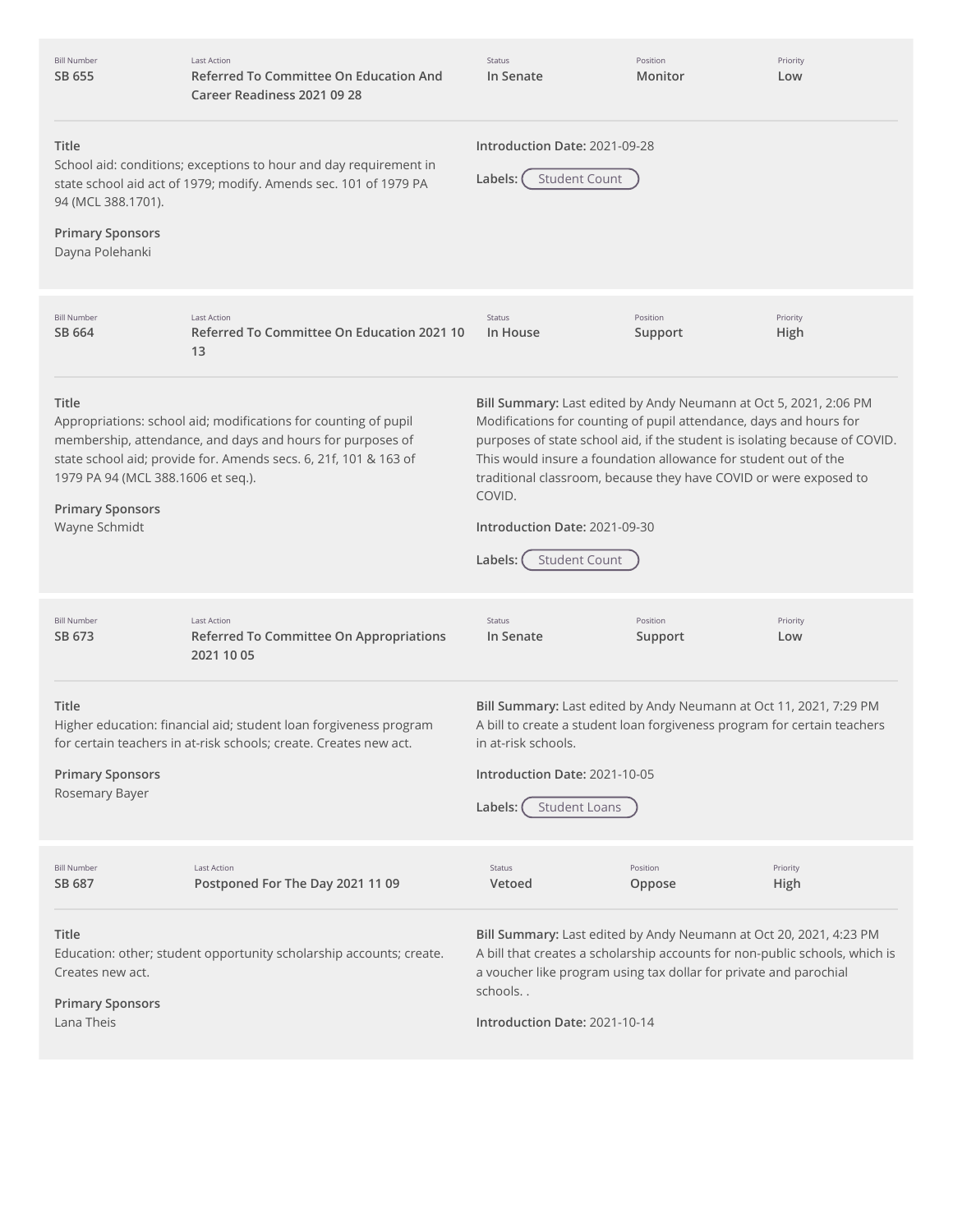| <b>Bill Number</b><br>SB 688                                       | Last Action<br>Postponed For The Day 2021 11 09                                                                                                                                                                                                                             | Status<br>Vetoed                                                                                                                                                                                                                                                   | Position<br>Oppose                                                                                                     | Priority<br>High                                                                                                                              |
|--------------------------------------------------------------------|-----------------------------------------------------------------------------------------------------------------------------------------------------------------------------------------------------------------------------------------------------------------------------|--------------------------------------------------------------------------------------------------------------------------------------------------------------------------------------------------------------------------------------------------------------------|------------------------------------------------------------------------------------------------------------------------|-----------------------------------------------------------------------------------------------------------------------------------------------|
| Title<br>& 679.<br><b>Primary Sponsors</b><br><b>Tom Barrett</b>   | Individual income tax: credit; credit for contributions to<br>scholarship-granting organizations and deduction of funds<br>distributed to student opportunity scholarship accounts; provide<br>for. Amends sec. 30 of 1967 PA 281 (MCL 206.30) & adds secs. 279             | Bill Summary: Last edited by Andy Neumann at Oct 20, 2021, 4:24 PM<br>A bill that creates a scholarship accounts for non-public schools, which is<br>a voucher like program using tax dollar for private and parochial<br>schools<br>Introduction Date: 2021-10-14 |                                                                                                                        |                                                                                                                                               |
| <b>Bill Number</b><br>SB 692                                       | <b>Last Action</b><br>Referred To Committee On Education And<br>Career Readiness 2021 10 19                                                                                                                                                                                 | Status<br>In Senate                                                                                                                                                                                                                                                | Position<br>Monitor                                                                                                    | Priority<br>Low                                                                                                                               |
| <b>Title</b><br><b>Primary Sponsors</b><br>Kim LaSata              | Education: dual enrollment; certain dual enrollment eligibility<br>requirements in postsecondary enrollment options act; modify.<br>Amends sec. 3 of 1996 PA 160 (MCL 388.513).                                                                                             | Bill Summary: Last edited by Andy Neumann at Oct 20, 2021, 4:13 PM<br>A bill to modify certain dual enrollment eligibility requirements in post<br>secondary enrollment options.<br>Introduction Date: 2021-10-19                                                  |                                                                                                                        |                                                                                                                                               |
| <b>Bill Number</b><br>SB 693                                       | <b>Last Action</b><br><b>Referred To Committee On Education And</b><br>Career Readiness 2021 10 19                                                                                                                                                                          | Status<br>In Senate                                                                                                                                                                                                                                                | Position<br>Monitor                                                                                                    | Priority<br>Low                                                                                                                               |
| Title<br><b>Primary Sponsors</b><br>Kim LaSata                     | Education: dual enrollment; certain dual enrollment eligibility<br>requirements in career and technical preparation act; modify.<br>Amends sec. 3 of 2000 PA 258 (MCL 388.1903).                                                                                            | Introduction Date: 2021-10-19                                                                                                                                                                                                                                      |                                                                                                                        |                                                                                                                                               |
| <b>Bill Number</b><br>SB 701                                       | <b>Last Action</b><br><b>Referred To Committee On Education And</b><br>Career Readiness 2021 10 21                                                                                                                                                                          | Status<br>In Senate                                                                                                                                                                                                                                                | Position<br>Support                                                                                                    | Priority<br>Low                                                                                                                               |
| <b>Title</b><br>1507c.<br><b>Primary Sponsors</b><br>Curtis Hertel | Education: curriculum; instruction in sex education; modify to<br>include instruction on affirmative consent, sexual assault, dating<br>violence, and the prevention of sexual assault and dating violence.<br>Amends sec. 1507b of 1976 PA 451 (MCL 380.1507b) & adds sec. | Introduction Date: 2021-10-21                                                                                                                                                                                                                                      | A bill to amend sex education curriculum to include to include<br>the prevention of sexual assault and dating violence | Bill Summary: Last edited by Andy Neumann at Nov 2, 2021, 1:32 PM<br>instruction on affirmative consent, sexual assault, dating violence, and |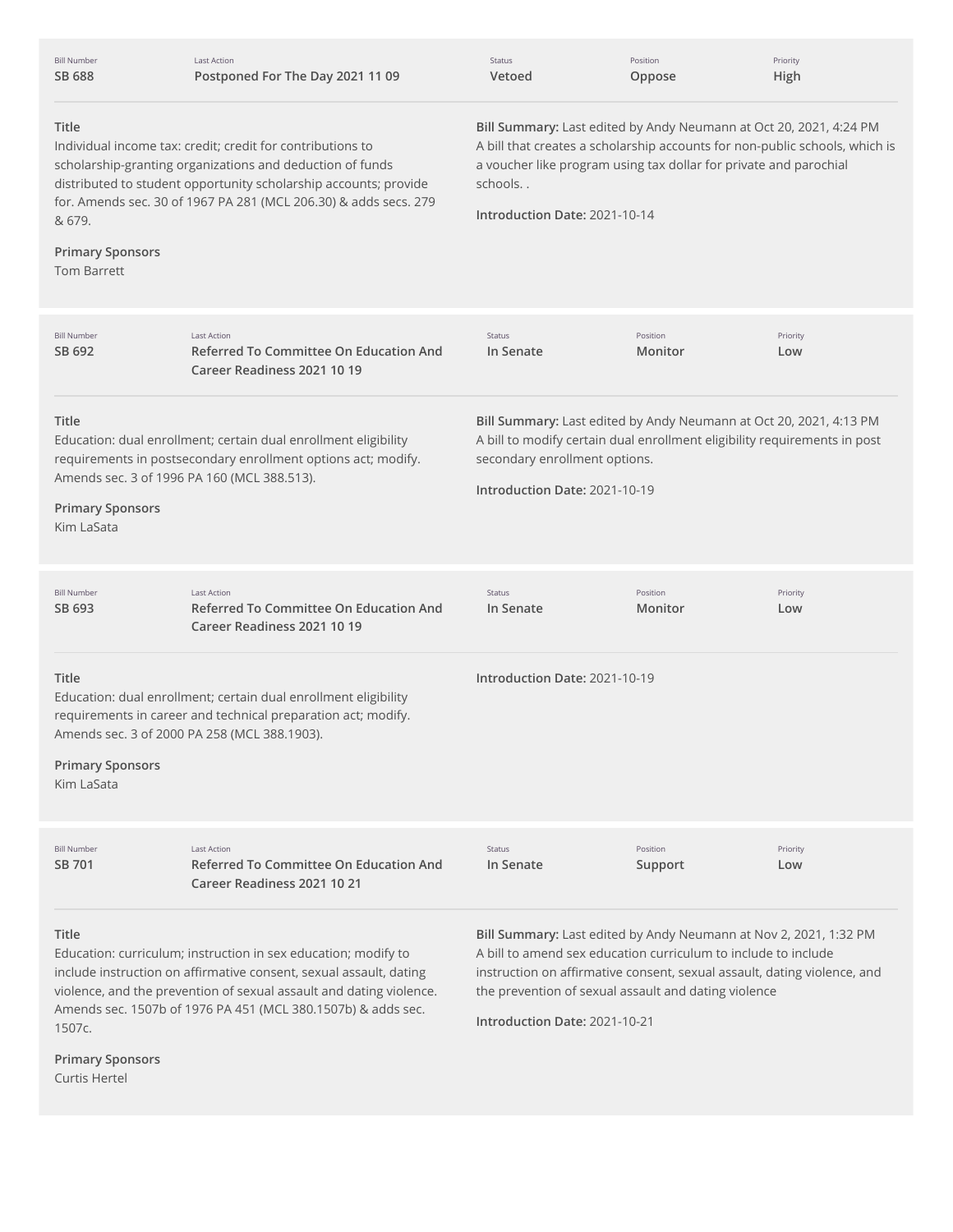| <b>Bill Number</b><br>SB 726                                                | <b>Last Action</b><br>Referred To Committee On Education 2022 03<br>23                                                                                                                                         | Status<br>In House                                                                                                                                                                                                                                                                                           | Position<br>Monitor | Priority<br>Low |
|-----------------------------------------------------------------------------|----------------------------------------------------------------------------------------------------------------------------------------------------------------------------------------------------------------|--------------------------------------------------------------------------------------------------------------------------------------------------------------------------------------------------------------------------------------------------------------------------------------------------------------|---------------------|-----------------|
| Title<br>1980 PA 300 (MCL 38.1361).<br><b>Primary Sponsors</b><br>Dale Zorn | Retirement: public school employees; time period a retirant must<br>be retired to be eligible to be hired as a substitute teacher without<br>losing his or her retirement allowance; reduce. Amends sec. 61 of | Bill Summary: Last edited by Andy Neumann at Nov 13, 2021, 4:14 PM<br>A bill to reduce the time period from twelve monnths to two month a<br>retirant must be retired to be eligible to be hired as a substitute teacher<br>without losing his or her retirement allowance.<br>Introduction Date: 2021-11-10 |                     |                 |
| <b>Bill Number</b><br>SB 737                                                | <b>Last Action</b><br>Referred To Committee On Health Policy And<br>Human Services 2021 11 30                                                                                                                  | Status<br>In Senate                                                                                                                                                                                                                                                                                          | Position<br>Monitor | Priority<br>Low |
| Title<br>388.1606).<br><b>Primary Sponsors</b><br><b>Betty Alexander</b>    | School aid: other; the state school aid act of 1979; modify to reflect<br>repealed abortion laws. Amends sec. 6 of 1979 PA 94 (MCL                                                                             | Bill Summary: Last edited by Andy Neumann at Dec 14, 2021, 2:52 AM<br>Appropriation for school aid to reflect repealed abortion laws.<br>Introduction Date: 2021-11-30<br><b>School Funding</b><br>Labels:                                                                                                   |                     |                 |
| <b>Bill Number</b><br>SB 753                                                | <b>Last Action</b><br>Referred To Committee On Appropriations<br>2021 12 09                                                                                                                                    | Status<br>In House                                                                                                                                                                                                                                                                                           | Position<br>Monitor | Priority<br>Low |
| Title<br>388.1611 et seq.).<br><b>Primary Sponsors</b><br>Jim Stamas        | Appropriations: supplemental; school aid act; provide for 2021-<br>2022. Amends secs. 11, 17b, 201 & 236 of 1979 PA 94 (MCL                                                                                    | Bill Summary: Last edited by Andy Neumann at Dec 13, 2021, 9:15 PM<br>Appropriations.<br>Introduction Date: 2021-11-30<br><b>School Funding</b><br>Labels:                                                                                                                                                   |                     |                 |
| <b>Bill Number</b><br>SB 754                                                | <b>Last Action</b><br>Referred To Committee On Appropriations<br>2021 11 30                                                                                                                                    | Status<br>In Senate                                                                                                                                                                                                                                                                                          | Position<br>Monitor | Priority<br>Low |
| Title<br>388.1611 et seq.).<br><b>Primary Sponsors</b><br>Jim Stamas        | Appropriations: supplemental; school aid act; provide for 2021-<br>2022. Amends secs. 11, 17b, 201 & 236 of 1979 PA 94 (MCL                                                                                    | Bill Summary: Last edited by Andy Neumann at Dec 14, 2021, 2:57 AM<br>School Aid Supplemental Appropriations.<br>Introduction Date: 2021-11-30<br><b>School Funding</b><br>Labels:                                                                                                                           |                     |                 |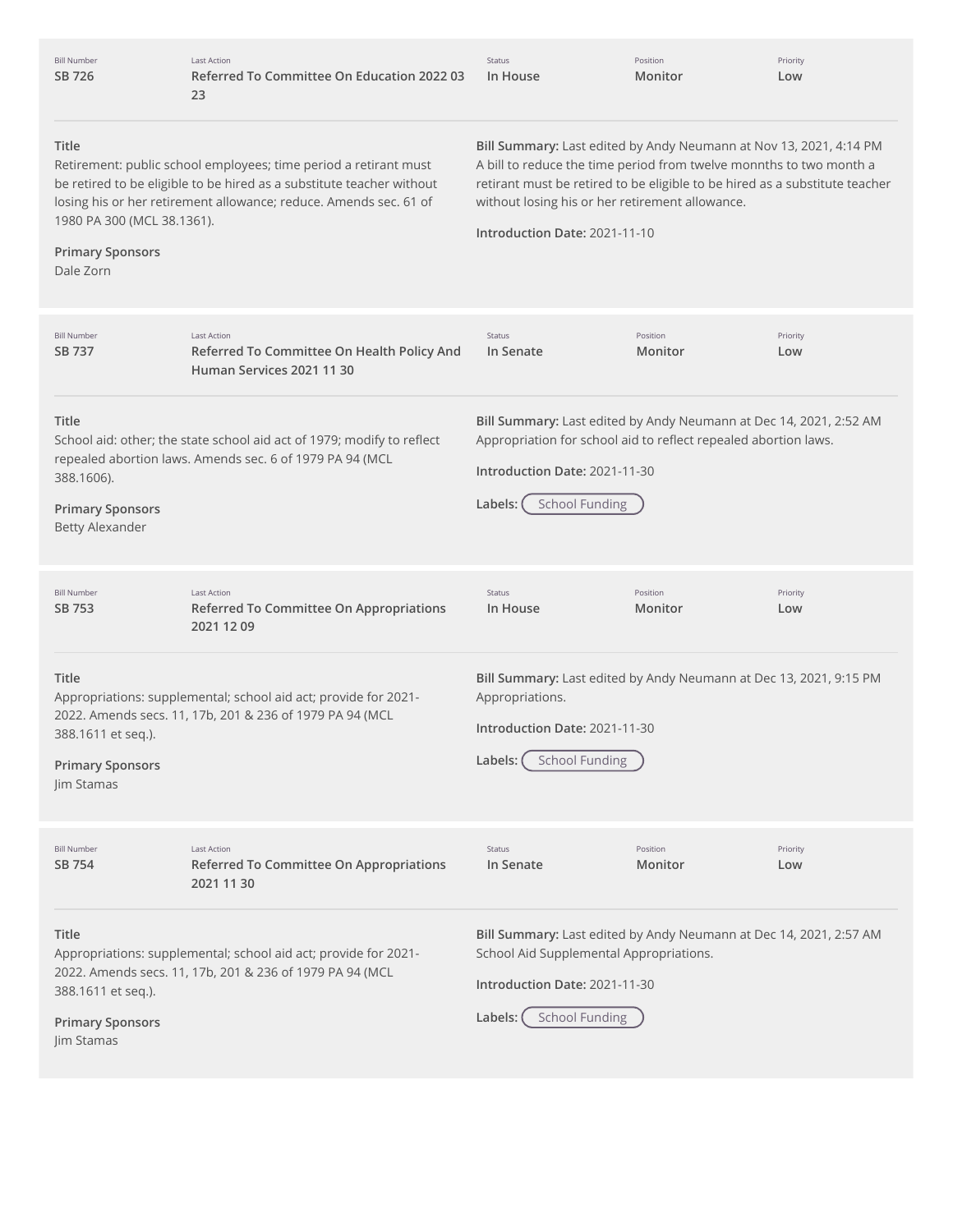| <b>Bill Number</b><br>SB 756                                                                 | <b>Last Action</b><br><b>Referred To Committee On Appropriations</b><br>2021 11 30                                                                                                                    | Status<br>In Senate                                                                                                                                                                                                                    | Position<br>None    | Priority<br>None   |
|----------------------------------------------------------------------------------------------|-------------------------------------------------------------------------------------------------------------------------------------------------------------------------------------------------------|----------------------------------------------------------------------------------------------------------------------------------------------------------------------------------------------------------------------------------------|---------------------|--------------------|
| Title<br>Creates appropriation act.<br><b>Primary Sponsors</b><br>Jim Stamas                 | Appropriations: supplemental; general; provide for 2021-2022.                                                                                                                                         | Introduction Date: 2021-11-30                                                                                                                                                                                                          |                     |                    |
| <b>Bill Number</b><br>SB 777                                                                 | <b>Last Action</b><br>Referred To Committee Of The Whole With<br>Substitute S 1 2022 02 23                                                                                                            | Status<br>In Senate                                                                                                                                                                                                                    | Position<br>Monitor | Priority<br>High   |
| Title<br>451 (MCL 380.1311g).<br><b>Primary Sponsors</b><br><b>Aric Nesbitt</b>              | Education: public school academies; enrollment requirements for<br>strict discipline academies; modify. Amends sec. 1311g of 1976 PA                                                                  | Bill Summary: Last edited by Andy Neumann at Dec 13, 2021, 9:33 PM<br>A bill to modify the enrollment requirements for strict discipline<br>academies.<br>Introduction Date: 2021-12-07<br><b>Strict Discipline Academy</b><br>Labels: |                     |                    |
| <b>Bill Number</b><br>SB 778                                                                 | <b>Last Action</b><br>Referred To Committee Of The Whole 2022 02<br>23                                                                                                                                | Status<br>In Senate                                                                                                                                                                                                                    | Position<br>Monitor | Priority<br>High   |
| Title<br><b>Primary Sponsors</b><br><b>Winnie Brinks</b>                                     | Education: public school academies; certain technical changes to<br>the revised school code related to strict discipline academies;<br>provide for. Amends sec. 1311d of 1976 PA 451 (MCL 380.1311d). | Bill Summary: Last edited by Andy Neumann at Dec 13, 2021, 9:34 PM<br>A bill to modify the enrollment requirements for strict discipline<br>academies.<br>Introduction Date: 2021-12-07<br>Labels: ( Strict Discipline Academy )       |                     |                    |
| <b>Bill Number</b><br>SB 789                                                                 | <b>Last Action</b><br><b>Referred To Committee On Education And</b><br>Career Readiness 2021 12 14                                                                                                    | Status<br>In Senate                                                                                                                                                                                                                    | Position<br>Monitor | Priority<br>Medium |
| <b>Title</b><br>(MCL 380.1308) & adds sec. 1308c.<br><b>Primary Sponsors</b><br>Ruth Johnson | Education: safety; reporting of certain actual or implied threats;<br>require of school personnel. Amends sec. 1308 of 1976 PA 451                                                                    | Bill Summary: Last edited by Andy Neumann at Jan 18, 2022, 6:10 PM<br>This bill would require school personnel to report certain actual or<br>implied threats.<br>Introduction Date: 2021-12-14<br>School Safety<br>Labels:            |                     |                    |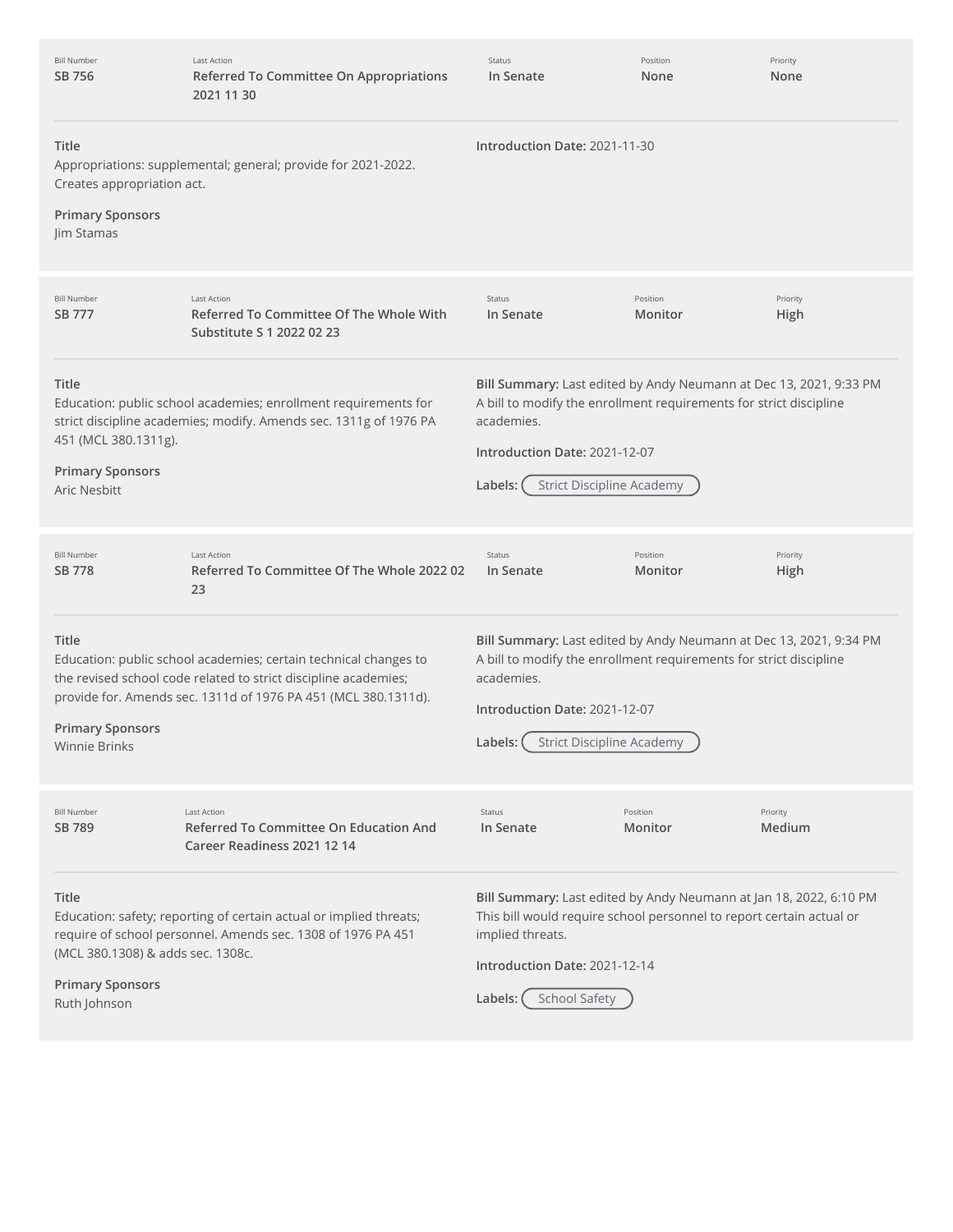| <b>Bill Number</b><br>SB 797                                                       | <b>Last Action</b><br><b>Referred To Committee On Education And</b><br>Career Readiness 2022 01 12                                                                                                      | Status<br>In Senate                                                                                                                                                                                                                       | Position<br>Monitor | Priority<br>Low |
|------------------------------------------------------------------------------------|---------------------------------------------------------------------------------------------------------------------------------------------------------------------------------------------------------|-------------------------------------------------------------------------------------------------------------------------------------------------------------------------------------------------------------------------------------------|---------------------|-----------------|
| Title<br>1164с.<br><b>Primary Sponsors</b><br>Stephanie Chang                      | Education: curriculum; requirement for schools to provide<br>instruction on Asian American and Pacific Islander history; provide<br>for. Amends 1976 PA 451 (MCL 380.1 - 380.1852) by adding sec.       | Bill Summary: Last edited by Andy Neumann at Jan 18, 2022, 5:57 PM<br>A bill to require schools to provide instruction on Asian American and<br>Pacific Islander history.<br>Introduction Date: 2022-01-12                                |                     |                 |
| <b>Bill Number</b><br>SB 798                                                       | <b>Last Action</b><br><b>Referred To Committee On Education And</b><br>Career Readiness 2022 01 12                                                                                                      | Status<br>In Senate                                                                                                                                                                                                                       | Position<br>Monitor | Priority<br>Low |
| Title<br>380.1852) by adding sec. 1164d.<br><b>Primary Sponsors</b><br>Erika Geiss | Education: curriculum; requirement for schools to provide<br>instruction on Latin American, Hispanic American, and Caribbean<br>American history; provide for. Amends 1976 PA 451 (MCL 380.1 -          | Bill Summary: Last edited by Andy Neumann at Jan 18, 2022, 5:59 PM<br>A bill to require schools to provide instruction on Latin American,<br>Hispanic American, and Caribbean American history.<br>Introduction Date: 2022-01-12          |                     |                 |
| <b>Bill Number</b><br>SB 799                                                       | <b>Last Action</b><br><b>Referred To Committee On Education And</b><br>Career Readiness 2022 01 12                                                                                                      | Status<br>In Senate                                                                                                                                                                                                                       | Position<br>Monitor | Priority<br>Low |
| Title<br>1164.<br><b>Primary Sponsors</b><br>Adam Hollier                          | Education: curriculum; commission on the inclusion of African-<br>American and Native American history in K through 12 instruction;<br>create. Amends 1976 PA 451 (MCL 380.1 - 380.1852) by adding sec. | Bill Summary: Last edited by Andy Neumann at Jan 18, 2022, 6:02 PM<br>This be would create a commission on the inclusion of African-American<br>and Native American history in K through 12 instruction.<br>Introduction Date: 2022-01-12 |                     |                 |
| <b>Bill Number</b><br><b>SB 800</b>                                                | <b>Last Action</b><br><b>Referred To Committee On Education And</b><br>Career Readiness 2022 01 12                                                                                                      | Status<br>In Senate                                                                                                                                                                                                                       | Position<br>Monitor | Priority<br>Low |
| Title<br>sec. 1164c.<br><b>Primary Sponsors</b><br>Paul Wojno                      | Education: curriculum; requirement for schools to provide<br>instruction on Arab-American and Chaldean-American history;<br>provide for. Amends 1976 PA 451 (MCL 380.1 - 380.1852) by adding            | Bill Summary: Last edited by Andy Neumann at Jan 18, 2022, 6:04 PM<br>A bill to require schools to provide instruction on Arab-American and<br>Chaldean-American history.<br>Introduction Date: 2022-01-12                                |                     |                 |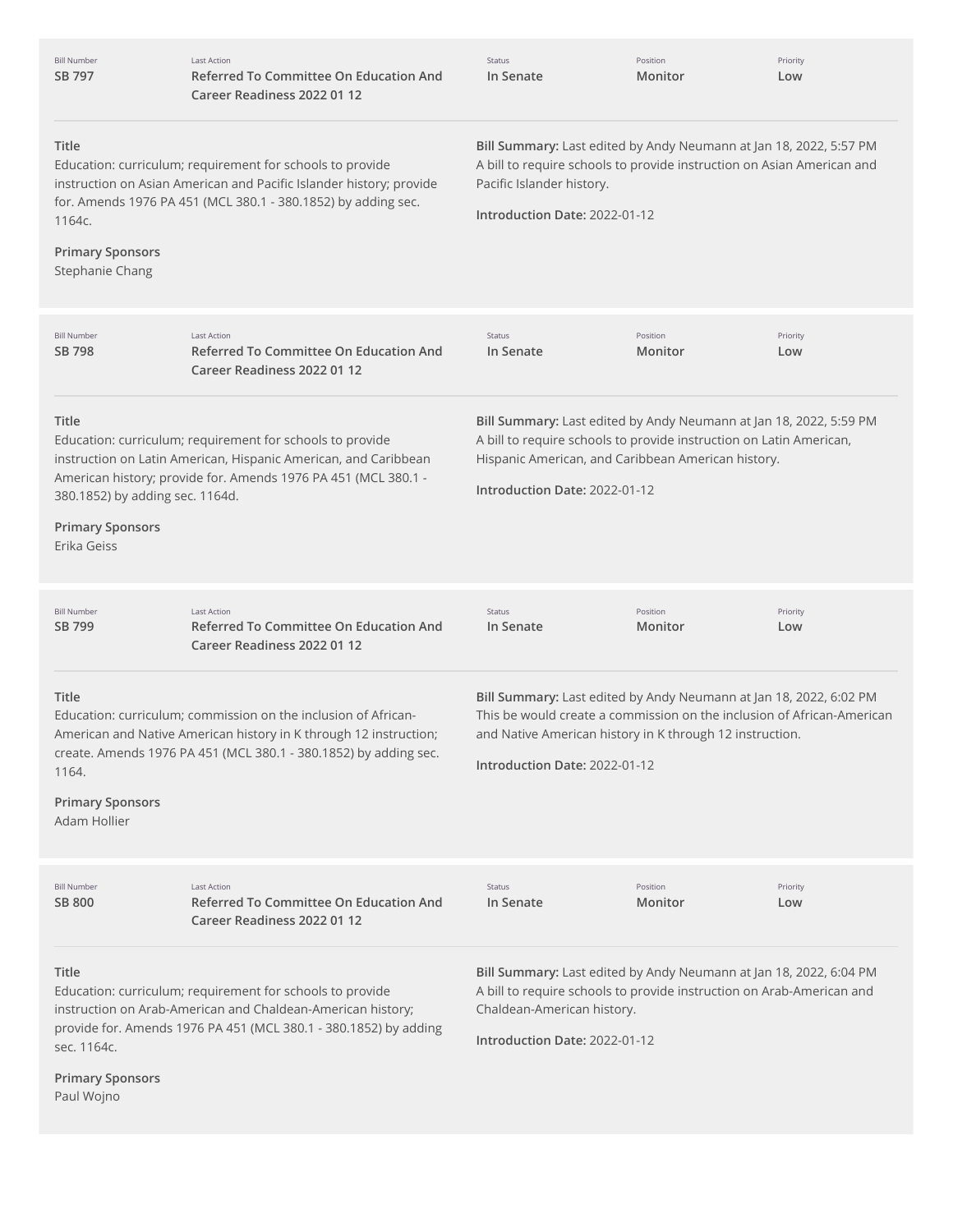| <b>Bill Number</b><br>SB 801                                                 | <b>Last Action</b><br>Reassigned To Committee On Appropriations<br>2022 03 02                                                      | Status<br>In Senate                                                                                                                                                                                                                                     | Position<br>Oppose  | Priority<br>High |
|------------------------------------------------------------------------------|------------------------------------------------------------------------------------------------------------------------------------|---------------------------------------------------------------------------------------------------------------------------------------------------------------------------------------------------------------------------------------------------------|---------------------|------------------|
| Title<br>adds sec. 78.<br><b>Primary Sponsors</b><br>Kim LaSata              | School aid: other; funding for pupil transportation; provide for.<br>Amends secs. 3 & 11 of 1979 PA 94 (MCL 388.1603 & 388.1611) & | Bill Summary: Last edited by Andy Neumann at Jan 18, 2022, 6:07 PM<br>A bill to provide funding for pupil transportation for students that live<br>outside of the school district.<br>Introduction Date: 2022-01-12<br><b>School Funding</b><br>Labels: |                     |                  |
| <b>Bill Number</b><br>SB 832                                                 | <b>Last Action</b><br>Senate Named Conferees 05 24 2022 Sens<br>Wayne A Schmidt Jim Stamas Rosemary Bayer<br>2022 05 24            | <b>Status</b><br><b>Passed House</b>                                                                                                                                                                                                                    | Position<br>Monitor | Priority<br>High |
| Title<br>388.1611 & 388.1617b).<br><b>Primary Sponsors</b><br>Wayne Schmidt  | Appropriations: school aid; appropriations for fiscal year 2022-<br>2023; provide for. Amends secs. 11 & 17b of 1979 PA 94 (MCL    | Bill Summary: Last edited by Andy Neumann at Feb 6, 2022, 7:54 PM<br>School aid appropriations.<br>Introduction Date: 2022-01-20<br><b>School Funding</b><br>Labels:                                                                                    |                     |                  |
| <b>Bill Number</b><br>SB 833                                                 | <b>Last Action</b><br>Senate Named Conferees 05 24 2022 Sens<br>Wayne A Schmidt Jim Stamas Rosemary Bayer<br>2022 05 24            | <b>Status</b><br>Passed House                                                                                                                                                                                                                           | Position<br>Monitor | Priority<br>High |
| Title<br><b>Primary Sponsors</b><br>Wayne Schmidt                            | Appropriations: education; appropriations for fiscal year 2022-<br>2023; provide for. Creates appropriation act.                   | Bill Summary: Last edited by Andy Neumann at May 22, 2022, 4:09 PM<br>Supplemental appropriations School Aid Fund.<br>Introduction Date: 2022-01-20<br><b>School Funding</b><br>Labels:                                                                 |                     |                  |
| <b>Bill Number</b><br>SB 842                                                 | <b>Last Action</b><br>Senate Named Conferees 05 24 2022 Sens<br>Kimberly Lasata Jim Stamas Jeff Irwin 2022 05<br>24                | <b>Status</b><br><b>Passed House</b>                                                                                                                                                                                                                    | Position<br>Monitor | Priority<br>High |
| Title<br>(MCL 388.1836 & 388.1841).<br><b>Primary Sponsors</b><br>Kim LaSata | Appropriations: higher education; appropriations for fiscal year<br>2022-2023; provide for. Amends secs. 236 & 241 of 1979 PA 94   | Bill Summary: Last edited by Andy Neumann at Feb 6, 2022, 7:56 PM<br>Higher Ed Appropriations.<br>Introduction Date: 2022-01-20<br><b>School Funding</b><br>Labels:                                                                                     |                     |                  |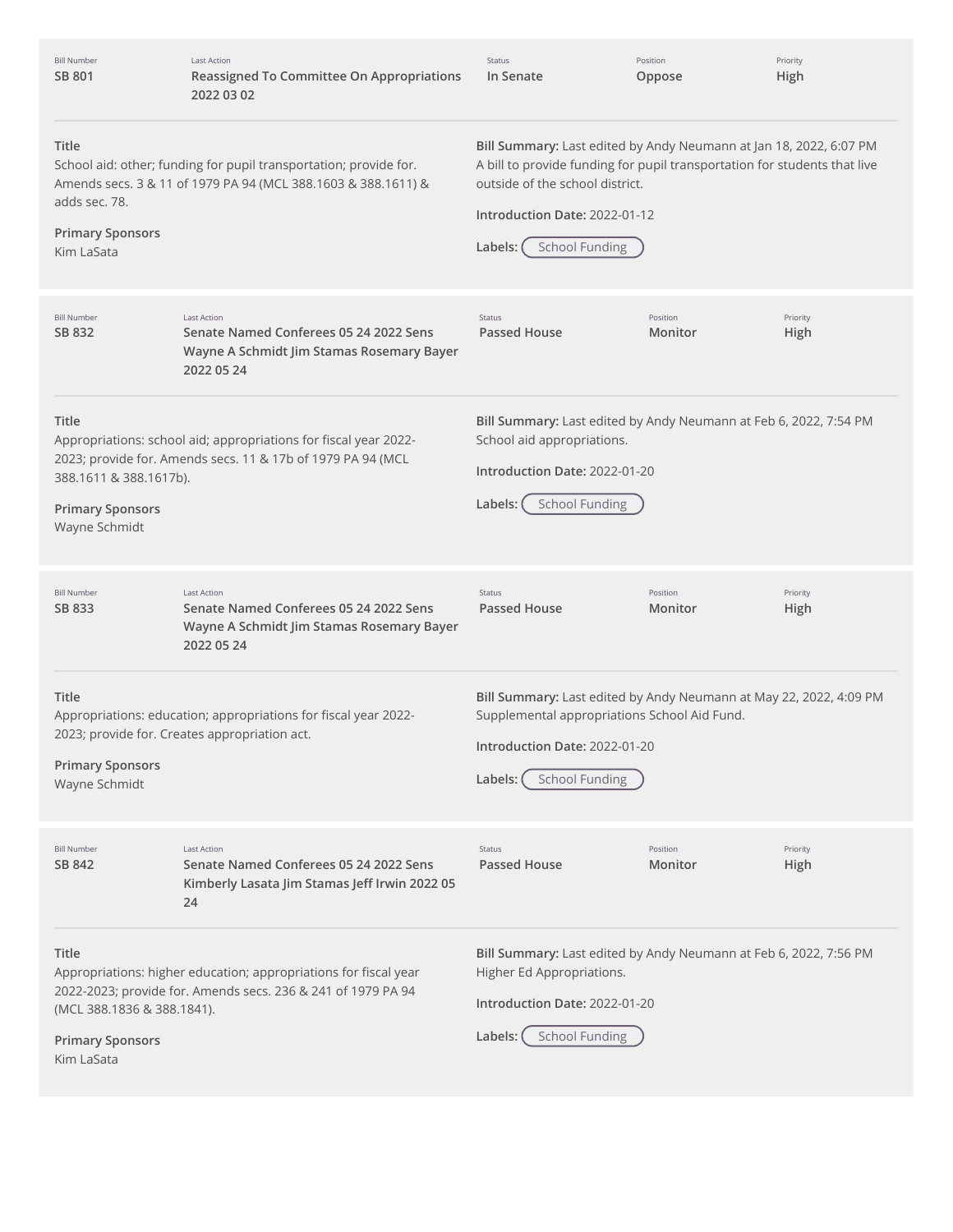| <b>Bill Number</b><br>SB 843                                                                      | Last Action<br>Senate Named Conferees 05 24 2022 Sens<br>Kimberly Lasata Jim Stamas Jeff Irwin 2022 05<br>24                                                                                      | <b>Status</b><br><b>Passed House</b>                                                                                                                                                                                                 | Position<br>Support | Priority<br>High   |
|---------------------------------------------------------------------------------------------------|---------------------------------------------------------------------------------------------------------------------------------------------------------------------------------------------------|--------------------------------------------------------------------------------------------------------------------------------------------------------------------------------------------------------------------------------------|---------------------|--------------------|
| Title<br>(MCL 388.1801 & 388.1806).<br><b>Primary Sponsors</b><br>Kim LaSata                      | Appropriations: community colleges; appropriations for fiscal year<br>2022-2023; provide for. Amends secs. 201 & 206 of 1979 PA 94                                                                | Bill Summary: Last edited by Andy Neumann at May 22, 2022, 4:12 PM<br>Appropriations for Community Colleges for fiscal year 2022-23.<br>Introduction Date: 2022-01-20<br><b>School Funding</b><br>Labels:                            |                     |                    |
| <b>Bill Number</b><br>SB 845                                                                      | <b>Last Action</b><br>Senate Named Conferees 05 24 2022 Sens Jim<br>Stamas Wayne A Schmidt Curtis Hertel 2022 05<br>24                                                                            | Status<br>Passed House                                                                                                                                                                                                               | Position<br>Monitor | Priority<br>Medium |
| <b>Title</b><br>of 1979 PA 94 (MCL 388.1611 et seq.).<br><b>Primary Sponsors</b><br>Wayne Schmidt | Appropriations: omnibus; appropriations in the school aid act for<br>fiscal year 2022-2023; provide for. Amends secs. 11, 17b, 201 & 236                                                          | Bill Summary: Last edited by Andy Neumann at Feb 6, 2022, 7:57 PM<br>School Aid Appropriations.<br>Introduction Date: 2022-01-20<br><b>School Funding</b><br>Labels:                                                                 |                     |                    |
| <b>Bill Number</b><br>SB 856                                                                      | <b>Last Action</b><br>Referred To Committee On Government<br><b>Operations 2022 02 08</b>                                                                                                         | Status<br>In Senate                                                                                                                                                                                                                  | Position<br>Monitor | Priority<br>Low    |
| Title<br><b>Primary Sponsors</b><br>Mallory McMorrow                                              | Civil procedure: injunctions; extreme risk protection order act;<br>enact. Creates new act. TIE BAR WITH: SB 0857'22                                                                              | Bill Summary: Last edited by Andy Neumann at Feb 14, 2022, 5:41 PM<br>Would prohibit the purchase of firearms prohibit if individual has an<br>extreme risk protection order.<br>Introduction Date: 2022-02-08<br>Labels:<br>Weapons |                     |                    |
| <b>Bill Number</b><br>SB 857                                                                      | <b>Last Action</b><br>Referred To Committee On Government<br><b>Operations 2022 02 08</b>                                                                                                         | Status<br>In Senate                                                                                                                                                                                                                  | Position<br>Monitor | Priority<br>Low    |
| Title<br><b>Primary Sponsors</b><br>Erika Geiss                                                   | Weapons: firearms; purchase of firearms; prohibit if individual has<br>an extreme risk protection order. Amends secs. 2, 2b & 5b or 1927<br>PA 372 (MCL 28.422 et seq.). TIE BAR WITH: SB 0856'22 | Bill Summary: Last edited by Andy Neumann at Feb 14, 2022, 5:39 PM<br>Would prohibit the purchase of firearms prohibit if individual has an<br>extreme risk protection order.<br>Introduction Date: 2022-02-08<br>Labels:<br>Weapons |                     |                    |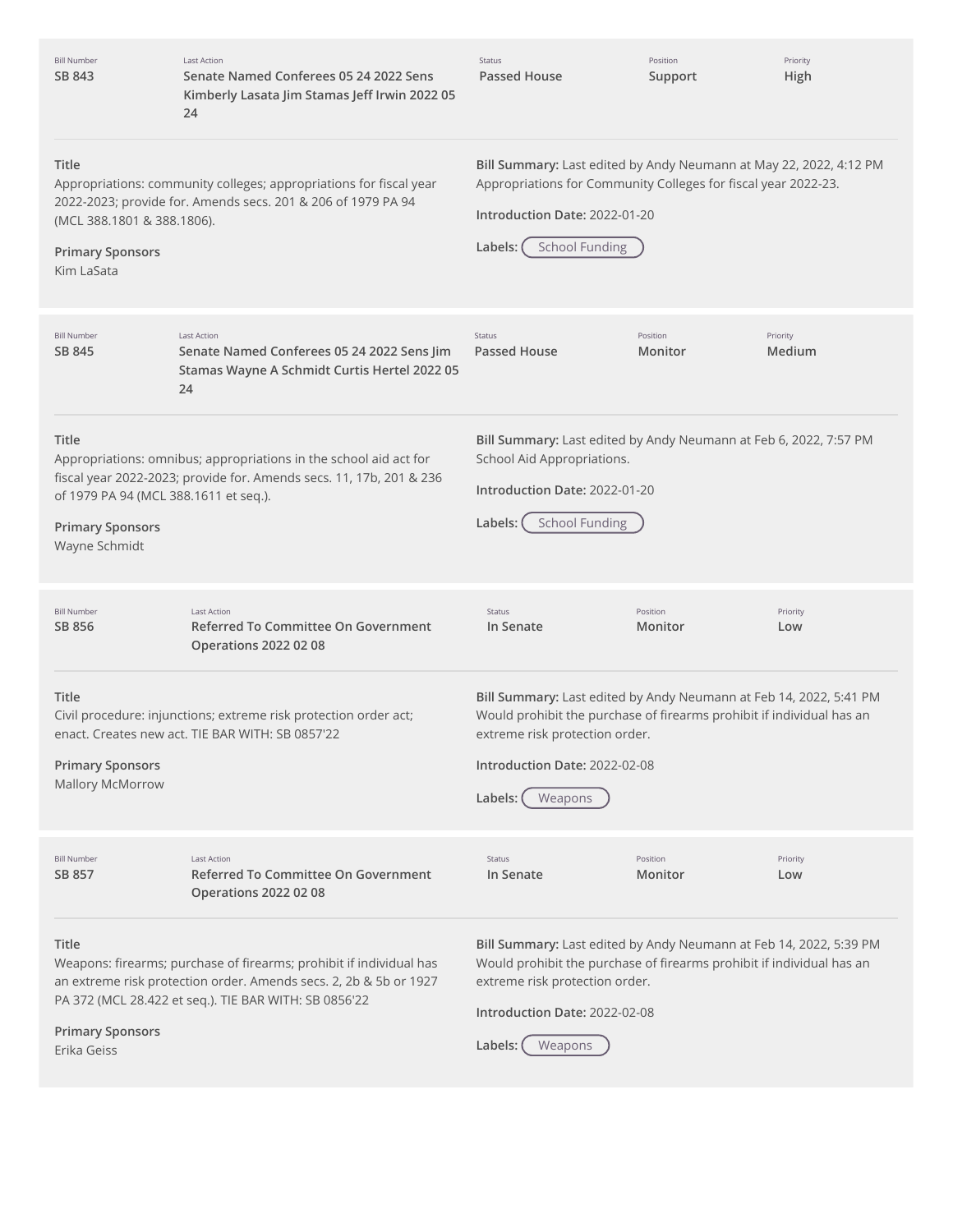| <b>Bill Number</b><br>SB 859                                                         | <b>Last Action</b><br>Referred To Committee On Finance 2022 02 08                                                                                                                          | Status<br>In Senate                                                                                                                                                                                                                                                                                                                             | Position<br>Monitor | Priority<br>Low    |
|--------------------------------------------------------------------------------------|--------------------------------------------------------------------------------------------------------------------------------------------------------------------------------------------|-------------------------------------------------------------------------------------------------------------------------------------------------------------------------------------------------------------------------------------------------------------------------------------------------------------------------------------------------|---------------------|--------------------|
| Title<br>1976 PA 451 (MCL 380.1212).<br><b>Primary Sponsors</b><br>Mallory McMorrow  | Education: financing; permissible use of sinking funds; expand to<br>include electric vehicle school bus purchasing. Amends sec. 1212 of                                                   | Bill Summary: Last edited by Andy Neumann at Feb 14, 2022, 5:45 PM<br>To allow the use of sinking funds to include electric vehicle school bus<br>purchasing.<br>Introduction Date: 2022-02-08<br><b>School Funding</b><br>Labels:                                                                                                              |                     |                    |
| <b>Bill Number</b><br>SB 861                                                         | <b>Last Action</b><br>Referred To Committee On Education And<br>Career Readiness 2022 02 08                                                                                                | Status<br>In Senate                                                                                                                                                                                                                                                                                                                             | Position<br>Monitor | Priority<br>Low    |
| <b>Title</b><br>451 (MCL 380.1526 et seq.).<br><b>Primary Sponsors</b><br>Ed McBroom | Education: teachers; certain requirements concerning teacher<br>certification; modify. Amends secs. 1526, 1531 & 1531d of 1976 PA                                                          | Bill Summary: Last edited by Andy Neumann at Feb 14, 2022, 6:13 PM<br>Would allow reciprocity of teacher certification with other states.<br>Introduction Date: 2022-02-08<br><b>Teacher Reciprocity</b><br>Labels:                                                                                                                             |                     |                    |
| <b>Bill Number</b><br>SB 867                                                         | <b>Last Action</b><br><b>Referred To Committee On Education And</b><br>Career Readiness 2022 02 09                                                                                         | Status<br>In Senate                                                                                                                                                                                                                                                                                                                             | Position<br>Monitor | Priority<br>Low    |
| Title<br>388.851d).<br><b>Primary Sponsors</b><br>Lana Theis                         | Construction: other; temporary door barricade devices in school<br>buildings; modify standards. Amends sec. 1d of 1937 PA 306 (MCL                                                         | Bill Summary: Last edited by Andy Neumann at Feb 14, 2022, 5:36 PM<br>Would allow "Temporary door locking device or system" meaning an<br>anchoring mechanism or system installed on the interior side of a door<br>that, when engaged, secures the door against forced entry.<br>Introduction Date: 2022-02-09<br>Labels:<br>Construction      |                     |                    |
| <b>Bill Number</b><br>SB 873                                                         | <b>Last Action</b><br>Referred To Committee On Education And<br>Career Readiness 2022 02 10                                                                                                | Status<br>In Senate                                                                                                                                                                                                                                                                                                                             | Position<br>Support | Priority<br>Medium |
| Title<br><b>Primary Sponsors</b><br>Jon Bumstead                                     | School aid: penalties; pupil attendance percentage requirements<br>during certain threats and during period following said threat;<br>waive. Amends sec. 101 of 1979 PA 94 (MCL 388.1701). | Bill Summary: Last edited by Andy Neumann at Feb 14, 2022, 5:24 PM<br>After a threat of violence the attendance percentage requirements do<br>not apply to that day of pupil instruction and the 5 consecutive school<br>days on which pupil instruction following that day.<br>Introduction Date: 2022-02-10<br>Threats of Violence<br>Labels: |                     |                    |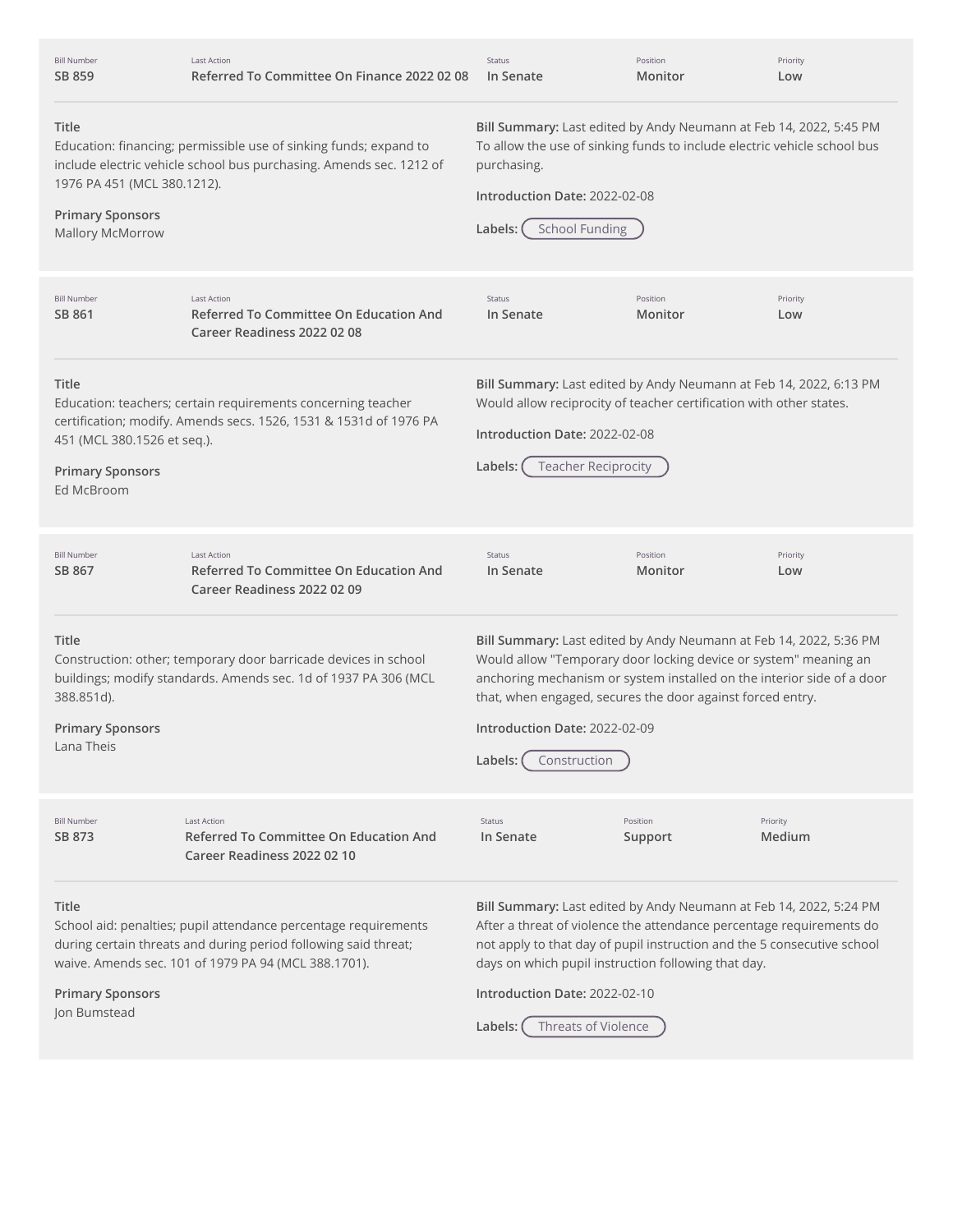| umber | Last |
|-------|------|
| 876   | Re   |
|       | rh   |

Action **Referred To Committee On Education And Career Readiness 2022 02 16**

Status **In Senate** Position **Monitor**

Priority **Low**

#### **Title**

**Primary Sponsors** Wayne Schmidt

Education: curriculum; recommended model core academic curriculum content standards; modify to strongly encourage inclusion of learning objectives concerning Indian boarding schools. Amends sec. 1278 of 1976 PA 451 (MCL 380.1278).

## **Bill Summary:** Last edited by Andy Neumann at Mar 8, 2022, 1:11 AM Modify curriculum to strongly encourage inclusion of learning objectives concerning Indian boarding schools.

#### **Introduction Date:** 2022-02-16



**Title** School aid: membership; requirements concerning counting pupils in membership; modify for pupils enrolled in certain work-based learning experiences. Amends secs. 6 & 11 of 1979 PA 94 (MCL 388.1606 & 388.1611) & adds sec. 61e. **Primary Sponsors** Ed McBroom **Bill Summary:** Last edited by Andy Neumann at Mar 8, 2022, 1:09 AM Amend requirements concerning counting pupils in membership enrolled in certain work-based learning experiences. **Introduction Date:** 2022-02-17 Labels: (School Funding **Title** Education: curriculum; civics instruction in K-12 curriculum; modify. Amends secs. 1166, 1278 & 1278a of 1976 PA 451 (MCL 380.1166 et seq.). **Primary Sponsors** Jeff Irwin **Bill Summary:** Last edited by Andy Neumann at Mar 8, 2022, 1:05 AM A bill to teach the mechanics of democracy. **Introduction Date:** 2022-02-23 **Labels:** Curriculum **Title** Labor: collective bargaining; mandatory subjects of bargaining; include a public school employer's decision to contract with a third party for noninstructional support services. Amends sec. 15 of 1947 PA 336 (MCL 423.215). **Primary Sponsors** Erika Geiss **Bill Summary:** Last edited by Andy Neumann at Mar 7, 2022, 10:46 PM Repealing a provision that prohibits the contracting out of noninstructional services from being a subject of bargaining. **Introduction Date:** 2022-02-24 **Labels:** Labor Issues Bill Number **SB [879](http://app.fiscalnote.com/share/bill?url=a740d3b8ccbfa0fc90336157f853c3fe)** Last Action **Referred To Committee On Education And Career Readiness 2022 02 17** Status **In Senate** Position **Monitor** Priority **Low** Bill Number **SB [886](http://app.fiscalnote.com/share/bill?url=f4ddd981f1499a79f795e6cd32d332a2)** Last Action **Referred To Committee On Education And Career Readiness 2022 02 23** Status **In Senate** Position **Monitor** Priority **Low** Bill Number **SB [894](http://app.fiscalnote.com/share/bill?url=4a9a3d0e722d3cf21159a88a30d84564)** Last Action **Referred To Committee On Government Operations 2022 02 24** Status **In Senate** Position **Support** Priority **Low**

Bill N **SB [876](http://app.fiscalnote.com/share/bill?url=42f7970f873a79cf98f8b7ffd3869e2f)**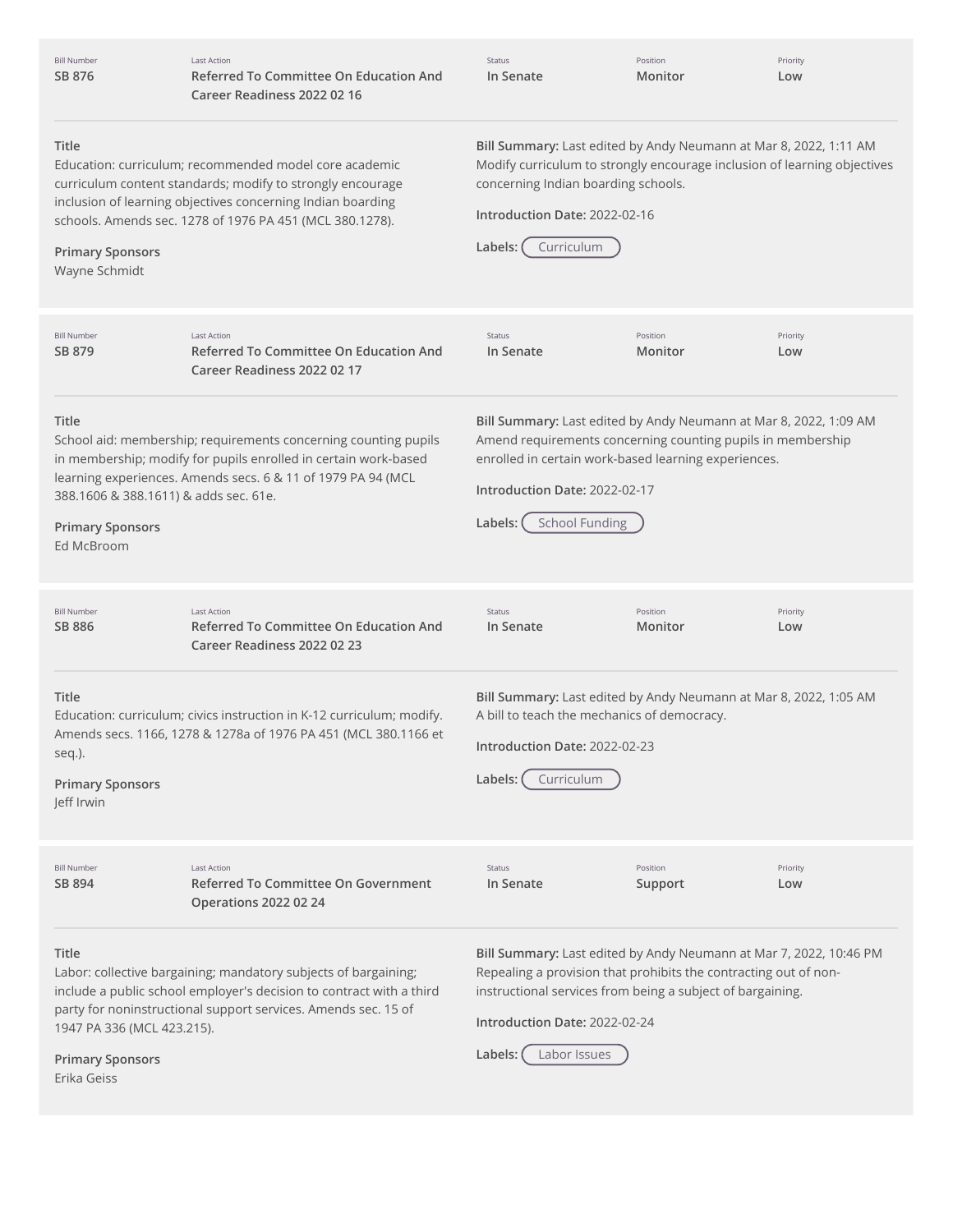| <b>Bill Number</b><br>SB 896                                                                         | <b>Last Action</b><br>Referred To Committee On Government<br><b>Operations 2022 02 24</b>                                                                                                                | Status<br>In Senate                                                                                                                                                                                                                                                                                                                                                                                                          | Position<br>Support | Priority<br>Low |
|------------------------------------------------------------------------------------------------------|----------------------------------------------------------------------------------------------------------------------------------------------------------------------------------------------------------|------------------------------------------------------------------------------------------------------------------------------------------------------------------------------------------------------------------------------------------------------------------------------------------------------------------------------------------------------------------------------------------------------------------------------|---------------------|-----------------|
| <b>Title</b><br><b>Primary Sponsors</b><br>Erika Geiss                                               | Labor: organizations; employee contact information; require<br>employers to provide to bargaining representatives. Amends 1939<br>PA 176 (MCL 423.1 - 423.30) by adding sec. 29a.                        | Bill Summary: Last edited by Andy Neumann at Mar 7, 2022, 10:49 PM<br>Amending the Labor Management Relations Act to require employers to<br>provide contact information for all employees in the collective<br>bargaining unit.<br>Introduction Date: 2022-02-24<br>Labor Issues<br>Labels:                                                                                                                                 |                     |                 |
| <b>Bill Number</b><br>SB 897                                                                         | <b>Last Action</b><br>Referred To Committee On Government<br><b>Operations 2022 02 24</b>                                                                                                                | Status<br>In Senate                                                                                                                                                                                                                                                                                                                                                                                                          | Position<br>Support | Priority<br>Low |
| Title<br>1939 PA 176 (MCL 423.23) & adds sec. 18.<br><b>Primary Sponsors</b><br><b>Curtis Hertel</b> | Labor: collective bargaining; relocation of an employer's operations<br>less than 1 year after its employees elect a bargaining<br>representative; make an unfair labor practice. Amends sec. 23 of      | Bill Summary: Last edited by Andy Neumann at Mar 7, 2022, 10:51 PM<br>Amending the Labor Management Relations Act to require that any<br>public sector employer's decision to subcontract work, close, or move to<br>a different location be presumed anti-union animus and unfair labor<br>practice if done within one year of a successful organizing drive.<br>Introduction Date: 2022-02-24<br>Labels:<br>Labor Issues   |                     |                 |
| <b>Bill Number</b><br>SB 898                                                                         | <b>Last Action</b><br>Referred To Committee On Government<br><b>Operations 2022 02 24</b>                                                                                                                | Status<br>In Senate                                                                                                                                                                                                                                                                                                                                                                                                          | Position<br>Support | Priority<br>Low |
| <b>Title</b><br>1947 PA 336 (MCL 423.210).<br><b>Primary Sponsors</b><br>Adam Hollier                | Labor: collective bargaining; public employer ceasing or<br>subcontracting its operations; prohibit if done less than 1 year after<br>its employees elect a bargaining representative. Amends sec. 10 of | Bill Summary: Last edited by Andy Neumann at Mar 7, 2022, 10:53 PM<br>Amending the Public Employment Relations Act to require that any<br>public sector employer's decision to subcontract work, close or move to<br>a different location be presumed anti-union animus and unfair labor<br>practice if done within one year of a successful organizing drive.<br>Introduction Date: 2022-02-24<br>Labor Issues<br>Labels: ( |                     |                 |
| <b>Bill Number</b><br>SB 899                                                                         | <b>Last Action</b><br>Referred To Committee On Government<br><b>Operations 2022 02 24</b>                                                                                                                | Status<br>In Senate                                                                                                                                                                                                                                                                                                                                                                                                          | Position<br>Support | Priority<br>Low |
| Title<br><b>Primary Sponsors</b><br>Adam Hollier                                                     | Labor: organizations; public employee contact information; require<br>public employers to provide to bargaining representatives. Amends<br>1947 PA 336 (MCL 423.201 - 423.217) by adding sec. 11a.       | Bill Summary: Last edited by Andy Neumann at Mar 7, 2022, 11:01 PM<br>Amending the Public Employment Relations Act to require employers to<br>provide contact information for all employees in the collective<br>bargaining unit<br>Introduction Date: 2022-02-24<br>Labels:<br>Labor Issues                                                                                                                                 |                     |                 |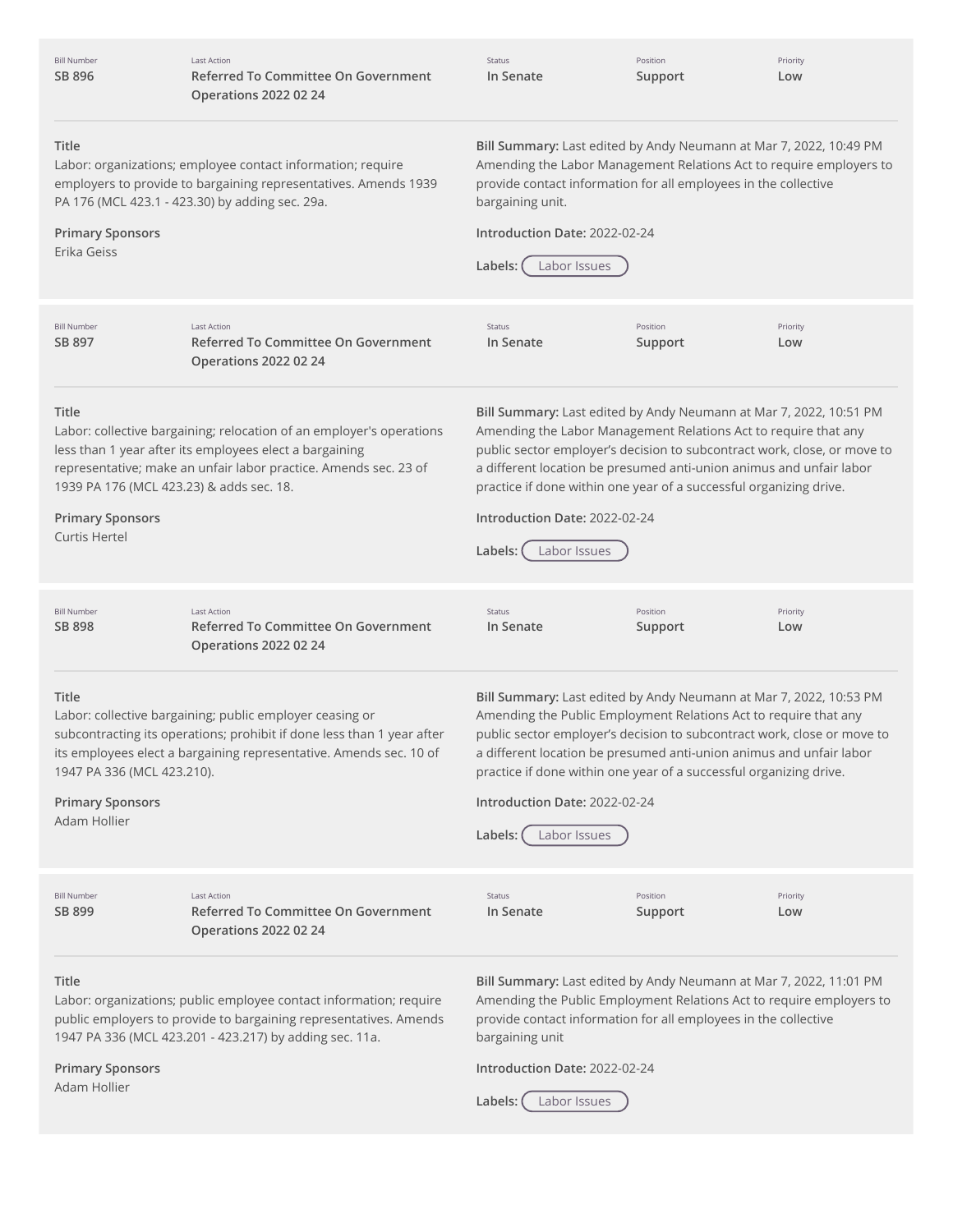| <b>Bill Number</b><br><b>SB 900</b>                                                               | <b>Last Action</b><br>Referred To Committee On Government<br><b>Operations 2022 02 24</b>                                                                                                                                                                 | Status<br>In Senate                                                                                                                                                                                                                                                                                                                                                                                                | Position<br>Support | Priority<br>Low |
|---------------------------------------------------------------------------------------------------|-----------------------------------------------------------------------------------------------------------------------------------------------------------------------------------------------------------------------------------------------------------|--------------------------------------------------------------------------------------------------------------------------------------------------------------------------------------------------------------------------------------------------------------------------------------------------------------------------------------------------------------------------------------------------------------------|---------------------|-----------------|
| Title<br><b>Primary Sponsors</b><br>Adam Hollier                                                  | Labor: other; pamphlet that describes the collective bargaining<br>rights of employees; require the department to create and<br>disseminate, and require employers to provide to employees.<br>Amends 1939 PA 176 (MCL 423.1 - 423.30) by adding sec. 8a. | Bill Summary: Last edited by Andy Neumann at Mar 7, 2022, 10:59 PM<br>Amending the Labor Management Relations Act to require every private<br>sector employee's introductory packet to contain information about<br>their rights to organize, join or assist a labor organization and bargain<br>collectively through representatives of their choice.<br>Introduction Date: 2022-02-24<br>Labor Issues<br>Labels: |                     |                 |
| <b>Bill Number</b><br>SB 901                                                                      | <b>Last Action</b><br>Referred To Committee On Government<br><b>Operations 2022 02 24</b>                                                                                                                                                                 | Status<br>In Senate                                                                                                                                                                                                                                                                                                                                                                                                | Position<br>Support | Priority<br>Low |
| Title<br>PA 336 (MCL 423.215).<br><b>Primary Sponsors</b><br>Rosemary Bayer                       | Labor: collective bargaining; topics not subject to collective<br>bargaining for certain employees: modify. Amends sec. 15 of 1947                                                                                                                        | Bill Summary: Last edited by Andy Neumann at Mar 7, 2022, 11:42 PM<br>Introduction Date: 2022-02-24<br>Labor Issues<br>Labels:                                                                                                                                                                                                                                                                                     |                     |                 |
| <b>Bill Number</b><br>SB 902                                                                      | <b>Last Action</b><br>Referred To Committee On Government<br><b>Operations 2022 02 24</b>                                                                                                                                                                 | Status<br>In Senate                                                                                                                                                                                                                                                                                                                                                                                                | Position<br>Support | Priority<br>Low |
| Title<br>Creates new act.<br><b>Primary Sponsors</b><br><b>Betty Alexander</b>                    | Labor: fair employment practices; employment decisions based on<br>the health or illness of an employee's family member; prohibit.                                                                                                                        | Bill Summary: Last edited by Andy Neumann at Mar 7, 2022, 11:35 PM<br>Barring employers from hiring or firing an individual based upon a<br>family member's health.<br>Introduction Date: 2022-02-24<br>Labels:<br>Labor Issues                                                                                                                                                                                    |                     |                 |
| <b>Bill Number</b><br>SB 903                                                                      | <b>Last Action</b><br>Referred To Committee On Government<br><b>Operations 2022 02 24</b>                                                                                                                                                                 | Status<br>In Senate                                                                                                                                                                                                                                                                                                                                                                                                | Position<br>Support | Priority<br>Low |
| Title<br>Amends sec. 1 of 1947 PA 336 (MCL 423.201).<br><b>Primary Sponsors</b><br>Rosemary Bayer | Labor: collective bargaining; school principals and assistant<br>principals; remove from definition of public school administrator.                                                                                                                       | Bill Summary: Last edited by Andy Neumann at Mar 7, 2022, 11:37 PM<br>Allowing principals and vice principals to organize and be represented by<br>unions.<br>Introduction Date: 2022-02-24<br>Labor Issues<br>Labels:                                                                                                                                                                                             |                     |                 |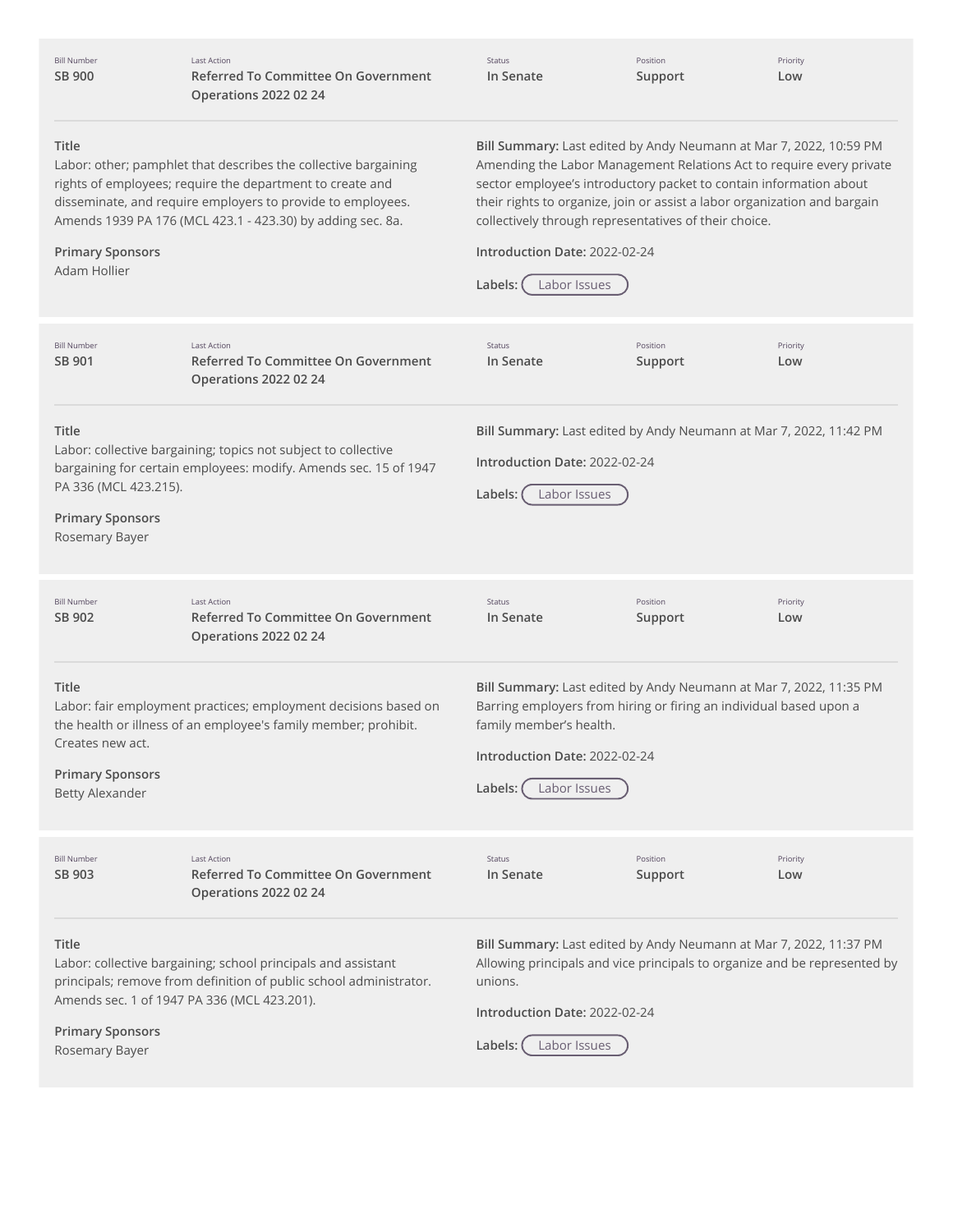| <b>Bill Number</b><br>SB 904                                                                                   | <b>Last Action</b><br>Referred To Committee On Government<br><b>Operations 2022 02 24</b>                                                                                                                                                                                                                                                                                        | Status<br>In Senate                                                                                                                                                                                                                                                                                                                                                  | Position<br>Support | Priority<br>Low |
|----------------------------------------------------------------------------------------------------------------|----------------------------------------------------------------------------------------------------------------------------------------------------------------------------------------------------------------------------------------------------------------------------------------------------------------------------------------------------------------------------------|----------------------------------------------------------------------------------------------------------------------------------------------------------------------------------------------------------------------------------------------------------------------------------------------------------------------------------------------------------------------|---------------------|-----------------|
| <b>Title</b><br>Creates new act.<br><b>Primary Sponsors</b><br>Rosemary Bayer                                  | Labor: other; cause for termination of employment; require.                                                                                                                                                                                                                                                                                                                      | Bill Summary: Last edited by Andy Neumann at Mar 7, 2022, 11:46 PM<br>Requiring an employer to have "just cause" before terminating an<br>employee after a probationary period.<br>Introduction Date: 2022-02-24<br>Labels:<br>Labor Issues                                                                                                                          |                     |                 |
| <b>Bill Number</b><br>SB 907                                                                                   | <b>Last Action</b><br>Referred To Committee On Government<br><b>Operations 2022 02 24</b>                                                                                                                                                                                                                                                                                        | Status<br>In Senate                                                                                                                                                                                                                                                                                                                                                  | Position<br>Support | Priority<br>Low |
| Title<br>Creates new act.<br><b>Primary Sponsors</b><br>Jeff Irwin                                             | Labor: fair employment practices; worker freedom act; create.                                                                                                                                                                                                                                                                                                                    | Bill Summary: Last edited by Andy Neumann at Mar 7, 2022, 11:49 PM<br>Enacting the Workers' Freedom Act to protect an employee's right of<br>association and free speech and provide a check on employers forcing<br>their employees to listen to anti-union, religious and other political<br>rhetoric.<br>Introduction Date: 2022-02-24<br>Labels:<br>Labor Issues |                     |                 |
| <b>Bill Number</b><br>SB 908                                                                                   | <b>Last Action</b><br>Referred To Committee On Government<br><b>Operations 2022 02 24</b>                                                                                                                                                                                                                                                                                        | Status<br>In Senate                                                                                                                                                                                                                                                                                                                                                  | Position<br>Support | Priority<br>Low |
| <b>Title</b><br>discriminating against. Creates new act.<br><b>Primary Sponsors</b><br><b>Marshall Bullock</b> | Labor: fair employment practices; employees who perform certain<br>lawful activities during nonworking hours; prohibit employers from                                                                                                                                                                                                                                            | Bill Summary: Last edited by Andy Neumann at Mar 7, 2022, 11:51 PM<br>Barring employers from hiring or firing an individual based upon their<br>legal activities engaged outside of work.<br>Introduction Date: 2022-02-24<br>Labels:<br>Labor Issues                                                                                                                |                     |                 |
| <b>Bill Number</b><br>SB 909                                                                                   | <b>Last Action</b><br>Referred To Committee On Government<br><b>Operations 2022 02 24</b>                                                                                                                                                                                                                                                                                        | Status<br>In Senate                                                                                                                                                                                                                                                                                                                                                  | Position<br>Support | Priority<br>Low |
| Title                                                                                                          | Labor: public service employment; performance evaluation<br>standards, merit pay standards, and decisions on layoff, recall,<br>hiring, position eliminations, classroom observation, teacher<br>placement, evaluation, discipline, and discharge; remove from<br>prohibited subjects of bargaining for public school employers.<br>Amends sec. 15 of 1947 PA 336 (MCL 423.215). | Bill Summary: Last edited by Andy Neumann at Mar 7, 2022, 11:53 PM<br>Restoring some prohibited subjects, like evaluations, of bargaining to<br>provide school employees a voice in important decisions impacting<br>classrooms and their jobs.<br>Introduction Date: 2022-02-24                                                                                     |                     |                 |

**Primary Sponsors** Stephanie Chang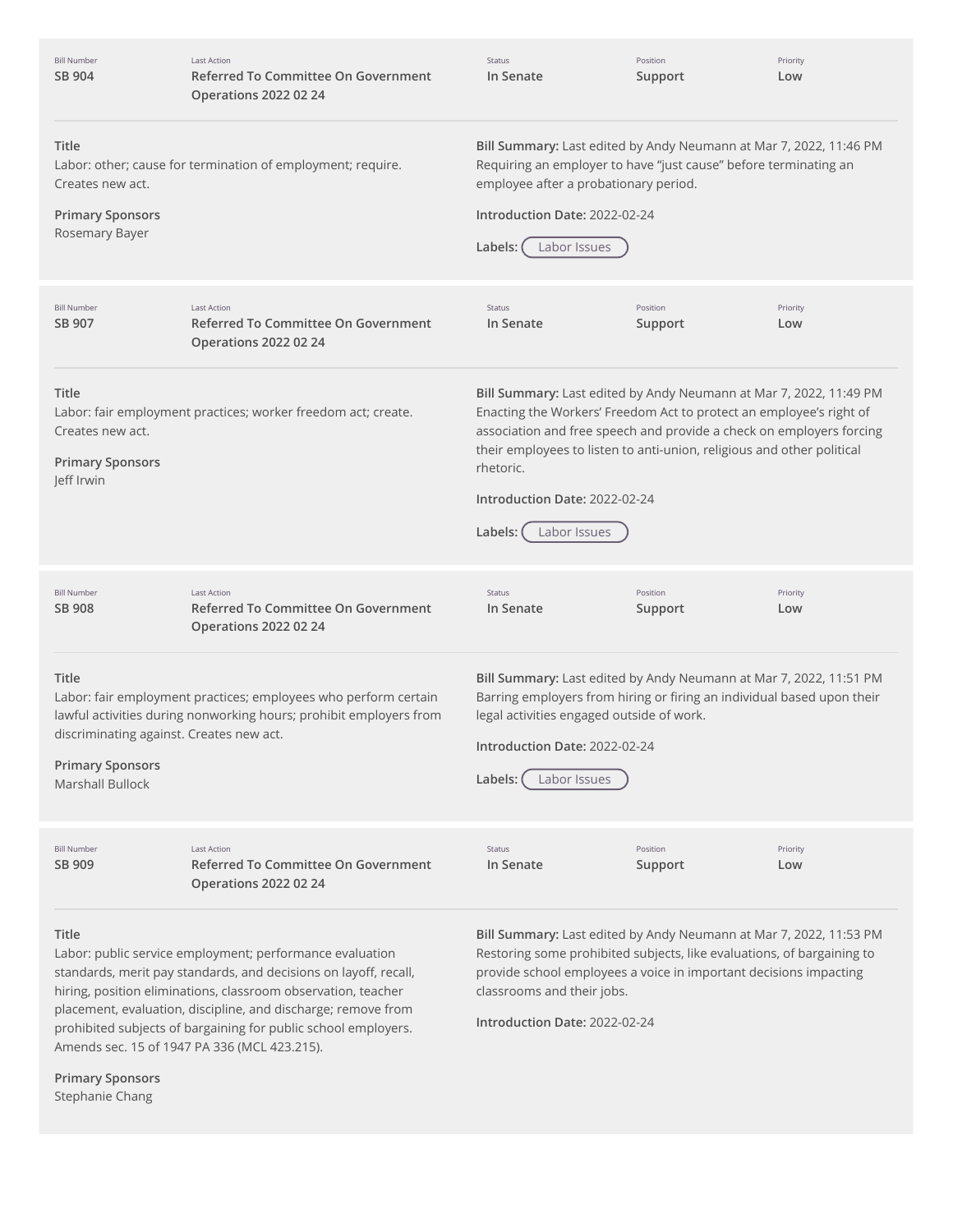| Bill Number |
|-------------|
| SB 912      |

Last Action **Referred To Committee On Government Operations 2022 02 24**

Status **In Senate**

Position **Support**

Priority **Low**

### **Title**

**Primary Sponsors** Paul Wojno

Labor: fair employment practices; employer monitoring of employee communications; prohibit unless the employer establishes an employee monitoring policy and discloses that policy to employees. Creates new act.

**Bill Summary:** Last edited by Andy Neumann at Mar 7, 2022, 11:56 PM Prohibiting an employer from monitoring employee communications unless the employer establishes a monitoring policy and communicates the policy to their employees.

**Introduction Date:** 2022-02-24



| <b>Bill Number</b><br>SB 915                                                 | <b>Last Action</b><br><b>Referred To Committee On Government</b><br><b>Operations 2022 02 24</b>                                                                                                                                                                  | <b>Status</b><br>In Senate                                                                                                                                                                                                                                                                                                                                                              | Position<br>Support | Priority<br>Low |
|------------------------------------------------------------------------------|-------------------------------------------------------------------------------------------------------------------------------------------------------------------------------------------------------------------------------------------------------------------|-----------------------------------------------------------------------------------------------------------------------------------------------------------------------------------------------------------------------------------------------------------------------------------------------------------------------------------------------------------------------------------------|---------------------|-----------------|
| <b>Title</b><br><b>Primary Sponsors</b><br>Dayna Polehanki                   | Education: teachers; teachers' tenure; modify. Amends sec. 1, art.<br>IV of 1937 (Ex Sess) PA 4 (MCL 38.101). TIE BAR WITH: SB 0901'22                                                                                                                            | Bill Summary: Last edited by Andy Neumann at Mar 7, 2022, 11:58 PM<br>Restoring the "reasonable and just cause" discharge standard in the<br>Teacher Tenure Act.<br>Introduction Date: 2022-02-24<br>Labels:<br>Labor Issues                                                                                                                                                            |                     |                 |
| <b>Bill Number</b><br>SB 916                                                 | <b>Last Action</b><br>Referred To Committee On Government<br><b>Operations 2022 02 24</b>                                                                                                                                                                         | Status<br>In Senate                                                                                                                                                                                                                                                                                                                                                                     | Position<br>Support | Priority<br>Low |
| <b>Title</b><br>adding sec. 8.<br><b>Primary Sponsors</b><br>Dayna Polehanki | Labor: other; pamphlet that describes the collective bargaining<br>rights of public employees; require the department to create and<br>disseminate, and require public employers to provide to public<br>employees. Amends 1947 PA 336 (MCL 423.201 - 423.217) by | Bill Summary: Last edited by Andy Neumann at Mar 8, 2022, 12:00 AM<br>Amending the Public Employment Relations Act to require every public<br>sector employee's introductory packet to contain information about<br>their rights to organize, join or assist a labor organization and bargain<br>collectively through representatives of their choice.<br>Introduction Date: 2022-02-24 |                     |                 |
| <b>Bill Number</b><br>SB 922                                                 | <b>Last Action</b><br>Referred To Committee On Government<br><b>Operations 2022 02 24</b>                                                                                                                                                                         | Status<br>In Senate                                                                                                                                                                                                                                                                                                                                                                     | Position<br>Support | Priority<br>Low |
| Title<br>(MCL 388.1764h).<br><b>Primary Sponsors</b><br>Sean McCann          | Labor: collective bargaining; the state school aid act of 1979;<br>update reference to 1947 PA 336. Amends sec. 164h of 1979 PA 94                                                                                                                                | Bill Summary: Last edited by Andy Neumann at Mar 8, 2022, 12:08 AM<br>Amends sec. 164h of the state school aid act of 1979.<br>Introduction Date: 2022-02-24<br>Labels:<br>Labor Issues                                                                                                                                                                                                 |                     |                 |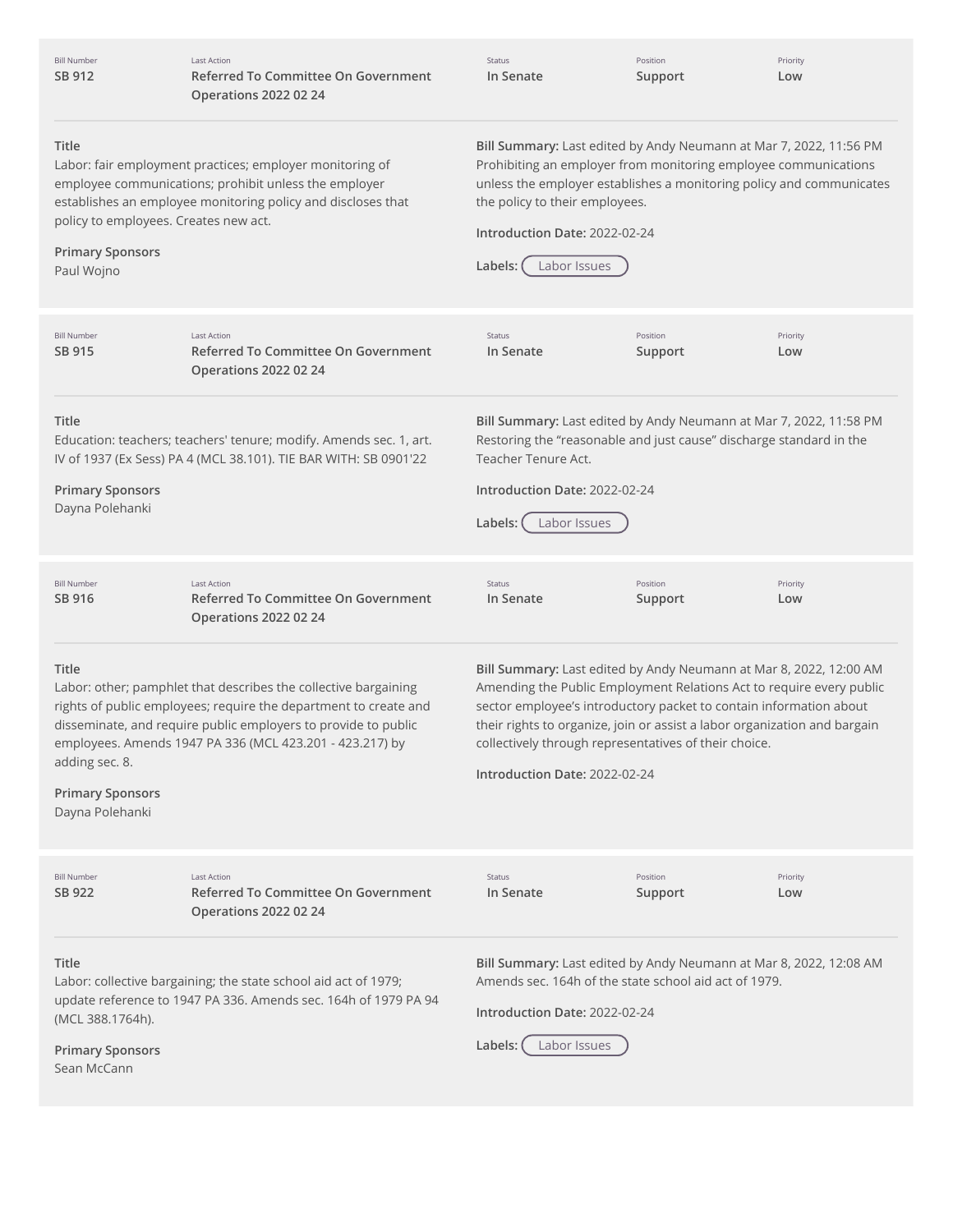Bill Number **SB [924](http://app.fiscalnote.com/share/bill?url=900e096357a5d01827af2c3f22060d22)**

Last Action **Referred To Committee On Appropriations 2022 02 24**

| Status    | Position |
|-----------|----------|
| In Senate | Monitor  |

**Title**

Appropriations: school aid; executive recommendation; provide for omnibus appropriations for school aid, higher education, and community college. Amends secs. 3, 6, 6a, 11, 11a, 11j, 11k, 11m, 11s, 15, 18, 20, 20d, 20f, 20m, 21f, 21h, 22a, 22b, 22c, 22d, 22m, 22p, 24, 24a, 25f, 25g, 26a, 26b, 26c, 26d, 28, 31a, 31d, 31f, 31j, 31n, 31o, 31p, 32d, 32p, 35a, 39, 39a, 41, 51a, 51c, 51d, 51f, 51g, 53a, 54, 54b, 54d, 56, 61a, 61b, 61c, 61d, 62, 65, 67, 74, 81, 94, 94a, 97, 98, 99h, 99s, 104, 104h, 107, 147, 147a, 147c, 147e, 152a, 201, 201e, 206, 207a, 207b, 207c, 209, 209a, 229a, 230, 236, 236b, 236c, 236i, 241, 245, 245a, 251, 252, 256, 259, 260, 263, 264, 265, 265a, 265b, 267, 268, 269, 270c, 275h, 276, 277, 278, 279, 280, 281 & 282 of 1979 PA 94 (MCL 388.1603 et seq.); adds secs. 11y, 27a, 27d, 32n, 32s, 97b, 226e & 236k & repeals secs. 11n, 11o, 11r, 11t, 22g, 25i, 31m, 31y, 31z, 35b, 35d, 35e, 35f, 35g, 35h, 41a, 55, 61g, 67a, 67b, 94c, 94d, 95b, 97a, 98a, 98b, 98d, 99i, 99t, 99u, 99w, 99x, 99z, 99aa, 99bb, 104a, 104f, 104g, 152b, 164g, 164h, 166, 208, 210g, 210h, 212, 220, 226b, 226d, 226g, 228, 236h, 261, 265e, 271a, 274, 275a, 275d, 275f, 275g, 275i, 281a, 286b & 291 of 1979 PA 94 (MCL 388.1611n et seq.).

**Primary Sponsors**

Rosemary Bayer

**Bill Summary:** Last edited by Andy Neumann at Mar 8, 2022, 12:10 AM Appropriations: school aid.

**Introduction Date:** 2022-02-24

Labels: (School Funding

**Title** School aid: categoricals; learning loss recovery grant program; create. Creates new act. **Primary Sponsors** John Bizon **Bill Summary:** Last edited by Andy Neumann at Mar 8, 2022, 12:11 AM Create a learning loss recovery grant program. **Introduction Date:** 2022-02-24 Labels: (School Funding **Title** School aid: other; certain disclosure requirements for public schools; modify. Amends sec. 18 of 1979 PA 94 (MCL 388.1618). **Primary Sponsors** Dayna Polehanki **Bill Summary:** Last edited by Andy Neumann at Mar 6, 2022, 9:16 PM Modify certain disclosure requirements for public schools academies. . **Introduction Date:** 2022-03-01 **Labels:** Charter Accountability Bill Number **SB [925](http://app.fiscalnote.com/share/bill?url=a0f86d6a3f2c00d0c70b31320388ee7d)** Last Action **Referred To Committee Of The Whole With Substitute S 2 2022 03 23** Status **In Senate** Position **Monitor** Priority **High** Bill Number **SB [927](http://app.fiscalnote.com/share/bill?url=7649c0c6066045a87809d409e6fa5f90)** Last Action **Referred To Committee On Education And Career Readiness 2022 03 01** Status **In Senate** Position **Support** Priority **Low**

Priority **Low**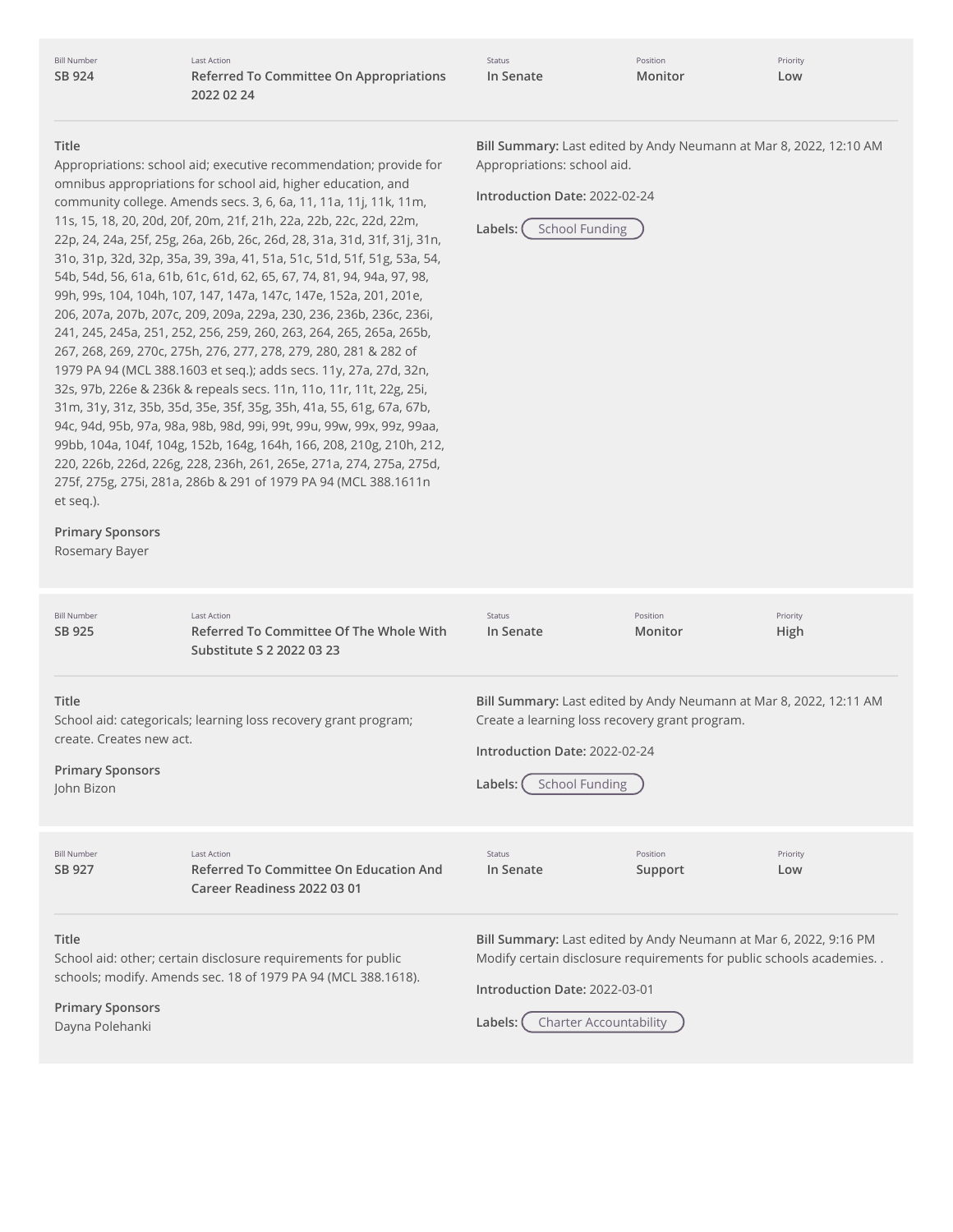| <b>Bill Number</b><br>SB 929                                                            | <b>Last Action</b><br><b>Referred To Committee On Education And</b><br>Career Readiness 2022 03 01                                                                                                                                                                                                                                                                                                                                                                                                                                                                                                                                                                                                                                                                 | Status<br>In Senate                                                            | Position<br>Support                                                                   | Priority<br>Low                                                                                                                                                                                                                                                                                                                                                        |
|-----------------------------------------------------------------------------------------|--------------------------------------------------------------------------------------------------------------------------------------------------------------------------------------------------------------------------------------------------------------------------------------------------------------------------------------------------------------------------------------------------------------------------------------------------------------------------------------------------------------------------------------------------------------------------------------------------------------------------------------------------------------------------------------------------------------------------------------------------------------------|--------------------------------------------------------------------------------|---------------------------------------------------------------------------------------|------------------------------------------------------------------------------------------------------------------------------------------------------------------------------------------------------------------------------------------------------------------------------------------------------------------------------------------------------------------------|
| <b>Title</b><br>451 (MCL 380.503 et seq.).<br><b>Primary Sponsors</b><br>Rosemary Bayer | Bill Summary: Last edited by Andy Neumann at Mar 6, 2022, 9:21 PM<br>Education: public school academies; certain provisions in charter<br>Must post a description of all recruitment measures used by the public<br>school contracts; require. Amends secs. 503, 523 & 553 of 1976 PA<br>school academy or by an educational management organization on<br>behalf of the public school academy, all costs associated with those<br>recruitment measures that were paid for by the public school academy<br>or by the educational management organization, descriptions of any<br>targeted recruitment plans, and descriptions of all data used to<br>determine recruitment targeting.<br>Introduction Date: 2022-03-01<br><b>Charter Accountability</b><br>Labels: |                                                                                |                                                                                       |                                                                                                                                                                                                                                                                                                                                                                        |
| <b>Bill Number</b><br>SB 930                                                            | <b>Last Action</b><br>Referred To Committee On Education And<br>Career Readiness 2022 03 01                                                                                                                                                                                                                                                                                                                                                                                                                                                                                                                                                                                                                                                                        | Status<br>In Senate                                                            | Position<br>Support                                                                   | Priority<br>Low                                                                                                                                                                                                                                                                                                                                                        |
| Title<br>1976 PA 451 (MCL 380.502 et seq.).<br><b>Primary Sponsors</b>                  | Education: public school academies; requirements and duties of<br>authorizing body; revise. Amends secs. 502, 522, 552 & 1311d of                                                                                                                                                                                                                                                                                                                                                                                                                                                                                                                                                                                                                                  | use and purpose.                                                               |                                                                                       | Bill Summary: Last edited by Andy Neumann at Mar 6, 2022, 9:25 PM<br>The authorizing body shall provide to the public school academy board<br>of directors an accounting of the fees and reimbursements collected<br>under this subsection specifying how the specific funds collected from<br>that public school academy were expended, including an itemized list of |
| Dayna Polehanki                                                                         |                                                                                                                                                                                                                                                                                                                                                                                                                                                                                                                                                                                                                                                                                                                                                                    | Introduction Date: 2022-03-01                                                  |                                                                                       |                                                                                                                                                                                                                                                                                                                                                                        |
|                                                                                         |                                                                                                                                                                                                                                                                                                                                                                                                                                                                                                                                                                                                                                                                                                                                                                    | Labels:                                                                        | <b>Charter Accountability</b>                                                         |                                                                                                                                                                                                                                                                                                                                                                        |
| <b>Bill Number</b><br>SB 931                                                            | <b>Last Action</b><br><b>Referred To Committee On Education And</b><br>Career Readiness 2022 03 01                                                                                                                                                                                                                                                                                                                                                                                                                                                                                                                                                                                                                                                                 | Status<br>In Senate                                                            | Position<br>Support                                                                   | Priority<br>Low                                                                                                                                                                                                                                                                                                                                                        |
| Title<br>& 380.1220).                                                                   | Education: public school academies; notification to public school<br>academy if they are currently being operated by an educational<br>maintenance organization that is experiencing financial distress;<br>require. Amends secs. 1219 & 1220 of 1976 PA 451 (MCL 380.1219                                                                                                                                                                                                                                                                                                                                                                                                                                                                                         | experiencing financial distress.<br>Introduction Date: 2022-03-01<br>Labels: ( | operated by an educational maintenance organization that is<br>Charter Accountability | Bill Summary: Last edited by Andy Neumann at Mar 6, 2022, 9:49 PM<br>Require notification to public school academy if they are currently being                                                                                                                                                                                                                         |
| <b>Primary Sponsors</b>                                                                 |                                                                                                                                                                                                                                                                                                                                                                                                                                                                                                                                                                                                                                                                                                                                                                    |                                                                                |                                                                                       |                                                                                                                                                                                                                                                                                                                                                                        |

Jeremy Moss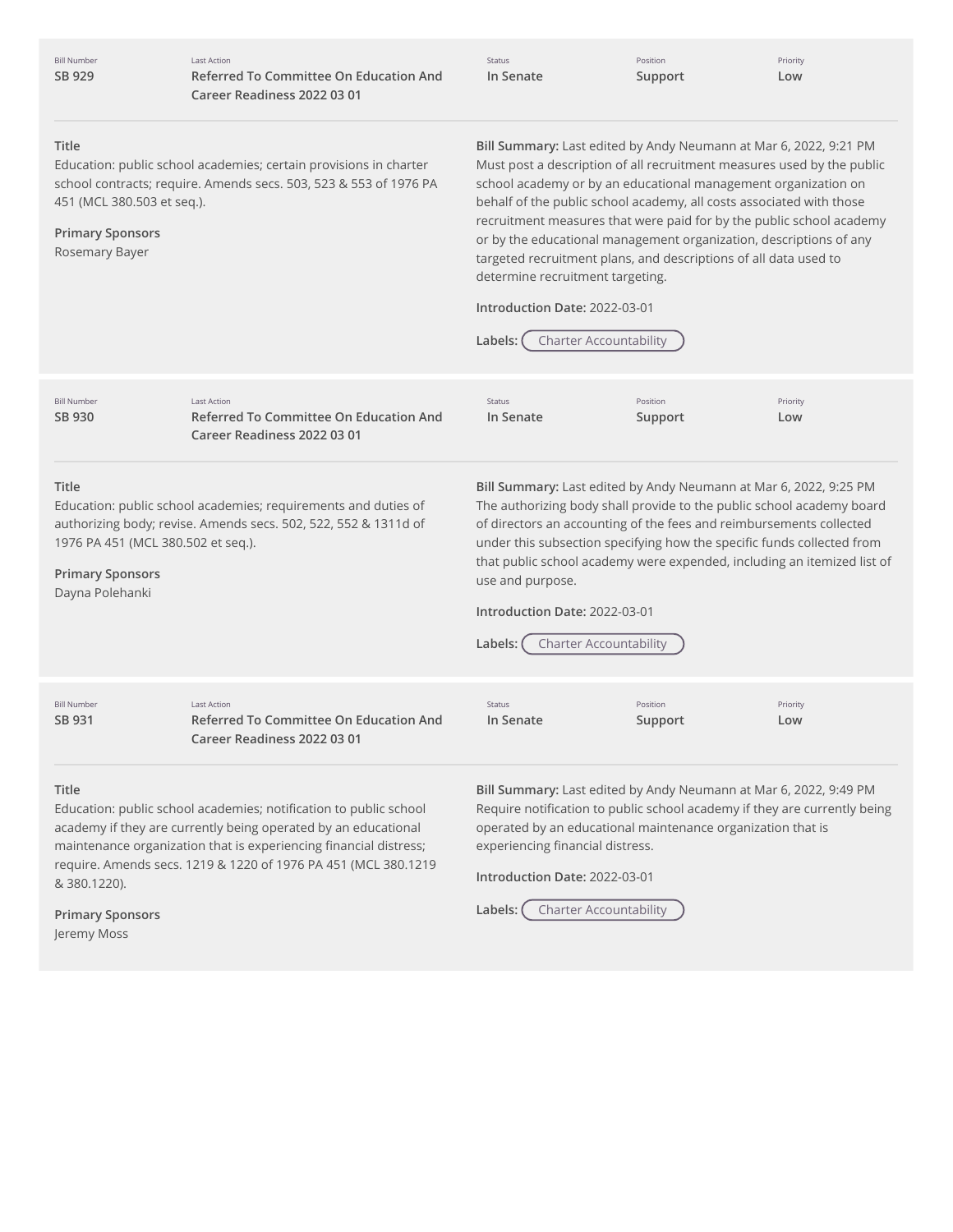| <b>Bill Number</b><br>SB 932                                              | <b>Last Action</b><br>Referred To Committee On Education And<br>Career Readiness 2022 03 01                                                                                                                                                            | Status<br>In Senate                                                                                                                                                                                                                                                    | Position<br>Support | Priority<br>Low |
|---------------------------------------------------------------------------|--------------------------------------------------------------------------------------------------------------------------------------------------------------------------------------------------------------------------------------------------------|------------------------------------------------------------------------------------------------------------------------------------------------------------------------------------------------------------------------------------------------------------------------|---------------------|-----------------|
| Title<br><b>Primary Sponsors</b><br>Dayna Polehanki                       | Education: public school academies; requirements for issuance of<br>contract, provisions concerning oversight, and management<br>contracts; revise. Amends secs. 502, 503, 507, 522, 523, 528, 552,<br>553 & 561 of 1976 PA 451 (MCL 380.502 et seq.). | Bill Summary: Last edited by Andy Neumann at Mar 6, 2022, 9:47 PM<br>A bill to revise requirements for issuance of contract provisions<br>concerning oversight and management.<br>Introduction Date: 2022-03-01                                                        |                     |                 |
| <b>Bill Number</b><br>SB 933                                              | <b>Last Action</b><br>Referred To Committee On Education And<br>Career Readiness 2022 03 01                                                                                                                                                            | Status<br>In Senate                                                                                                                                                                                                                                                    | Position<br>Support | Priority<br>Low |
| Title<br>380.507 et seq.).<br><b>Primary Sponsors</b><br>Rosemary Bayer   | Education: public school academies; additional requirements for<br>oversight of public school academies by authorizing bodies;<br>provide for. Amends secs. 507, 528 & 561 of 1976 PA 451 (MCL                                                         | Bill Summary: Last edited by Andy Neumann at Mar 6, 2022, 9:36 PM<br>A bill to provide additional requirements for oversight of public school<br>academies by authorizing bodies.<br>Introduction Date: 2022-03-01<br><b>Charter Accountability</b><br>Labels:         |                     |                 |
| <b>Bill Number</b><br>SB 934                                              | <b>Last Action</b><br>Referred To Committee On Education And<br>Career Readiness 2022 03 01                                                                                                                                                            | Status<br>In Senate                                                                                                                                                                                                                                                    | Position<br>Support | Priority<br>Low |
| Title<br><b>Primary Sponsors</b><br>Dayna Polehanki                       | Education: public school academies; charter school real estate<br>transactions with certain entities; restrict. Amends secs. 504a, 525,<br>557 & 1311h of 1976 PA 451 (MCL 380.504a et seq.).                                                          | Bill Summary: Last edited by Andy Neumann at Mar 6, 2022, 9:40 PM<br>A bill to restrict certain charter school real estate transactions with<br>certain entities.<br>Introduction Date: 2022-03-01<br><b>Charter Accountability</b><br>Labels:                         |                     |                 |
| <b>Bill Number</b><br>SB 935                                              | <b>Last Action</b><br><b>Referred To Committee On Education And</b><br>Career Readiness 2022 03 01                                                                                                                                                     | Status<br>In Senate                                                                                                                                                                                                                                                    | Position<br>Support | Priority<br>Low |
| Title<br>(MCL 380.503 et seq.).<br><b>Primary Sponsors</b><br>Jeremy Moss | Education: public school academies; contracts with educational<br>management organization; require certain provisions. Amends<br>secs. 503, 507, 523, 528, 553, 561, 1311e & 1311l of 1976 PA 451                                                      | Bill Summary: Last edited by Andy Neumann at Mar 6, 2022, 9:45 PM<br>Require certain provisions in contracts between public school academies<br>and educational management organizations.<br>Introduction Date: 2022-03-01<br><b>Charter Accountability</b><br>Labels: |                     |                 |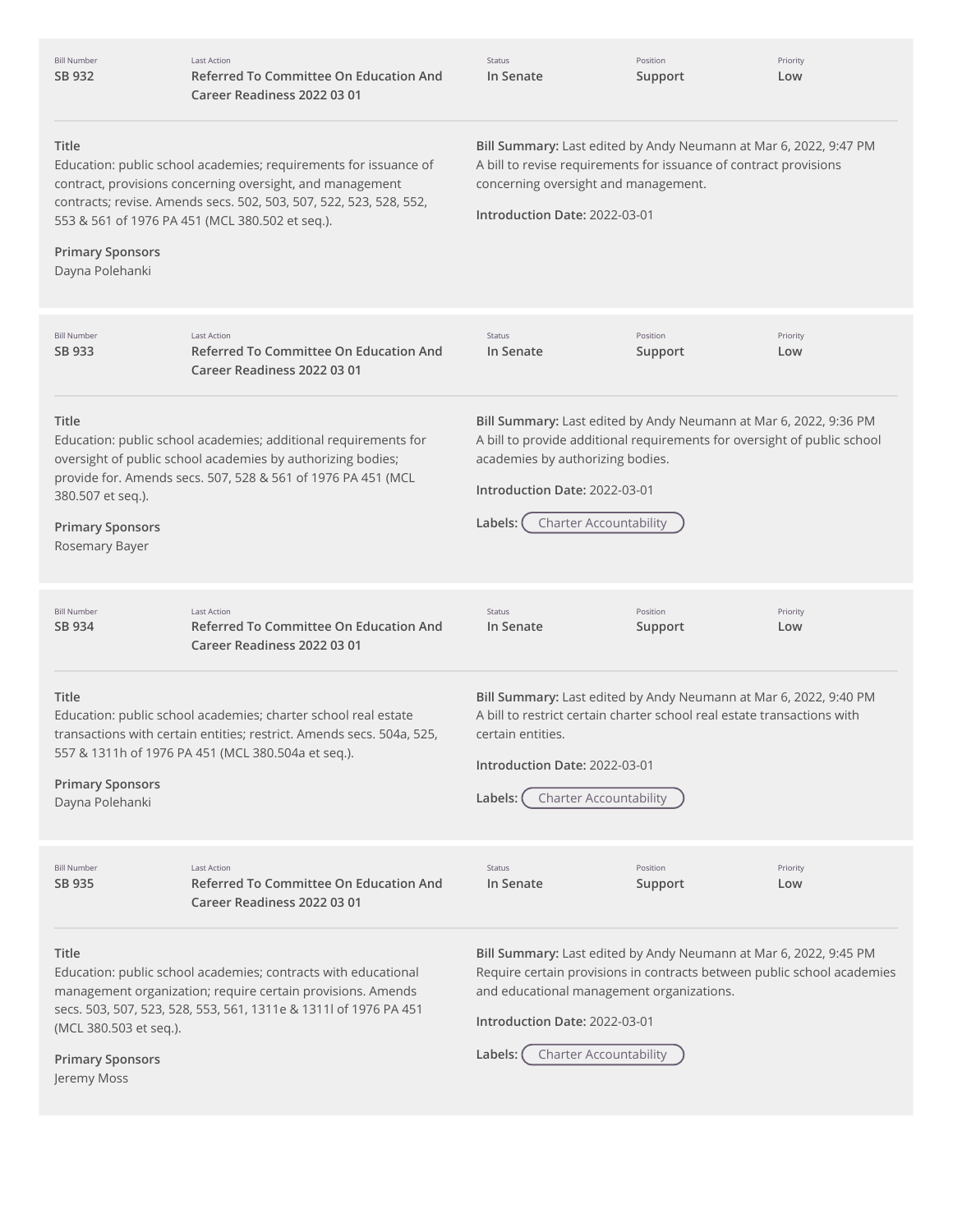| <b>Bill Number</b><br>SB 940                                             | <b>Last Action</b><br>Referred To Committee On Education 2022 03<br>24                                                                                                                                                                                                                                                                    | Status<br>In House                                                                                                                                                                                                                                         | Position<br>Support            | Priority<br>High |
|--------------------------------------------------------------------------|-------------------------------------------------------------------------------------------------------------------------------------------------------------------------------------------------------------------------------------------------------------------------------------------------------------------------------------------|------------------------------------------------------------------------------------------------------------------------------------------------------------------------------------------------------------------------------------------------------------|--------------------------------|------------------|
| Title<br>388.1606 et seq.).<br><b>Primary Sponsors</b><br>Rosemary Bayer | School aid: conditions; the state school aid membership definition<br>and the day and hour requirement, the attendance percentage<br>requirements, and assessment requirements as conditions for the<br>receipt of school aid funding; modify with regard to an eligible<br>district. Amends secs. 6, 101, 104b & 104c of 1979 PA 94 (MCL | Bill Summary: Last edited by Andy Neumann at Mar 6, 2022, 9:04 PM<br>A bill to waive the day and hour requirement, the attendance percentage<br>requirements, and assessment requirements for certain eligible districts.<br>Introduction Date: 2022-03-02 |                                |                  |
| <b>Bill Number</b><br>SB 941                                             | <b>Last Action</b><br>Referred To Committee On Education 2022 03<br>24                                                                                                                                                                                                                                                                    | Status<br>In House                                                                                                                                                                                                                                         | Position<br>Support            | Priority<br>High |
| Title<br><b>Primary Sponsors</b><br>Rosemary Bayer                       | Education: other; certain performance evaluation requirements,<br>assessment requirements, and accountability requirements; waive<br>for an eligible district. Amends secs. 1249, 1249b, 1279g & 1280g of<br>1976 PA 451 (MCL 380.1249) & adds sec. 1280h.                                                                                | Bill Summary: Last edited by Andy Neumann at Mar 6, 2022, 9:06 PM<br>Waive certain performance evaluation requirements, assessment<br>requirements, and accountability requirements for an eligible district.<br>Introduction Date: 2022-03-02<br>Labels:  | Teacher and Student Assesments |                  |
| <b>Bill Number</b><br>SB 942                                             | <b>Last Action</b><br><b>Referred To Committee On Education And</b><br>Career Readiness 2022 03 02                                                                                                                                                                                                                                        | Status<br>In Senate                                                                                                                                                                                                                                        | Position<br>Monitor            | Priority<br>Low  |
| Title<br>380.1233).<br><b>Primary Sponsors</b><br>Sean McCann            | Education: counseling; reciprocity for out-of-state school<br>counselors; expand. Amends sec. 1233 of 1976 PA 451 (MCL                                                                                                                                                                                                                    | Bill Summary: Last edited by Andy Neumann at Mar 6, 2022, 9:10 PM<br>Create reciprocity for out-of-state school counselors.<br>Introduction Date: 2022-03-02<br>Labels: (<br>Counseling                                                                    |                                |                  |
| <b>Bill Number</b><br>SB 969                                             | <b>Last Action</b><br>Referred To Committee On Education And<br>Career Readiness 2022 03 17                                                                                                                                                                                                                                               | Status<br>In Senate                                                                                                                                                                                                                                        | Position<br>Support            | Priority<br>Low  |
| <b>Title</b>                                                             | Education: teachers; teacher performance evaluations for the 2021-<br>2022 school year; modify. Amends sec. 1249 of 1976 PA (380.1249).                                                                                                                                                                                                   | Bill Summary: Last edited by Andy Neumann at Mar 22, 2022, 2:31 PM<br>A bill to waive teacher performance evaluations for the 2021-2022<br>school year.                                                                                                    |                                |                  |
| <b>Primary Sponsors</b><br>Dayna Polehanki                               |                                                                                                                                                                                                                                                                                                                                           | Introduction Date: 2022-03-17<br><b>Teacher Evaluations</b><br>Labels: (                                                                                                                                                                                   |                                |                  |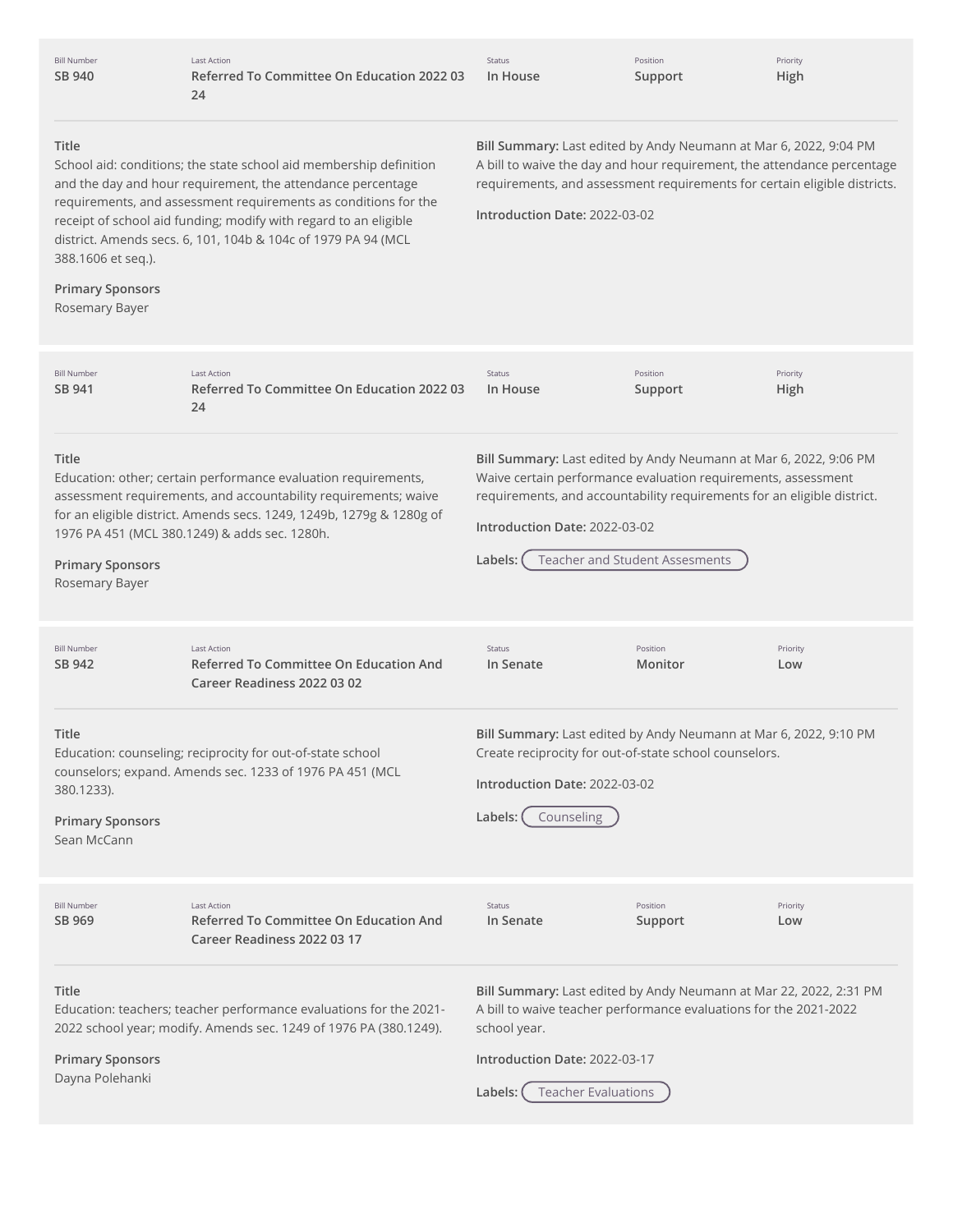| <b>Bill Number</b><br>SB 1010                                           | <b>Last Action</b><br>Referred To Committee On Education And<br>Career Readiness 2022 04 19                                                                                                                                                                                | Status<br>In Senate                                                                                                                                                                                                                                                                                                                                                                                                 | Position<br>Monitor | Priority<br>Medium |
|-------------------------------------------------------------------------|----------------------------------------------------------------------------------------------------------------------------------------------------------------------------------------------------------------------------------------------------------------------------|---------------------------------------------------------------------------------------------------------------------------------------------------------------------------------------------------------------------------------------------------------------------------------------------------------------------------------------------------------------------------------------------------------------------|---------------------|--------------------|
| <b>Title</b><br><b>Primary Sponsors</b><br>Lana Theis                   | Education: teachers; licensing for Montessori teachers; provide for.<br>Amends sec. 1531 of 1976 PA 451 (MCL 380.1531).                                                                                                                                                    | Bill Summary: Last edited by Andy Neumann at Apr 25, 2022, 2:38 PM<br>A bill to allow Michigan Teaching certification for individuals trained as<br>Montessori teachers.<br>Introduction Date: 2022-04-19<br><b>Teacher Certification</b><br>Labels: (                                                                                                                                                              |                     |                    |
| <b>Bill Number</b><br>SB 1011                                           | <b>Last Action</b><br><b>Referred To Committee On Education And</b><br>Career Readiness 2022 04 19                                                                                                                                                                         | Status<br>In Senate                                                                                                                                                                                                                                                                                                                                                                                                 | Position<br>Monitor | Priority<br>Low    |
| Title<br>(MCL 388.1606).<br><b>Primary Sponsors</b><br>Dale Zorn        | Education: attendance; requirements concerning a pupil's<br>enrollment in a district other than the pupil's district of residence<br>for purposes of membership; modify with regard to certain pupils<br>who are military-affiliated children. Amends sec. 6 of 1979 PA 94 | Bill Summary: Last edited by Andy Neumann at Apr 25, 2022, 2:36 PM<br>A bill to modify requirements with regard to certain pupils who are<br>military-affiliated children concerning a pupil's enrollment in a district<br>other than the pupil's district of residence.<br>Introduction Date: 2022-04-19<br>Attendance<br>Labels:                                                                                  |                     |                    |
| <b>Bill Number</b><br>SB 1012                                           | <b>Last Action</b><br>Referred To Committee On Health Policy 2022<br>05 26                                                                                                                                                                                                 | Status<br>In House                                                                                                                                                                                                                                                                                                                                                                                                  | Position<br>Monitor | Priority<br>Low    |
|                                                                         |                                                                                                                                                                                                                                                                            |                                                                                                                                                                                                                                                                                                                                                                                                                     |                     |                    |
| Title<br>Creates new act.<br><b>Primary Sponsors</b><br>Curt VanderWall | Education: school districts; student mental health apprenticeship<br>retention and training (SMART) internship grant program; create.                                                                                                                                      | Bill Summary: Last edited by Andy Neumann at Apr 25, 2022, 2:32 PM<br>A bill to establish a student mental health apprenticeship retention and<br>training (SMART) internship grant program; to prescribe conditions for<br>the administration of the student mental health apprenticeship<br>retention and training (SMART) internship grant program.<br>Introduction Date: 2022-04-19<br>Labels:<br>Mental Health |                     |                    |
| <b>Bill Number</b><br>SB 1022                                           | <b>Last Action</b><br><b>Referred To Committee On Education And</b><br>Career Readiness 2022 04 28                                                                                                                                                                         | Status<br>In Senate                                                                                                                                                                                                                                                                                                                                                                                                 | Position<br>Monitor | Priority<br>Low    |